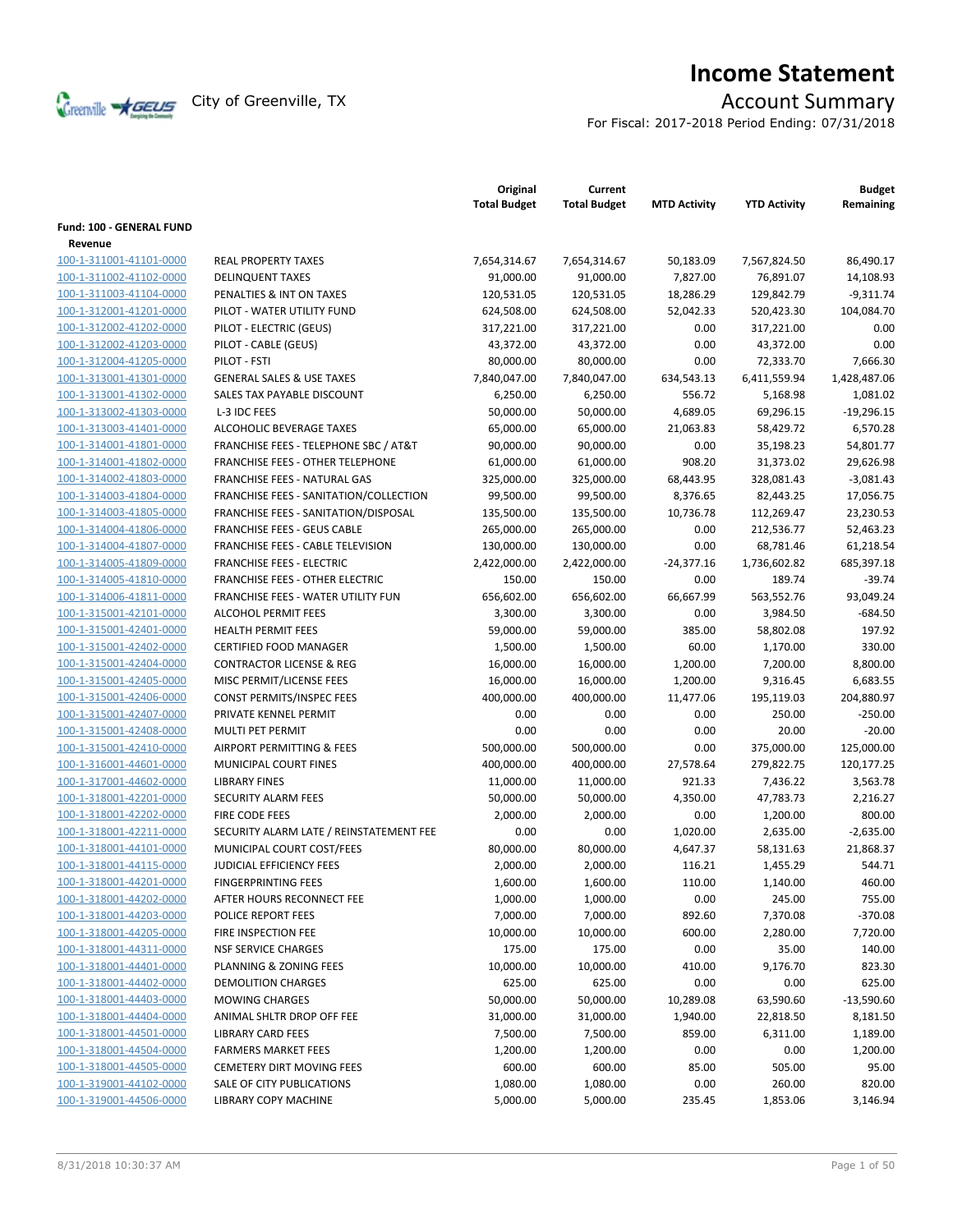|                                                    |                                                    | Original<br><b>Total Budget</b> | Current<br><b>Total Budget</b> | <b>MTD Activity</b> | <b>YTD Activity</b>   | <b>Budget</b><br>Remaining |
|----------------------------------------------------|----------------------------------------------------|---------------------------------|--------------------------------|---------------------|-----------------------|----------------------------|
| 100-1-319001-45302-0000                            | <b>CEMETERY LOTS SALES</b>                         | 150.00                          | 150.00                         | 25.00               | 50.00                 | 100.00                     |
| 100-1-319001-45303-0000                            | <b>LAND SALES</b>                                  | 0.00                            | 0.00                           | 0.00                | 65,000.00             | $-65,000.00$               |
| 100-1-319001-45304-0000                            | <b>PROPERTY SALES</b>                              | 10,000.00                       | 10,000.00                      | 150.00              | 145,899.51            | $-135,899.51$              |
| 100-1-319001-45305-0000                            | <b>AUCTION PROCEEDS</b>                            | 1,500.00                        | 1,500.00                       | 0.00                | 0.00                  | 1,500.00                   |
| 100-1-319001-45401-0000                            | <b>INTEREST REVENUES</b>                           | 18,000.00                       | 18,000.00                      | 9,473.55            | 34,663.90             | $-16,663.90$               |
| 100-1-319001-45501-0000                            | LIBRARY MTG ROOM RENTAL                            | 800.00                          | 800.00                         | 240.00              | 1,062.50              | $-262.50$                  |
| 100-1-319001-45503-0000                            | <b>PAVILION RENTALS</b>                            | 18,255.00                       | 18,255.00                      | 220.00              | 6,697.83              | 11,557.17                  |
| 100-1-319001-45601-0000                            | MISCELLANEOUS REVENUES                             | 32.000.00                       | 32,000.00                      | 34.63               | 37,010.75             | $-5,010.75$                |
| 100-1-319001-45604-0000                            | OTHER REVENUE / OVER/SHORT                         | 0.00                            | 0.00                           | $-9,192.26$         | $-12,146.81$          | 12,146.81                  |
| 100-1-322001-43002-0000                            | ANIMAL SHELTER CONTRIB                             | 100,000.00                      | 100,000.00                     | 0.00                | 100,000.00            | 0.00                       |
| 100-1-322001-43003-0000                            | HUNT CO CONTRIB - FIRE                             | 28,800.00                       | 28,800.00                      | 2,400.00            | 24,000.00             | 4,800.00                   |
| 100-1-322001-43004-0000                            | HUNT CO MEM HOSP REIM                              | 22,400.00                       | 22,400.00                      | 3,733.34            | 18,666.70             | 3,733.30                   |
| 100-1-323001-46007-0000                            | <b>XFR - GUN RANGE</b>                             | 32,225.00                       | 32,225.00                      | 2,685.42            | 26,854.20             | 5,370.80                   |
| 100-1-323001-46008-0000                            | <b>XFR - TOURISM FUND</b>                          | 175,000.00                      | 180,115.00                     | 14,583.33           | 150,948.30            | 29,166.70                  |
| 100-1-324001-46506-0000                            | <b>CA - RECREATION FUND</b>                        | 5,811.00                        | 5,811.00                       | 484.25              | 4,842.50              | 968.50                     |
| 100-1-324001-46509-0000                            | CA - VENUE MGMT FUND                               | 14,129.00                       | 14,129.00                      | 1,177.42            | 11,774.20             | 2,354.80                   |
| 100-1-324001-46537-0000                            | <b>CA - MAIL MACHINE LEASE</b>                     | 3,132.00                        | 3,132.00                       | 0.00                | 783.00                | 2,349.00                   |
| 100-1-324001-46614-0000                            | CA - SANITATION FUND COLLECTION                    | 30,488.00                       | 30,488.00                      | 2,540.67            | 25,406.70             | 5,081.30                   |
| 100-1-324001-46650-0000                            | CA - UTILITY FUND TO GENERAL GOVERNME              | 318,332.00                      | 318,332.00                     | 26,527.67           | 265,276.70            | 53,055.30                  |
| 100-1-324001-46651-0000                            | CA - UTILITY FUND TO PUBLIC WORKS                  | 162,430.00                      | 162,430.00                     | 13,535.83           | 135,358.30            | 27,071.70                  |
| 100-1-324001-46801-0000                            | <b>CA - SPENCE FUND</b>                            | 600.00                          | 600.00                         | 50.00               | 500.00                | 100.00                     |
| 100-1-324009-46901-0000                            | CA - ELECTRIC UTILITY                              | 298,924.00                      | 298,924.00                     | 24,910.33           | 249,103.30            | 49,820.70                  |
| 100-1-324009-46906-0000                            | <b>CA - CABLE UTILITY</b>                          | 48,192.00                       | 48,192.00                      | 4,016.00            | 40,160.00             | 8,032.00                   |
|                                                    | <b>Revenue Total:</b>                              | 24,065,743.72                   | 24,070,858.72                  | 1,085,919.77        | 20,940,215.30         | 3,130,643.42               |
| Expense                                            |                                                    |                                 |                                |                     |                       |                            |
| 100-1-411000-52001-0000                            | <b>OFFICE SUPPLIES</b>                             | 60.00                           | 60.00                          | 0.00                | 39.99                 | 20.01                      |
| 100-1-411000-52005-0000                            | PRINTED MATERIALS                                  | 96.00                           | 96.00                          | 0.00                | 0.00                  | 96.00                      |
| 100-1-411000-52103-0000                            | <b>MEETING SUPPLIES</b>                            | 1,800.00                        | 1,800.00                       | 92.64               | 1,070.57              | 729.43                     |
| 100-1-411000-54001-0000                            | <b>TELEPHONE CHARGES</b>                           | 3,563.28                        | 3,563.28                       | 111.98              | 1,007.84              | 2,555.44                   |
| 100-1-411000-54101-0000                            | PROFESSIONAL SERVICES                              | 0.00                            | 0.00                           | 0.00                | 8,298.10              | $-8,298.10$                |
| 100-1-411000-54201-0000                            | MEMBERSHIPS & SUBSCRIPTIONS                        | 6,250.00                        | 6,250.00                       | 0.00                | 6,025.00              | 225.00                     |
| 100-1-411000-54204-0000                            | <b>PUBLIC RELATIONS</b>                            | 1,000.00                        | 1,000.00                       | 0.00                | 1,100.00              | $-100.00$                  |
| 100-1-411000-54213-0000                            | PLAQUES AND AWARDS<br><b>TRAVEL &amp; TRAINING</b> | 750.00                          | 750.00<br>15,579.00            | 50.95               | 247.34                | 502.66                     |
| 100-1-411000-54214-0000<br>100-1-411400-51001-0000 | <b>REGULAR SALARIES</b>                            | 15,579.00<br>78,543.00          | 78,543.00                      | 0.00<br>6,086.07    | 7,797.26<br>65,794.55 | 7,781.74<br>12,748.45      |
| 100-1-411400-51021-0000                            | <b>LONGEVITY</b>                                   | 1,464.00                        | 1,464.00                       | 0.00                | 1,464.00              | 0.00                       |
| 100-1-411400-51116-0000                            | <b>CAR ALLOWANCE</b>                               | 4,200.00                        | 4,200.00                       | 323.08              | 3,553.88              | 646.12                     |
| 100-1-411400-51117-0000                            | <b>CELL PHONE ALLOWANCE</b>                        | 696.00                          | 696.00                         | 53.54               | 588.94                | 107.06                     |
| 100-1-411400-51201-0000                            | <b>FICA</b>                                        | 5,252.00                        | 5,252.00                       | 383.68              | 4,275.34              | 976.66                     |
| 100-1-411400-51202-0000                            | MEDICARE                                           | 1,228.00                        | 1,228.00                       | 89.74               | 999.90                | 228.10                     |
| 100-1-411400-51203-0000                            | <b>HEALTH INSURANCE</b>                            | 10,725.00                       | 10,725.00                      | 893.75              | 8,937.50              | 1,787.50                   |
| 100-1-411400-51204-0000                            | <b>WORKERS COMPENSATION</b>                        | 232.00                          | 232.00                         | 19.33               | 193.30                | 38.70                      |
| 100-1-411400-51205-0000                            | STATE UNEMPLOYMENT                                 | 70.00                           | 70.00                          | 83.19               | 92.18                 | $-22.18$                   |
| 100-1-411400-51301-0000                            | <b>TMRS</b>                                        | 9,751.00                        | 9,751.00                       | 750.96              | 8,193.53              | 1,557.47                   |
| 100-1-411400-52001-0000                            | OFFICE SUPPLIES                                    | 56.00                           | 56.00                          | 0.00                | 67.39                 | $-11.39$                   |
| 100-1-411400-52002-0000                            | POSTAGE / FREIGHT                                  | 150.00                          | 150.00                         | 0.00                | 84.69                 | 65.31                      |
| 100-1-411400-52005-0000                            | PRINTED MATERIALS                                  | 240.00                          | 240.00                         | 0.00                | 107.00                | 133.00                     |
| 100-1-411400-54001-0000                            | <b>TELEPHONE CHARGES</b>                           | 1,200.00                        | 1,200.00                       | 77.64               | 576.15                | 623.85                     |
| 100-1-411400-54101-0000                            | PROFESSIONAL SERVICES                              | 875.00                          | 875.00                         | 0.00                | 875.00                | 0.00                       |
| 100-1-411400-54201-0000                            | <b>MEMBERSHIPS &amp; SUBSCRIPTIONS</b>             | 135.00                          | 135.00                         | 0.00                | 125.00                | 10.00                      |
| 100-1-411400-54206-0000                            | <b>ELECTION EXPENSE</b>                            | 5,500.00                        | 5,500.00                       | 0.00                | 12,944.19             | $-7,444.19$                |
| 100-1-411400-54212-0000                            | PRINTING                                           | 4,000.00                        | 4,000.00                       | 1,625.00            | 3,798.50              | 201.50                     |
| 100-1-411400-54214-0000                            | <b>TRAVEL &amp; TRAINING</b>                       | 1,025.00                        | 1,025.00                       | 0.00                | 126.50                | 898.50                     |
| 100-1-412100-51001-0000                            | <b>REGULAR SALARIES</b>                            | 176,813.00                      | 176,813.00                     | 11,040.89           | 121,641.99            | 55,171.01                  |
| 100-1-412100-51020-0000                            | <b>OVERTIME</b>                                    | 5,500.00                        | 5,500.00                       | 237.46              | 4,666.55              | 833.45                     |
| 100-1-412100-51021-0000                            | LONGEVITY                                          | 5,344.00                        | 5,344.00                       | 0.00                | 5,344.00              | 0.00                       |
| 100-1-412100-51101-0000                            | <b>CERTIFICATION PAY</b>                           | 3,600.00                        | 3,600.00                       | 184.62              | 2,215.46              | 1,384.54                   |
| 100-1-412100-51201-0000                            | <b>FICA</b>                                        | 11,929.00                       | 11,929.00                      | 641.99              | 7,789.34              | 4,139.66                   |
| 100-1-412100-51202-0000                            | MEDICARE                                           | 2,790.00                        | 2,790.00                       | 150.14              | 1,821.71              | 968.29                     |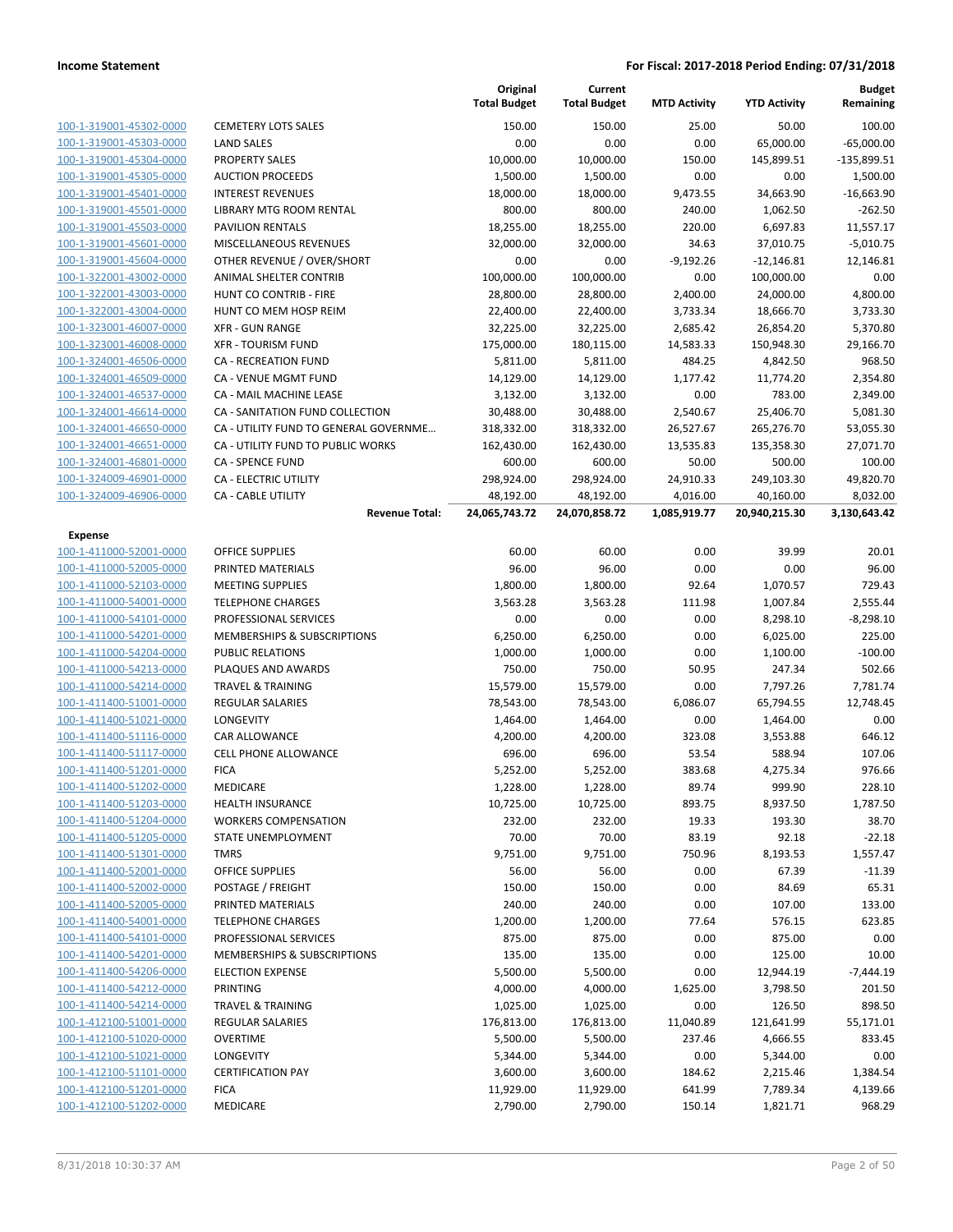| 100-1-412100-51203-0000        |
|--------------------------------|
| 100-1-412100-51204-0000        |
| 100-1-412100-51205-0000        |
| 100-1-412100-51301-0000        |
| 100-1-412100-51401-0000        |
| 100-1-412100-52001-0000        |
| 100-1-412100-52002-0000        |
| 100-1-412100-52005-0000        |
| 100-1-412100-52102-0000        |
|                                |
| 100-1-412100-52110-0000        |
| 100-1-412100-53201-0000        |
| 100-1-412100-54001-0000        |
| 100-1-412100-54101-0000        |
| 100-1-412100-54201-0000        |
| 100-1-412100-54207-0000        |
| 100-1-412100-54214-0000        |
| 100-1-413200-51001-0000        |
| 100-1-413200-51020-0000        |
|                                |
| 100-1-413200-51021-0000        |
| 100-1-413200-51101-0000        |
| 100-1-413200-51116-0000        |
| 100-1-413200-51117-0000        |
| 100-1-413200-51201-0000        |
| 100-1-413200-51202-0000        |
| 100-1-413200-51203-0000        |
| 100-1-413200-51204-0000        |
| 100-1-413200-51205-0000        |
| 100-1-413200-51301-0000        |
|                                |
| 100-1-413200-51303-0000        |
| 100-1-413200-52001-0000        |
| 100-1-413200-52002-0000        |
| 100-1-413200-52102-0000        |
| 100-1-413200-52103-0000        |
| 100-1-413200-52201-0000        |
| 100-1-413200-54001-0000        |
| 100-1-413200-54101-0000        |
| 100-1-413200-54201-0000        |
| 100-1-413200-54205-0000        |
| 100-1-413200-54212-0000        |
|                                |
| 100-1-413200-54214-0000        |
| 100-1-415100-51001-0000        |
| <u>100-1-415100-51020-0000</u> |
| <u>100-1-415100-51021-0000</u> |
| 100-1-415100-51116-0000        |
| 100-1-415100-51117-0000        |
| 100-1-415100-51201-0000        |
| 100-1-415100-51202-0000        |
| <u>100-1-415100-51203-0000</u> |
|                                |
| <u>100-1-415100-51204-0000</u> |
| 100-1-415100-51205-0000        |
| 100-1-415100-51301-0000        |
| 100-1-415100-51401-0000        |
| 100-1-415100-52001-0000        |
| 100-1-415100-52002-0000        |
| <u>100-1-415100-54001-0000</u> |
| <u>100-1-415100-54110-0000</u> |
| 100-1-415100-54201-0000        |
| <u>100-1-415100-54211-0000</u> |
|                                |
| 100-1-415100-54212-0000        |

|                                                    |                                                        | Original<br><b>Total Budget</b> | Current<br><b>Total Budget</b> | <b>MTD Activity</b> | <b>YTD Activity</b> | Budget<br>Remaining |
|----------------------------------------------------|--------------------------------------------------------|---------------------------------|--------------------------------|---------------------|---------------------|---------------------|
| 100-1-412100-51203-0000                            | <b>HEALTH INSURANCE</b>                                | 42,900.00                       | 42,900.00                      | 3,575.00            | 35,750.00           | 7,150.00            |
| 100-1-412100-51204-0000                            | <b>WORKERS COMPENSATION</b>                            | 526.00                          | 526.00                         | 43.83               | 438.30              | 87.70               |
| 100-1-412100-51205-0000                            | <b>STATE UNEMPLOYMENT</b>                              | 407.00                          | 407.00                         | 483.69              | 570.53              | $-163.53$           |
| 100-1-412100-51301-0000                            | <b>TMRS</b>                                            | 21,333.00                       | 21,333.00                      | 1,332.01            | 13,922.74           | 7,410.26            |
| 100-1-412100-51401-0000                            | <b>CONTRA - SALARIES</b>                               | 0.00                            | 0.00                           | 0.00                | 2,092.84            | $-2,092.84$         |
| 100-1-412100-52001-0000                            | <b>OFFICE SUPPLIES</b>                                 | 900.00                          | 900.00                         | 116.16              | 875.90              | 24.10               |
| 100-1-412100-52002-0000                            | POSTAGE / FREIGHT                                      | 3,700.00                        | 3,700.00                       | 0.00                | 930.91              | 2,769.09            |
| 100-1-412100-52005-0000                            | PRINTED MATERIALS                                      | 1,500.00                        | 1,500.00                       | 0.00                | 820.58              | 679.42              |
| 100-1-412100-52102-0000                            | <b>BOOKS / REF SUPPLIES</b>                            | 100.00                          | 100.00                         | 0.00                | 100.50              | $-0.50$             |
| 100-1-412100-52110-0000                            | <b>TICKET WRITER SUPPLIES</b>                          | 8,700.00                        | 8,700.00                       | 5,433.00            | 5,433.00            | 3,267.00            |
| 100-1-412100-53201-0000                            | FURNITURE & OFFICE EQUIPMENT                           | 1,300.00                        | 1,300.00                       | 0.00                | 1,211.54            | 88.46               |
| 100-1-412100-54001-0000                            | <b>TELEPHONE CHARGES</b>                               | 5,000.00                        | 5,000.00                       | 285.94              | 4,852.53            | 147.47              |
| 100-1-412100-54101-0000                            | PROFESSIONAL SERVICES                                  | 27,192.00                       | 27,192.00                      | 0.00                | 21,167.68           | 6,024.32            |
| 100-1-412100-54201-0000                            | <b>MEMBERSHIPS &amp; SUBSCRIPTIONS</b>                 | 550.00                          | 550.00                         | 0.00                | 274.29              | 275.71              |
| 100-1-412100-54207-0000                            | COURT COSTS, JURY, WIT FEES                            | 360.00                          | 360.00                         | 0.00                | 144.00              | 216.00              |
| 100-1-412100-54214-0000                            | <b>TRAVEL &amp; TRAINING</b>                           | 7,700.00                        | 7,700.00                       | 918.50              | 4,354.86            | 3,345.14            |
| 100-1-413200-51001-0000                            | <b>REGULAR SALARIES</b>                                | 220,911.00                      | 220,911.00                     | 16,243.21           | 169,459.63          | 51,451.37           |
| 100-1-413200-51020-0000                            | <b>OVERTIME</b>                                        | 126.00                          | 126.00                         | 0.00                | 90.00               | 36.00               |
| 100-1-413200-51021-0000                            | <b>LONGEVITY</b>                                       | 2,662.00                        | 2,662.00                       | 0.00                | 2,662.00            | 0.00                |
| 100-1-413200-51101-0000                            | <b>CERTIFICATION PAY</b>                               | 1,200.00                        | 1,200.00                       | 0.00                | 646.10              | 553.90              |
| 100-1-413200-51116-0000                            | <b>CAR ALLOWANCE</b>                                   | 7,380.00                        | 7,380.00                       | 553.84              | 5,173.90            | 2,206.10            |
| 100-1-413200-51117-0000                            | <b>CELL PHONE ALLOWANCE</b>                            | 0.00                            | 0.00                           | 73.84               | 175.36              | $-175.36$           |
| 100-1-413200-51201-0000                            | <b>FICA</b>                                            | 8,856.00                        | 8,856.00                       | 1,005.18            | 12,268.47           | $-3,412.47$         |
| 100-1-413200-51202-0000<br>100-1-413200-51203-0000 | <b>MEDICARE</b>                                        | 3,357.00                        | 3,357.00                       | 235.08<br>1,787.50  | 3,756.86            | $-399.86$           |
|                                                    | <b>HEALTH INSURANCE</b><br><b>WORKERS COMPENSATION</b> | 21,450.00                       | 21,450.00<br>634.00            | 52.83               | 17,875.00<br>528.30 | 3,575.00<br>105.70  |
| 100-1-413200-51204-0000<br>100-1-413200-51205-0000 | STATE UNEMPLOYMENT                                     | 634.00<br>141.00                | 141.00                         | 167.57              | 196.70              | $-55.70$            |
| 100-1-413200-51301-0000                            | <b>TMRS</b>                                            | 26,651.00                       | 26,651.00                      | 1,960.40            | 30,349.72           | $-3,698.72$         |
| 100-1-413200-51303-0000                            | SUP 457 COMP PLAN                                      | 0.00                            | 0.00                           | 1,695.24            | 2,542.86            | $-2,542.86$         |
| 100-1-413200-52001-0000                            | <b>OFFICE SUPPLIES</b>                                 | 550.00                          | 550.00                         | 0.00                | 230.96              | 319.04              |
| 100-1-413200-52002-0000                            | POSTAGE / FREIGHT                                      | 200.00                          | 200.00                         | 0.00                | 28.80               | 171.20              |
| 100-1-413200-52102-0000                            | <b>BOOKS / REF SUPPLIES</b>                            | 100.00                          | 100.00                         | 0.00                | 0.00                | 100.00              |
| 100-1-413200-52103-0000                            | <b>MEETING SUPPLIES</b>                                | 475.00                          | 475.00                         | 0.00                | 325.86              | 149.14              |
| 100-1-413200-52201-0000                            | MINOR TOOLS & EQUIPMENT                                | 300.00                          | 300.00                         | 0.00                | 0.00                | 300.00              |
| 100-1-413200-54001-0000                            | <b>TELEPHONE CHARGES</b>                               | 6,000.00                        | 6,000.00                       | 289.69              | 4,014.16            | 1,985.84            |
| 100-1-413200-54101-0000                            | PROFESSIONAL SERVICES                                  | 100.00                          | 100.00                         | 0.00                | 0.00                | 100.00              |
| 100-1-413200-54201-0000                            | <b>MEMBERSHIPS &amp; SUBSCRIPTIONS</b>                 | 1,400.00                        | 1,400.00                       | 0.00                | 656.29              | 743.71              |
| 100-1-413200-54205-0000                            | <b>BUSINESS MEALS</b>                                  | 1,000.00                        | 1,000.00                       | 0.00                | 204.57              | 795.43              |
| 100-1-413200-54212-0000                            | PRINTING                                               | 450.00                          | 450.00                         | 48.00               | 48.00               | 402.00              |
| 100-1-413200-54214-0000                            | <b>TRAVEL &amp; TRAINING</b>                           | 8,000.00                        | 8,000.00                       | 0.00                | 1,485.27            | 6,514.73            |
| 100-1-415100-51001-0000                            | <b>REGULAR SALARIES</b>                                | 270,017.00                      | 270,017.00                     | 16,613.94           | 212,158.76          | 57,858.24           |
| 100-1-415100-51020-0000                            | <b>OVERTIME</b>                                        | 1,103.00                        | 1,103.00                       | 12.37               | 652.87              | 450.13              |
| 100-1-415100-51021-0000                            | <b>LONGEVITY</b>                                       | 3,702.00                        | 3,702.00                       | 0.00                | 3,702.00            | 0.00                |
| 100-1-415100-51116-0000                            | CAR ALLOWANCE                                          | 4,200.00                        | 4,200.00                       | 323.08              | 1,869.27            | 2,330.73            |
| 100-1-415100-51117-0000                            | <b>CELL PHONE ALLOWANCE</b>                            | 420.00                          | 420.00                         | 60.00               | 325.33              | 94.67               |
| 100-1-415100-51201-0000                            | <b>FICA</b>                                            | 17,305.00                       | 17,305.00                      | 978.70              | 12,541.00           | 4,764.00            |
| 100-1-415100-51202-0000                            | <b>MEDICARE</b>                                        | 4,047.00                        | 4,047.00                       | 228.89              | 2,932.97            | 1,114.03            |
| 100-1-415100-51203-0000                            | <b>HEALTH INSURANCE</b>                                | 53,624.00                       | 53,624.00                      | 4,468.67            | 44,686.70           | 8,937.30            |
| 100-1-415100-51204-0000                            | <b>WORKERS COMPENSATION</b>                            | 764.00                          | 764.00                         | 63.67               | 636.70              | 127.30              |
| 100-1-415100-51205-0000                            | <b>STATE UNEMPLOYMENT</b>                              | 352.00                          | 352.00                         | 427.82              | 537.63              | $-185.63$           |
| 100-1-415100-51301-0000                            | <b>TMRS</b>                                            | 32,127.00                       | 32,127.00                      | 2,034.35            | 25,101.81           | 7,025.19            |
| 100-1-415100-51401-0000                            | <b>CONTRA - SALARIES</b>                               | 0.00                            | 0.00                           | 0.00                | $-231.78$           | 231.78              |
| 100-1-415100-52001-0000                            | <b>OFFICE SUPPLIES</b>                                 | 1,700.00                        | 1,700.00                       | 87.49               | 1,279.65            | 420.35              |
| 100-1-415100-52002-0000                            | POSTAGE / FREIGHT                                      | 5,000.00                        | 5,000.00                       | 0.00                | 1,810.70            | 3,189.30            |
| 100-1-415100-54001-0000                            | <b>TELEPHONE CHARGES</b>                               | 3,400.00                        | 3,400.00                       | 219.35              | 2,245.12            | 1,154.88            |
| 100-1-415100-54110-0000                            | <b>AUDIT</b>                                           | 66,650.00                       | 64,950.00                      | 0.00                | 58,181.00           | 6,769.00            |
| 100-1-415100-54201-0000                            | <b>MEMBERSHIPS &amp; SUBSCRIPTIONS</b>                 | 2,345.00                        | 2,345.00                       | 580.00              | 1,520.00            | 825.00              |
| 100-1-415100-54211-0000                            | ADVERTISING                                            | 25,000.00                       | 25,000.00                      | 0.00                | 28,420.99           | $-3,420.99$         |
| 100-1-415100-54212-0000                            | PRINTING                                               | 3,500.00                        | 3,500.00                       | 0.00                | 0.00                | 3,500.00            |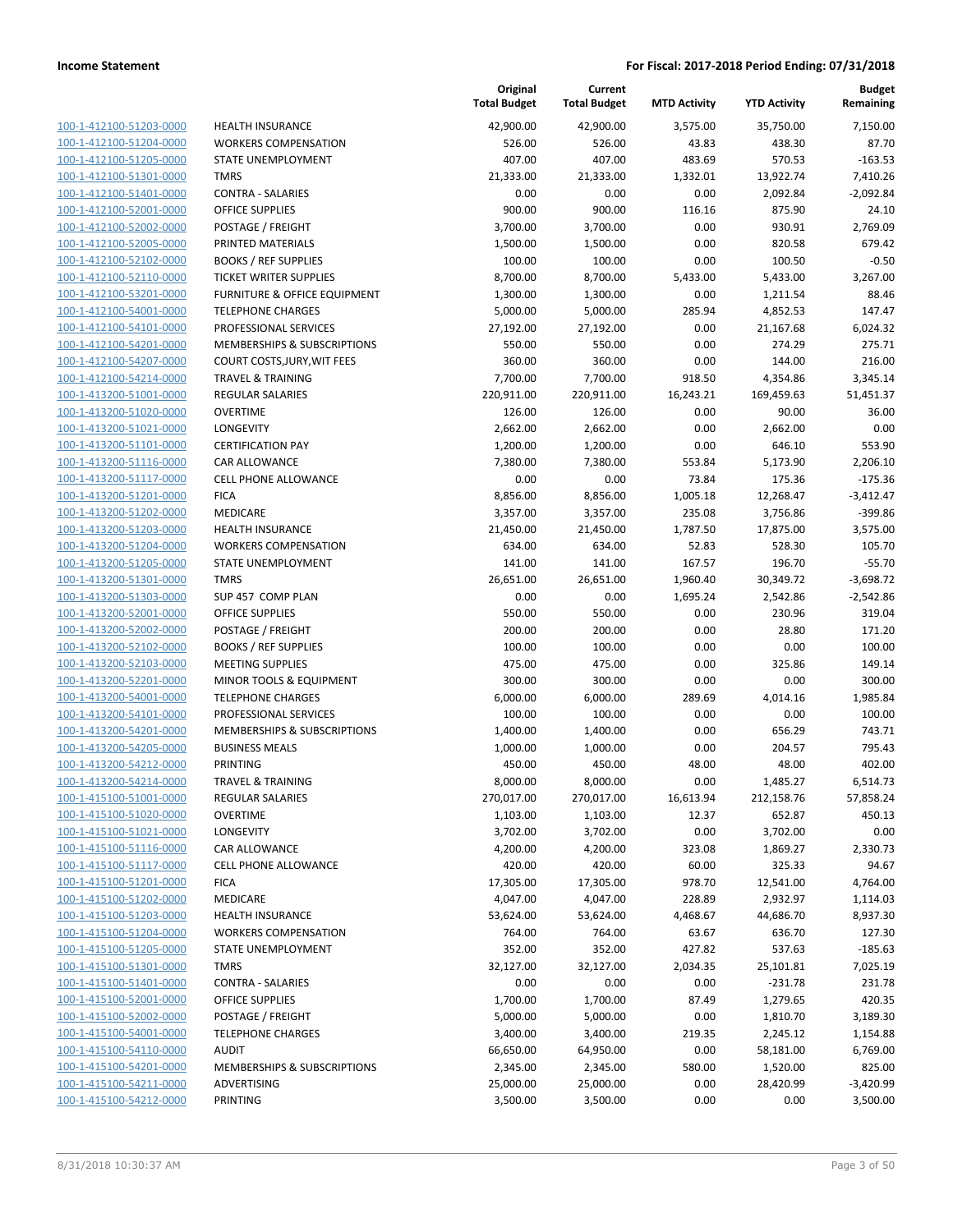| 100-1-415100-54214-0000             |
|-------------------------------------|
| 100-1-415150-54401-0000             |
| 100-1-415150-54402-0000             |
| 100-1-415300-54106-0000             |
| 100-1-415500-51001-0000             |
| 100-1-415500-51020-0000             |
| 100-1-415500-51021-0000             |
| 100-1-415500-51116-0000             |
|                                     |
| 100-1-415500-51117-0000             |
| 100-1-415500-51201-0000             |
| 100-1-415500-51202-0000             |
| 100-1-415500-51203-0000             |
| 100-1-415500-51204-0000             |
| 100-1-415500-51205-0000             |
| 100-1-415500-51301-0000             |
| 100-1-415500-52001-0000             |
| 100-1-415500-52002-0000             |
| 100-1-415500-52303-0000             |
| 100-1-415500-52401-0000             |
| 100-1-415500-54001-0000             |
| 100-1-415500-54102-0000             |
| 100-1-415500-54103-0000             |
| 100-1-415500-54107-0000             |
|                                     |
| 100-1-415500-54118-0000             |
| 100-1-415500-54119-0000             |
| 100-1-415500-54201-0000             |
| 100-1-415500-54213-0000             |
| 100-1-415500-54214-0000             |
| 100-1-421100-51001-0000             |
| 100-1-421100-51020-0000             |
| 100-1-421100-51021-0000             |
| 100-1-421100-51101-0000             |
| 100-1-421100-51115-0000             |
| 100-1-421100-51117-0000             |
| 100-1-421100-51201-0000             |
| 100-1-421100-51202-0000             |
| 100-1-421100-51203-0000             |
| 100-1-421100-51204-0000             |
| 100-1-421100-51205-0000             |
| 100-1-421100-51301-0000             |
|                                     |
| 100-1-421100-51401-0000             |
| 1<br><u>00-1-421100-52001-0000.</u> |
| 100-1-421100-52002-0000             |
| 100-1-421100-52004-0000             |
| 100-1-421100-52005-0000             |
| 100-1-421100-52103-0000             |
| <u>100-1-421100-52104-0000</u>      |
| <u>100-1-421100-52201-0000</u>      |
| 100-1-421100-52203-0000             |
| 100-1-421100-52302-0000             |
| 100-1-421100-52305-0000             |
| <u>100-1-421100-53202-0000</u>      |
| 100-1-421100-53205-0000             |
| <u>100-1-421100-54001-0000</u>      |
| 100-1-421100-54002-0000             |
|                                     |
| 100-1-421100-54201-0000             |
| <u>100-1-421100-54205-0000</u>      |
| 100-1-421100-54212-0000             |
| 100-1-421100-54213-0000             |
|                                     |

|                         |                              | Original<br><b>Total Budget</b> | Current<br><b>Total Budget</b> | <b>MTD Activity</b> | <b>YTD Activity</b> | <b>Budget</b><br>Remaining |
|-------------------------|------------------------------|---------------------------------|--------------------------------|---------------------|---------------------|----------------------------|
| 100-1-415100-54214-0000 | <b>TRAVEL &amp; TRAINING</b> | 4,500.00                        | 6,200.00                       | $-580.00$           | 3,853.87            | 2,346.13                   |
| 100-1-415150-54401-0000 | APPRAISER                    | 251,500.00                      | 251,500.00                     | 0.00                | 190,552.44          | 60,947.56                  |
| 100-1-415150-54402-0000 | <b>COLLECTOR</b>             | 16,000.00                       | 16,000.00                      | 0.00                | 15,873.80           | 126.20                     |
| 100-1-415300-54106-0000 | <b>ATTORNEY FEES</b>         | 200,000.00                      | 200,000.00                     | 14,193.86           | 178,742.09          | 21,257.91                  |
| 100-1-415500-51001-0000 | <b>REGULAR SALARIES</b>      | 164,210.00                      | 164,210.00                     | 12,666.72           | 139,510.07          | 24,699.93                  |
| 100-1-415500-51020-0000 | <b>OVERTIME</b>              | 500.00                          | 500.00                         | 48.99               | 1,001.35            | $-501.35$                  |
| 100-1-415500-51021-0000 | LONGEVITY                    | 3,726.00                        | 3,726.00                       | 0.00                | 3,726.00            | 0.00                       |
| 100-1-415500-51116-0000 | <b>CAR ALLOWANCE</b>         | 4,200.00                        | 4,200.00                       | 323.08              | 3,553.88            | 646.12                     |
| 100-1-415500-51117-0000 | <b>CELL PHONE ALLOWANCE</b>  | 960.00                          | 960.00                         | 73.84               | 812.24              | 147.76                     |
| 100-1-415500-51201-0000 | <b>FICA</b>                  | 10,711.00                       | 10,711.00                      | 767.14              | 8,793.03            | 1,917.97                   |
| 100-1-415500-51202-0000 | <b>MEDICARE</b>              | 2,505.00                        | 2,505.00                       | 179.41              | 2,056.44            | 448.56                     |
| 100-1-415500-51203-0000 | <b>HEALTH INSURANCE</b>      | 32,175.00                       | 32,175.00                      | 2,681.25            | 26,812.50           | 5,362.50                   |
| 100-1-415500-51204-0000 | <b>WORKERS COMPENSATION</b>  | 473.00                          | 473.00                         | 39.42               | 394.20              | 78.80                      |
| 100-1-415500-51205-0000 | <b>STATE UNEMPLOYMENT</b>    | 211.00                          | 211.00                         | 250.76              | 295.78              | $-84.78$                   |
| 100-1-415500-51301-0000 | <b>TMRS</b>                  | 19,885.00                       | 19,885.00                      | 1,523.68            | 17,004.98           | 2,880.02                   |
| 100-1-415500-52001-0000 | OFFICE SUPPLIES              | 1,500.00                        | 1,500.00                       | 1,001.97            | 3,094.62            | $-1,594.62$                |
| 100-1-415500-52002-0000 | POSTAGE / FREIGHT            | 700.00                          | 700.00                         | 44.87               | 608.24              | 91.76                      |
| 100-1-415500-52303-0000 | <b>TRAINING SUPPLIES</b>     | 500.00                          | 500.00                         | 0.00                | 0.00                | 500.00                     |
| 100-1-415500-52401-0000 | <b>RECREATIONAL SUPPLIES</b> | 2,800.00                        | 2,800.00                       | 0.00                | 0.00                | 2,800.00                   |
| 100-1-415500-54001-0000 | <b>TELEPHONE CHARGES</b>     | 2,500.00                        | 2,500.00                       | 173.55              | 1,775.21            | 724.79                     |
| 100-1-415500-54102-0000 | <b>MVR CHECKS</b>            | 200.00                          | 200.00                         | 0.00                | 78.22               | 121.78                     |
| 100-1-415500-54103-0000 | CONSULTING                   | 300.00                          | 300.00                         | 0.00                | 0.00                | 300.00                     |
| 100-1-415500-54107-0000 | <b>MEDICAL</b>               | 5,000.00                        | 5,000.00                       | 500.00              | 3,683.00            | 1,317.00                   |
| 100-1-415500-54118-0000 | <b>MEDICAL - POLICE</b>      | 2,500.00                        | 2,500.00                       | 0.00                | 3,044.67            | $-544.67$                  |
| 100-1-415500-54119-0000 | <b>MEDICAL - FIRE</b>        | 1,500.00                        | 1,500.00                       | 730.00              | 1,910.00            | $-410.00$                  |
| 100-1-415500-54201-0000 | MEMBERSHIPS & SUBSCRIPTIONS  | 3,500.00                        | 3,500.00                       | 123.22              | 2,413.06            | 1,086.94                   |
| 100-1-415500-54213-0000 | PLAQUES AND AWARDS           | 13,910.00                       | 13,910.00                      | 77.84               | 11,351.51           | 2,558.49                   |
| 100-1-415500-54214-0000 | <b>TRAVEL &amp; TRAINING</b> | 3,000.00                        | 3,000.00                       | 0.00                | 2,396.56            | 603.44                     |
| 100-1-421100-51001-0000 | <b>REGULAR SALARIES</b>      | 263,787.00                      | 263,787.00                     | 28,861.91           | 235,583.65          | 28,203.35                  |
| 100-1-421100-51020-0000 | <b>OVERTIME</b>              | 1,684.00                        | 1,684.00                       | 2,065.29            | 7,241.89            | $-5,557.89$                |
| 100-1-421100-51021-0000 | LONGEVITY                    | 4,128.00                        | 4,128.00                       | 0.00                | 4,128.00            | 0.00                       |
| 100-1-421100-51101-0000 | <b>CERTIFICATION PAY</b>     | 3,000.00                        | 3,000.00                       | 415.38              | 3,253.81            | $-253.81$                  |
| 100-1-421100-51115-0000 | <b>CLOTHING ALLOWANCE</b>    | 600.00                          | 600.00                         | 27.72               | 770.94              | $-170.94$                  |
| 100-1-421100-51117-0000 | <b>CELL PHONE ALLOWANCE</b>  | 1,560.00                        | 1,560.00                       | 193.84              | 1,430.76            | 129.24                     |
| 100-1-421100-51201-0000 | <b>FICA</b>                  | 17,013.00                       | 17,013.00                      | 1,855.86            | 14,790.32           | 2,222.68                   |
| 100-1-421100-51202-0000 | <b>MEDICARE</b>              | 3,979.00                        | 3,979.00                       | 434.04              | 3,459.05            | 519.95                     |
| 100-1-421100-51203-0000 | <b>HEALTH INSURANCE</b>      | 42,900.00                       | 42,900.00                      | 3,575.00            | 35,750.00           | 7,150.00                   |
| 100-1-421100-51204-0000 | <b>WORKERS COMPENSATION</b>  | 5,289.00                        | 5,289.00                       | 440.75              | 4,407.50            | 881.50                     |
| 100-1-421100-51205-0000 | <b>STATE UNEMPLOYMENT</b>    | 281.00                          | 281.00                         | 333.94              | 383.56              | $-102.56$                  |
| 100-1-421100-51301-0000 | TMRS                         | 31,583.00                       | 31,583.00                      | 3,667.77            | 28,994.59           | 2,588.41                   |
| 100-1-421100-51401-0000 | CONTRA - SALARIES            | 0.00                            | 0.00                           | 0.00                | -892.44             | 892.44                     |
| 100-1-421100-52001-0000 | <b>OFFICE SUPPLIES</b>       | 1,000.00                        | 1,000.00                       | 289.45              | 1,172.66            | $-172.66$                  |
| 100-1-421100-52002-0000 | POSTAGE / FREIGHT            | 2,300.00                        | 2,300.00                       | 0.00                | 144.76              | 2,155.24                   |
| 100-1-421100-52004-0000 | <b>COMPUTER SUPPLIES</b>     | 300.00                          | 300.00                         | 0.00                | 39.99               | 260.01                     |
| 100-1-421100-52005-0000 | PRINTED MATERIALS            | 210.00                          | 210.00                         | 24.00               | 68.53               | 141.47                     |
| 100-1-421100-52103-0000 | <b>MEETING SUPPLIES</b>      | 1,200.00                        | 1,200.00                       | 68.72               | 1,083.64            | 116.36                     |
| 100-1-421100-52104-0000 | <b>WEARING APPAREL</b>       | 300.00                          | 300.00                         | 0.00                | 333.96              | $-33.96$                   |
| 100-1-421100-52201-0000 | MINOR TOOLS & EQUIPMENT      | 600.00                          | 600.00                         | 0.00                | 12.86               | 587.14                     |
| 100-1-421100-52203-0000 | <b>MOTOR VEHICLE FUEL</b>    | 4,000.00                        | 4,000.00                       | 116.79              | 3,295.95            | 704.05                     |
| 100-1-421100-52302-0000 | <b>MEDICAL SUPPLIES</b>      | 300.00                          | 300.00                         | 19.99               | 223.88              | 76.12                      |
| 100-1-421100-52305-0000 | PUBLIC EDUCATION             | 9,481.00                        | 9,481.00                       | 155.67              | 2,587.09            | 6,893.91                   |
| 100-1-421100-53202-0000 | MACHINE, TOOLS & IMPLMNTS    | 150.00                          | 150.00                         | 0.00                | 0.00                | 150.00                     |
| 100-1-421100-53205-0000 | <b>MOTOR VEHICLES</b>        | 2,500.00                        | 2,500.00                       | 0.00                | 3,491.87            | $-991.87$                  |
| 100-1-421100-54001-0000 | <b>TELEPHONE CHARGES</b>     | 30,000.00                       | 30,000.00                      | 1,676.52            | 17,922.74           | 12,077.26                  |
| 100-1-421100-54002-0000 | UTILITY CHARGES              | 78,000.00                       | 78,000.00                      | 6,962.09            | 67,164.80           | 10,835.20                  |
| 100-1-421100-54201-0000 | MEMBERSHIPS & SUBSCRIPTIONS  | 2,533.18                        | 2,533.18                       | 0.00                | 670.00              | 1,863.18                   |
| 100-1-421100-54205-0000 | <b>BUSINESS MEALS</b>        | 150.00                          | 150.00                         | 0.00                | 171.67              | $-21.67$                   |
| 100-1-421100-54212-0000 | PRINTING                     | 200.00                          | 200.00                         | 0.00                | 0.00                | 200.00                     |
| 100-1-421100-54213-0000 | PLAQUES AND AWARDS           | 200.00                          | 200.00                         | 0.00                | 200.00              | 0.00                       |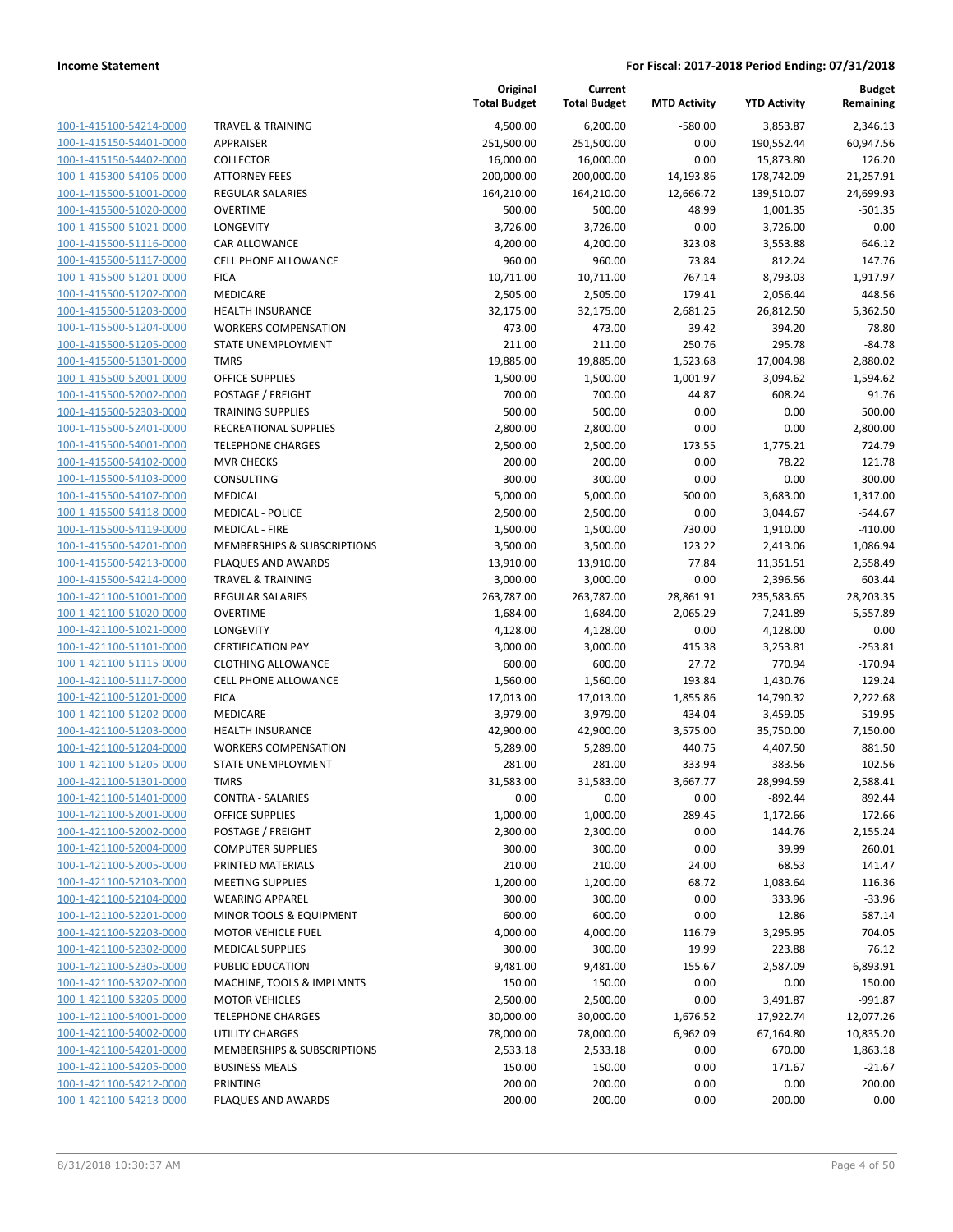| 100-1-421100-54214-0000        |
|--------------------------------|
| 100-1-421210-51001-0000        |
| 100-1-421210-51020-0000        |
| <u>100-1-421210-51021-0000</u> |
| 100-1-421210-51101-0000        |
| 100-1-421210-51115-0000        |
| 100-1-421210-51117-0000        |
| 100-1-421210-51201-0000        |
| <u>100-1-421210-51202-0000</u> |
| 100-1-421210-51203-0000        |
| 100-1-421210-51204-0000        |
|                                |
| 100-1-421210-51205-0000        |
| 100-1-421210-51301-0000        |
| <u>100-1-421210-51401-0000</u> |
| 100-1-421210-52001-0000        |
| 100-1-421210-52002-0000        |
| 100-1-421210-52004-0000        |
| 100-1-421210-52005-0000        |
| <u>100-1-421210-52102-0000</u> |
| 100-1-421210-52104-0000        |
| 100-1-421210-52201-0000        |
| 100-1-421210-52203-0000        |
| 100-1-421210-53203-0000        |
|                                |
| <u>100-1-421210-53205-0000</u> |
| 100-1-421210-54001-0000        |
| 100-1-421210-54201-0000        |
| 100-1-421210-54208-0000        |
| 100-1-421210-54214-0000        |
| <u>100-1-421210-54215-0000</u> |
| 100-1-421210-54216-0000        |
| 100-1-421230-51001-0000        |
| 100-1-421230-51020-0000        |
| 100-1-421230-51021-0000        |
| <u>100-1-421230-51101-0000</u> |
| 100-1-421230-51102-0000        |
| 100-1-421230-51115-0000        |
| 100-1-421230-51117-0000        |
| 100-1-421230-51201-0000        |
| <u>100-1-421230-51202-0000</u> |
| 100-1-421230-51203-0000        |
| 100-1-421230-51204-0000        |
|                                |
| <u>100-1-421230-51205-0000</u> |
| 100-1-421230-51301-0000        |
| 100-1-421230-51401-0000        |
| <u>100-1-421230-52001-0000</u> |
| 100-1-421230-52002-0000        |
| <u>100-1-421230-52004-0000</u> |
| 100-1-421230-52005-0000        |
| 100-1-421230-52102-0000        |
| <u>100-1-421230-52104-0000</u> |
| <u>100-1-421230-52108-0000</u> |
| 100-1-421230-52109-0000        |
| 100-1-421230-52111-0000        |
| 100-1-421230-52201-0000        |
| <u>100-1-421230-52203-0000</u> |
|                                |
| <u>100-1-421230-52303-0000</u> |
| <u>100-1-421230-52309-0000</u> |
| 100-1-421230-53202-0000        |
| <u>100-1-421230-53205-0000</u> |

|                         |                                    | Original<br><b>Total Budget</b> | Current<br><b>Total Budget</b> | <b>MTD Activity</b> | <b>YTD Activity</b> | <b>Budget</b><br>Remaining |
|-------------------------|------------------------------------|---------------------------------|--------------------------------|---------------------|---------------------|----------------------------|
| 100-1-421100-54214-0000 | <b>TRAVEL &amp; TRAINING</b>       | 5,400.00                        | 5,400.00                       | 125.00              | 3,849.15            | 1,550.85                   |
| 100-1-421210-51001-0000 | <b>REGULAR SALARIES</b>            | 742,891.00                      | 742,891.00                     | 47,916.10           | 530,908.89          | 211,982.11                 |
| 100-1-421210-51020-0000 | <b>OVERTIME</b>                    | 42,510.00                       | 42,510.00                      | 7,240.74            | 50,280.25           | $-7,770.25$                |
| 100-1-421210-51021-0000 | LONGEVITY                          | 18,918.00                       | 18,918.00                      | 147.70              | 12,641.15           | 6,276.85                   |
| 100-1-421210-51101-0000 | <b>CERTIFICATION PAY</b>           | 18,000.00                       | 18,000.00                      | 1,153.82            | 12,899.71           | 5,100.29                   |
| 100-1-421210-51115-0000 | <b>CLOTHING ALLOWANCE</b>          | 6,600.00                        | 6,600.00                       | 83.16               | 6,106.86            | 493.14                     |
| 100-1-421210-51117-0000 | CELL PHONE ALLOWANCE               | 3,720.00                        | 3,720.00                       | 304.64              | 3,424.88            | 295.12                     |
| 100-1-421210-51201-0000 | <b>FICA</b>                        | 51,317.00                       | 51,317.00                      | 3,289.92            | 37,809.81           | 13,507.19                  |
| 100-1-421210-51202-0000 | <b>MEDICARE</b>                    | 12,001.00                       | 12,001.00                      | 769.42              | 8,842.62            | 3,158.38                   |
| 100-1-421210-51203-0000 | <b>HEALTH INSURANCE</b>            | 117,975.00                      | 117,975.00                     | 9,831.25            | 98,312.50           | 19,662.50                  |
| 100-1-421210-51204-0000 | <b>WORKERS COMPENSATION</b>        | 21,941.00                       | 21,941.00                      | 1,828.42            | 18,284.20           | 3,656.80                   |
| 100-1-421210-51205-0000 | <b>STATE UNEMPLOYMENT</b>          | 773.00                          | 773.00                         | 918.65              | 999.65              | $-226.65$                  |
| 100-1-421210-51301-0000 | <b>TMRS</b>                        | 95,267.00                       | 95,267.00                      | 6,605.53            | 74,140.26           | 21,126.74                  |
| 100-1-421210-51401-0000 | <b>CONTRA - SALARIES</b>           | 0.00                            | 0.00                           | 0.00                | $-2,385.84$         | 2,385.84                   |
| 100-1-421210-52001-0000 | <b>OFFICE SUPPLIES</b>             | 1,635.00                        | 1,635.00                       | 0.00                | 485.15              | 1,149.85                   |
| 100-1-421210-52002-0000 | POSTAGE / FREIGHT                  | 150.00                          | 150.00                         | 0.00                | 19.55               | 130.45                     |
| 100-1-421210-52004-0000 | <b>COMPUTER SUPPLIES</b>           | 1,785.00                        | 1,785.00                       | 0.00                | 531.41              | 1,253.59                   |
| 100-1-421210-52005-0000 | PRINTED MATERIALS                  | 100.00                          | 100.00                         | 0.00                | 144.00              | $-44.00$                   |
| 100-1-421210-52102-0000 | <b>BOOKS / REF SUPPLIES</b>        | 120.00                          | 120.00                         | 0.00                | 0.00                | 120.00                     |
| 100-1-421210-52104-0000 | <b>WEARING APPAREL</b>             | 300.00                          | 300.00                         | 0.00                | 0.00                | 300.00                     |
| 100-1-421210-52201-0000 | MINOR TOOLS & EQUIPMENT            | 4,155.00                        | 4,155.00                       | 0.00                | 3,523.47            | 631.53                     |
| 100-1-421210-52203-0000 | <b>MOTOR VEHICLE FUEL</b>          | 9,000.00                        | 9,000.00                       | 455.66              | 6,004.25            | 2,995.75                   |
| 100-1-421210-53203-0000 | <b>INSTRUMENTS &amp; APPARATUS</b> | 150.00                          | 150.00                         | 0.00                | 0.00                | 150.00                     |
| 100-1-421210-53205-0000 | <b>MOTOR VEHICLES</b>              | 7,000.00                        | 7,000.00                       | 941.07              | 2,908.99            | 4,091.01                   |
| 100-1-421210-54001-0000 | <b>TELEPHONE CHARGES</b>           | 40,000.00                       | 40,000.00                      | 2,255.06            | 23,666.74           | 16,333.26                  |
| 100-1-421210-54201-0000 | MEMBERSHIPS & SUBSCRIPTIONS        | 7,307.00                        | 7,307.00                       | 300.00              | 5,392.00            | 1,915.00                   |
| 100-1-421210-54208-0000 | <b>LABORATORY WORK</b>             | 13,000.00                       | 13,000.00                      | 1,909.31            | 1,596.88            | 11,403.12                  |
| 100-1-421210-54214-0000 | <b>TRAVEL &amp; TRAINING</b>       | 8,450.00                        | 8,450.00                       | 1,565.00            | 7,279.50            | 1,170.50                   |
| 100-1-421210-54215-0000 | <b>EVIDENCE PURCHASES</b>          | 2,000.00                        | 2,000.00                       | 0.00                | 2,000.00            | 0.00                       |
| 100-1-421210-54216-0000 | <b>INFORMANT EXPENSES</b>          | 1,000.00                        | 1,000.00                       | 0.00                | 1,000.00            | 0.00                       |
| 100-1-421230-51001-0000 | <b>REGULAR SALARIES</b>            | 2,702,769.00                    | 2,702,769.00                   | 189,841.49          | 2,101,657.18        | 601,111.82                 |
| 100-1-421230-51020-0000 | <b>OVERTIME</b>                    | 215,966.00                      | 215,966.00                     | 38,241.93           | 308,621.86          | $-92,655.86$               |
| 100-1-421230-51021-0000 | LONGEVITY                          | 44,814.00                       | 44,814.00                      | 380.32              | 38,129.82           | 6,684.18                   |
| 100-1-421230-51101-0000 | <b>CERTIFICATION PAY</b>           | 48,000.00                       | 48,000.00                      | 2,861.50            | 33,484.17           | 14,515.83                  |
| 100-1-421230-51102-0000 | <b>BILINGUAL PAY</b>               | 600.00                          | 600.00                         | 69.24               | 877.04              | $-277.04$                  |
| 100-1-421230-51115-0000 | <b>CLOTHING ALLOWANCE</b>          | 600.00                          | 600.00                         | 351.12              | 3,782.88            | $-3,182.88$                |
| 100-1-421230-51117-0000 | CELL PHONE ALLOWANCE               | 1,920.00                        | 1,920.00                       | 147.68              | 2,252.12            | $-332.12$                  |
| 100-1-421230-51201-0000 | <b>FICA</b>                        | 184,751.00                      | 184,751.00                     | 13,715.26           | 149,777.75          | 34,973.25                  |
| 100-1-421230-51202-0000 | MEDICARE                           | 43,208.00                       | 43,208.00                      | 3,207.61            | 35,028.67           | 8,179.33                   |
| 100-1-421230-51203-0000 | <b>HEALTH INSURANCE</b>            | 450,450.00                      | 450,450.00                     | 37,537.50           | 375,375.00          | 75,075.00                  |
| 100-1-421230-51204-0000 | <b>WORKERS COMPENSATION</b>        | 78,540.00                       | 78,540.00                      | 6,545.00            | 65,450.00           | 13,090.00                  |
| 100-1-421230-51205-0000 | STATE UNEMPLOYMENT                 | 2,953.00                        | 2,953.00                       | 3,570.98            | 4,327.83            | $-1,374.83$                |
| 100-1-421230-51301-0000 | <b>TMRS</b>                        | 342,980.00                      | 342,980.00                     | 26,945.98           | 289,643.37          | 53,336.63                  |
| 100-1-421230-51401-0000 | <b>CONTRA - SALARIES</b>           | 0.00                            | 0.00                           | $-17,687.57$        | $-67,820.16$        | 67,820.16                  |
| 100-1-421230-52001-0000 | <b>OFFICE SUPPLIES</b>             | 1,300.00                        | 1,300.00                       | 0.00                | 792.53              | 507.47                     |
| 100-1-421230-52002-0000 | POSTAGE / FREIGHT                  | 430.00                          | 430.00                         | 17.10               | 59.85               | 370.15                     |
| 100-1-421230-52004-0000 | <b>COMPUTER SUPPLIES</b>           | 500.00                          | 500.00                         | 0.00                | 120.66              | 379.34                     |
| 100-1-421230-52005-0000 | PRINTED MATERIALS                  | 1,000.00                        | 1,000.00                       | 0.00                | 242.55              | 757.45                     |
| 100-1-421230-52102-0000 | <b>BOOKS / REF SUPPLIES</b>        | 40.00                           | 40.00                          | 0.00                | 0.00                | 40.00                      |
| 100-1-421230-52104-0000 | <b>WEARING APPAREL</b>             | 13,250.00                       | 13,250.00                      | 2,701.08            | 13,899.96           | $-649.96$                  |
| 100-1-421230-52108-0000 | <b>MENAGERIE SUPPLIES</b>          | 475.00                          | 475.00                         | 0.00                | 207.50              | 267.50                     |
| 100-1-421230-52109-0000 | <b>SUPPORT OF PRISONERS</b>        | 2,440.00                        | 2,440.00                       | 0.00                | 770.29              | 1,669.71                   |
| 100-1-421230-52111-0000 | <b>AMMUNITION</b>                  | 15,154.30                       | 15,154.30                      | 0.00                | 9,360.51            | 5,793.79                   |
| 100-1-421230-52201-0000 | MINOR TOOLS & EQUIPMENT            | 23,051.00                       | 23,051.00                      | 1,281.94            | 2,287.71            | 20,763.29                  |
| 100-1-421230-52203-0000 | <b>MOTOR VEHICLE FUEL</b>          | 90,000.00                       | 90,000.00                      | 9,309.10            | 75,098.06           | 14,901.94                  |
| 100-1-421230-52303-0000 | <b>TRAINING SUPPLIES</b>           | 97.00                           | 97.00                          | 0.00                | 32.00               | 65.00                      |
| 100-1-421230-52309-0000 | <b>BODY ARMOR</b>                  | 10,800.00                       | 10,800.00                      | 0.00                | 0.00                | 10,800.00                  |
| 100-1-421230-53202-0000 | MACHINE, TOOLS & IMPLMNTS          | 1,500.00                        | 1,500.00                       | 1,261.50            | 1,261.50            | 238.50                     |
| 100-1-421230-53205-0000 | <b>MOTOR VEHICLES</b>              | 40,000.00                       | 40,000.00                      | 3,821.06            | 30,599.08           | 9,400.92                   |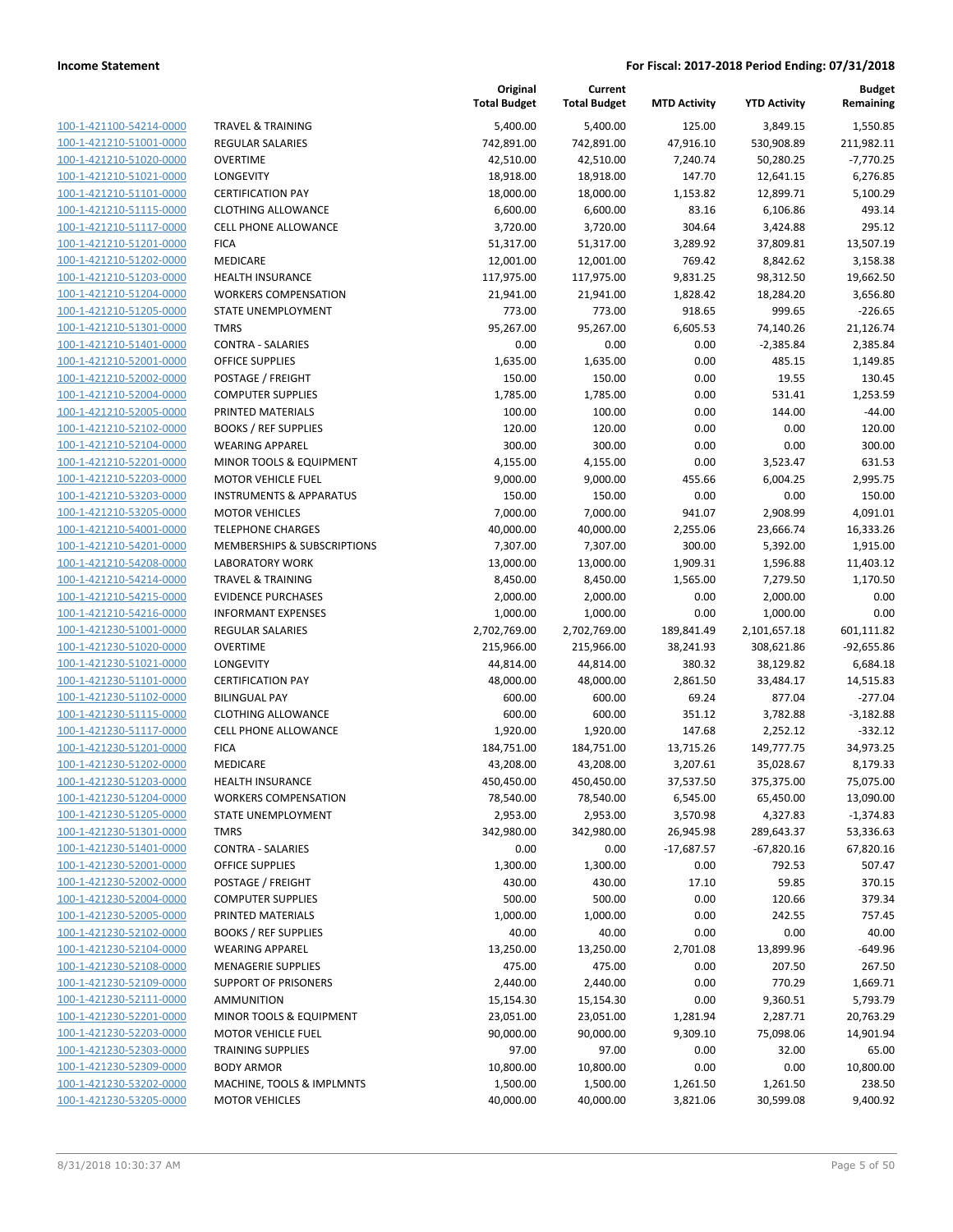| 100-1-421230-54001-0000        |
|--------------------------------|
| 100-1-421230-54108-0000        |
| 100-1-421230-54201-0000        |
| 100-1-421230-54214-0000        |
| 100-1-421240-51001-0000        |
|                                |
| 100-1-421240-51020-0000        |
| 100-1-421240-51021-0000        |
| 100-1-421240-51101-0000        |
| 100-1-421240-51102-0000        |
| 100-1-421240-51115-0000        |
| 100-1-421240-51117-0000        |
| 100-1-421240-51201-0000        |
| 100-1-421240-51202-0000        |
|                                |
| 100-1-421240-51203-0000        |
| 100-1-421240-51204-0000        |
| 100-1-421240-51205-0000        |
| 100-1-421240-51301-0000        |
| 100-1-421240-51302-0000        |
| 100-1-421240-51401-0000        |
| $100-$<br>1-421240-52001-0000  |
| 100-1-421240-52002-0000        |
|                                |
| 100-1-421240-52004-0000        |
| 100-1-421240-52005-0000        |
| 100-1-421240-52102-0000        |
| 100-1-421240-52104-0000        |
| 100-1-421240-52201-0000        |
| 100-1-421240-52203-0000        |
| 100-1-421240-52303-0000        |
| 100-1-421240-53202-0000        |
| 100-1-421240-53205-0000        |
|                                |
| 100-1-421240-53207-0000        |
| 100-1-421240-54001-0000        |
| <u>100-1-421240-54101-0000</u> |
| 100-1-421240-54201-0000        |
| 100-1-421240-54212-0000        |
| 100-1-421240-54214-0000        |
| 100-1-421240-55231-0000        |
| 100-1-421240-55232-0000        |
| 100-1-421600-52104-0000        |
| 100-1-421600-52111-0000        |
| 100-1-421600-52201-0000        |
|                                |
| 100-1-421600-52206-0000        |
| 100-1-421600-52309-0000        |
|                                |
| 100-1-421600-53202-0000        |
| 100-1-421600-54201-0000        |
| 100-1-421600-54214-0000        |
| 100-1-421600-55201-0000        |
|                                |
| <u>100-1-422100-51001-0000</u> |
| <u>100-1-422100-51020-0000</u> |
| 100-1-422100-51021-0000        |
| 100-1-422100-51101-0000        |
| 100-1-422100-51116-0000        |
| 100-1-422100-51117-0000        |
| <u>100-1-422100-51201-0000</u> |
| 100-1-422100-51202-0000        |
| <u>100-1-422100-51203-0000</u> |
| <u>100-1-422100-51204-0000</u> |
| <u>100-1-422100-51205-0000</u> |
| <u>100-1-422100-51301-0000</u> |

|                         |                              | Original<br><b>Total Budget</b> | Current<br><b>Total Budget</b> | <b>MTD Activity</b> | <b>YTD Activity</b> | <b>Budget</b><br>Remaining |
|-------------------------|------------------------------|---------------------------------|--------------------------------|---------------------|---------------------|----------------------------|
| 100-1-421230-54001-0000 | <b>TELEPHONE CHARGES</b>     | 65,000.00                       | 65,000.00                      | 3,034.69            | 42,917.01           | 22,082.99                  |
| 100-1-421230-54108-0000 | <b>VETERINARY SERVICES</b>   | 650.00                          | 650.00                         | 75.00               | 472.24              | 177.76                     |
| 100-1-421230-54201-0000 | MEMBERSHIPS & SUBSCRIPTIONS  | 30.00                           | 30.00                          | 0.00                | 0.00                | 30.00                      |
| 100-1-421230-54214-0000 | <b>TRAVEL &amp; TRAINING</b> | 3,695.00                        | 3,695.00                       | 625.00              | 3,469.12            | 225.88                     |
| 100-1-421240-51001-0000 | REGULAR SALARIES             | 755,956.00                      | 755,956.00                     | 49,631.39           | 564,362.33          | 191,593.67                 |
| 100-1-421240-51020-0000 | <b>OVERTIME</b>              | 40,182.00                       | 40,182.00                      | 5,956.55            | 83,928.25           | $-43,746.25$               |
| 100-1-421240-51021-0000 | <b>LONGEVITY</b>             | 13,012.00                       | 13,012.00                      | 184.62              | 10,950.02           | 2,061.98                   |
| 100-1-421240-51101-0000 | <b>CERTIFICATION PAY</b>     | 13,200.00                       | 13,200.00                      | 969.22              | 11,630.64           | 1,569.36                   |
| 100-1-421240-51102-0000 | <b>BILINGUAL PAY</b>         | 2,100.00                        | 2,100.00                       | 69.24               | 761.64              | 1,338.36                   |
| 100-1-421240-51115-0000 | <b>CLOTHING ALLOWANCE</b>    | 0.00                            | 0.00                           | 9.24                | 78.54               | $-78.54$                   |
| 100-1-421240-51117-0000 | CELL PHONE ALLOWANCE         | 1,920.00                        | 1,920.00                       | 147.68              | 1,624.48            | 295.52                     |
| 100-1-421240-51201-0000 | <b>FICA</b>                  | 20,958.00                       | 20,958.00                      | 1,753.61            | 20,011.07           | 946.93                     |
| 100-1-421240-51202-0000 | MEDICARE                     | 11,958.00                       | 11,958.00                      | 759.37              | 9,359.87            | 2,598.13                   |
| 100-1-421240-51203-0000 | <b>HEALTH INSURANCE</b>      | 198,413.00                      | 198,413.00                     | 16,534.42           | 165,344.20          | 33,068.80                  |
| 100-1-421240-51204-0000 | <b>WORKERS COMPENSATION</b>  | 4,594.00                        | 4,594.00                       | 382.83              | 3,828.30            | 765.70                     |
| 100-1-421240-51205-0000 | STATE UNEMPLOYMENT           | 1,371.00                        | 1,371.00                       | 1,645.20            | 2,198.03            | $-827.03$                  |
| 100-1-421240-51301-0000 | <b>TMRS</b>                  | 44,858.00                       | 44,858.00                      | 3,558.09            | 39,489.45           | 5,368.55                   |
| 100-1-421240-51302-0000 | <b>FR&amp;R RETIREMENT</b>   | 70,544.00                       | 70,544.00                      | 4,405.51            | 56,928.37           | 13,615.63                  |
| 100-1-421240-51401-0000 | <b>CONTRA - SALARIES</b>     | 0.00                            | 0.00                           | 0.00                | $-1,088.02$         | 1,088.02                   |
| 100-1-421240-52001-0000 | <b>OFFICE SUPPLIES</b>       | 2,247.00                        | 2,247.00                       | 0.00                | 2,247.00            | 0.00                       |
| 100-1-421240-52002-0000 | POSTAGE / FREIGHT            | 2,290.00                        | 2,290.00                       | 0.00                | 830.33              | 1,459.67                   |
| 100-1-421240-52004-0000 | <b>COMPUTER SUPPLIES</b>     | 500.00                          | 500.00                         | 0.00                | 551.75              | $-51.75$                   |
| 100-1-421240-52005-0000 | PRINTED MATERIALS            | 535.00                          | 535.00                         | 0.00                | 518.00              | 17.00                      |
| 100-1-421240-52102-0000 | REFERENCE SUPPLIES           | 1,400.00                        | 1,400.00                       | 0.00                | 0.00                | 1,400.00                   |
| 100-1-421240-52104-0000 | <b>WEARING APPAREL</b>       | 1,800.00                        | 1,800.00                       | 34.76               | 576.45              | 1,223.55                   |
| 100-1-421240-52201-0000 | MINOR TOOLS & EQUIPMENT      | 2,200.00                        | 2,200.00                       | 0.00                | 1,678.27            | 521.73                     |
| 100-1-421240-52203-0000 | <b>MOTOR VEHICLE FUEL</b>    | 600.00                          | 600.00                         | 0.00                | 111.65              | 488.35                     |
| 100-1-421240-52303-0000 | <b>TRAINING SUPPLIES</b>     | 970.00                          | 970.00                         | 0.00                | 225.27              | 744.73                     |
| 100-1-421240-53202-0000 | MACHINE, TOOLS & IMPLMNTS    | 194.00                          | 194.00                         | 0.00                | 194.00              | 0.00                       |
| 100-1-421240-53205-0000 | <b>MOTOR VEHICLES</b>        | 840.00                          | 840.00                         | 0.00                | 200.30              | 639.70                     |
| 100-1-421240-53207-0000 | RADIO/COMMUNICATIONS         | 46,288.00                       | 46,288.00                      | 0.00                | 52,159.00           | $-5,871.00$                |
| 100-1-421240-54001-0000 | <b>TELEPHONE CHARGES</b>     | 38,500.00                       | 38,500.00                      | 2,126.07            | 25,103.86           | 13,396.14                  |
| 100-1-421240-54101-0000 | PROFESSIONAL SERVICES        | 18,106.00                       | 18,106.00                      | 1,595.00            | 13,498.07           | 4,607.93                   |
| 100-1-421240-54201-0000 | MEMBERSHIPS & SUBSCRIPTIONS  | 1,263.00                        | 1,263.00                       | 19.20               | 69.20               | 1,193.80                   |
| 100-1-421240-54212-0000 | <b>PRINTING</b>              | 485.00                          | 485.00                         | 0.00                | 0.00                | 485.00                     |
| 100-1-421240-54214-0000 | <b>TRAVEL &amp; TRAINING</b> | 19,725.00                       | 19,725.00                      | 239.46              | 11,158.51           | 8,566.49                   |
| 100-1-421240-55231-0000 | LESS LETHAL PROGRAM          | 18,010.00                       | 18,010.00                      | 0.00                | 18,413.89           | -403.89                    |
| 100-1-421240-55232-0000 | <b>FIREARMS PROGRAM</b>      | 25,884.90                       | 25,884.90                      | 0.00                | 25,578.71           | 306.19                     |
| 100-1-421600-52104-0000 | <b>WEARING APPAREL</b>       | 3,321.00                        | 3,321.00                       | 0.00                | 2,704.20            | 616.80                     |
| 100-1-421600-52111-0000 | AMMUNITION                   | 6,650.00                        | 6,650.00                       | 0.00                | 6,302.75            | 347.25                     |
| 100-1-421600-52201-0000 | MINOR TOOLS & EQUIPMENT      | 23,190.83                       | 23,190.83                      | 33.32               | 22,526.60           | 664.23                     |
| 100-1-421600-52206-0000 | SPECIAL OPS EQUIPMENT        | 6,820.00                        | 6,820.00                       | 0.00                | 4,351.80            | 2,468.20                   |
| 100-1-421600-52309-0000 | <b>BODY ARMOR</b>            | 13,528.00                       | 13,528.00                      | 0.00                | 13,528.00           | 0.00                       |
| 100-1-421600-53202-0000 | MACHINE, TOOLS & IMPLMNTS    | 50.00                           | 50.00                          | 0.00                | 25.55               | 24.45                      |
| 100-1-421600-54201-0000 | MEMBERSHIPS & SUBSCRIPTIONS  | 440.00                          | 440.00                         | 0.00                | 0.00                | 440.00                     |
| 100-1-421600-54214-0000 | <b>TRAVEL &amp; TRAINING</b> | 6,400.00                        | 3,400.00                       | 0.00                | 3,050.35            | 349.65                     |
| 100-1-421600-55201-0000 | <b>EQUIPMENT PURCHASES</b>   | 5,340.25                        | 8,340.25                       | 844.09              | 8,048.20            | 292.05                     |
| 100-1-422100-51001-0000 | REGULAR SALARIES             | 240,456.00                      | 240,456.00                     | 18,855.68           | 206,150.66          | 34,305.34                  |
| 100-1-422100-51020-0000 | <b>OVERTIME</b>              | 1,336.00                        | 1,336.00                       | 0.00                | 9,483.32            | $-8,147.32$                |
| 100-1-422100-51021-0000 | LONGEVITY                    | 3,712.00                        | 3,712.00                       | 114.46              | 3,463.07            | 248.93                     |
| 100-1-422100-51101-0000 | <b>CERTIFICATION PAY</b>     | 3,720.00                        | 3,720.00                       | 369.24              | 3,397.08            | 322.92                     |
| 100-1-422100-51116-0000 | CAR ALLOWANCE                | 7,800.00                        | 7,800.00                       | 507.68              | 5,584.48            | 2,215.52                   |
| 100-1-422100-51117-0000 | CELL PHONE ALLOWANCE         | 1,920.00                        | 1,920.00                       | 120.00              | 1,320.00            | 600.00                     |
| 100-1-422100-51201-0000 | <b>FICA</b>                  | 3,079.00                        | 3,079.00                       | 200.62              | 2,372.58            | 706.42                     |
| 100-1-422100-51202-0000 | MEDICARE                     | 3,749.00                        | 3,749.00                       | 282.98              | 3,265.32            | 483.68                     |
| 100-1-422100-51203-0000 | <b>HEALTH INSURANCE</b>      | 32,175.00                       | 32,175.00                      | 2,681.25            | 26,812.50           | 5,362.50                   |
| 100-1-422100-51204-0000 | WORKERS COMPENSATION         | 4,666.00                        | 4,666.00                       | 388.83              | 3,888.30            | 777.70                     |
| 100-1-422100-51205-0000 | STATE UNEMPLOYMENT           | 211.00                          | 211.00                         | 250.76              | 277.77              | $-66.77$                   |
| 100-1-422100-51301-0000 | <b>TMRS</b>                  | 5,717.00                        | 5,717.00                       | 424.94              | 4,848.96            | 868.04                     |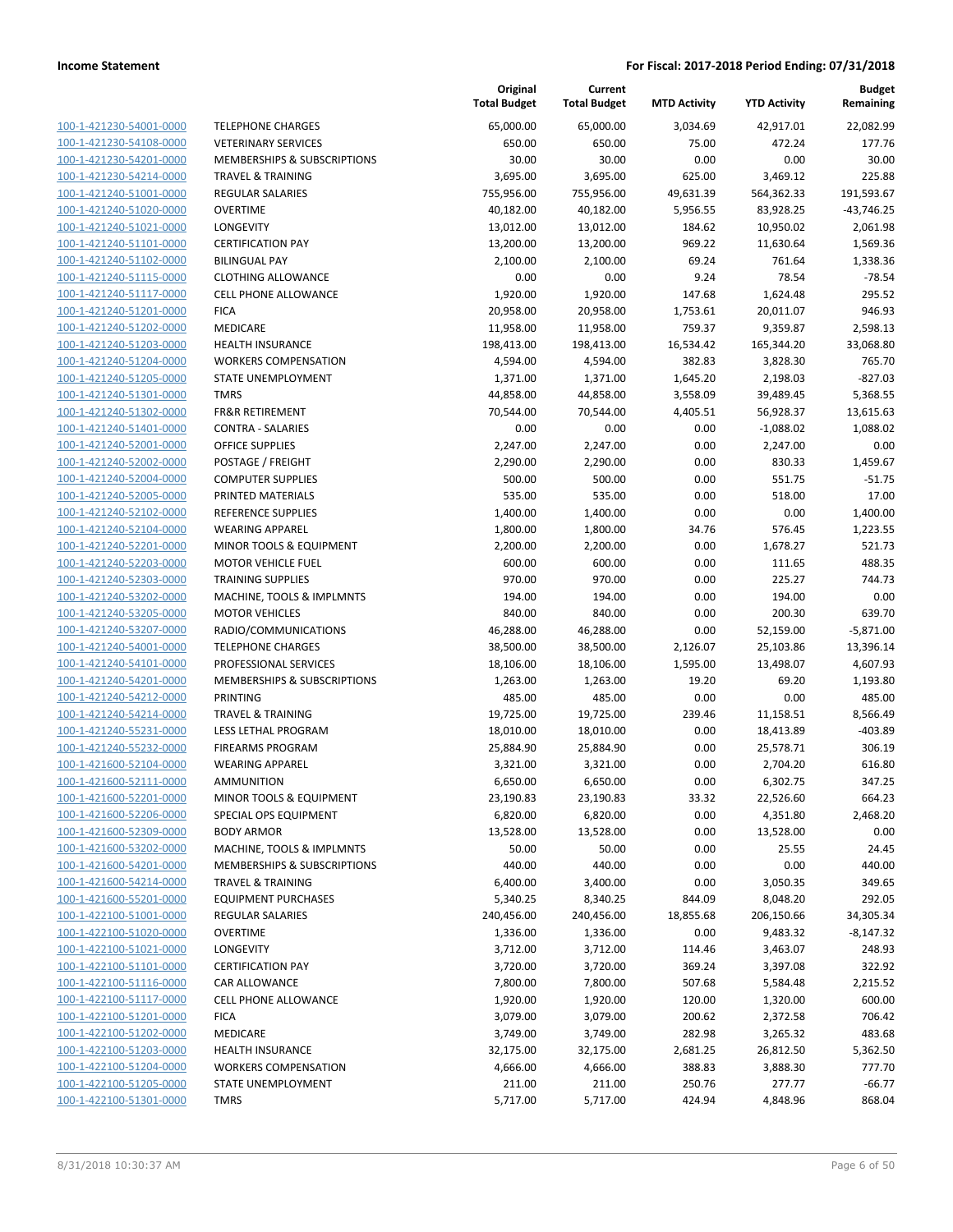100-1-422100-51302-0000 100-1-422100-52001-0000 100-1-422100-52002-0000 100-1-422100-52102-0000 100-1-422100-52103-0000 100-1-422100-52104-0000 100-1-422100-53207-0000 100-1-422100-54001-0000 100-1-422100-54002-0000 100-1-422100-54101-0000 100-1-422100-54201-0000 100-1-422100-54214-0000 100-1-422200-51001-0000 100-1-422200-51020-0000 100-1-422200-51021-0000 100-1-422200-51101-0000 100-1-422200-51102-0000 100-1-422200-51117-0000 100-1-422200-51202-0000 100-1-422200-51203-0000 100-1-422200-51204-0000 100-1-422200-51205-0000 100-1-422200-51302-0000 100-1-422200-51401-0000 100-1-422200-52001-0000 100-1-422200-52101-0000 100-1-422200-52104-0000 100-1-422200-52201-0000 100-1-422200-52203-0000 100-1-422200-52205-0000 100-1-422200-52207-0000 100-1-422200-52306-0000 100-1-422200-53202-0000 100-1-422200-53205-0000 100-1-422200-53208-0000 100-1-422200-53213-0000 100-1-422200-53402-0000 100-1-422200-54001-0000 100-1-422200-54002-0000 100-1-422200-54109-0000 100-1-422200-54214-0000 100-1-422200-54908-0000 100-1-422200-55201-0000 100-1-422200-55207-0000 100-1-422300-51001-0000 100-1-422300-51020-0000 100-1-422300-51021-0000 100-1-422300-51101-0000 100-1-422300-51117-0000 100-1-422300-51201-0000 100-1-422300-51202-0000 100-1-422300-51203-0000 100-1-422300-51204-0000 100-1-422300-51205-0000 100-1-422300-51302-0000 100-1-422300-51401-0000 100-1-422300-52001-0000 100-1-422300-52002-0000 100-1-422300-52005-0000 PRINTED MATERIALS 424.00 424.00 0.00 398.00 26.00

|                              | Original            | Current             |                     |                     | <b>Budget</b> |
|------------------------------|---------------------|---------------------|---------------------|---------------------|---------------|
|                              | <b>Total Budget</b> | <b>Total Budget</b> | <b>MTD Activity</b> | <b>YTD Activity</b> | Remaining     |
| <b>FR&amp;R RETIREMENT</b>   | 36,138.00           | 36,138.00           | 2,821.66            | 32,330.71           | 3,807.29      |
| OFFICE SUPPLIES              | 1,177.00            | 1,177.00            | 94.98               | 1,077.20            | 99.80         |
| POSTAGE / FREIGHT            | 100.00              | 100.00              | 0.00                | 63.45               | 36.55         |
| REFERENCE SUPPLIES           | 2,540.00            | 2,540.00            | 0.00                | 2,309.02            | 230.98        |
| <b>MEETING SUPPLIES</b>      | 900.00              | 900.00              | 0.00                | 878.51              | 21.49         |
| <b>WEARING APPAREL</b>       | 1,301.00            | 801.00              | 0.00                | 140.47              | 660.53        |
| RADIO/COMMUNICATIONS         | 7,000.00            | 7,000.00            | 352.00              | 1,679.75            | 5,320.25      |
| <b>TELEPHONE CHARGES</b>     | 5,500.00            | 5,500.00            | 230.38              | 3,321.66            | 2,178.34      |
| <b>UTILITY CHARGES</b>       | 5,400.00            | 5,400.00            | 738.47              | 4,525.76            | 874.24        |
| PROFESSIONAL SERVICES        | 7,600.00            | 7,600.00            | 0.00                | 4,076.94            | 3,523.06      |
| MEMBERSHIPS & SUBSCRIPTIONS  | 5,765.00            | 5,765.00            | 0.00                | 4,457.94            | 1,307.06      |
| <b>TRAVEL &amp; TRAINING</b> | 5,500.00            | 5,500.00            | 0.00                | 2,672.41            | 2,827.59      |
| <b>REGULAR SALARIES</b>      | 2,857,464.00        | 2,857,464.00        | 221,001.87          | 2,396,774.40        | 460,689.60    |
| <b>OVERTIME</b>              | 345,659.00          | 345,659.00          | 24,449.85           | 399,202.49          | $-53,543.49$  |
| <b>LONGEVITY</b>             | 51,002.00           | 51,002.00           | 299.91              | 50,719.57           | 282.43        |
| <b>CERTIFICATION PAY</b>     | 61,440.00           | 61,440.00           | 5,243.18            | 56,382.68           | 5,057.32      |
| <b>BILINGUAL PAY</b>         | 600.00              | 600.00              | 46.16               | 507.76              | 92.24         |
| <b>CELL PHONE ALLOWANCE</b>  | 1,560.00            | 1,560.00            | 119.06              | 1,309.66            | 250.34        |
| <b>MEDICARE</b>              | 47,969.00           | 47,969.00           | 3,437.66            | 41,135.02           | 6,833.98      |
| HEALTH INSURANCE             | 514,800.00          | 514,800.00          | 42,900.00           | 429,000.00          | 85,800.00     |
| <b>WORKERS COMPENSATION</b>  | 71,404.00           | 71,404.00           | 5,950.33            | 59,503.30           | 11,900.70     |
| STATE UNEMPLOYMENT           | 3,375.00            | 3,375.00            | 4,149.64            | 4,868.57            | $-1,493.57$   |
| <b>FR&amp;R RETIREMENT</b>   | 572,317.00          | 572,317.00          | 43,729.01           | 501,844.44          | 70,472.56     |
| <b>CONTRA - SALARIES</b>     | 0.00                | 0.00                | $-240.00$           | $-27,318.77$        | 27,318.77     |
| OFFICE SUPPLIES              | 1,223.00            | 1,223.00            | 99.99               | 407.08              | 815.92        |
| <b>JANITORIAL SUPPLIES</b>   | 6,000.00            | 6,000.00            | 360.28              | 5,120.99            | 879.01        |
| <b>WEARING APPAREL</b>       | 20,079.00           | 19,079.00           | 592.88              | 9,312.67            | 9,766.33      |
| MINOR TOOLS & EQUIPMENT      | 29,542.00           | 29,542.00           | 918.17              | 27,723.56           | 1,818.44      |
| <b>MOTOR VEHICLE FUEL</b>    | 25,000.00           | 25,000.00           | 2,696.11            | 25,118.76           | $-118.76$     |
| FIRST RESPONDER SUPPLIES     | 19,500.00           | 19,500.00           | 5,623.00            | 17,300.51           | 2,199.49      |
| <b>BUNKER GEAR</b>           | 32,600.00           | 34,100.00           | 4,833.62            | 29,257.74           | 4,842.26      |
| <b>HAZMAT SUPPLIES</b>       | 13,000.00           | 13,000.00           | 1,855.95            | 6,292.90            | 6,707.10      |
| MACHINE, TOOLS & IMPLMNTS    | 1,800.00            | 1,800.00            | 0.00                | 1,793.09            | 6.91          |
| <b>MOTOR VEHICLES</b>        | 50,000.00           | 50,000.00           | 2,672.50            | 41,762.43           | 8,237.57      |
| FIRE HOSE/NOZZLES            | 6,500.00            | 6,500.00            | 431.46              | 1,696.23            | 4,803.77      |
| <b>SCBA MAINTENANCE</b>      | 2,000.00            | 2,000.00            | 606.00              | 1,276.00            | 724.00        |
| <b>BUILDING MAINTENANCE</b>  | 9,567.00            | 9,567.00            | 340.02              | 9,331.85            | 235.15        |
| <b>TELEPHONE CHARGES</b>     | 7,500.00            | 7,500.00            | 735.32              | 6,218.19            | 1,281.81      |
| <b>UTILITY CHARGES</b>       | 55,000.00           | 55,000.00           | 5,415.46            | 49,719.42           | 5,280.58      |
| INSPECTIONS/TESTING          | 7,640.00            | 7,640.00            | 0.00                | 4,133.75            | 3,506.25      |
| <b>TRAVEL &amp; TRAINING</b> | 16,650.00           | 16,650.00           | 481.70              | 8,950.63            | 7,699.37      |
| LEASE PURCHASE PAYMENTS      | 65,073.00           | 65,073.00           | 5,419.72            | 54,197.20           | 10,875.80     |
| <b>EQUIPMENT PURCHASES</b>   | 675.00              | 675.00              | 0.00                | 672.67              | 2.33          |
| RADIO COMMUNICATION EQUIP    | 7,000.00            | 7,000.00            | 0.00                | 0.00                | 7,000.00      |
| <b>REGULAR SALARIES</b>      | 96,132.00           | 96,132.00           | 7,335.52            | 82,955.00           | 13,177.00     |
| <b>OVERTIME</b>              | 9,613.20            | 9,613.20            | 322.46              | 2,651.70            | 6,961.50      |
| <b>LONGEVITY</b>             | 1,552.00            | 1,552.00            | 0.00                | 1,552.00            | 0.00          |
| <b>CERTIFICATION PAY</b>     | 1,920.00            | 1,920.00            | 147.70              | 1,624.70            | 295.30        |
| <b>CELL PHONE ALLOWANCE</b>  | 600.00              | 600.00              | 46.16               | 507.76              | 92.24         |
| <b>FICA</b>                  | 7,002.00            | 7,002.00            | 0.00                | 0.00                | 7,002.00      |
| <b>MEDICARE</b>              | 1,638.00            | 1,638.00            | 113.87              | 1,291.01            | 346.99        |
| HEALTH INSURANCE             | 10,725.00           | 10,725.00           | 893.75              | 8,937.50            | 1,787.50      |
| <b>WORKERS COMPENSATION</b>  | 2,438.00            | 2,438.00            | 203.17              | 2,031.70            | 406.30        |
| STATE UNEMPLOYMENT           | 70.00               | 70.00               | 83.19               | 92.19               | $-22.19$      |
| <b>FR&amp;R RETIREMENT</b>   | 19,538.00           | 19,538.00           | 1,358.37            | 15,427.38           | 4,110.62      |
| CONTRA - SALARIES            | 0.00                | 0.00                | 0.00                | $-22,119.19$        | 22,119.19     |
| OFFICE SUPPLIES              | 516.00              | 516.00              | 0.00                | 208.04              | 307.96        |
| POSTAGE / FREIGHT            | 100.00              | 100.00              | 0.00                | 8.70                | 91.30         |
| PRINTED MATERIALS            | 424.00              | 424.00              | 0.00                | 398.00              | 26.00         |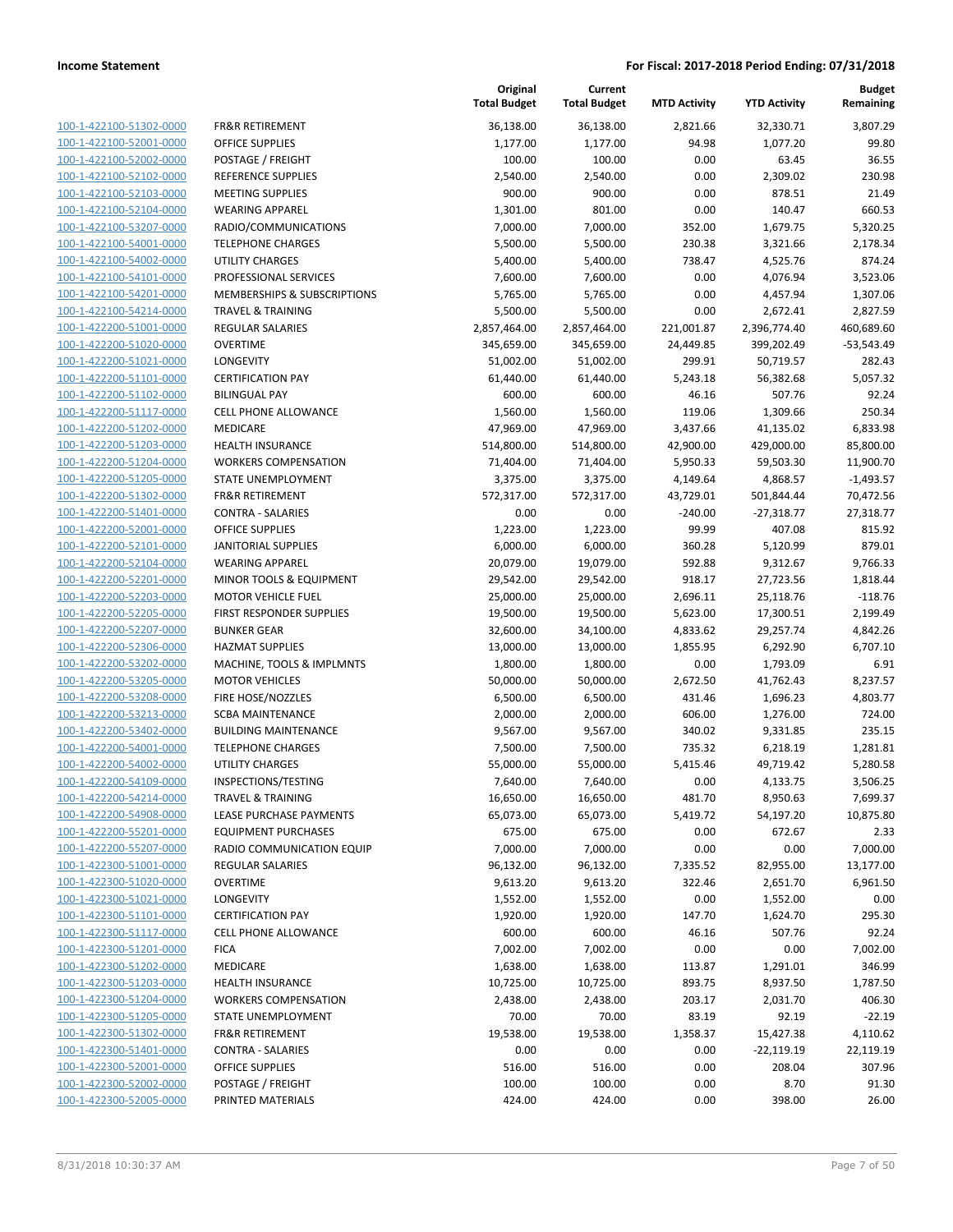| 100-1-422300-52104-0000                            | <b>WEARING APPAREL</b>                  |
|----------------------------------------------------|-----------------------------------------|
| 100-1-422300-52201-0000                            | <b>MINOR TOOLS &amp; EQUIPMENT</b>      |
| 100-1-422300-52203-0000                            | <b>MOTOR VEHICLE FUEL</b>               |
| 100-1-422300-52304-0000                            | <b>FIRE PREVENTION SUPPLIES</b>         |
| 100-1-422300-53205-0000                            | <b>MOTOR VEHICLES</b>                   |
| 100-1-422300-54001-0000                            | <b>TELEPHONE CHARGES</b>                |
| 100-1-422300-54201-0000                            | <b>MEMBERSHIPS &amp; SUBSCRIPTIONS</b>  |
| 100-1-422300-54208-0000                            | <b>LABORATORY WORK</b>                  |
| 100-1-422300-54210-0000                            | PHOTO PROCESSING                        |
| 100-1-422300-54214-0000                            | <b>TRAVEL &amp; TRAINING</b>            |
| 100-1-422300-54217-0000                            | <b>AWARDS PROGRAM</b>                   |
| 100-1-422400-53209-0000                            | HARDWARE/SOFTWARE                       |
| 100-1-422400-54001-0000                            | <b>TELEPHONE CHARGES</b>                |
| 100-1-422400-54201-0000                            | <b>MEMBERSHIPS &amp; SUBSCRIPTIONS</b>  |
| 100-1-422400-54214-0000                            | TRAVEL & TRAINING                       |
| 100-1-431100-51001-0000                            | <b>REGULAR SALARIES</b>                 |
| 100-1-431100-51021-0000                            | <b>LONGEVITY</b>                        |
| 100-1-431100-51116-0000                            | <b>CAR ALLOWANCE</b>                    |
| 100-1-431100-51117-0000                            | <b>CELL PHONE ALLOWANCE</b>             |
| 100-1-431100-51201-0000                            | <b>FICA</b>                             |
| 100-1-431100-51202-0000                            | <b>MEDICARE</b>                         |
| 100-1-431100-51203-0000                            | <b>HEALTH INSURANCE</b>                 |
| 100-1-431100-51204-0000                            | <b>WORKERS COMPENSATION</b>             |
| 100-1-431100-51205-0000                            | STATE UNEMPLOYMENT                      |
| 100-1-431100-51301-0000                            | <b>TMRS</b>                             |
| 100-1-431100-52001-0000                            | <b>OFFICE SUPPLIES</b>                  |
| 100-1-431100-52002-0000                            | POSTAGE / FREIGHT                       |
| 100-1-431100-52203-0000                            | <b>MOTOR VEHICLE FUEL</b>               |
| 100-1-431100-53201-0000                            | <b>FURNITURE &amp; OFFICE EQUIPMENT</b> |
| 100-1-431100-53205-0000                            | <b>MOTOR VEHICLES</b>                   |
| 100-1-431100-53207-0000                            | RADIO/COMMUNICATIONS                    |
| 100-1-431100-54001-0000                            | <b>TELEPHONE CHARGES</b>                |
| 100-1-431100-54002-0000                            | <b>UTILITY CHARGES</b>                  |
| 100-1-431100-54101-0000                            | PROFESSIONAL SERVICES                   |
| 100-1-431100-54201-0000                            | <b>MEMBERSHIPS &amp; SUBSCRIPTIONS</b>  |
| 100-1-431100-54214-0000                            | <b>TRAVEL &amp; TRAINING</b>            |
| 100-1-431200-51001-0000                            | <b>REGULAR SALARIES</b>                 |
| 100-1-431200-51020-0000                            | <b>OVERTIME</b>                         |
| 100-1-431200-51021-0000                            | LONGEVITY                               |
| 100-1-431200-51117-0000                            | <b>CELL PHONE ALLOWANCE</b>             |
| <u>100-1-431200-51201-0000</u>                     | <b>FICA</b>                             |
| 100-1-431200-51202-0000                            | MEDICARE                                |
| 100-1-431200-51203-0000                            | <b>HEALTH INSURANCE</b>                 |
| 100-1-431200-51204-0000                            | <b>WORKERS COMPENSATION</b>             |
| 100-1-431200-51205-0000                            | STATE UNEMPLOYMENT                      |
| 100-1-431200-51301-0000                            | TMRS                                    |
| 100-1-431200-52001-0000                            | OFFICE SUPPLIES                         |
| 100-1-431200-52002-0000                            | POSTAGE / FREIGHT                       |
| 100-1-431200-52103-0000                            | <b>MEETING SUPPLIES</b>                 |
| 100-1-431200-52104-0000                            | <b>WEARING APPAREL</b>                  |
| 100-1-431200-52106-0000                            | <b>CHEMICAL SUPPLIES</b>                |
| 100-1-431200-52107-0000                            | <b>BOTANICAL SUPPLIES</b>               |
| 100-1-431200-52201-0000                            | MINOR TOOLS & EQUIPMENT                 |
| 100-1-431200-52203-0000                            | <b>MOTOR VEHICLE FUEL</b>               |
| 100-1-431200-52302-0000                            | <b>MEDICAL SUPPLIES</b>                 |
| 100-1-431200-52303-0000                            | <b>TRAINING SUPPLIES</b>                |
|                                                    | MACHINE, TOOLS & IMPLMNTS               |
|                                                    |                                         |
| 100-1-431200-53202-0000<br>100-1-431200-53205-0000 | <b>MOTOR VEHICLES</b>                   |

|                                                    |                                                       | Original<br><b>Total Budget</b> | Current<br><b>Total Budget</b> | <b>MTD Activity</b> | <b>YTD Activity</b> | Budget<br>Remaining |
|----------------------------------------------------|-------------------------------------------------------|---------------------------------|--------------------------------|---------------------|---------------------|---------------------|
| 100-1-422300-52104-0000                            | <b>WEARING APPAREL</b>                                | 1,205.00                        | 1,205.00                       | 0.00                | 986.33              | 218.67              |
| 100-1-422300-52201-0000                            | MINOR TOOLS & EQUIPMENT                               | 535.00                          | 535.00                         | 89.52               | 384.00              | 151.00              |
| 100-1-422300-52203-0000                            | <b>MOTOR VEHICLE FUEL</b>                             | 2,200.00                        | 2,200.00                       | 33.84               | 710.08              | 1,489.92            |
| 100-1-422300-52304-0000                            | FIRE PREVENTION SUPPLIES                              | 9,252.00                        | 9,252.00                       | 399.97              | 6,768.42            | 2,483.58            |
| 100-1-422300-53205-0000                            | <b>MOTOR VEHICLES</b>                                 | 680.00                          | 680.00                         | 0.00                | 744.47              | $-64.47$            |
| 100-1-422300-54001-0000                            | <b>TELEPHONE CHARGES</b>                              | 600.00                          | 600.00                         | 27.69               | 282.75              | 317.25              |
| 100-1-422300-54201-0000                            | MEMBERSHIPS & SUBSCRIPTIONS                           | 1,851.00                        | 1,851.00                       | 1,682.50            | 1,718.54            | 132.46              |
| 100-1-422300-54208-0000                            | LABORATORY WORK                                       | 600.00                          | 600.00                         | 145.00              | 145.00              | 455.00              |
| 100-1-422300-54210-0000                            | PHOTO PROCESSING                                      | 50.00                           | 50.00                          | 0.00                | 0.00                | 50.00               |
| 100-1-422300-54214-0000                            | <b>TRAVEL &amp; TRAINING</b>                          | 3,100.00                        | 3,100.00                       | 0.00                | 1,792.32            | 1,307.68            |
| 100-1-422300-54217-0000                            | <b>AWARDS PROGRAM</b>                                 | 500.00                          | 500.00                         | 0.00                | 500.00              | 0.00                |
| 100-1-422400-53209-0000                            | HARDWARE/SOFTWARE                                     | 12,500.00                       | 12,500.00                      | 0.00                | 10,000.00           | 2,500.00            |
| 100-1-422400-54001-0000                            | <b>TELEPHONE CHARGES</b>                              | 2,000.00                        | 2,000.00                       | 297.49              | 2,857.59            | $-857.59$           |
| 100-1-422400-54201-0000                            | MEMBERSHIPS & SUBSCRIPTIONS                           | 3,100.00                        | 3,100.00                       | 0.00                | 3,000.00            | 100.00              |
| 100-1-422400-54214-0000                            | <b>TRAVEL &amp; TRAINING</b>                          | 1,200.00                        | 1,200.00                       | 0.00                | 1,018.77            | 181.23              |
| 100-1-431100-51001-0000                            | <b>REGULAR SALARIES</b>                               | 129,182.00                      | 129,182.00                     | 9,891.04            | 108,197.21          | 20,984.79           |
| 100-1-431100-51021-0000                            | <b>LONGEVITY</b>                                      | 342.00                          | 342.00                         | 0.00                | 342.00              | 0.00                |
| 100-1-431100-51116-0000                            | <b>CAR ALLOWANCE</b>                                  | 4,200.00                        | 4,200.00                       | 323.08              | 3,553.88            | 646.12              |
| 100-1-431100-51117-0000                            | <b>CELL PHONE ALLOWANCE</b>                           | 420.00                          | 420.00                         | 32.30               | 355.30              | 64.70               |
| 100-1-431100-51201-0000                            | <b>FICA</b>                                           | 8,738.00                        | 8,738.00                       | 599.62              | 6,641.05            | 2,096.95            |
| 100-1-431100-51202-0000                            | MEDICARE                                              | 1,939.00                        | 1,939.00                       | 140.24              | 1,553.20            | 385.80              |
| 100-1-431100-51203-0000                            | <b>HEALTH INSURANCE</b>                               | 21,450.00                       | 21,450.00                      | 1,787.50            | 17,875.00           | 3,575.00            |
| 100-1-431100-51204-0000                            | <b>WORKERS COMPENSATION</b>                           | 366.00                          | 366.00                         | 30.50               | 305.00              | 61.00               |
| 100-1-431100-51205-0000                            | STATE UNEMPLOYMENT                                    | 141.00                          | 141.00                         | 167.57              | 202.97              | $-61.97$            |
| 100-1-431100-51301-0000                            | <b>TMRS</b>                                           | 15,392.00                       | 15,392.00                      | 1,190.64            | 12,909.87           | 2,482.13            |
| 100-1-431100-52001-0000                            | <b>OFFICE SUPPLIES</b>                                | 850.00                          | 850.00                         | 268.90              | 737.54              | 112.46              |
| 100-1-431100-52002-0000                            | POSTAGE / FREIGHT                                     | 300.00                          | 300.00                         | 0.00                | 5.62                | 294.38              |
| 100-1-431100-52203-0000<br>100-1-431100-53201-0000 | <b>MOTOR VEHICLE FUEL</b>                             | 200.00                          | 200.00                         | 0.00                | 71.15<br>0.00       | 128.85              |
| 100-1-431100-53205-0000                            | FURNITURE & OFFICE EQUIPMENT<br><b>MOTOR VEHICLES</b> | 250.00<br>400.00                | 250.00<br>400.00               | 0.00<br>251.70      | 339.43              | 250.00<br>60.57     |
| 100-1-431100-53207-0000                            | RADIO/COMMUNICATIONS                                  | 1,000.00                        | 1,000.00                       | 0.00                | 0.00                | 1,000.00            |
| 100-1-431100-54001-0000                            | <b>TELEPHONE CHARGES</b>                              | 3,000.00                        | 3,000.00                       | 269.11              | 2,721.96            | 278.04              |
| 100-1-431100-54002-0000                            | <b>UTILITY CHARGES</b>                                | 1,000.00                        | 1,000.00                       | 7.80                | 787.79              | 212.21              |
| 100-1-431100-54101-0000                            | PROFESSIONAL SERVICES                                 | 1,000.00                        | 1,000.00                       | 0.00                | 10.00               | 990.00              |
| 100-1-431100-54201-0000                            | MEMBERSHIPS & SUBSCRIPTIONS                           | 600.00                          | 600.00                         | 0.00                | 524.24              | 75.76               |
| 100-1-431100-54214-0000                            | <b>TRAVEL &amp; TRAINING</b>                          | 2,500.00                        | 2,500.00                       | 0.00                | 614.97              | 1,885.03            |
| 100-1-431200-51001-0000                            | <b>REGULAR SALARIES</b>                               | 346,775.00                      | 346,775.00                     | 25,135.41           | 241,671.27          | 105,103.73          |
| 100-1-431200-51020-0000                            | <b>OVERTIME</b>                                       | 18,000.00                       | 18,000.00                      | 1,493.56            | 7,528.90            | 10,471.10           |
| 100-1-431200-51021-0000                            | LONGEVITY                                             | 6,008.00                        | 6,008.00                       | 0.00                | 5,882.00            | 126.00              |
| 100-1-431200-51117-0000                            | <b>CELL PHONE ALLOWANCE</b>                           | 864.00                          | 864.00                         | 33.22               | 365.42              | 498.58              |
| 100-1-431200-51201-0000                            | <b>FICA</b>                                           | 23,612.00                       | 23,612.00                      | 1,507.01            | 14,768.63           | 8,843.37            |
| 100-1-431200-51202-0000                            | MEDICARE                                              | 5,522.00                        | 5,522.00                       | 352.44              | 3,453.94            | 2,068.06            |
| 100-1-431200-51203-0000                            | <b>HEALTH INSURANCE</b>                               | 117,975.00                      | 117,975.00                     | 9,831.25            | 98,312.50           | 19,662.50           |
| 100-1-431200-51204-0000                            | <b>WORKERS COMPENSATION</b>                           | 18,784.00                       | 18,784.00                      | 1,565.33            | 15,653.30           | 3,130.70            |
| 100-1-431200-51205-0000                            | STATE UNEMPLOYMENT                                    | 773.00                          | 773.00                         | 990.56              | 1,415.69            | $-642.69$           |
| 100-1-431200-51301-0000                            | <b>TMRS</b>                                           | 43,835.00                       | 43,835.00                      | 3,098.14            | 29,329.13           | 14,505.87           |
| 100-1-431200-52001-0000                            | <b>OFFICE SUPPLIES</b>                                | 350.00                          | 350.00                         | 169.99              | 169.99              | 180.01              |
| 100-1-431200-52002-0000                            | POSTAGE / FREIGHT                                     | 20.00                           | 20.00                          | 0.00                | 0.00                | 20.00               |
| 100-1-431200-52103-0000                            | <b>MEETING SUPPLIES</b>                               | 623.00                          | 623.00                         | 0.00                | 141.50              | 481.50              |
| 100-1-431200-52104-0000                            | <b>WEARING APPAREL</b>                                | 10,746.40                       | 10,746.40                      | 133.29              | 4,574.89            | 6,171.51            |
| 100-1-431200-52106-0000                            | <b>CHEMICAL SUPPLIES</b>                              | 2,002.90                        | 2,002.90                       | 261.92              | 711.09              | 1,291.81            |
| 100-1-431200-52107-0000                            | <b>BOTANICAL SUPPLIES</b>                             | 449.99                          | 449.99                         | 310.05              | 310.05              | 139.94              |
| 100-1-431200-52201-0000                            | MINOR TOOLS & EQUIPMENT                               | 7,718.65                        | 7,718.65                       | 376.73              | 2,075.96            | 5,642.69            |
| 100-1-431200-52203-0000                            | <b>MOTOR VEHICLE FUEL</b>                             | 35,000.00                       | 35,000.00                      | 3,962.65            | 29,639.42           | 5,360.58            |
| 100-1-431200-52302-0000                            | <b>MEDICAL SUPPLIES</b>                               | 150.00                          | 150.00                         | 0.00                | 0.00                | 150.00              |
| 100-1-431200-52303-0000                            | <b>TRAINING SUPPLIES</b>                              | 212.99                          | 212.99                         | 0.00                | 117.50              | 95.49               |
| 100-1-431200-53202-0000                            | MACHINE, TOOLS & IMPLMNTS                             | 3,389.99                        | 3,389.99                       | 0.00                | 914.06              | 2,475.93            |
| 100-1-431200-53205-0000                            | <b>MOTOR VEHICLES</b>                                 | 45,000.00                       | 45,000.00                      | 1,532.85            | 19,634.58           | 25,365.42           |
| 100-1-431200-53207-0000                            | RADIO/COMMUNICATIONS                                  | 5,930.00                        | 5,930.00                       | 0.00                | 4,170.00            | 1,760.00            |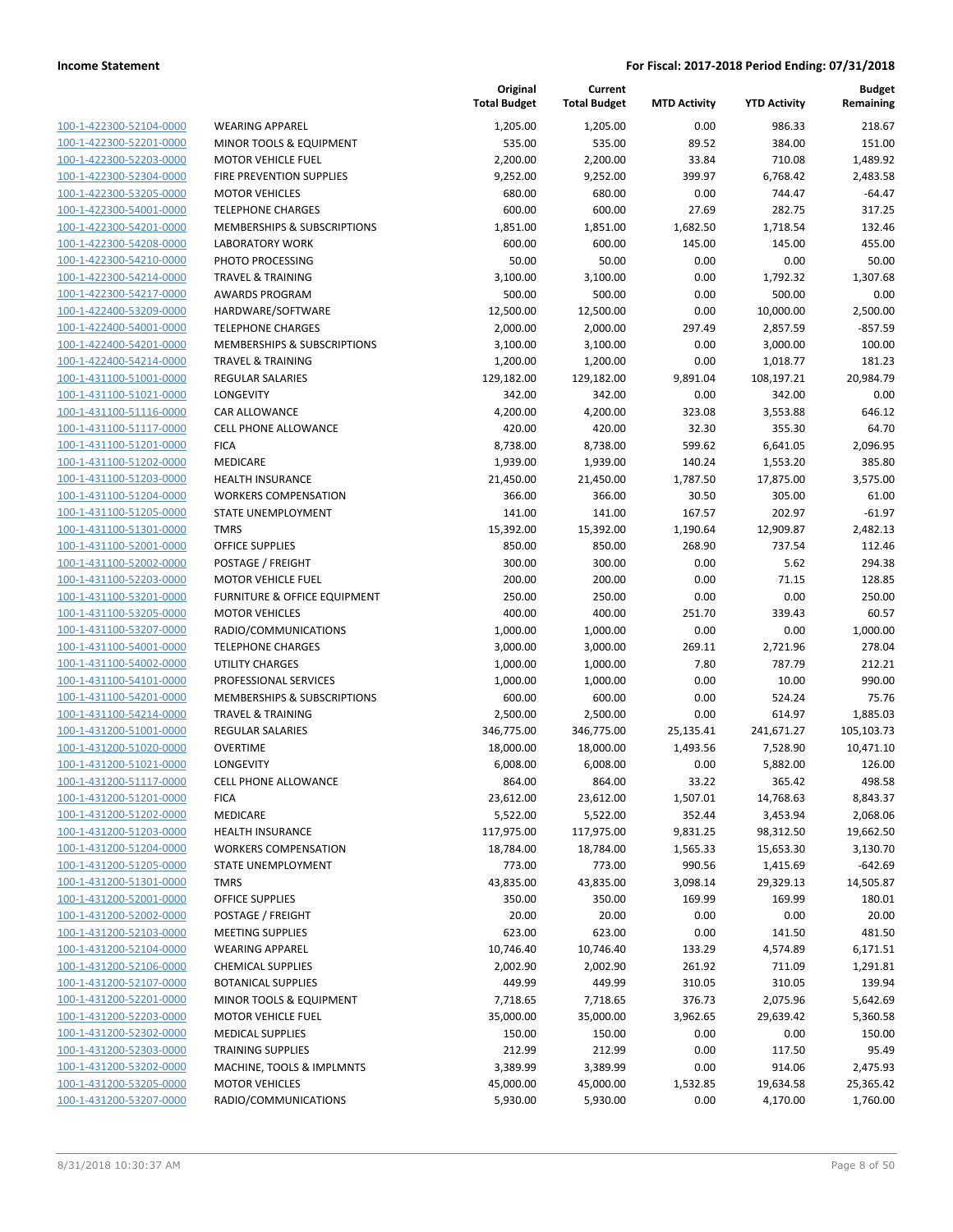|                                                    |                                                    | Original<br><b>Total Budget</b> | Current<br><b>Total Budget</b> | <b>MTD Activity</b> | <b>YTD Activity</b>  | Budget<br>Remaining |
|----------------------------------------------------|----------------------------------------------------|---------------------------------|--------------------------------|---------------------|----------------------|---------------------|
| 100-1-431200-53301-0000                            | SIDEWALKS, CURBS, & GUTTERS                        | 12,125.00                       | 12,125.00                      | 1,513.00            | 6,133.00             | 5,992.00            |
| 100-1-431200-53303-0000                            | MAINT - STREET /ALLEY/APRN/RNWY                    | 100,000.00                      | 100,000.00                     | 3,575.53            | 48,438.38            | 51,561.62           |
| 100-1-431200-53305-0000                            | <b>BRIDGES &amp; CULVERTS</b>                      | 6,912.80                        | 6,912.80                       | 0.00                | 702.72               | 6,210.08            |
| 100-1-431200-53308-0000                            | <b>STORM SEWERS</b>                                | 5,071.61                        | 5,071.61                       | 0.00                | 1,661.60             | 3,410.01            |
| 100-1-431200-54001-0000                            | <b>TELEPHONE CHARGES</b>                           | 2,500.00                        | 2,500.00                       | 146.38              | 1,494.04             | 1,005.96            |
| 100-1-431200-54002-0000                            | <b>UTILITY CHARGES</b>                             | 5,800.00                        | 5,800.00                       | 533.28              | 5,528.80             | 271.20              |
| 100-1-431200-54201-0000                            | MEMBERSHIPS & SUBSCRIPTIONS                        | 525.00                          | 525.00                         | 0.00                | 111.00               | 414.00              |
| 100-1-431200-54214-0000                            | <b>TRAVEL &amp; TRAINING</b>                       | 330.00                          | 330.00                         | 310.97              | 310.97               | 19.03               |
| 100-1-431600-51001-0000                            | <b>REGULAR SALARIES</b>                            | 68,993.00                       | 68,993.00                      | 5,319.03            | 59,070.10            | 9,922.90            |
| 100-1-431600-51020-0000                            | <b>OVERTIME</b>                                    | 7,786.00                        | 7,786.00                       | 902.96              | 3,144.05             | 4,641.95            |
| 100-1-431600-51021-0000                            | LONGEVITY                                          | 2,604.00                        | 2,604.00                       | 0.00                | 2,604.00             | 0.00                |
| 100-1-431600-51101-0000                            | <b>CERTIFICATION PAY</b>                           | 600.00                          | 600.00                         | 46.16               | 507.76               | 92.24               |
| 100-1-431600-51201-0000                            | <b>FICA</b>                                        | 4,933.00                        | 4,933.00                       | 373.00              | 3,910.68             | 1,022.32            |
| 100-1-431600-51202-0000                            | MEDICARE                                           | 1,154.00                        | 1,154.00                       | 87.23               | 914.60               | 239.40              |
| 100-1-431600-51203-0000                            | HEALTH INSURANCE                                   | 21,450.00                       | 21,450.00                      | 1,787.50            | 17,875.00            | 3,575.00            |
| 100-1-431600-51204-0000                            | <b>WORKERS COMPENSATION</b>                        | 5,099.00                        | 5,099.00                       | 424.92              | 4,249.20             | 849.80              |
| 100-1-431600-51205-0000                            | <b>STATE UNEMPLOYMENT</b>                          | 141.00                          | 141.00                         | 167.57              | 218.66               | $-77.66$            |
| 100-1-431600-51301-0000                            | <b>TMRS</b>                                        | 9,158.00                        | 9,158.00                       | 728.36              | 7,489.17             | 1,668.83            |
| 100-1-431600-52001-0000                            | <b>OFFICE SUPPLIES</b>                             | 240.40                          | 240.40                         | 0.00                | 0.00                 | 240.40              |
| 100-1-431600-52104-0000                            | <b>WEARING APPAREL</b>                             | 2,625.28                        | 2,625.28                       | 0.00                | 1,189.69             | 1,435.59            |
| 100-1-431600-52106-0000                            | <b>CHEMICAL SUPPLIES</b>                           | 326.66                          | 326.66                         | 0.00                | 0.00                 | 326.66              |
| 100-1-431600-52201-0000                            | MINOR TOOLS & EQUIPMENT                            | 3,254.84                        | 3,254.84                       | 552.86              | 1,207.91             | 2,046.93            |
| 100-1-431600-52203-0000                            | <b>MOTOR VEHICLE FUEL</b>                          | 4,000.00                        | 4,000.00                       | 429.51              | 3,406.97             | 593.03              |
| 100-1-431600-53202-0000                            | MACHINE, TOOLS & IMPLMNTS                          | 1,148.96                        | 1,148.96                       | 0.00                | 801.91               | 347.05              |
| 100-1-431600-53205-0000                            | <b>MOTOR VEHICLES</b>                              | 3,500.00                        | 3,500.00                       | 0.00                | 1,258.56             | 2,241.44            |
| 100-1-431600-53207-0000                            | RADIO/COMMUNICATIONS                               | 1,400.00                        | 1,400.00                       | 0.00                | 0.00                 | 1,400.00            |
| 100-1-431600-53303-0000                            | MAINT - STREET /ALLEY/APRN/RNWY                    | 34,747.95                       | 34,747.95                      | 1,853.97            | 17,861.88            | 16,886.07           |
| 100-1-431600-54001-0000<br>100-1-431600-54002-0000 | <b>TELEPHONE CHARGES</b><br><b>UTILITY CHARGES</b> | 1,500.00                        | 1,500.00                       | 90.38               | 743.20               | 756.80              |
| 100-1-431600-54214-0000                            | <b>TRAVEL &amp; TRAINING</b>                       | 330,000.00<br>395.00            | 330,000.00<br>395.00           | 26,019.04<br>0.00   | 258,212.45<br>117.50 | 71,787.55<br>277.50 |
| 100-1-431700-51001-0000                            | <b>REGULAR SALARIES</b>                            | 106,361.00                      | 106,361.00                     | 8,181.62            | 89,867.65            | 16,493.35           |
| 100-1-431700-51020-0000                            | <b>OVERTIME</b>                                    | 329.00                          | 329.00                         | 0.00                | 0.00                 | 329.00              |
| 100-1-431700-51021-0000                            | LONGEVITY                                          | 1,722.00                        | 1,722.00                       | 0.00                | 1,722.00             | 0.00                |
| 100-1-431700-51117-0000                            | <b>CELL PHONE ALLOWANCE</b>                        | 864.00                          | 864.00                         | 32.30               | 355.30               | 508.70              |
| 100-1-431700-51201-0000                            | <b>FICA</b>                                        | 6,736.00                        | 6,736.00                       | 462.88              | 5,234.67             | 1,501.33            |
| 100-1-431700-51202-0000                            | MEDICARE                                           | 1,575.00                        | 1,575.00                       | 108.26              | 1,224.30             | 350.70              |
| 100-1-431700-51203-0000                            | <b>HEALTH INSURANCE</b>                            | 21,450.00                       | 21,450.00                      | 1,787.50            | 17,875.00            | 3,575.00            |
| 100-1-431700-51204-0000                            | <b>WORKERS COMPENSATION</b>                        | 674.00                          | 674.00                         | 56.17               | 561.70               | 112.30              |
| 100-1-431700-51205-0000                            | STATE UNEMPLOYMENT                                 | 141.00                          | 141.00                         | 167.57              | 185.58               | $-44.58$            |
| 100-1-431700-51301-0000                            | TMRS                                               | 12,506.00                       | 12,506.00                      | 954.44              | 10,494.52            | 2,011.48            |
| 100-1-431700-52001-0000                            | OFFICE SUPPLIES                                    | 2,400.00                        | 2,400.00                       | 1,811.33            | 1,821.89             | 578.11              |
| 100-1-431700-52002-0000                            | POSTAGE / FREIGHT                                  | 100.00                          | 100.00                         | 0.00                | 0.00                 | 100.00              |
| 100-1-431700-52104-0000                            | <b>WEARING APPAREL</b>                             | 850.00                          | 850.00                         | 0.00                | 209.98               | 640.02              |
| 100-1-431700-52201-0000                            | MINOR TOOLS & EQUIPMENT                            | 500.00                          | 500.00                         | 0.00                | 280.96               | 219.04              |
| 100-1-431700-52203-0000                            | MOTOR VEHICLE FUEL                                 | 3,200.00                        | 3,200.00                       | 299.71              | 2,774.33             | 425.67              |
| 100-1-431700-52303-0000                            | <b>TRAINING SUPPLIES</b>                           | 150.00                          | 150.00                         | 0.00                | 0.00                 | 150.00              |
| 100-1-431700-53201-0000                            | <b>FURNITURE &amp; OFFICE EQUIPMENT</b>            | 800.00                          | 800.00                         | 0.00                | 0.00                 | 800.00              |
| 100-1-431700-53205-0000                            | <b>MOTOR VEHICLES</b>                              | 1,100.00                        | 1,100.00                       | 0.00                | 1,181.26             | $-81.26$            |
| 100-1-431700-53207-0000                            | RADIO/COMMUNICATIONS                               | 200.00                          | 200.00                         | 0.00                | 0.00                 | 200.00              |
| 100-1-431700-54001-0000                            | <b>TELEPHONE CHARGES</b>                           | 1,400.00                        | 1,400.00                       | 103.07              | 1,028.29             | 371.71              |
| 100-1-431700-54002-0000                            | <b>UTILITY CHARGES</b>                             | 1,000.00                        | 1,000.00                       | 7.80                | 787.78               | 212.22              |
| 100-1-431700-54201-0000                            | MEMBERSHIPS & SUBSCRIPTIONS                        | 600.00                          | 600.00                         | 0.00                | 0.00                 | 600.00              |
| 100-1-431700-54212-0000                            | <b>PRINTING</b>                                    | 200.00                          | 200.00                         | 0.00                | 24.00                | 176.00              |
| 100-1-431700-54214-0000                            | <b>TRAVEL &amp; TRAINING</b>                       | 700.00                          | 700.00                         | 0.00                | 456.95               | 243.05              |
| 100-1-431700-54410-0000                            | PERMITS/FEES                                       | 200.00                          | 200.00                         | 0.00                | 0.00                 | 200.00              |
| 100-1-441100-51001-0000                            | REGULAR SALARIES                                   | 60,912.00                       | 60,912.00                      | 4,684.96            | 51,807.65            | 9,104.35            |
| 100-1-441100-51020-0000                            | <b>OVERTIME</b>                                    | 1,031.00                        | 1,031.00                       | 32.14               | 157.54               | 873.46              |
| 100-1-441100-51021-0000                            | LONGEVITY                                          | 618.00                          | 618.00                         | 0.00                | 618.00               | 0.00                |
| 100-1-441100-51102-0000                            | <b>BILINGUAL PAY</b>                               | 1,200.00                        | 1,200.00                       | 92.32               | 1,015.52             | 184.48              |
|                                                    |                                                    |                                 |                                |                     |                      |                     |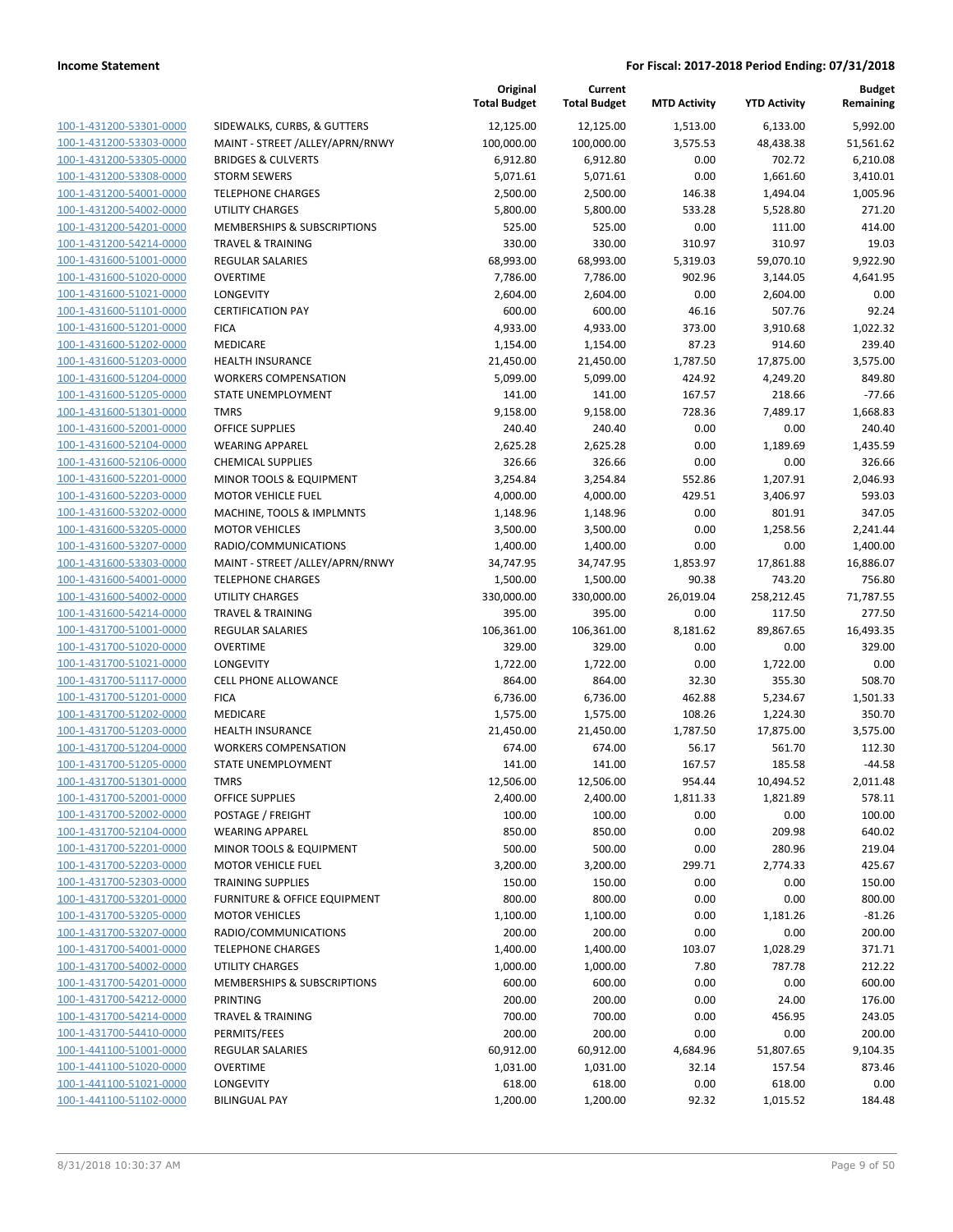| 100-1-441100-51201-0000        |
|--------------------------------|
| 100-1-441100-51202-0000        |
| 100-1-441100-51203-0000        |
| 100-1-441100-51204-0000        |
| 100-1-441100-51205-0000        |
| 100-1-441100-51301-0000        |
| 100-1-441100-52001-0000        |
| 100-1-441100-52002-0000        |
| 100-1-441100-52005-0000        |
| 100-1-441100-54001-0000        |
| 100-1-441100-54002-0000        |
| 100-1-441200-51001-0000        |
| 100-1-441200-51021-0000        |
| 100-1-441200-51201-0000        |
| 100-1-441200-51202-0000        |
| 100-1-441200-51203-0000        |
| 100-1-441200-51204-0000        |
| 100-1-441200-51205-0000        |
| 100-1-441200-51301-0000        |
| 100-1-441200-52102-0000        |
| 100-1-441200-52104-0000        |
| 100-1-441200-54201-0000        |
| 100-1-441200-54214-0000        |
| 100-1-441300-51001-0000        |
| 100-1-441300-51020-0000        |
| 100-1-441300-51021-0000        |
| 100-1-441300-51101-0000        |
| 100-1-441300-51117-0000        |
| 100-1-441300-51201-0000        |
| 100-1-441300-51202-0000        |
| 100-1-441300-51203-0000        |
| 100-1-441300-51204-0000        |
| 100-1-441300-51205-0000        |
| 100-1-441300-51301-0000        |
| 100-1-441300-52002-0000        |
| 100-1-441300-52005-0000        |
| 100-1-441300-52102-0000        |
| 100-1-441300-52104-0000        |
| 100-1-441300-52201-0000        |
| 100-1-441300-52203-0000        |
| 100-1-441300-53205-0000        |
| <u>100-1-441300-54001-0000</u> |
| <u>100-1-441300-54002-0000</u> |
| 100-1-441300-54201-0000        |
| 100-1-441300-54214-0000        |
| 100-1-441300-54410-0000        |
| <u>100-1-443200-51001-0000</u> |
|                                |
| <u>100-1-443200-51020-0000</u> |
| 100-1-443200-51021-0000        |
| 100-1-443200-51102-0000        |
| <u>100-1-443200-51117-0000</u> |
| <u>100-1-443200-51201-0000</u> |
| 100-1-443200-51202-0000        |
| 100-1-443200-51203-0000        |
| 100-1-443200-51204-0000        |
| <u>100-1-443200-51205-0000</u> |
| <u>100-1-443200-51301-0000</u> |
| <u>100-1-443200-52001-0000</u> |
| <u>100-1-443200-52002-0000</u> |

|                         |                                    | Original<br><b>Total Budget</b> | Current<br><b>Total Budget</b> | <b>MTD Activity</b> | <b>YTD Activity</b> | <b>Budget</b><br>Remaining |
|-------------------------|------------------------------------|---------------------------------|--------------------------------|---------------------|---------------------|----------------------------|
| 100-1-441100-51201-0000 | <b>FICA</b>                        | 3,953.00                        | 3,953.00                       | 263.57              | 3,020.77            | 932.23                     |
| 100-1-441100-51202-0000 | <b>MEDICARE</b>                    | 925.00                          | 925.00                         | 61.64               | 706.46              | 218.54                     |
| 100-1-441100-51203-0000 | <b>HEALTH INSURANCE</b>            | 21,450.00                       | 21,450.00                      | 1,787.50            | 17,875.00           | 3,575.00                   |
| 100-1-441100-51204-0000 | <b>WORKERS COMPENSATION</b>        | 174.00                          | 174.00                         | 14.50               | 145.00              | 29.00                      |
| 100-1-441100-51205-0000 | STATE UNEMPLOYMENT                 | 141.00                          | 141.00                         | 167.57              | 247.94              | $-106.94$                  |
| 100-1-441100-51301-0000 | <b>TMRS</b>                        | 7,339.00                        | 7,339.00                       | 558.86              | 6,150.40            | 1,188.60                   |
| 100-1-441100-52001-0000 | <b>OFFICE SUPPLIES</b>             | 3,000.00                        | 3,000.00                       | 16.23               | 2,057.03            | 942.97                     |
| 100-1-441100-52002-0000 | POSTAGE / FREIGHT                  | 800.00                          | 800.00                         | 0.00                | 231.46              | 568.54                     |
| 100-1-441100-52005-0000 | PRINTED MATERIALS                  | 285.00                          | 285.00                         | 82.77               | 206.93              | 78.07                      |
| 100-1-441100-54001-0000 | <b>TELEPHONE CHARGES</b>           | 2,500.00                        | 2,500.00                       | 265.71              | 2,341.03            | 158.97                     |
| 100-1-441100-54002-0000 | UTILITY CHARGES                    | 1,000.00                        | 1,000.00                       | 7.80                | 787.76              | 212.24                     |
| 100-1-441200-51001-0000 | REGULAR SALARIES                   | 42,770.00                       | 42,770.00                      | 4,000.00            | 35,950.16           | 6,819.84                   |
| 100-1-441200-51021-0000 | LONGEVITY                          | 222.00                          | 222.00                         | 0.00                | 222.00              | 0.00                       |
| 100-1-441200-51201-0000 | <b>FICA</b>                        | 2,767.00                        | 2,767.00                       | 222.12              | 2,252.63            | 514.37                     |
| 100-1-441200-51202-0000 | MEDICARE                           | 647.00                          | 647.00                         | 51.94               | 526.76              | 120.24                     |
| 100-1-441200-51203-0000 | <b>HEALTH INSURANCE</b>            | 10,725.00                       | 10,725.00                      | 893.75              | 8,937.50            | 1,787.50                   |
| 100-1-441200-51204-0000 | <b>WORKERS COMPENSATION</b>        | 277.00                          | 277.00                         | 23.08               | 230.80              | 46.20                      |
| 100-1-441200-51205-0000 | <b>STATE UNEMPLOYMENT</b>          | 70.00                           | 70.00                          | 83.19               | 92.21               | $-22.21$                   |
| 100-1-441200-51301-0000 | <b>TMRS</b>                        | 5,136.00                        | 5,136.00                       | 464.80              | 4,564.56            | 571.44                     |
| 100-1-441200-52102-0000 | <b>BOOKS / REF SUPPLIES</b>        | 500.00                          | 500.00                         | 0.00                | 0.00                | 500.00                     |
| 100-1-441200-52104-0000 | <b>WEARING APPAREL</b>             | 500.04                          | 500.04                         | 0.00                | 0.00                | 500.04                     |
| 100-1-441200-54201-0000 | MEMBERSHIPS & SUBSCRIPTIONS        | 250.00                          | 250.00                         | 0.00                | 0.00                | 250.00                     |
| 100-1-441200-54214-0000 | <b>TRAVEL &amp; TRAINING</b>       | 250.00                          | 250.00                         | 0.00                | 140.00              | 110.00                     |
| 100-1-441300-51001-0000 | <b>REGULAR SALARIES</b>            | 252,387.00                      | 252,387.00                     | 19,416.49           | 212,244.76          | 40,142.24                  |
| 100-1-441300-51020-0000 | <b>OVERTIME</b>                    | 0.00                            | 0.00                           | 0.00                | 60.93               | $-60.93$                   |
| 100-1-441300-51021-0000 | LONGEVITY                          | 2,256.00                        | 2,256.00                       | 0.00                | 2,256.00            | 0.00                       |
| 100-1-441300-51101-0000 | <b>CERTIFICATION PAY</b>           | 1,800.00                        | 1,800.00                       | 184.62              | 1,592.30            | 207.70                     |
| 100-1-441300-51117-0000 | <b>CELL PHONE ALLOWANCE</b>        | 1,824.00                        | 1,824.00                       | 98.74               | 1,086.14            | 737.86                     |
| 100-1-441300-51201-0000 | <b>FICA</b>                        | 15,994.00                       | 15,994.00                      | 1,180.68            | 13,113.43           | 2,880.57                   |
| 100-1-441300-51202-0000 | <b>MEDICARE</b>                    | 3,740.00                        | 3,740.00                       | 276.12              | 3,066.85            | 673.15                     |
| 100-1-441300-51203-0000 | <b>HEALTH INSURANCE</b>            | 53,625.00                       | 53,625.00                      | 4,468.75            | 44,687.50           | 8,937.50                   |
| 100-1-441300-51204-0000 | <b>WORKERS COMPENSATION</b>        | 1,651.00                        | 1,651.00                       | 137.57              | 1,375.70            | 275.30                     |
| 100-1-441300-51205-0000 | STATE UNEMPLOYMENT                 | 352.00                          | 352.00                         | 418.32              | 463.33              | $-111.33$                  |
| 100-1-441300-51301-0000 | <b>TMRS</b>                        | 29,691.00                       | 29,691.00                      | 2,289.12            | 24,936.89           | 4,754.11                   |
| 100-1-441300-52002-0000 | POSTAGE / FREIGHT                  | 6,000.00                        | 6,000.00                       | 0.00                | 1,064.57            | 4,935.43                   |
| 100-1-441300-52005-0000 | PRINTED MATERIALS                  | 500.00                          | 500.00                         | 0.00                | 412.05              | 87.95                      |
| 100-1-441300-52102-0000 | <b>BOOKS / REF SUPPLIES</b>        | 1,500.00                        | 1,500.00                       | 0.00                | 608.26              | 891.74                     |
| 100-1-441300-52104-0000 | <b>WEARING APPAREL</b>             | 2,400.00                        | 2,400.00                       | 0.00                | 189.98              | 2,210.02                   |
| 100-1-441300-52201-0000 | <b>MINOR TOOLS &amp; EQUIPMENT</b> | 500.00                          | 500.00                         | 0.00                | 0.00                | 500.00                     |
| 100-1-441300-52203-0000 | <b>MOTOR VEHICLE FUEL</b>          | 4,500.00                        | 4,500.00                       | 355.76              | 3,695.85            | 804.15                     |
| 100-1-441300-53205-0000 | <b>MOTOR VEHICLES</b>              | 2,500.00                        | 2,500.00                       | 0.00                | 861.17              | 1,638.83                   |
| 100-1-441300-54001-0000 | <b>TELEPHONE CHARGES</b>           | 7,200.00                        | 7,200.00                       | 638.06              | 3,899.52            | 3,300.48                   |
| 100-1-441300-54002-0000 | UTILITY CHARGES                    | 1,000.00                        | 1,000.00                       | 7.80                | 787.76              | 212.24                     |
| 100-1-441300-54201-0000 | MEMBERSHIPS & SUBSCRIPTIONS        | 750.00                          | 750.00                         | 0.00                | 440.00              | 310.00                     |
| 100-1-441300-54214-0000 | <b>TRAVEL &amp; TRAINING</b>       | 4,000.00                        | 4,000.00                       | 1,475.06            | 3,304.56            | 695.44                     |
| 100-1-441300-54410-0000 | PERMITS/FEES                       | 15,000.00                       | 15,000.00                      | 1,057.00            | 30,333.50           | $-15,333.50$               |
| 100-1-443200-51001-0000 | REGULAR SALARIES                   | 152,236.00                      | 152,236.00                     | 13,375.53           | 137,638.80          | 14,597.20                  |
| 100-1-443200-51020-0000 | <b>OVERTIME</b>                    | 6,120.00                        | 6,120.00                       | 598.71              | 7,009.78            | $-889.78$                  |
| 100-1-443200-51021-0000 | <b>LONGEVITY</b>                   | 6,240.00                        | 6,240.00                       | 0.00                | 6,198.00            | 42.00                      |
| 100-1-443200-51102-0000 | <b>BILINGUAL PAY</b>               | 0.00                            | 0.00                           | 46.16               | 253.88              | $-253.88$                  |
| 100-1-443200-51117-0000 | <b>CELL PHONE ALLOWANCE</b>        | 432.00                          | 432.00                         | 33.22               | 365.42              | 66.58                      |
| 100-1-443200-51201-0000 | <b>FICA</b>                        | 10,172.00                       | 10,172.00                      | 749.00              | 8,269.04            | 1,902.96                   |
| 100-1-443200-51202-0000 | MEDICARE                           | 2,379.00                        | 2,379.00                       | 175.17              | 1,933.90            | 445.10                     |
| 100-1-443200-51203-0000 | <b>HEALTH INSURANCE</b>            | 42,900.00                       | 42,900.00                      | 3,575.00            | 35,750.00           | 7,150.00                   |
| 100-1-443200-51204-0000 | <b>WORKERS COMPENSATION</b>        | 5,666.00                        | 5,666.00                       | 472.17              | 4,721.70            | 944.30                     |
| 100-1-443200-51205-0000 | STATE UNEMPLOYMENT                 | 352.00                          | 352.00                         | 447.66              | 598.62              | $-246.62$                  |
| 100-1-443200-51301-0000 | <b>TMRS</b>                        | 18,883.00                       | 18,883.00                      | 1,443.65            | 16,305.88           | 2,577.12                   |
| 100-1-443200-52001-0000 | <b>OFFICE SUPPLIES</b>             | 1,120.00                        | 1,120.00                       | 99.79               | 956.34              | 163.66                     |
| 100-1-443200-52002-0000 | POSTAGE / FREIGHT                  | 40.00                           | 40.00                          | 0.00                | 0.00                | 40.00                      |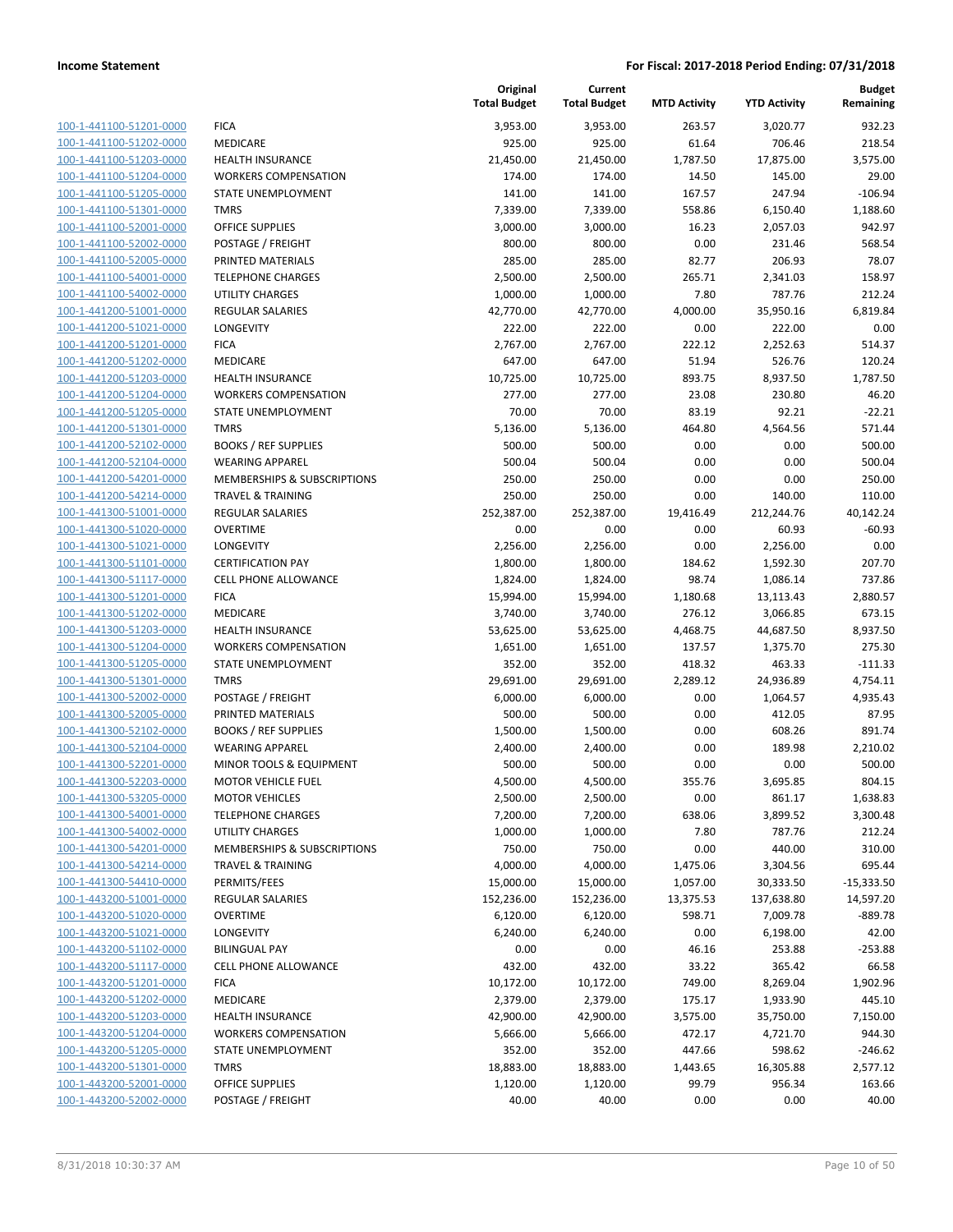| 100-1-443200-52101-0000                                   |
|-----------------------------------------------------------|
| 100-1-443200-52104-0000                                   |
| 100-1-443200-52106-0000                                   |
| 100-1-443200-52108-0000                                   |
| $100 - 1$<br>-443200-52201-0000                           |
| 100-1-443200-52203-0000                                   |
|                                                           |
| 100-1-443200-53202-0000                                   |
| 100-1-443200-53205-0000                                   |
| 100-1-443200-53207-0000                                   |
| $100 - 1$<br>$-443200 - 54001$<br>-0000                   |
| 100-1-443200-54002-0000                                   |
| 100-1-443200-54107-0000                                   |
| 100-1-443200-54108-0000                                   |
| 100-1-443200-54214-0000                                   |
| $100 - 1$                                                 |
| 451100-51001-0000                                         |
| 100-1-451100-51020-0000                                   |
| 100-1-451100-51021-0000                                   |
| 100-1-451100-51101-0000                                   |
| 100-1-451100-51102-0000                                   |
| 451100-51116-0000<br>$100 - 1$                            |
| 100-1-451100-51117-0000                                   |
| 100-1-451100-51201-0000                                   |
|                                                           |
| 100-1-451100-51202-0000                                   |
| 100-1-451100-51203-0000                                   |
| -451100-51204-0000<br>$100 - 1$                           |
| 100-1-451100-51205-0000                                   |
| 100-1-451100-51301-0000                                   |
| 100-1-451100-52001-0000                                   |
| 100-1-451100-52002-0000                                   |
| $100 - 1$<br>-451100-52101-0000                           |
| 100-1-451100-52104-0000                                   |
| 100-1-451100-52106-0000                                   |
|                                                           |
| 100-1-451100-52107-0000                                   |
| 100-1-451100-52201-0000                                   |
| -451100-52203-0000<br>$100 - 1$                           |
| 100-1-451100-52401-0000                                   |
| 100-1-451100-53201-0000                                   |
| 100-1-451100-53202-0000                                   |
| 100-1-451100-53205-0000                                   |
| -451100-53207-0000<br>$100 - 1$                           |
| 100-1-451100-53402-0000                                   |
| 100-1-451100-53707-0000                                   |
|                                                           |
| <u>100-1-451100-53708-0000</u>                            |
| 100-1-451100-53710-0000                                   |
| 100-1-451100-54001-0000                                   |
|                                                           |
| 100-1-451100-54002-0000                                   |
| 100-1-451100-54201-0000                                   |
| <u>100-1-451100-54211-0000</u>                            |
|                                                           |
| 100-1-451100-54212-0000                                   |
| 100-1-451100-54214-0000                                   |
| 100-1-451100-54301-0000                                   |
| 100-1-451100-54409-0000                                   |
| 100-1-455100-51001-0000                                   |
| 100-1-455100-51020-0000                                   |
| 100-1-455100-51021-0000                                   |
| 100-1-455100-51102-0000                                   |
| 100-1-455100-51116-0000                                   |
|                                                           |
| <u>100-1-455100-51117-0000</u><br>100-1-455100-51201-0000 |

|                         |                                        | Original<br><b>Total Budget</b> | Current<br><b>Total Budget</b> | <b>MTD Activity</b> | <b>YTD Activity</b> | <b>Budget</b><br>Remaining |
|-------------------------|----------------------------------------|---------------------------------|--------------------------------|---------------------|---------------------|----------------------------|
| 100-1-443200-52101-0000 | <b>JANITORIAL SUPPLIES</b>             | 2,000.00                        | 2,000.00                       | 9.43                | 1,192.39            | 807.61                     |
| 100-1-443200-52104-0000 | <b>WEARING APPAREL</b>                 | 1,800.00                        | 1,800.00                       | 89.99               | 1,441.63            | 358.37                     |
| 100-1-443200-52106-0000 | <b>CHEMICAL SUPPLIES</b>               | 18,000.00                       | 18,000.00                      | 1,097.50            | 13,336.83           | 4,663.17                   |
| 100-1-443200-52108-0000 | <b>MENAGERIE SUPPLIES</b>              | 7,500.00                        | 7,500.00                       | 624.35              | 5,489.51            | 2,010.49                   |
| 100-1-443200-52201-0000 | MINOR TOOLS & EQUIPMENT                | 1,000.00                        | 1,000.00                       | 241.98              | 933.68              | 66.32                      |
| 100-1-443200-52203-0000 | <b>MOTOR VEHICLE FUEL</b>              | 6,500.00                        | 6,500.00                       | 329.40              | 4,152.43            | 2,347.57                   |
| 100-1-443200-53202-0000 | MACHINE, TOOLS & IMPLMNTS              | 1,500.00                        | 1,500.00                       | 0.00                | 0.00                | 1,500.00                   |
| 100-1-443200-53205-0000 | <b>MOTOR VEHICLES</b>                  | 2,500.00                        | 2,500.00                       | 0.00                | 295.01              | 2,204.99                   |
| 100-1-443200-53207-0000 | RADIO/COMMUNICATIONS                   | 300.00                          | 300.00                         | 0.00                | 0.00                | 300.00                     |
| 100-1-443200-54001-0000 | <b>TELEPHONE CHARGES</b>               | 2,400.00                        | 2,400.00                       | 150.40              | 1,533.37            | 866.63                     |
| 100-1-443200-54002-0000 | <b>UTILITY CHARGES</b>                 | 33,000.00                       | 33,000.00                      | 2,884.82            | 24,782.99           | 8,217.01                   |
| 100-1-443200-54107-0000 | <b>MEDICAL</b>                         | 2,500.00                        | 2,500.00                       | 179.80              | 1,210.68            | 1,289.32                   |
| 100-1-443200-54108-0000 | <b>VETERINARY SERVICES</b>             | 1,000.00                        | 1,000.00                       | 843.00              | $-5,263.00$         | 6,263.00                   |
| 100-1-443200-54214-0000 | <b>TRAVEL &amp; TRAINING</b>           | 600.00                          | 600.00                         | 0.00                | 198.00              | 402.00                     |
| 100-1-451100-51001-0000 | REGULAR SALARIES                       | 483,189.00                      | 483,189.00                     | 35,670.48           | 387,071.67          | 96,117.33                  |
| 100-1-451100-51020-0000 | <b>OVERTIME</b>                        | 15,011.00                       | 15,011.00                      | 2,177.75            | 11,209.10           | 3,801.90                   |
| 100-1-451100-51021-0000 | LONGEVITY                              | 6,502.00                        | 6,502.00                       | 0.00                | 5,392.00            | 1,110.00                   |
| 100-1-451100-51101-0000 | <b>CERTIFICATION PAY</b>               | 3,600.00                        | 3,600.00                       | 230.78              | 2,215.46            | 1,384.54                   |
| 100-1-451100-51102-0000 | <b>BILINGUAL PAY</b>                   | 600.00                          | 600.00                         | 46.16               | 138.48              | 461.52                     |
| 100-1-451100-51116-0000 | CAR ALLOWANCE                          | 2,400.00                        | 2,400.00                       | 184.62              | 2,030.82            | 369.18                     |
| 100-1-451100-51117-0000 | CELL PHONE ALLOWANCE                   | 1,632.00                        | 2,832.00                       | 217.86              | 2,234.90            | 597.10                     |
| 100-1-451100-51201-0000 | <b>FICA</b>                            | 31,885.00                       | 31,885.00                      | 2,255.56            | 24,568.75           | 7,316.25                   |
| 100-1-451100-51202-0000 | MEDICARE                               | 7,457.00                        | 7,457.00                       | 527.51              | 5,745.93            | 1,711.07                   |
| 100-1-451100-51203-0000 | <b>HEALTH INSURANCE</b>                | 123,338.00                      | 123,338.00                     | 10,278.17           | 102,781.70          | 20,556.30                  |
| 100-1-451100-51204-0000 | <b>WORKERS COMPENSATION</b>            | 12,019.00                       | 12,019.00                      | 1,001.58            | 10,015.80           | 2,003.20                   |
| 100-1-451100-51205-0000 | STATE UNEMPLOYMENT                     | 1,359.00                        | 1,359.00                       | 1,722.64            | 2,508.01            | $-1,149.01$                |
| 100-1-451100-51301-0000 | <b>TMRS</b>                            | 53,157.00                       | 53,157.00                      | 4,159.51            | 46,676.07           | 6,480.93                   |
| 100-1-451100-52001-0000 | <b>OFFICE SUPPLIES</b>                 | 500.00                          | 500.00                         | 0.00                | 309.92              | 190.08                     |
| 100-1-451100-52002-0000 | POSTAGE / FREIGHT                      | 1,000.00                        | 1,000.00                       | 0.00                | 0.67                | 999.33                     |
| 100-1-451100-52101-0000 | <b>JANITORIAL SUPPLIES</b>             | 7,060.00                        | 7,060.00                       | 238.43              | 4,100.43            | 2,959.57                   |
| 100-1-451100-52104-0000 | <b>WEARING APPAREL</b>                 | 10,600.00                       | 10,600.00                      | 329.96              | 7,495.81            | 3,104.19                   |
| 100-1-451100-52106-0000 | <b>CHEMICAL SUPPLIES</b>               | 9,700.00                        | 6,700.00                       | 822.20              | 1,385.07            | 5,314.93                   |
| 100-1-451100-52107-0000 | <b>BOTANICAL SUPPLIES</b>              | 12,500.00                       | 9,900.00                       | 2,203.65            | 5,782.86            | 4,117.14                   |
| 100-1-451100-52201-0000 | MINOR TOOLS & EQUIPMENT                | 11,250.00                       | 11,250.00                      | 677.25              | 8,054.08            | 3,195.92                   |
| 100-1-451100-52203-0000 | <b>MOTOR VEHICLE FUEL</b>              | 30,000.00                       | 30,000.00                      | 2,533.60            | 18,977.63           | 11,022.37                  |
| 100-1-451100-52401-0000 | RECREATIONAL SUPPLIES                  | 500.00                          | 600.00                         | 40.00               | 593.55              | 6.45                       |
| 100-1-451100-53201-0000 | FURNITURE & OFFICE EQUIPMENT           | 522.00                          | 599.88                         | 0.00                | 599.88              | 0.00                       |
| 100-1-451100-53202-0000 | MACHINE, TOOLS & IMPLMNTS              | 4,560.00                        | 4,560.00                       | 322.90              | 3,224.37            | 1,335.63                   |
| 100-1-451100-53205-0000 | <b>MOTOR VEHICLES</b>                  | 16,000.00                       | 15,922.12                      | 936.74              | 5,776.33            | 10,145.79                  |
| 100-1-451100-53207-0000 | RADIO/COMMUNICATIONS                   | 1,320.00                        | 1,370.00                       | 0.00                | 1,350.00            | 20.00                      |
| 100-1-451100-53402-0000 | <b>BUILDING MAINTENANCE</b>            | 850.00                          | 850.00                         | 0.00                | 700.88              | 149.12                     |
| 100-1-451100-53707-0000 | <b>MAINT - GROUNDS</b>                 | 17,385.00                       | 17,385.00                      | 831.97              | 15,754.47           | 1,630.53                   |
| 100-1-451100-53708-0000 | <b>ATHLETIC FIELDS</b>                 | 18,485.00                       | 18,485.00                      | 0.00                | 10,385.80           | 8,099.20                   |
| 100-1-451100-53710-0000 | PARK IMPROVEMENTS                      | 12,000.00                       | 12,000.00                      | 0.00                | 7,915.69            | 4,084.31                   |
| 100-1-451100-54001-0000 | <b>TELEPHONE CHARGES</b>               | 4,000.00                        | 7,000.00                       | 646.12              | 6,311.39            | 688.61                     |
| 100-1-451100-54002-0000 | <b>UTILITY CHARGES</b>                 | 160,000.00                      | 160,000.00                     | 22,200.36           | 132,090.62          | 27,909.38                  |
| 100-1-451100-54201-0000 | <b>MEMBERSHIPS &amp; SUBSCRIPTIONS</b> | 1,492.50                        | 1,492.50                       | 0.00                | 991.23              | 501.27                     |
| 100-1-451100-54211-0000 | <b>ADVERTISING</b>                     | 3,900.00                        | 4,700.00                       | 216.04              | 4,520.05            | 179.95                     |
| 100-1-451100-54212-0000 | <b>PRINTING</b>                        | 0.00                            | 0.00                           | 24.00               | 24.00               | $-24.00$                   |
| 100-1-451100-54214-0000 | <b>TRAVEL &amp; TRAINING</b>           | 1,000.00                        | 1,200.00                       | 0.00                | 1,180.74            | 19.26                      |
| 100-1-451100-54301-0000 | <b>SPECIAL EVENTS</b>                  | 38,750.00                       | 39,000.00                      | 925.00              | 38,953.42           | 46.58                      |
| 100-1-451100-54409-0000 | <b>CEMETERY MAINTENANCE</b>            | 72,000.00                       | 72,000.00                      | 6,725.00            | 59,213.00           | 12,787.00                  |
| 100-1-455100-51001-0000 | <b>REGULAR SALARIES</b>                | 314,484.00                      | 314,484.00                     | 25,180.02           | 263,057.07          | 51,426.93                  |
| 100-1-455100-51020-0000 | <b>OVERTIME</b>                        | 0.00                            | 0.00                           | 0.00                | 191.62              | $-191.62$                  |
| 100-1-455100-51021-0000 | <b>LONGEVITY</b>                       | 2,850.00                        | 2,850.00                       | 0.00                | 2,520.00            | 330.00                     |
| 100-1-455100-51102-0000 | <b>BILINGUAL PAY</b>                   | 0.00                            | 0.00                           | 46.16               | 138.48              | $-138.48$                  |
| 100-1-455100-51116-0000 | CAR ALLOWANCE                          | 3,600.00                        | 3,600.00                       | 0.00                | 0.00                | 3,600.00                   |
| 100-1-455100-51117-0000 | <b>CELL PHONE ALLOWANCE</b>            | 432.00                          | 432.00                         | 32.30               | 355.30              | 76.70                      |
| 100-1-455100-51201-0000 | <b>FICA</b>                            | 19,912.00                       | 19,912.00                      | 1,479.09            | 15,698.06           | 4,213.94                   |
|                         |                                        |                                 |                                |                     |                     |                            |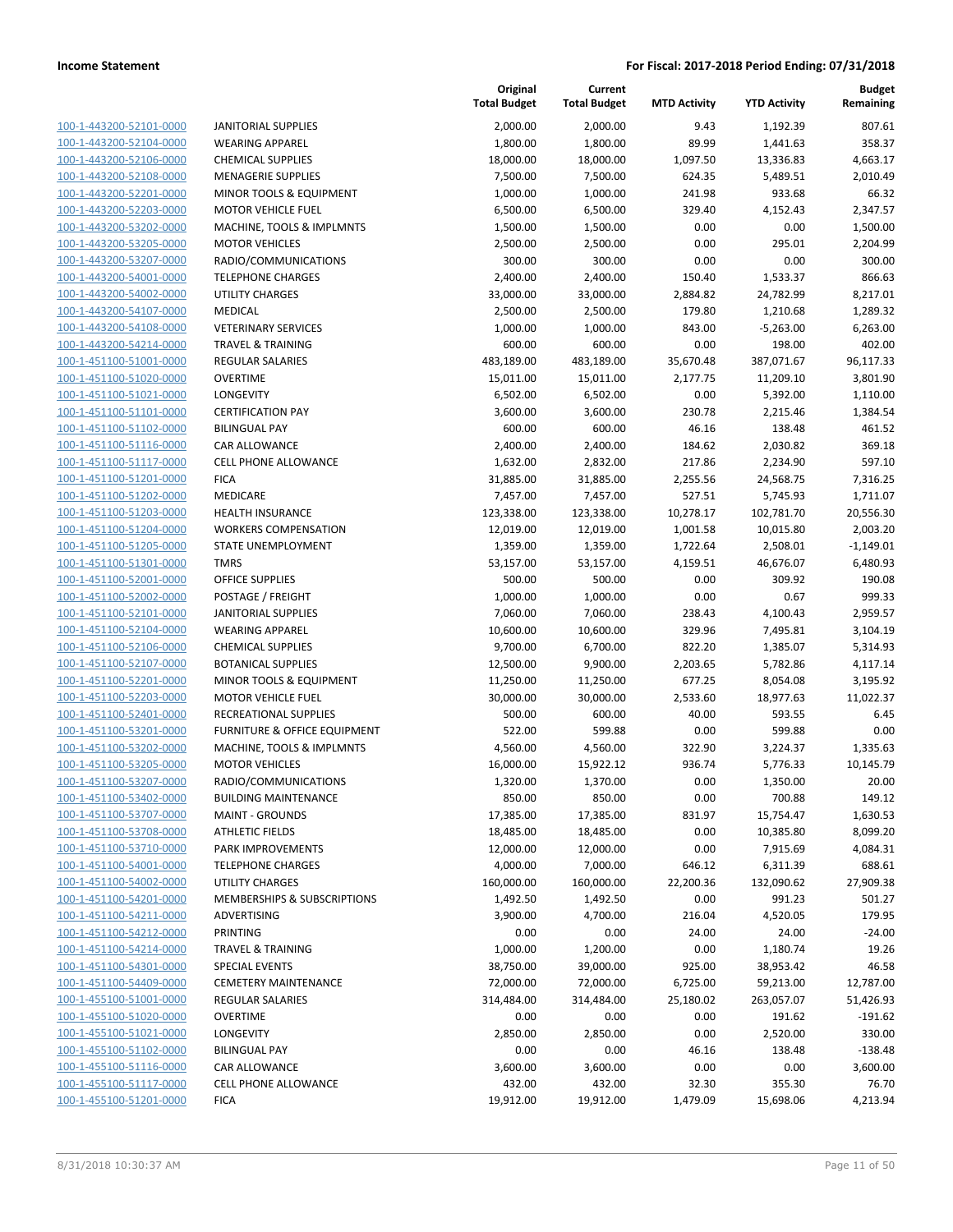| 100-1-455100-51202-0000        | <b>MEDIC</b>   |
|--------------------------------|----------------|
| 100-1-455100-51203-0000        | HEALTI         |
| 100-1-455100-51204-0000        | <b>WORKE</b>   |
| 100-1-455100-51205-0000        | <b>STATE</b>   |
| 100-1-455100-51301-0000        | <b>TMRS</b>    |
| 100-1-455100-51401-0000        | <b>CONTR</b>   |
| 100-1-455100-52001-0000        | OFFICE         |
| 100-1-455100-52002-0000        | <b>POSTA</b>   |
| 100-1-455100-52004-0000        | <b>COMPL</b>   |
| 100-1-455100-52005-0000        | <b>PRINTE</b>  |
| 100-1-455100-52115-0000        | <b>CATAL</b>   |
| 100-1-455100-52201-0000        | <b>MINOR</b>   |
| 100-1-455100-52402-0000        | <b>BASIC F</b> |
| 100-1-455100-53201-0000        | <b>FURNIT</b>  |
| 100-1-455100-54001-0000        | TELEPH         |
| 100-1-455100-54002-0000        | UTILITY        |
| 100-1-455100-54201-0000        | <b>MEMB</b>    |
| 100-1-455100-54202-0000        | LIBRAR         |
| 100-1-455100-54214-0000        | <b>TRAVEI</b>  |
| 100-1-455100-55203-0000        | <b>FURNIT</b>  |
| 100-1-455100-55211-0000        | <b>BOOKS</b>   |
| 100-1-456100-51001-0000        | <b>REGUL</b>   |
| 100-1-456100-51021-0000        | LONGE          |
| 100-1-456100-51116-0000        | CAR AL         |
| 100-1-456100-51117-0000        | <b>CELL PI</b> |
| 100-1-456100-51201-0000        | <b>FICA</b>    |
| 100-1-456100-51202-0000        | <b>MEDIC</b>   |
| 100-1-456100-51203-0000        | <b>HEALTI</b>  |
| 100-1-456100-51204-0000        | <b>WORKE</b>   |
| 100-1-456100-51205-0000        | <b>STATE</b>   |
| 100-1-456100-51301-0000        | TMRS           |
| 100-1-456100-52001-0000        | OFFICE         |
| 100-1-456100-52002-0000        | <b>POSTA</b>   |
| 100-1-456100-52005-0000        | PRINTE         |
| 100-1-456100-52103-0000        | MEETIN         |
| 100-1-456100-53402-0000        | <b>MAINT</b>   |
| 100-1-456100-54001-0000        | TELEPH         |
| 100-1-456100-54201-0000        | <b>MEMB</b>    |
| 100-1-456100-54205-0000        | <b>BUSINE</b>  |
| 100-1-456100-54214-0000        | <b>TRAVEI</b>  |
| 100-1-456100-54301-0000        | <b>SPECIA</b>  |
| 100-1-480000-52003-0000        | COPIER         |
| 100-1-480000-52006-0000        | COPIER         |
| 100-1-480000-54002-0000        | utility        |
| 100-1-480000-54105-0000        | MARKE          |
| 100-1-480000-54201-0000        | MEMBI          |
| 100-1-480000-54904-0000        | <b>POSTA</b>   |
| 100-1-480000-54905-0000        | MAIL N         |
| 100-1-480000-54906-0000        | <b>MAIL N</b>  |
| 100-1-480000-56309-0000        | PAYOU          |
| 100-1-480000-56309-0001        | PAYOU          |
| 100-1-480000-57005-0000        | ACCRU          |
| 100-1-480000-57007-0000        | COMM           |
| 100-1-480000-57008-0000        | <b>BANK C</b>  |
| 100-1-480000-57015-0000        | <b>CONTIN</b>  |
| <u>100-1-491000-58040-0000</u> | XFR - G        |
| 100-1-491000-58204-0000        | XFR - V        |
| 100-1-495000-58702-0000        | CA - GE        |
| 100-1-495000-58703-0000        | CA - PU        |
|                                |                |

|                                                    |                                         | Original<br><b>Total Budget</b> | Current<br><b>Total Budget</b> | <b>MTD Activity</b> | <b>YTD Activity</b> | <b>Budget</b><br>Remaining |
|----------------------------------------------------|-----------------------------------------|---------------------------------|--------------------------------|---------------------|---------------------|----------------------------|
| 100-1-455100-51202-0000                            | MEDICARE                                | 4,657.00                        | 4,657.00                       | 345.91              | 3,671.31            | 985.69                     |
| 100-1-455100-51203-0000                            | HEALTH INSURANCE                        | 41,875.00                       | 41,875.00                      | 3,489.58            | 34,895.80           | 6,979.20                   |
| 100-1-455100-51204-0000                            | <b>WORKERS COMPENSATION</b>             | 999.00                          | 999.00                         | 83.25               | 832.50              | 166.50                     |
| 100-1-455100-51205-0000                            | STATE UNEMPLOYMENT                      | 816.00                          | 816.00                         | 1,043.61            | 1,620.02            | $-804.02$                  |
| 100-1-455100-51301-0000                            | <b>TMRS</b>                             | 28,281.00                       | 28,281.00                      | 2,311.94            | 25,272.50           | 3,008.50                   |
| 100-1-455100-51401-0000                            | <b>CONTRA - SALARIES</b>                | 0.00                            | 0.00                           | 0.00                | $-2,487.88$         | 2,487.88                   |
| 100-1-455100-52001-0000                            | OFFICE SUPPLIES                         | 2,968.00                        | 2,968.00                       | 20.00               | 2,239.44            | 728.56                     |
| 100-1-455100-52002-0000                            | POSTAGE / FREIGHT                       | 110.00                          | 110.00                         | 0.00                | 50.62               | 59.38                      |
| 100-1-455100-52004-0000                            | <b>COMPUTER SUPPLIES</b>                | 75.00                           | 75.00                          | 0.00                | 63.80               | 11.20                      |
| 100-1-455100-52005-0000                            | PRINTED MATERIALS                       | 48.00                           | 48.00                          | 0.00                | 0.00                | 48.00                      |
| 100-1-455100-52115-0000                            | <b>CATALOGING SUPPLIES</b>              | 800.00                          | 800.00                         | 0.00                | 1,083.80            | $-283.80$                  |
| 100-1-455100-52201-0000                            | MINOR TOOLS & EQUIPMENT                 | 75.00                           | 75.00                          | 0.00                | 74.44               | 0.56                       |
| 100-1-455100-52402-0000                            | <b>BASIC PROGRAM EXPENSE</b>            | 3,000.00                        | 3,000.00                       | 8.99                | 2,473.18            | 526.82                     |
| 100-1-455100-53201-0000                            | <b>FURNITURE &amp; OFFICE EQUIPMENT</b> | 909.50                          | 909.50                         | 0.00                | 909.50              | 0.00                       |
| 100-1-455100-54001-0000                            | <b>TELEPHONE CHARGES</b>                | 5,000.00                        | 5,000.00                       | 449.84              | 4,602.27            | 397.73                     |
| 100-1-455100-54002-0000                            | <b>UTILITY CHARGES</b>                  | 45,500.00                       | 45,500.00                      | 4,186.55            | 28,257.43           | 17,242.57                  |
| 100-1-455100-54201-0000                            | MEMBERSHIPS & SUBSCRIPTIONS             | 9,320.00                        | 9,320.00                       | 99.00               | 6,742.84            | 2,577.16                   |
| 100-1-455100-54202-0000                            | <b>LIBRARY PERIODICALS</b>              | 2,525.00                        | 2,525.00                       | 0.00                | 2,525.00            | 0.00                       |
| 100-1-455100-54214-0000                            | <b>TRAVEL &amp; TRAINING</b>            | 2,000.00                        | 2,000.00                       | 0.00                | 1,527.23            | 472.77                     |
| 100-1-455100-55203-0000                            | FURNITURE/OFFICE EQUIP                  | 250.00                          | 250.00                         | 0.00                | 201.66              | 48.34                      |
| 100-1-455100-55211-0000                            | <b>BOOKS</b>                            | 46,401.25                       | 46,401.25                      | 4,037.74            | 36,542.82           | 9,858.43                   |
| 100-1-456100-51001-0000                            | <b>REGULAR SALARIES</b>                 | 55,254.00                       | 55,254.00                      | 4,234.24            | 46,303.92           | 8,950.08                   |
| 100-1-456100-51021-0000                            | LONGEVITY                               | 1,488.00                        | 1,488.00                       | 0.00                | 1,488.00            | 0.00                       |
| 100-1-456100-51116-0000                            | <b>CAR ALLOWANCE</b>                    | 3,600.00                        | 3,600.00                       | 276.92              | 3,046.12            | 553.88                     |
| 100-1-456100-51117-0000                            | <b>CELL PHONE ALLOWANCE</b>             | 432.00                          | 432.00                         | 33.22               | 365.42              | 66.58                      |
| 100-1-456100-51201-0000                            | <b>FICA</b>                             | 3,756.00                        | 3,756.00                       | 246.72              | 2,829.37            | 926.63                     |
| 100-1-456100-51202-0000                            | MEDICARE                                | 878.00                          | 878.00                         | 57.70               | 661.73              | 216.27                     |
| 100-1-456100-51203-0000                            | <b>HEALTH INSURANCE</b>                 | 10,725.00                       | 10,725.00                      | 893.75              | 8,937.50            | 1,787.50                   |
| 100-1-456100-51204-0000                            | <b>WORKERS COMPENSATION</b>             | 166.00                          | 166.00                         | 13.83               | 138.30              | 27.70                      |
| 100-1-456100-51205-0000                            | STATE UNEMPLOYMENT                      | 70.00                           | 70.00                          | 83.19               | 92.18               | $-22.18$                   |
| 100-1-456100-51301-0000                            | <b>TMRS</b>                             | 6,973.00                        | 6,973.00                       | 528.06              | 5,874.57            | 1,098.43                   |
| 100-1-456100-52001-0000<br>100-1-456100-52002-0000 | OFFICE SUPPLIES                         | 100.00                          | 100.00<br>200.00               | 0.00<br>0.00        | 23.03               | 76.97<br>65.42             |
| 100-1-456100-52005-0000                            | POSTAGE / FREIGHT<br>PRINTED MATERIALS  | 200.00<br>500.00                | 500.00                         | 0.00                | 134.58              | 500.00                     |
| 100-1-456100-52103-0000                            | <b>MEETING SUPPLIES</b>                 | 50.00                           | 50.00                          | 0.00                | 0.00<br>32.45       | 17.55                      |
| 100-1-456100-53402-0000                            | MAINTENANCE OF BUILDINGS                | 0.00                            | 0.00                           | 12.50               | 12.50               | $-12.50$                   |
| 100-1-456100-54001-0000                            | <b>TELEPHONE CHARGES</b>                | 500.00                          | 500.00                         | 31.64               | 323.14              | 176.86                     |
| 100-1-456100-54201-0000                            | <b>MEMBERSHIPS &amp; SUBSCRIPTIONS</b>  | 1,200.00                        | 1,200.00                       | 0.00                | 880.00              | 320.00                     |
| 100-1-456100-54205-0000                            | <b>BUSINESS MEALS</b>                   | 50.00                           | 50.00                          | 0.00                | 25.00               | 25.00                      |
| 100-1-456100-54214-0000                            | TRAVEL & TRAINING                       | 500.00                          | 500.00                         | 0.00                | 200.00              | 300.00                     |
| 100-1-456100-54301-0000                            | <b>SPECIAL EVENTS</b>                   | 81,800.00                       | 86,915.00                      | 13,100.00           | 81,441.19           | 5,473.81                   |
| 100-1-480000-52003-0000                            | <b>COPIER CHARGES</b>                   | 65,000.00                       | 65,000.00                      | 5,945.61            | 54,026.21           | 10,973.79                  |
| 100-1-480000-52006-0000                            | <b>COPIER PAPER</b>                     | 5,000.00                        | 5,000.00                       | 189.00              | 3,685.11            | 1,314.89                   |
| 100-1-480000-54002-0000                            | <b>UTILITY CHARGES</b>                  | 600.00                          | 600.00                         | 46.63               | 465.91              | 134.09                     |
| 100-1-480000-54105-0000                            | <b>MARKETING</b>                        | 6,550.00                        | 6,550.00                       | 0.00                | 3,500.00            | 3,050.00                   |
| 100-1-480000-54201-0000                            | MEMBERSHIPS & SUBSCRIPTIONS             | 8,601.00                        | 8,601.00                       | 0.00                | 5,559.01            | 3,041.99                   |
| 100-1-480000-54904-0000                            | POSTAGE METER RENTAL                    | 0.00                            | 0.00                           | 0.00                | $-435.00$           | 435.00                     |
| 100-1-480000-54905-0000                            | MAIL MACHINE LEASE INT                  | 600.00                          | 600.00                         | 0.00                | 136.77              | 463.23                     |
| 100-1-480000-54906-0000                            | MAIL MACHINE LEASE PRINC                | 2,500.00                        | 2,500.00                       | 0.00                | 490.23              | 2,009.77                   |
| 100-1-480000-56309-0000                            | PAYOUT ARRANGEMENT LOCAL SALES TAX      | 268,096.00                      | 268,096.00                     | -1,937.36           | 162,731.00          | 105,365.00                 |
| 100-1-480000-56309-0001                            | PAYOUT ARRANGEMENT - 380 AGREEMENT      | 0.00                            | 0.00                           | 77,539.66           | 77,539.66           | $-77,539.66$               |
| 100-1-480000-57005-0000                            | <b>ACCRUED VAC &amp; SICK PAY</b>       | 160,000.00                      | 160,000.00                     | 1,608.66            | 214,632.69          | $-54,632.69$               |
| 100-1-480000-57007-0000                            | <b>COMMUNITY SERVICES</b>               | 18,600.00                       | 18,600.00                      | 0.00                | 9,300.00            | 9,300.00                   |
| 100-1-480000-57008-0000                            | <b>BANK CHARGES</b>                     | 15,000.00                       | 15,000.00                      | 1,373.67            | 9,884.49            | 5,115.51                   |
| 100-1-480000-57015-0000                            | <b>CONTINGENCY EXPENSE</b>              | 150,000.00                      | 150,000.00                     | 0.00                | 0.00                | 150,000.00                 |
| 100-1-491000-58040-0000                            | <b>XFR - GENERAL CIP</b>                | 2,977,923.00                    | 2,977,923.00                   | 248,160.25          | 2,481,602.50        | 496,320.50                 |
| 100-1-491000-58204-0000                            | XFR - VEHICLE/EQUIP RPLCMNT             | 679,144.00                      | 679,144.00                     | 56,595.33           | 565,953.30          | 113,190.70                 |
| 100-1-495000-58702-0000                            | CA - GEN GOV TO CENTRAL SERVICE FUND    | 3,435.00                        | 3,435.00                       | 286.25              | 2,862.50            | 572.50                     |
| 100-1-495000-58703-0000                            | CA - PUBLIC WORKS TO CENTRAL SERVICE FU | 85,773.00                       | 85,773.00                      | 7,147.75            | 71,477.50           | 14,295.50                  |
|                                                    |                                         |                                 |                                |                     |                     |                            |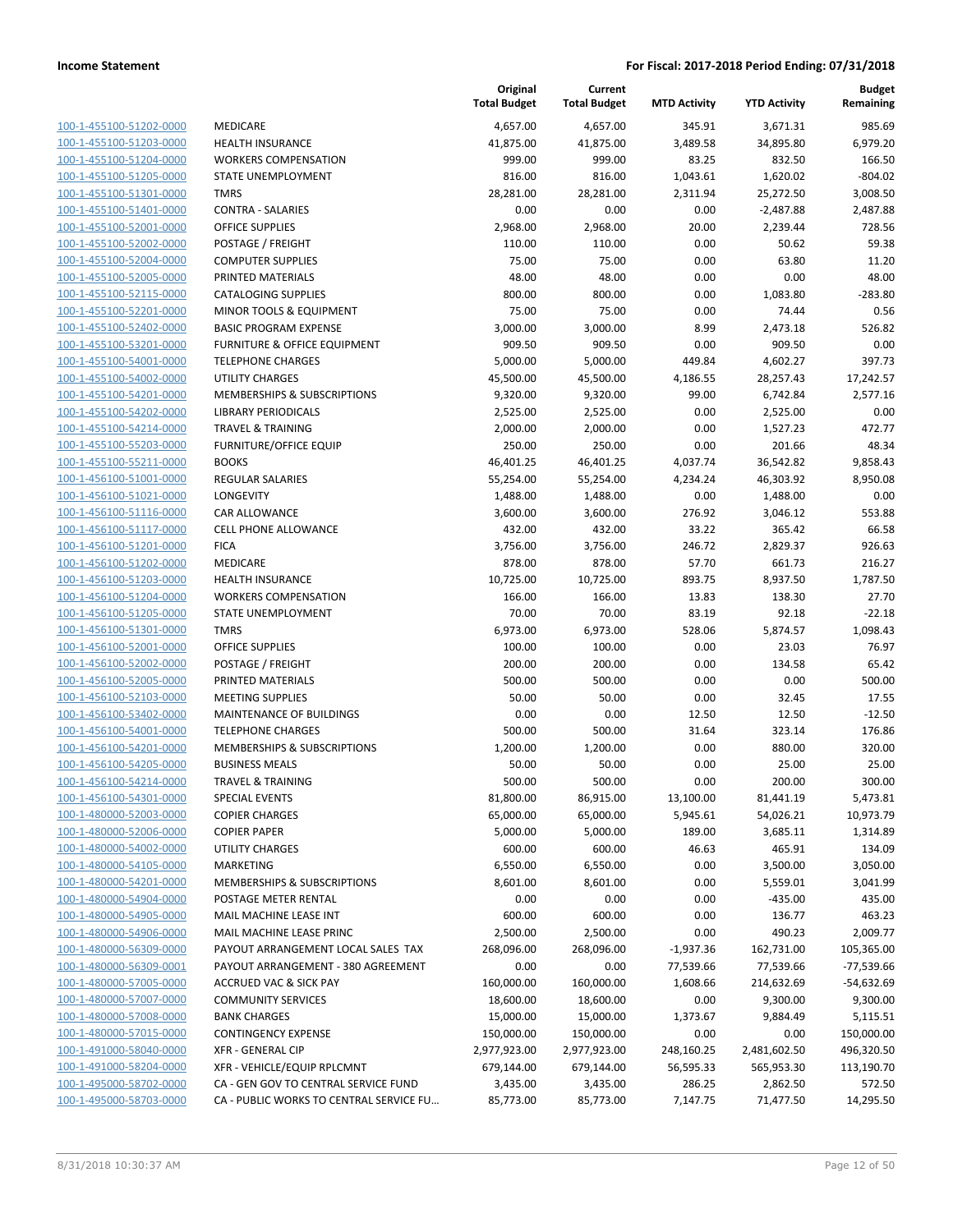|                                                                      |                                                                       | Original<br><b>Total Budget</b> | Current<br><b>Total Budget</b> | <b>MTD Activity</b> | <b>YTD Activity</b> | <b>Budget</b><br>Remaining |
|----------------------------------------------------------------------|-----------------------------------------------------------------------|---------------------------------|--------------------------------|---------------------|---------------------|----------------------------|
| 100-1-495000-58704-0000                                              | CA - PUBLIC SAFETY TO CENTRAL SERVICE FU                              | 235,963.00                      | 235,963.00                     | 19,663.58           | 196,635.80          | 39,327.20                  |
| 100-1-495000-58705-0000                                              | CA - COM DEV TO CENTRAL SERVICE FUND                                  | 43,407.00                       | 43,407.00                      | 3,617.26            | 36,172.60           | 7,234.40                   |
| 100-1-495000-58706-0000                                              | CA - PARKS & REC TO CENTRAL SERVICE FUND                              | 198,241.00                      | 198,241.00                     | 16,520.08           | 165,200.80          | 33,040.20                  |
| 100-1-495000-58712-0000                                              | CA - GEN GOV TO INSURANCE FUND                                        | 3,962.00                        | 3,962.00                       | 330.17              | 3,301.70            | 660.30                     |
| 100-1-495000-58713-0000                                              | CA - PUBLIC WORKS TO INSURANCE FUND                                   | 31,298.00                       | 31,298.00                      | 2,608.17            | 26,081.70           | 5,216.30                   |
| 100-1-495000-58714-0000                                              | CA - PUBLIC SAFETY TO INSURANCE FUND                                  | 141,326.00                      | 141,326.00                     | 11,777.17           | 117,771.70          | 23,554.30                  |
| 100-1-495000-58715-0000                                              | CA - COM DEV TO INSURANCE FUND                                        | 14,194.00                       | 14,194.00                      | 1,182.83            | 11,828.30           | 2,365.70                   |
| 100-1-495000-58716-0000                                              | CA - PARKS & REC TO INSURANCE FUND                                    | 50,377.00                       | 50,377.00                      | 4,198.08            | 41,980.80           | 8,396.20                   |
| 100-1-495000-58722-0000                                              | CA - GEN GOVERNMENT TO MIS FUND                                       | 35,414.00                       | 35,414.00                      | 2,951.17            | 29,511.70           | 5,902.30                   |
| 100-1-495000-58723-0000                                              | CA - PUBLIC WORKS TO MIS FUND                                         | 26,347.00                       | 26,347.00                      | 2,195.58            | 21,955.80           | 4,391.20                   |
| 100-1-495000-58724-0000                                              | CA - PUBLIC SAFETY TO MIS FUND                                        | 315,405.00                      | 315,405.00                     | 26,283.75           | 262,837.50          | 52,567.50                  |
| 100-1-495000-58725-0000                                              | CA - COM DEV TO MIS FUND                                              | 88,809.00                       | 88,809.00                      | 7,400.75            | 74,007.50           | 14,801.50                  |
| 100-1-495000-58726-0000                                              | CA - PARKS & REC TO MIS FUND                                          | 156,283.00                      | 156,283.00                     | 13,023.58           | 130,235.80          | 26,047.20                  |
|                                                                      | <b>Expense Total:</b>                                                 | 25,345,936.65                   | 25,351,051.65                  | 1,970,449.81        | 20,661,097.60       | 4,689,954.05               |
|                                                                      | Fund: 100 - GENERAL FUND Surplus (Deficit):                           | -1,280,192.93                   | -1,280,192.93                  | -884,530.04         | 279,117.70          | -1,559,310.63              |
| <b>Fund: 101 - MUNICIPAL COURT BUILDING SECURITY FEES</b><br>Revenue |                                                                       |                                 |                                |                     |                     |                            |
| 101-1-318001-44101-0000                                              | MUNICIPAL COURT COST/FEES                                             | 8,300.00                        | 8,300.00                       | 818.78              | 7,638.89            | 661.11                     |
| 101-1-319001-45401-0000                                              | <b>INTEREST REVENUES</b>                                              | 25.00                           | 25.00                          | 108.55              | 295.15              | $-270.15$                  |
|                                                                      | <b>Revenue Total:</b>                                                 | 8,325.00                        | 8,325.00                       | 927.33              | 7,934.04            | 390.96                     |
| <b>Expense</b>                                                       |                                                                       |                                 |                                |                     |                     |                            |
| 101-1-412100-54214-0000                                              | <b>TRAVEL &amp; TRAINING</b>                                          | 0.00                            | 0.00                           | 0.00                | 709.95              | -709.95                    |
| 101-1-480000-57008-0000                                              | <b>BANK CHARGES</b>                                                   | 33.00                           | 33.00                          | 5.15                | 19.07               | 13.93                      |
|                                                                      | <b>Expense Total:</b>                                                 | 33.00                           | 33.00                          | 5.15                | 729.02              | -696.02                    |
|                                                                      | Fund: 101 - MUNICIPAL COURT BUILDING SECURITY FEES Surplus (Deficit): | 8,292.00                        | 8,292.00                       | 922.18              | 7,205.02            | 1,086.98                   |
| Fund: 102 - MUNICIPAL COURT TECH FUND<br>Revenue                     |                                                                       |                                 |                                |                     |                     |                            |
| 102-1-318001-44101-0000                                              | MUNICIPAL COURT COST/FEES                                             | 11,600.00                       | 11,600.00                      | 1,091.72            | 10,185.22           | 1,414.78                   |
| 102-1-319001-45401-0000                                              | <b>INTEREST REVENUES</b>                                              | 20.00                           | 20.00                          | 62.89               | 164.74              | -144.74                    |
|                                                                      | <b>Revenue Total:</b>                                                 | 11,620.00                       | 11,620.00                      | 1,154.61            | 10,349.96           | 1,270.04                   |
| <b>Expense</b>                                                       |                                                                       |                                 |                                |                     |                     |                            |
| 102-1-480000-57008-0000                                              | <b>BANK CHARGES</b>                                                   | 10.00                           | 10.00                          | 2.92                | 10.10               | $-0.10$                    |
|                                                                      | <b>Expense Total:</b>                                                 | 10.00                           | 10.00                          | 2.92                | 10.10               | $-0.10$                    |
|                                                                      | Fund: 102 - MUNICIPAL COURT TECH FUND Surplus (Deficit):              | 11,610.00                       | 11,610.00                      | 1,151.69            | 10,339.86           | 1,270.14                   |
| <b>Fund: 103 - MUNICIPAL COURT CHILD SAFETY FUND</b><br>Revenue      |                                                                       |                                 |                                |                     |                     |                            |
| 103-1-318001-44101-0000                                              | MUNICIPAL COURT COST/FEES                                             | 2,000.00                        | 2,000.00                       | 15.17               | 924.65              | 1,075.35                   |
| 103-1-318001-44110-0000                                              | OPTIONAL COUNTY FEE - CHILD SAFETY                                    | 28,000.00                       | 28,000.00                      | 7,049.13            | 20,052.33           | 7,947.67                   |
| 103-1-319001-45401-0000                                              | <b>INTEREST REVENUES</b>                                              | 10.00                           | 10.00                          | 26.83               | 72.58               | $-62.58$                   |
|                                                                      | <b>Revenue Total:</b>                                                 | 30,010.00                       | 30,010.00                      | 7,091.13            | 21,049.56           | 8,960.44                   |
| <b>Expense</b>                                                       |                                                                       |                                 |                                |                     |                     |                            |
| 103-1-480000-57007-0000                                              | <b>COMMUNITY SERVICES</b>                                             | 28,000.00                       | 28,000.00                      | 0.00                | 20,542.49           | 7,457.51                   |
| 103-1-480000-57008-0000                                              | <b>BANK CHARGES</b>                                                   | 10.00                           | 10.00                          | 1.25                | 4.65                | 5.35                       |
|                                                                      | <b>Expense Total:</b>                                                 | 28,010.00                       | 28,010.00                      | 1.25                | 20,547.14           | 7,462.86                   |
|                                                                      | Fund: 103 - MUNICIPAL COURT CHILD SAFETY FUND Surplus (Deficit):      | 2,000.00                        | 2,000.00                       | 7,089.88            | 502.42              | 1,497.58                   |
| <b>Fund: 111 - RECREATION ACTIVITIES FUND</b>                        |                                                                       |                                 |                                |                     |                     |                            |
| Revenue<br>111-1-319001-45110-0000                                   | <b>CONCESSIONS OVER/SHORT</b>                                         | 0.00                            | 0.00                           | 0.00                | 18.25               | $-18.25$                   |
| 111-1-319001-45401-0000                                              | <b>INTEREST REVENUES</b>                                              | 0.00                            | 0.00                           | 5.74                | 30.91               | $-30.91$                   |
| 111-1-319010-45306-0000                                              | PARK CONCESSIONS                                                      | 47,000.00                       | 47,000.00                      | 268.85              | 20,078.58           | 26,921.42                  |
| 111-1-319011-44507-0000                                              | <b>ADULT RECREATION FEES</b>                                          | 24,825.00                       | 24,825.00                      | 1,900.00            | 15,642.78           | 9,182.22                   |
| 111-1-319011-44508-0000                                              | YOUTH RECREATION FEES                                                 | 85,270.00                       | 85,270.00                      | 360.00              | 59,186.50           | 26,083.50                  |
| 111-1-319012-44509-0000                                              | SPECIAL EVENT FUNDING                                                 | 48,000.00                       | 48,000.00                      | $-135.00$           | 26,840.00           | 21,160.00                  |
| 111-1-319012-45504-0000                                              | PARKS & RECREATION / FIELD RENTALS                                    | 14,000.00                       | 14,000.00                      | 118.00              | 9,612.89            | 4,387.11                   |
|                                                                      |                                                                       |                                 |                                |                     |                     |                            |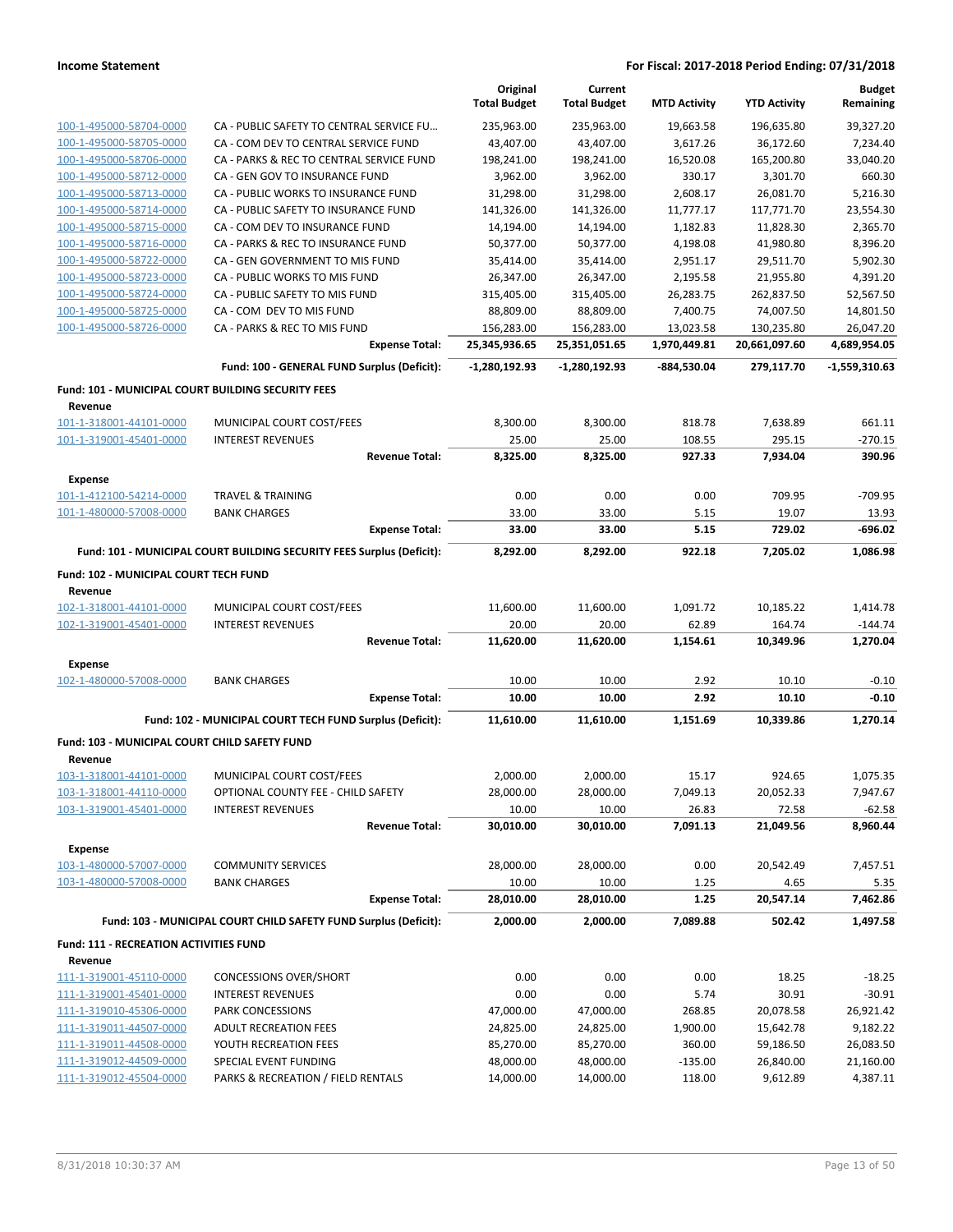|                                              |                                                           | Original<br><b>Total Budget</b> | Current<br><b>Total Budget</b> | <b>MTD Activity</b> | <b>YTD Activity</b> | <b>Budget</b><br>Remaining |
|----------------------------------------------|-----------------------------------------------------------|---------------------------------|--------------------------------|---------------------|---------------------|----------------------------|
| 111-1-323001-46008-0000                      | <b>XFR - TOURISM FUND</b>                                 | 14,544.00                       | 14,544.00                      | 1,212.00            | 12,120.00           | 2,424.00                   |
|                                              | <b>Revenue Total:</b>                                     | 233,639.00                      | 233,639.00                     | 3,729.59            | 143,529.91          | 90,109.09                  |
| <b>Expense</b>                               |                                                           |                                 |                                |                     |                     |                            |
| 111-1-451200-51001-0000                      | <b>REGULAR</b>                                            | 0.00                            | 12,400.90                      | 273.80              | 2,963.70            | 9,437.20                   |
| 111-1-451200-51201-0000                      | <b>FICA</b>                                               | 0.00                            | 300.00                         | 16.98               | 183.76              | 116.24                     |
| 111-1-451200-51202-0000                      | <b>MEDICARE</b>                                           | 0.00                            | 200.00                         | 3.97                | 42.97               | 157.03                     |
| 111-1-451200-51205-0000                      | STATE UNEMPLOYMENT                                        | 0.00                            | 200.00                         | 242.61              | 291.04              | $-91.04$                   |
| 111-1-451200-52001-0000                      | <b>OFFICE SUPPLIES</b>                                    | 500.00                          | 500.00                         | 0.00                | 145.08              | 354.92                     |
| 111-1-451200-52101-0000                      | JANITORIAL SUPPLIES                                       | 1,250.00                        | 1,250.00                       | 0.00                | 71.58               | 1,178.42                   |
| 111-1-451200-52401-0000                      | RECREATIONAL SUPPLIES                                     | 67,750.00                       | 67,750.00                      | 15,721.49           | 44,631.57           | 23,118.43                  |
| 111-1-451200-52403-0000                      | <b>RESALE ITEMS</b>                                       | 31,000.00                       | 31,000.00                      | 2,461.46            | 11,753.16           | 19,246.84                  |
| 111-1-451200-54301-0000                      | <b>SPECIAL EVENTS</b>                                     | 48,000.00                       | 47,300.00                      | 1,750.87            | 30,866.51           | 16,433.49                  |
| 111-1-451200-54303-0000                      | OFFICALS/INSTRUCTORS                                      | 37,150.00                       | 37,150.00                      | 1,734.00            | 34,117.05           | 3,032.95                   |
| 111-1-451200-54304-0000                      | <b>CONCESSION STD WRKR CONTR</b>                          | 15,000.00                       | 2,599.10                       | 0.00                | 2,490.10            | 109.00                     |
| 111-1-480000-52003-0000                      | <b>COPIER CHARGES</b>                                     | 2,050.00                        | 2,050.00                       | 67.27               | 1,648.29            | 401.71                     |
| 111-1-480000-57008-0000                      | <b>BANK CHARGES</b>                                       | 2,500.00                        | 2,500.00                       | 20.33               | 1,151.59            | 1,348.41                   |
| 111-1-495000-58501-0000                      | CA - GENERAL FUND                                         | 5,811.00                        | 5,811.00                       | 484.25              | 4,842.50            | 968.50                     |
| 111-1-495000-58701-0000                      | CA - CENTRAL SERVICE FUND                                 | 430.00                          | 430.00                         | 35.83               | 358.30              | 71.70                      |
| 111-1-495000-58710-0000                      | <b>CA - INSURANCE FUND</b>                                | 335.00                          | 335.00                         | 27.92               | 279.20              | 55.80                      |
| 111-1-495000-58720-0000                      | CA - MIS FUN                                              | 1,722.00                        | 1,722.00                       | 143.50              | 1,435.00            | 287.00                     |
|                                              | <b>Expense Total:</b>                                     | 213,498.00                      | 213,498.00                     | 22,984.28           | 137,271.40          | 76,226.60                  |
|                                              | Fund: 111 - RECREATION ACTIVITIES FUND Surplus (Deficit): | 20,141.00                       | 20,141.00                      | $-19,254.69$        | 6,258.51            | 13,882.49                  |
| Fund: 112 - GUN RANGE FUND                   |                                                           |                                 |                                |                     |                     |                            |
| Revenue                                      |                                                           |                                 |                                |                     |                     |                            |
| 112-1-319001-45401-0000                      | <b>INTEREST REVENUES</b>                                  | 50.00                           | 50.00                          | 7.78                | 47.40               | 2.60                       |
| 112-1-319001-45601-0000                      | MISCELLANEOUS REVENUES                                    | 5,000.00                        | 5,000.00                       | 430.00              | 1,860.00            | 3,140.00                   |
|                                              | <b>Revenue Total:</b>                                     | 5,050.00                        | 5,050.00                       | 437.78              | 1,907.40            | 3,142.60                   |
| Expense                                      |                                                           |                                 |                                |                     |                     |                            |
| 112-1-421700-54501-0000                      | <b>SPECIAL SERVICES</b>                                   | 1,000.00                        | 1,000.00                       | 0.00                | 630.00              | 370.00                     |
| 112-1-480000-57008-0000                      | <b>BANK CHARGES</b>                                       | 21.00                           | 21.00                          | 0.64                | 5.22                | 15.78                      |
| 112-1-491000-58001-0000                      | <b>XFR - GENERAL FUND</b>                                 | 32,225.00                       | 32,225.00                      | 2,685.42            | 26,854.20           | 5,370.80                   |
|                                              | <b>Expense Total:</b>                                     | 33,246.00                       | 33,246.00                      | 2,686.06            | 27,489.42           | 5,756.58                   |
|                                              | Fund: 112 - GUN RANGE FUND Surplus (Deficit):             | $-28,196.00$                    | $-28,196.00$                   | $-2,248.28$         | $-25,582.02$        | $-2,613.98$                |
| Fund: 113 - HOTEL / MOTEL OCCUPANCY TAX FUND |                                                           |                                 |                                |                     |                     |                            |
| Revenue                                      |                                                           |                                 |                                |                     |                     |                            |
| 113-1-313005-41402-0000                      | HOTEL/MOTEL OCCUPANCY TAX                                 | 621,000.00                      | 621,000.00                     | 67,696.25           | 494,947.10          | 126,052.90                 |
| 113-1-319001-45401-0000                      | <b>INTEREST REVENUES</b>                                  | 800.00                          | 800.00                         | 852.35              | 2,505.60            | $-1,705.60$                |
|                                              | <b>Revenue Total:</b>                                     | 621,800.00                      | 621,800.00                     | 68,548.60           | 497,452.70          | 124,347.30                 |
| <b>Expense</b>                               |                                                           |                                 |                                |                     |                     |                            |
| 113-1-458100-51001-0000                      | <b>REGULAR</b>                                            | 36,177.00                       | 36,177.00                      | 2,705.60            | 30,153.57           | 6,023.43                   |
| 113-1-458100-51020-0000                      | <b>OVERTIME</b>                                           | 500.00                          | 500.00                         | 88.43               | 313.74              | 186.26                     |
| 113-1-458100-51021-0000                      | LONGEVITY                                                 | 294.00                          | 294.00                         | 0.00                | 87.00               | 207.00                     |
| 113-1-458100-51116-0000                      | CAR ALLOWANCE                                             | 1,200.00                        | 1,200.00                       | 92.30               | 1,015.30            | 184.70                     |
| 113-1-458100-51117-0000                      | <b>CELL PHONE ALLOWANCE</b>                               | 348.00                          | 348.00                         | 16.14               | 177.54              | 170.46                     |
| 113-1-458100-51201-0000                      | <b>FICA</b>                                               | 2,392.00                        | 2,392.00                       | 174.23              | 1,905.37            | 486.63                     |
| 113-1-458100-51202-0000                      | <b>MEDICARE</b>                                           | 559.00                          | 559.00                         | 40.74               | 445.62              | 113.38                     |
| 113-1-458100-51203-0000                      | <b>HEALTH INSURANCE</b>                                   | 10,725.00                       | 10,725.00                      | 893.75              | 8,937.50            | 1,787.50                   |
| 113-1-458100-51204-0000                      | <b>WORKERS COMPENSATION</b>                               | 683.00                          | 683.00                         | 56.92               | 569.20              | 113.80                     |
| 113-1-458100-51205-0000                      | <b>UNEMPLOYMENT</b>                                       | 70.00                           | 70.00                          | 83.19               | 120.42              | $-50.42$                   |
| 113-1-458100-51301-0000                      | <b>TMRS</b>                                               | 4,440.00                        | 4,440.00                       | 326.55              | 3,527.93            | 912.07                     |
| 113-1-458100-52001-0000                      | OFFICE SUPPLIES                                           | 300.00                          | 300.00                         | 16.88               | 50.64               | 249.36                     |
| 113-1-458100-52002-0000                      | POSTAGE / FREIGHT                                         | 500.00                          | 500.00                         | 0.00                | 278.04              | 221.96                     |
| 113-1-458100-54101-0000                      | PROFESSIONAL SERVICES                                     | 10,000.00                       | 10,000.00                      | 0.00                | 11,114.65           | $-1,114.65$                |
| 113-1-458100-54105-0000                      | MARKETING                                                 | 10,000.00                       | 10,000.00                      | 0.00                | 3,131.80            | 6,868.20                   |
| 113-1-458100-54106-0000                      | <b>ATTORNEY FEES</b>                                      | 500.00                          | 500.00                         | 0.00                | 0.00                | 500.00                     |
| 113-1-458100-54201-0000                      | MEMBERSHIPS & SUBSCRIPTIONS                               | 1,000.00                        | 1,000.00                       | 0.00                | 435.00              | 565.00                     |
| 113-1-458100-54211-0000                      | ADVERTISING                                               | 50,000.00                       | 50,000.00                      | 2,000.00            | 30,972.75           | 19,027.25                  |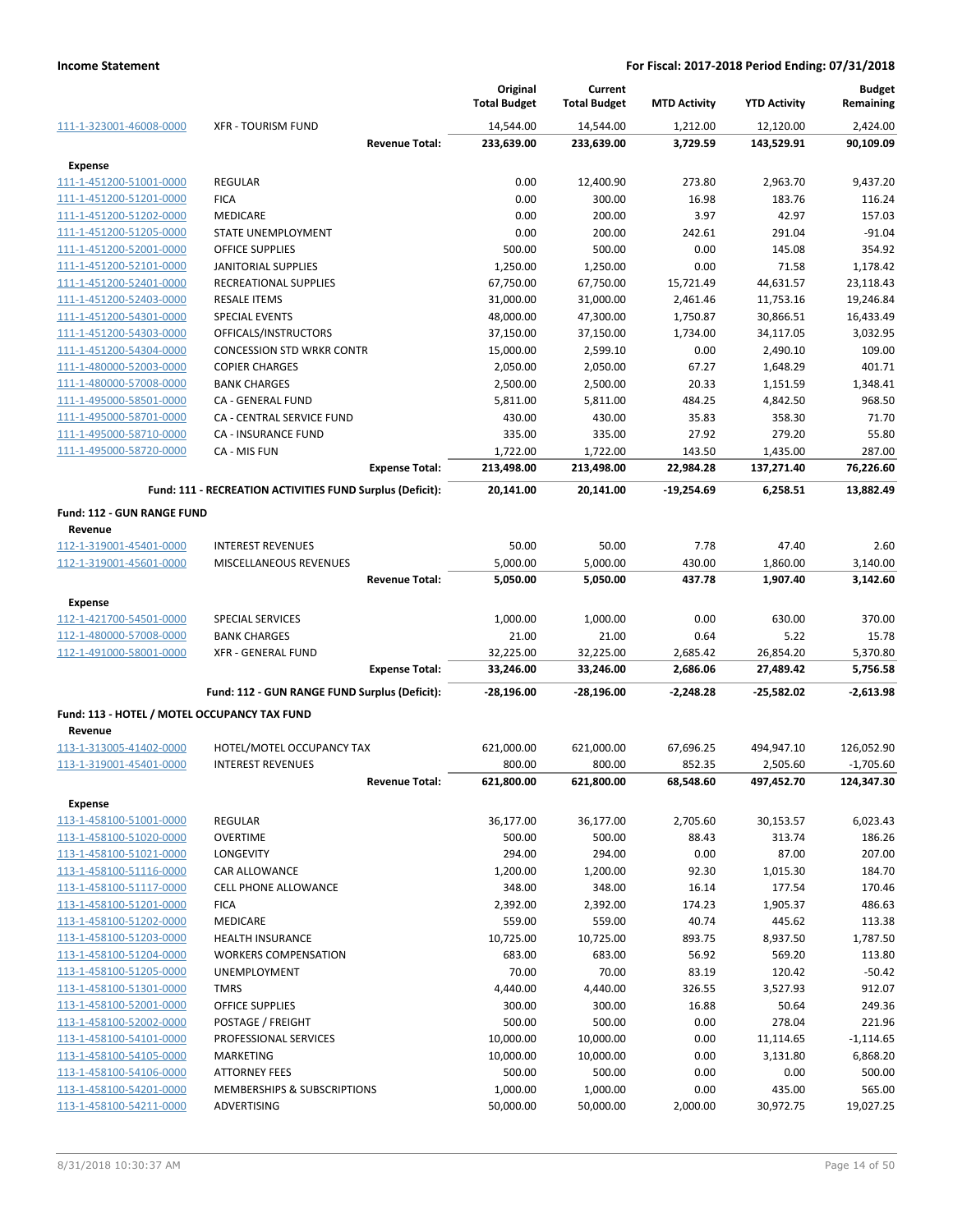|                                   |                                                                 | Original<br><b>Total Budget</b> | Current<br><b>Total Budget</b> | <b>MTD Activity</b> | <b>YTD Activity</b> | <b>Budget</b><br>Remaining |
|-----------------------------------|-----------------------------------------------------------------|---------------------------------|--------------------------------|---------------------|---------------------|----------------------------|
| 113-1-458100-54212-0000           | PRINTING                                                        | 7,500.00                        | 7,500.00                       | 0.00                | 3,696.00            | 3,804.00                   |
| 113-1-458100-54214-0000           | TRAVEL/TRAINING EXPENSE                                         | 1,500.00                        | 1,500.00                       | 0.00                | 44.73               | 1,455.27                   |
| 113-1-458100-54301-0000           | <b>SPECIAL EVENTS</b>                                           | 6,000.00                        | 6,000.00                       | 10,000.00           | 12,966.42           | $-6,966.42$                |
| 113-1-480000-57008-0000           | <b>BANK CHARGES</b>                                             | 550.00                          | 550.00                         | 42.64               | 182.73              | 367.27                     |
| 113-1-491000-58001-0000           | <b>XFR - GENERAL FUND</b>                                       | 175,000.00                      | 180,115.00                     | 14,583.33           | 150,948.30          | 29,166.70                  |
| 113-1-491000-58011-0000           | <b>XFR - RECREATION FUND</b>                                    | 14,544.00                       | 14,544.00                      | 1,212.00            | 12,120.00           | 2,424.00                   |
| 113-1-491000-58014-0000           | XFR - VENUE MGMT FUND                                           | 244,855.00                      | 244,855.00                     | 20,404.58           | 204,045.80          | 40,809.20                  |
| 113-1-491000-58035-0000           | XFR - DEBT SERVICE FUND                                         | 35,000.00                       | 35,000.00                      | 2,916.67            | 29,166.70           | 5,833.30                   |
| 113-1-491000-58040-0000           | XFR - GENERAL CIP FUND                                          | 128,320.00                      | 128,320.00                     | 10,693.33           | 106,933.30          | 21,386.70                  |
| 113-1-491000-58101-0000           | TRANSFER TO UTILITY FUND                                        | 45,000.00                       | 45,000.00                      | 3,750.00            | 37,500.00           | 7,500.00                   |
|                                   | <b>Expense Total:</b>                                           | 787,957.00                      | 793,072.00                     | 70,097.28           | 650,840.05          | 142,231.95                 |
|                                   | Fund: 113 - HOTEL / MOTEL OCCUPANCY TAX FUND Surplus (Deficit): | $-166, 157.00$                  | $-171,272.00$                  | $-1,548.68$         | $-153,387.35$       | $-17,884.65$               |
| Fund: 114 - VENUE MANAGEMENT FUND |                                                                 |                                 |                                |                     |                     |                            |
| Revenue                           |                                                                 |                                 |                                |                     |                     |                            |
| 114-1-319010-45306-0000           | <b>CONCESSIONS</b>                                              | 2,000.00                        | 2,000.00                       | 638.00              | 1,001.33            | 998.67                     |
| 114-1-319030-45506-0000           | <b>AUDITORIUM RENTALS</b>                                       | 24,300.00                       | 24,300.00                      | 5,537.00            | 25,799.50           | $-1,499.50$                |
| 114-1-319031-45505-0000           | <b>CIVIC CENTER RENTALS</b>                                     | 40,000.00                       | 40,000.00                      | 2,426.00            | 32,643.00           | 7,357.00                   |
| 114-1-319031-45520-0000           | <b>LOCATION FEES</b>                                            | 0.00                            | 0.00                           | 0.00                | 450.00              | $-450.00$                  |
| 114-1-319032-44509-0000           | SPECIAL EVENTS/SPONSORS                                         | 65,000.00                       | 65,000.00                      | 0.00                | 700.00              | 64,300.00                  |
| 114-1-319033-45307-0000           | <b>TICKET SALES</b>                                             | 100,000.00                      | 100,000.00                     | 2,288.00            | 81,419.25           | 18,580.75                  |
| 114-1-323001-46008-0000           | <b>XFR - TOURISM FUND</b>                                       | 244,855.00                      | 244,855.00                     | 20,404.58           | 204,045.80          | 40,809.20                  |
|                                   | <b>Revenue Total:</b>                                           | 476,155.00                      | 476,155.00                     | 31,293.58           | 346,058.88          | 130,096.12                 |
| <b>Expense</b>                    |                                                                 |                                 |                                |                     |                     |                            |
| 114-1-457100-51001-0000           | <b>REGULAR SALARIES</b>                                         | 23,639.00                       | 23,639.00                      | 2,392.55            | 20,471.92           | 3,167.08                   |
| 114-1-457100-51020-0000           | <b>OVERTIME</b>                                                 | 8,000.00                        | 8,000.00                       | 654.48              | 2,097.22            | 5,902.78                   |
| 114-1-457100-51021-0000           | LONGEVITY                                                       | 174.00                          | 174.00                         | 0.00                | 87.00               | 87.00                      |
| 114-1-457100-51116-0000           | <b>CAR ALLOWANCE</b>                                            | 1,200.00                        | 1,200.00                       | 92.32               | 1,015.52            | 184.48                     |
| 114-1-457100-51117-0000           | CELL PHONE ALLOWANCE                                            | 348.00                          | 348.00                         | 16.16               | 177.76              | 170.24                     |
| 114-1-457100-51201-0000           | <b>FICA</b>                                                     | 1,567.00                        | 1,567.00                       | 175.37              | 1,412.94            | 154.06                     |
| 114-1-457100-51202-0000           | <b>MEDICARE</b>                                                 | 366.00                          | 366.00                         | 41.02               | 330.41              | 35.59                      |
| 114-1-457100-51203-0000           | <b>HEALTH INSURANCE</b>                                         | 5,363.00                        | 5,363.00                       | 446.92              | 4,469.20            | 893.80                     |
| 114-1-457100-51204-0000           | <b>WORKERS COMPENSATION</b>                                     | 647.00                          | 647.00                         | 53.92               | 539.20              | 107.80                     |
| 114-1-457100-51205-0000           | STATE UNEMPLOYMENT                                              | 35.00                           | 35.00                          | 43.19               | 48.38               | $-13.38$                   |
| 114-1-457100-51301-0000           | <b>TMRS</b>                                                     | 2,909.00                        | 2,909.00                       | 340.00              | 2,698.45            | 210.55                     |
| 114-1-457100-52001-0000           | <b>OFFICE SUPPLIES</b>                                          | 500.00                          | 500.00                         | 0.00                | 405.78              | 94.22                      |
| 114-1-457100-52002-0000           | POSTAGE / FREIGHT                                               | 200.00                          | 200.00                         | 0.00                | 337.22              | $-137.22$                  |
| 114-1-457100-52201-0000           | MINOR TOOLS & EQUIPMENT                                         | 2,500.00                        | 2,500.00                       | 555.24              | 940.20              | 1,559.80                   |
| 114-1-457100-52403-0000           | <b>RESALE ITEMS</b>                                             | 1,500.00                        | 1,500.00                       | 0.00                | 0.00                | 1,500.00                   |
| 114-1-457100-53702-0000           | AUDTIORIUM MAINTENANCE                                          | 8,000.00                        | 8,000.00                       | 438.99              | 1,459.58            | 6,540.42                   |
| 114-1-457100-53704-0000           | <b>CIVIC CENTER</b>                                             | 5,000.00                        | 5,000.00                       | 516.94              | 1,709.18            | 3,290.82                   |
| 114-1-457100-54001-0000           | <b>TELEPHONE CHARGES</b>                                        | 100.00                          | 100.00                         | 0.00                | 0.00                | 100.00                     |
| 114-1-457100-54005-0000           | <b>CIVIC CENTER UTILITY CHARGES</b>                             | 24,413.00                       | 24,413.00                      | 2,896.32            | 23,362.49           | 1,050.51                   |
| 114-1-457100-54105-0000           | MARKETING                                                       | 3,000.00                        | 3,000.00                       | 0.00                | 1,791.12            | 1,208.88                   |
| 114-1-457100-54106-0000           | <b>ATTORNEY FEES</b>                                            | 500.00                          | 500.00                         | 600.00              | 600.00              | $-100.00$                  |
| 114-1-457100-54201-0000           | MEMBERSHIPS & SUBSCRIPTIONS                                     | 2,000.00                        | 2,000.00                       | 351.50              | 1,533.50            | 466.50                     |
| 114-1-457100-54205-0000           | <b>BUSINESS MEALS</b>                                           | 250.00                          | 250.00                         | 45.00               | 45.00               | 205.00                     |
| 114-1-457100-54211-0000           | <b>ADVERTISING</b>                                              | 12,000.00                       | 12,000.00                      | 650.00              | 12,650.00           | $-650.00$                  |
| 114-1-457100-54214-0000           | <b>TRAVEL &amp; TRAINING</b>                                    | 1,000.00                        | 1,000.00                       | 0.00                | 0.00                | 1,000.00                   |
| 114-1-457100-54301-0000           | <b>SPECIAL EVENTS</b>                                           | 102,500.00                      | 102,500.00                     | 0.00                | 89,625.60           | 12,874.40                  |
| 114-1-480000-52003-0000           | <b>COPIER CHARGES</b>                                           | 3,600.00                        | 3,600.00                       | 452.50              | 2,033.53            | 1,566.47                   |
| 114-1-480000-57008-0000           | <b>BANK CHARGES</b>                                             | 2,500.00                        | 2,500.00                       | 133.94              | 1,588.33            | 911.67                     |
| 114-1-495000-58501-0000           | CA - GENERAL FUND                                               | 14,129.00                       | 14,129.00                      | 1,177.42            | 11,774.20           | 2,354.80                   |
| 114-1-495000-58701-0000           | CA - CENTRAL SERVICE FUND                                       | 16,076.00                       | 16,076.00                      | 1,339.67            | 13,396.70           | 2,679.30                   |
| 114-1-495000-58710-0000           | CA - INSURANCE FUND                                             | 593.00                          | 593.00                         | 49.42               | 494.20              | 98.80                      |
| 114-1-495000-58720-0000           | CA - MIS FUN                                                    | 2,543.00                        | 2,543.00                       | 211.92              | 2,119.20            | 423.80                     |
|                                   | <b>Expense Total:</b>                                           | 247,152.00                      | 247,152.00                     | 13,674.79           | 199,213.83          | 47,938.17                  |
|                                   | Fund: 114 - VENUE MANAGEMENT FUND Surplus (Deficit):            | 229,003.00                      | 229,003.00                     | 17,618.79           | 146,845.05          | 82,157.95                  |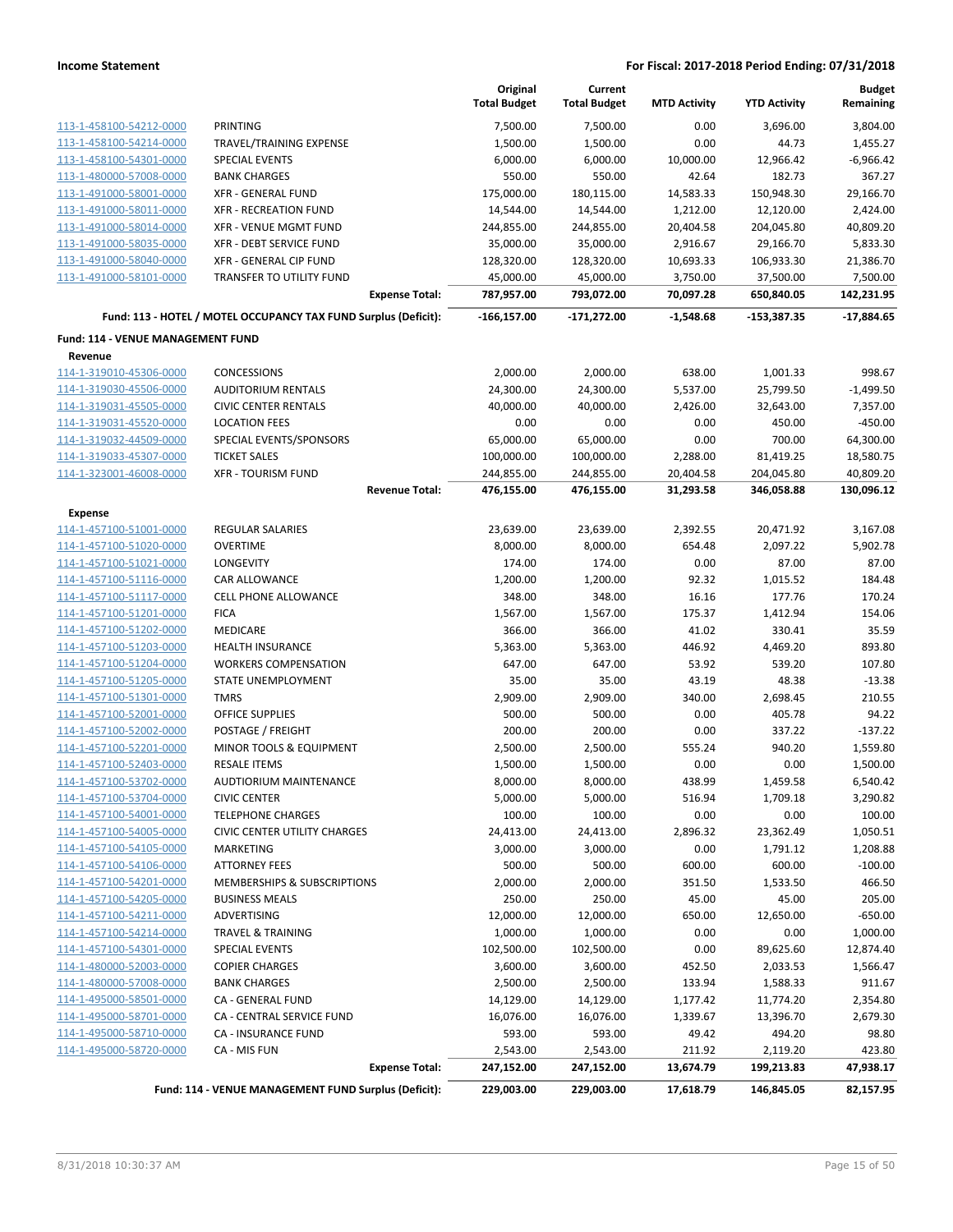|                                                           |                                                                           |                       | Original<br><b>Total Budget</b> | Current<br><b>Total Budget</b> | <b>MTD Activity</b> | <b>YTD Activity</b> | <b>Budget</b><br>Remaining |
|-----------------------------------------------------------|---------------------------------------------------------------------------|-----------------------|---------------------------------|--------------------------------|---------------------|---------------------|----------------------------|
| Fund: 116 - ROADWAY IMPACT FEE 1                          |                                                                           |                       |                                 |                                |                     |                     |                            |
| Revenue<br>116-1-319001-45401-0000                        | <b>INTEREST REVENUES</b>                                                  |                       | 0.00                            | 0.00                           | 0.00                | 46.03               | $-46.03$                   |
|                                                           |                                                                           | <b>Revenue Total:</b> | 0.00                            | 0.00                           | 0.00                | 46.03               | $-46.03$                   |
| <b>Expense</b>                                            |                                                                           |                       |                                 |                                |                     |                     |                            |
| 116-1-480000-57008-0000                                   | <b>BANK CHARGES</b>                                                       |                       | 0.00                            | 0.00                           | 0.37                | 3.91                | $-3.91$                    |
| 116-1-491000-58040-0000                                   | <b>XFR - GENERAL CIP FUND</b>                                             |                       | 0.00                            | 0.00                           | 13,177.99           | 13,177.99           | $-13,177.99$               |
|                                                           |                                                                           | <b>Expense Total:</b> | 0.00                            | 0.00                           | 13,178.36           | 13,181.90           | -13,181.90                 |
|                                                           | Fund: 116 - ROADWAY IMPACT FEE 1 Surplus (Deficit):                       |                       | 0.00                            | 0.00                           | $-13,178.36$        | $-13,135.87$        | 13,135.87                  |
| Fund: 117 - ROADWAY IMPACT FEE 2                          |                                                                           |                       |                                 |                                |                     |                     |                            |
| Revenue<br>117-1-319001-45401-0000                        | <b>INTEREST REVENUES</b>                                                  |                       | 0.00                            | 0.00                           | 0.00                | 0.24                | $-0.24$                    |
|                                                           |                                                                           | <b>Revenue Total:</b> | 0.00                            | 0.00                           | 0.00                | 0.24                | $-0.24$                    |
| <b>Expense</b>                                            |                                                                           |                       |                                 |                                |                     |                     |                            |
| 117-1-491000-58040-0000                                   | XFR - GENERAL CIP FUND                                                    |                       | 0.00                            | 0.00                           | 65.12               | 65.12               | $-65.12$                   |
|                                                           |                                                                           | <b>Expense Total:</b> | 0.00                            | 0.00                           | 65.12               | 65.12               | $-65.12$                   |
|                                                           | Fund: 117 - ROADWAY IMPACT FEE 2 Surplus (Deficit):                       |                       | 0.00                            | 0.00                           | -65.12              | -64.88              | 64.88                      |
| Fund: 118 - ROADWAY IMPACT FEE 3                          |                                                                           |                       |                                 |                                |                     |                     |                            |
| Revenue                                                   |                                                                           |                       |                                 |                                |                     |                     |                            |
| 118-1-319001-45401-0000                                   | <b>INTEREST REVENUES</b>                                                  |                       | 0.00                            | 0.00                           | 0.00                | 0.40                | $-0.40$                    |
|                                                           |                                                                           | <b>Revenue Total:</b> | 0.00                            | 0.00                           | 0.00                | 0.40                | $-0.40$                    |
| <b>Expense</b>                                            |                                                                           |                       |                                 |                                |                     |                     |                            |
| 118-1-491000-58040-0000                                   | XFR - GENERAL CIP FUND                                                    |                       | 0.00                            | 0.00                           | 110.50              | 110.50              | $-110.50$                  |
|                                                           |                                                                           | <b>Expense Total:</b> | 0.00                            | 0.00                           | 110.50              | 110.50              | $-110.50$                  |
|                                                           | Fund: 118 - ROADWAY IMPACT FEE 3 Surplus (Deficit):                       |                       | 0.00                            | 0.00                           | -110.50             | -110.10             | 110.10                     |
| Fund: 119 - ROADWAY IMPACT FEE 4                          |                                                                           |                       |                                 |                                |                     |                     |                            |
| Revenue                                                   |                                                                           |                       |                                 |                                |                     |                     |                            |
| 119-1-319001-45401-0000                                   | <b>INTEREST REVENUES</b>                                                  |                       | 0.00                            | 0.00                           | 0.00                | 0.01                | $-0.01$                    |
|                                                           |                                                                           | <b>Revenue Total:</b> | 0.00                            | 0.00                           | 0.00                | 0.01                | $-0.01$                    |
| <b>Expense</b>                                            |                                                                           |                       |                                 |                                |                     |                     |                            |
| 119-1-491000-58040-0000                                   | XFR - GENERAL CIP FUND                                                    |                       | 0.00                            | 0.00                           | 4.64                | 4.64                | $-4.64$                    |
|                                                           |                                                                           | <b>Expense Total:</b> | 0.00                            | 0.00                           | 4.64                | 4.64                | $-4.64$                    |
|                                                           | Fund: 119 - ROADWAY IMPACT FEE 4 Surplus (Deficit):                       |                       | 0.00                            | 0.00                           | $-4.64$             | -4.63               | 4.63                       |
| Revenue                                                   | <b>Fund: 123 - PTRAIN - POLICE REIMBURSEMENT GRANTS &amp; CONT EDUCAT</b> |                       |                                 |                                |                     |                     |                            |
| 123-1-310001-43104-0000                                   | <b>GRANTS / LEOSE</b>                                                     |                       | 0.00                            | 0.00                           | 0.00                | 4,462.94            | -4,462.94                  |
| 123-1-319001-45401-0000                                   | <b>INTEREST REVENUES</b>                                                  |                       | 0.00                            | 0.00                           | 20.50               | 60.47               | $-60.47$                   |
|                                                           |                                                                           | <b>Revenue Total:</b> | 0.00                            | 0.00                           | 20.50               | 4,523.41            | $-4,523.41$                |
| <b>Expense</b>                                            |                                                                           |                       |                                 |                                |                     |                     |                            |
| 123-1-421100-54214-0000                                   | <b>TRAVEL &amp; TRAINING</b>                                              |                       | 0.00                            | 0.00                           | 0.00                | 478.63              | $-478.63$                  |
| 123-1-421210-54214-0000                                   | <b>TRAVEL &amp; TRAINING</b>                                              |                       | 0.00                            | 0.00                           | 0.00                | 2,414.42            | $-2,414.42$                |
| 123-1-421230-54214-0000<br>123-1-480000-57008-0000        | <b>TRAVEL &amp; TRAINING</b><br><b>BANK CHARGES</b>                       |                       | 0.00<br>0.00                    | 0.00<br>0.00                   | 0.00<br>1.04        | 976.65<br>3.71      | $-976.65$<br>$-3.71$       |
|                                                           |                                                                           | <b>Expense Total:</b> | 0.00                            | 0.00                           | 1.04                | 3,873.41            | $-3,873.41$                |
|                                                           | Fund: 123 - PTRAIN - POLICE REIMBURSEMENT GRANTS & CONT EDUCAT Sur        |                       | 0.00                            | 0.00                           | 19.46               | 650.00              | $-650.00$                  |
| <b>Fund: 125 - TRAINING &amp; HUMANITIES TEXAS GRANTS</b> |                                                                           |                       |                                 |                                |                     |                     |                            |
| <b>Expense</b>                                            |                                                                           |                       |                                 |                                |                     |                     |                            |
| 125-1-455100-52402-0000                                   | <b>BASIC PROGRAM EXPENSE</b>                                              |                       | 0.00                            | 0.00                           | $-313.14$           | 0.00                | 0.00                       |
|                                                           |                                                                           | <b>Expense Total:</b> | 0.00                            | 0.00                           | $-313.14$           | 0.00                | 0.00                       |
|                                                           | Fund: 125 - TRAINING & HUMANITIES TEXAS GRANTS Total:                     |                       | 0.00                            | 0.00                           | $-313.14$           | 0.00                | 0.00                       |
| Fund: 126 - TIFMAS MOBILIZATION                           |                                                                           |                       |                                 |                                |                     |                     |                            |
| <b>Expense</b><br>126-1-422200-52001-0000                 | OFFICE SUPPLIES                                                           |                       | 0.00                            | 0.00                           | $-99.99$            | $-99.99$            | 99.99                      |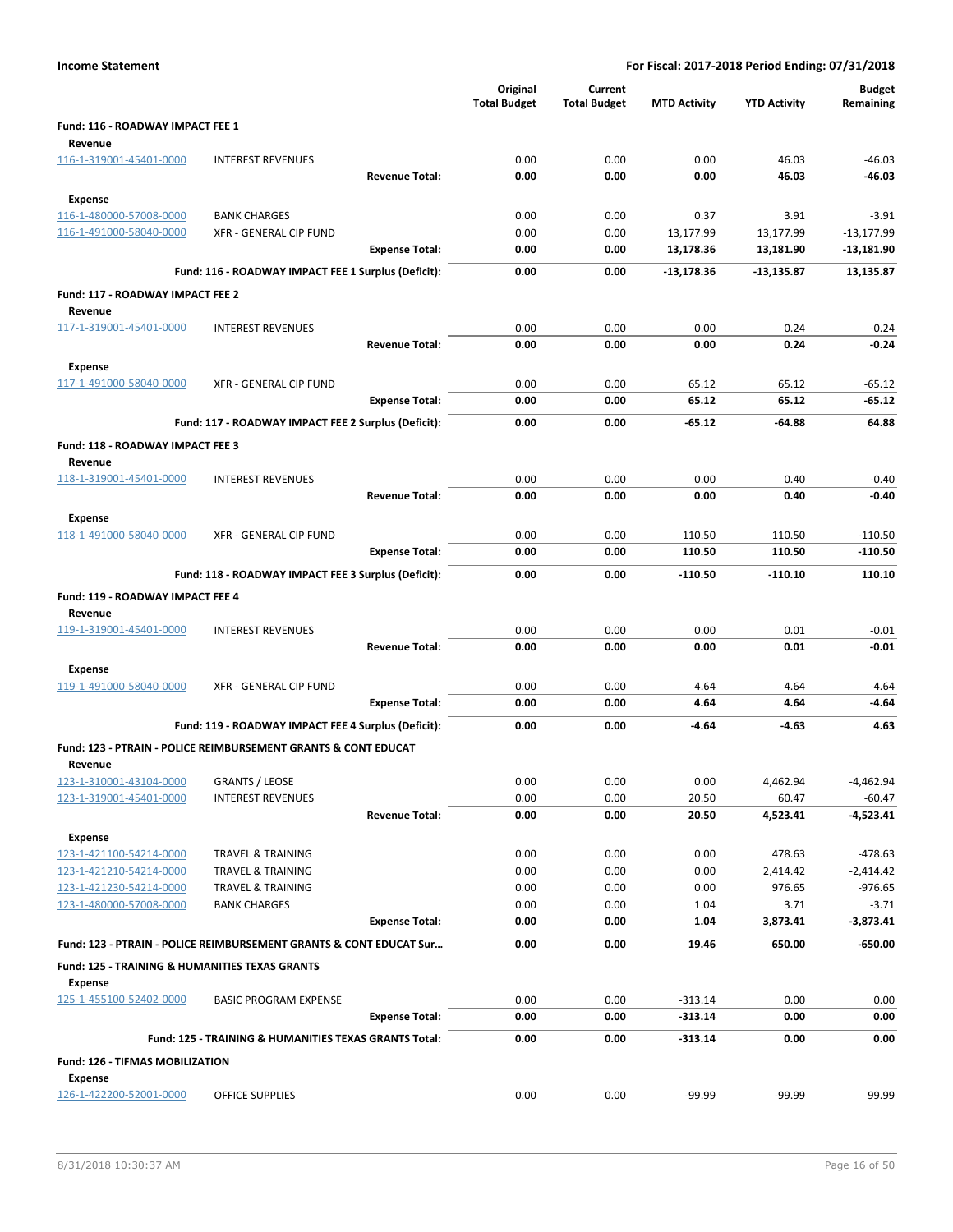|                                              |                                                  | Original<br><b>Total Budget</b> | Current<br><b>Total Budget</b> | <b>MTD Activity</b>   | <b>YTD Activity</b>       | <b>Budget</b><br>Remaining |
|----------------------------------------------|--------------------------------------------------|---------------------------------|--------------------------------|-----------------------|---------------------------|----------------------------|
| 126-1-422200-52104-0000                      | <b>WEARING APPAREL</b>                           | 0.00                            | 0.00                           | $-421.74$             | $-421.74$                 | 421.74                     |
|                                              | <b>Expense Total:</b>                            | 0.00                            | 0.00                           | $-521.73$             | $-521.73$                 | 521.73                     |
|                                              | Fund: 126 - TIFMAS MOBILIZATION Total:           | 0.00                            | 0.00                           | $-521.73$             | $-521.73$                 | 521.73                     |
| Fund: 140 - DEBT SERVICE FUND                |                                                  |                                 |                                |                       |                           |                            |
| Revenue<br>140-1-311001-41101-0000           |                                                  |                                 |                                |                       |                           | $-37,292.60$               |
| 140-1-311002-41102-0000                      | REAL PROPERTY TAXES<br><b>DELINQUENT TAXES</b>   | 4,408,785.00<br>39,000.00       | 4,408,785.00<br>39,000.00      | 28,168.63<br>4,284.41 | 4,446,077.60<br>40,086.46 | $-1,086.46$                |
| 140-1-319001-45401-0000                      | <b>INTEREST REVENUES</b>                         | 2,100.00                        | 2,100.00                       | 2,265.59              | 4,771.82                  | $-2,671.82$                |
| 140-1-319001-45601-0000                      | MISCELLANEOUS REVENUES                           | 3,000.00                        | 3,000.00                       | 0.00                  | 0.00                      | 3,000.00                   |
| 140-1-323001-46008-0000                      | <b>XFR - TOURISM FUND</b>                        | 35,000.00                       | 35,000.00                      | 2,916.67              | 29,166.70                 | 5,833.30                   |
| 140-1-323001-46100-0000                      | <b>XFR - UTILITY FUND</b>                        | 1,532,906.25                    | 1,532,906.25                   | 127,742.19            | 1,277,421.90              | 255,484.35                 |
| 140-1-323001-46107-0000                      | <b>XFR - AIRPORT FUND</b>                        | 52,000.00                       | 52,000.00                      | 4,333.33              | 43,333.30                 | 8,666.70                   |
|                                              | <b>Revenue Total:</b>                            | 6,072,791.25                    | 6,072,791.25                   | 169,710.82            | 5,840,857.78              | 231,933.47                 |
| <b>Expense</b>                               |                                                  |                                 |                                |                       |                           |                            |
| 140-1-471100-56105-0000                      | 2010 CO - PRINCIPAL                              | 205,000.00                      | 205,000.00                     | 0.00                  | 205,000.00                | 0.00                       |
| 140-1-471100-56106-0000                      | 2013 CO PRINCIPAL                                | 240,000.00                      | 240,000.00                     | 0.00                  | 240,000.00                | 0.00                       |
| 140-1-471100-56306-0000                      | 2010 GO REFUND PRINCIPAL                         | 630,000.00                      | 630,000.00                     | 0.00                  | 630,000.00                | 0.00                       |
| 140-1-471100-56308-0000                      | 2011 GO REFUND PRINCIPAL                         | 1,070,000.00                    | 1,070,000.00                   | 0.00                  | 1,070,000.00              | 0.00                       |
| 140-1-471100-56310-0000                      | 2014 GO REFUND PRINCIPAL                         | 178,000.00                      | 178,000.00                     | 0.00                  | 178,000.00                | 0.00                       |
| 140-1-471100-56311-0000                      | 2014 GENERAL OBLIGATIONS PRINCIPAL               | 295,000.00                      | 295,000.00                     | 0.00                  | 295,000.00                | 0.00                       |
| 140-1-471100-56312-0000                      | <b>2015 GENERAL OBLIGATIONS PRINCIPAL</b>        | 448,000.00                      | 448,000.00                     | 0.00                  | 448,000.00                | 0.00                       |
| 140-1-471100-56313-0000                      | 2017 GO REFUND PRINCIPAL                         | 1,605,000.00                    | 1,605,000.00                   | 0.00                  | 1,605,000.00              | 0.00                       |
| 140-1-471200-56205-0000                      | 2010 CO - INTEREST                               | 186,462.50                      | 186,462.50                     | 0.00                  | 94,768.75                 | 91,693.75                  |
| 140-1-471200-56206-0000                      | 2013 CO INTEREST                                 | 26,166.00                       | 26,166.00                      | 0.00                  | 14,151.00                 | 12,015.00                  |
| 140-1-471200-56406-0000                      | 2010 GO REFUND INTEREST                          | 324,347.50                      | 324,347.50                     | 0.00                  | 162,890.42                | 161,457.08                 |
| 140-1-471200-56408-0000                      | 2011 GO REFUND INTEREST                          | 122,557.50                      | 122,557.50                     | 0.00                  | 0.00                      | 122,557.50                 |
| 140-1-471200-56409-0000                      | 2014 GENERAL OBLIGATIONS - INTEREST              | 109,991.75                      | 109,991.75                     | 0.00                  | 56,861.75                 | 53,130.00                  |
| 140-1-471200-56410-0000                      | 2015 GO - INTEREST                               | 153,801.20                      | 153,801.20                     | 0.00                  | 79,543.80                 | 74,257.40                  |
| 140-1-471200-56411-0000                      | 2014 GO REFUND INTEREST                          | 28,740.00                       | 28,740.00                      | 0.00                  | 11,190.67                 | 17,549.33                  |
| 140-1-471200-56413-0000                      | 2017 GO REFUND INTEREST                          | 405,625.00                      | 405,625.00                     | 0.00                  | 222,875.00                | 182,750.00                 |
| 140-1-475100-56002-0000                      | <b>AGENT FEE</b>                                 | 1,500.00                        | 1,500.00                       | 0.00                  | 1,000.00                  | 500.00                     |
| 140-1-475100-56005-0000                      | ARBITRAGE                                        | 12,500.00                       | 12,500.00                      | 0.00                  | 6,100.00                  | 6,400.00                   |
| 140-1-480000-57008-0000                      | <b>BANK CHARGES</b>                              | 1,900.00                        | 1,900.00                       | 89.58                 | 393.13                    | 1,506.87                   |
|                                              | <b>Expense Total:</b>                            | 6,044,591.45                    | 6,044,591.45                   | 89.58                 | 5,320,774.52              | 723,816.93                 |
|                                              | Fund: 140 - DEBT SERVICE FUND Surplus (Deficit): | 28,199.80                       | 28,199.80                      | 169,621.24            | 520,083.26                | -491,883.46                |
| Fund: 160 - GENERAL CAPITAL IMPROVEMENT FUND |                                                  |                                 |                                |                       |                           |                            |
| Revenue                                      |                                                  |                                 |                                |                       |                           |                            |
| 160-1-310002-45608-0000                      | PROJ REIMBURSEMENTS                              | 0.00                            | 0.00                           | 0.00                  | 500.00                    | $-500.00$                  |
| 160-1-310002-45611-0000                      | <b>DONATIONS FOR PROJECTS</b>                    | 0.00                            | 0.00                           | 0.00                  | 4,928.00                  | $-4,928.00$                |
| 160-1-314004-41808-0000                      | FRANCHISE FEES/CABLE-SICFA                       | 25,000.00                       | 25,000.00                      | 0.00                  | 13,756.24                 | 11,243.76                  |
| 160-1-319001-45401-0000                      | <b>INTEREST REVENUES</b>                         | 15,000.00                       | 15,000.00                      | 4,648.96              | 17,808.75                 | $-2,808.75$                |
| 160-1-323001-46001-0000                      | <b>XFR - GENERAL FUND</b>                        | 2,977,923.00                    | 2,977,923.00                   | 248,160.25            | 2,481,602.50              | 496,320.50                 |
| 160-1-323001-46008-0000                      | <b>XFR - TOURISM FUND</b>                        | 128,320.00                      | 128,320.00                     | 10,693.33             | 106,933.30                | 21,386.70                  |
| 160-1-323001-46011-0000                      | XFR - 116 ROADWAY IMPACT FEES                    | 0.00                            | 0.00                           | 13,177.99             | 13,177.99                 | $-13,177.99$               |
| 160-1-323001-46012-0000                      | XFR - 117 ROADWAY IMPACT FEES                    | 0.00                            | 0.00                           | 65.12                 | 65.12                     | $-65.12$                   |
| 160-1-323001-46013-0000                      | XFR - 118 ROADWAY IMPACT FEES                    | 0.00                            | 0.00                           | 110.50                | 110.50                    | $-110.50$                  |
| 160-1-323001-46014-0000                      | XFR - 119 ROADWAY IMPACT FEES                    | 0.00                            | 0.00                           | 4.64                  | 4.64                      | $-4.64$                    |
| 160-1-323001-46027-0000                      | <b>XFR - LAW ENF GRANT</b>                       | 0.00                            | 0.00                           | 194.66                | 194.66                    | $-194.66$                  |
| 160-1-323001-46031-0000                      | <b>XFR - FEMA GRANT FUND</b>                     | 0.00                            | 0.00                           | 1.08                  | 1.08                      | $-1.08$                    |
| 160-1-323001-46034-0000                      | XFR - SAFE ROUTES TO SCHOOL                      | 0.00                            | 0.00                           | 0.02                  | 0.02                      | $-0.02$                    |
|                                              | <b>Revenue Total:</b>                            | 3,146,243.00                    | 3,146,243.00                   | 277,056.55            | 2,639,082.80              | 507,160.20                 |
| <b>Expense</b>                               |                                                  |                                 |                                |                       |                           |                            |
| 160-1-421210-55201-0000                      | <b>EQUIPMENT PURCHASES</b>                       | 0.00                            | 0.00                           | 0.00                  | 1,331.00                  | $-1,331.00$                |
| 160-1-421240-55207-0000                      | RADIO COMMUNICATION EQUIP                        | 600,000.00                      | 600,000.00                     | 0.00                  | 0.00                      | 600,000.00                 |
| 160-1-422200-55201-0000                      | <b>EQUIPMENT PURCHASES</b>                       | 48,248.00                       | 48,248.00                      | 0.00                  | 0.00                      | 48,248.00                  |
| 160-1-431200-53304-0000                      | STREET IMPROV PROGRAM                            | 1,800,000.00                    | 1,725,000.00                   | 0.03                  | 6,554.03                  | 1,718,445.97               |
| 160-1-431200-55002-0000                      | <b>IMPROVEMENTS</b>                              | 200,000.00                      | 200,000.00                     | 0.00                  | 0.00                      | 200,000.00                 |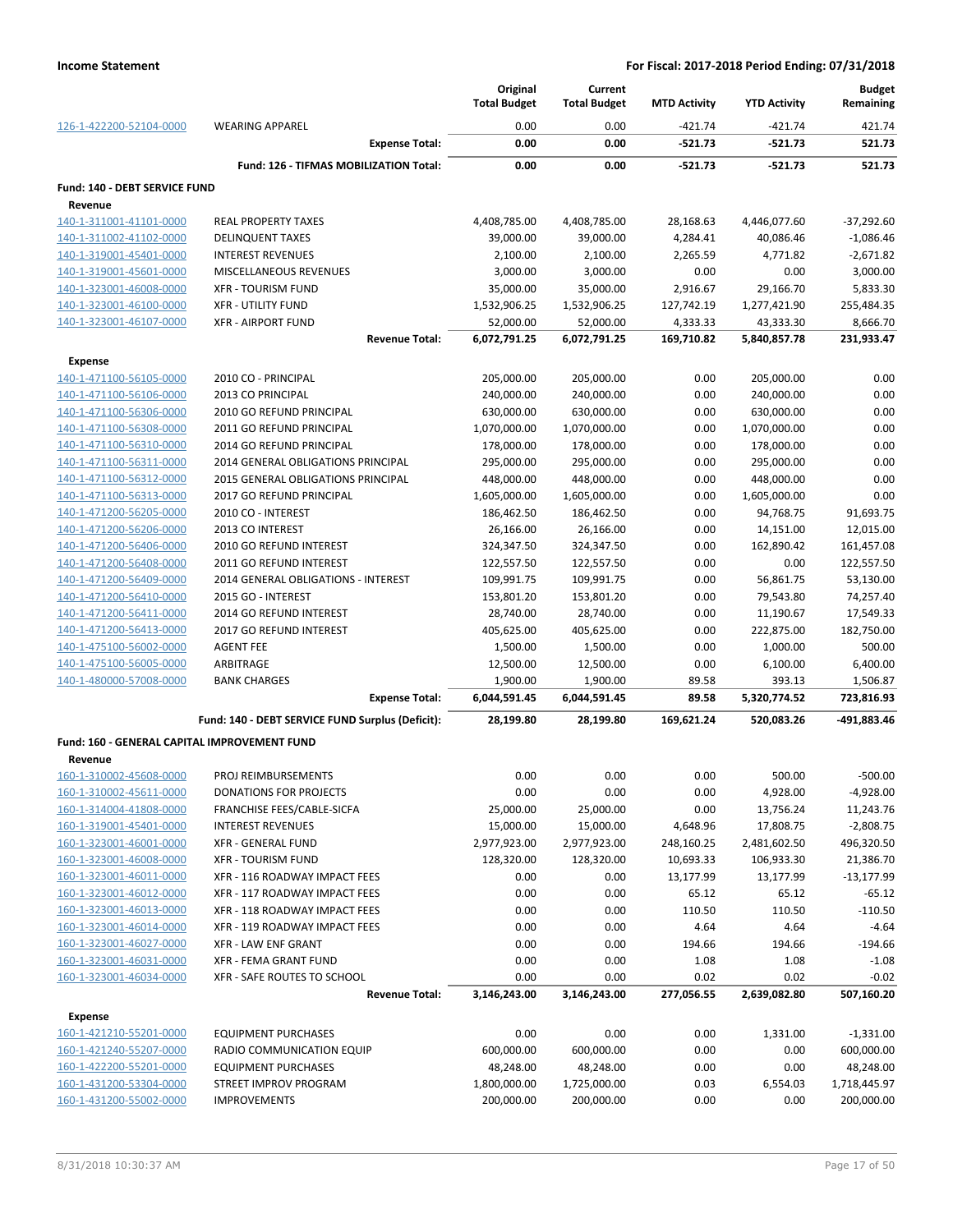|                                                           |                                                                 |                                 | Original            | Current              |                     |                     | <b>Budget</b>          |
|-----------------------------------------------------------|-----------------------------------------------------------------|---------------------------------|---------------------|----------------------|---------------------|---------------------|------------------------|
|                                                           |                                                                 |                                 | <b>Total Budget</b> | <b>Total Budget</b>  | <b>MTD Activity</b> | <b>YTD Activity</b> | Remaining              |
| 160-1-431600-55102-0000                                   | <b>STREETS</b>                                                  |                                 | 9,750.00            | 9,750.00             | 9,250.00            | 9,250.00            | 500.00                 |
| 160-1-451100-55012-0000                                   | <b>CONSTRUCTION</b>                                             |                                 | 0.00                | 0.00                 | 284,252.07          | 350,559.59          | -350,559.59            |
| 160-1-456100-55204-0000                                   | <b>OLD TOWN GREENVILLE</b>                                      |                                 | 0.00                | 0.00                 | 2,383.33            | 5,579.39            | $-5,579.39$            |
| 160-1-457100-54301-0000                                   | <b>SPECIAL EVENTS</b>                                           |                                 | 0.00                | 0.00                 | 0.00                | 23.75               | $-23.75$               |
| 160-1-457100-55203-0000                                   | FURNITURE/OFFICE EQUIP                                          |                                 | 0.00                | 0.00                 | 72.00               | 5,072.00            | $-5,072.00$            |
| 160-1-480000-55002-0000                                   | <b>IMPROVEMENTS</b>                                             |                                 | 435,000.00          | 435,000.00           | 2,638.00            | 4,266.31            | 430,733.69             |
| 160-1-480000-55006-0000                                   | <b>AQUISITION</b>                                               |                                 | 0.00                | 0.00                 | 16,000.00           | 17,432.00           | $-17,432.00$           |
| 160-1-480000-55007-0000                                   | ENG/ARCHITECTS/MGMT                                             |                                 | 0.00                | 0.00                 | 31,900.00           | 98,570.00           | $-98,570.00$           |
| 160-1-480000-55011-0000<br>160-1-480000-55012-0000        | <b>CONSTRUCTION TESTING</b>                                     |                                 | 0.00<br>0.00        | 0.00<br>1,585,000.00 | 0.00<br>$-0.01$     | 0.00<br>1,502.64    | 0.00<br>1,583,497.36   |
| 160-1-480000-55201-0000                                   | <b>CONSTRUCTION</b><br><b>EQUIPMENT PURCHASES</b>               |                                 | 113,245.00          | 113,245.00           | 0.00                | 100,133.50          | 13,111.50              |
| 160-1-480000-55203-0000                                   | FURNITURE/OFFICE EQUIP                                          |                                 | 0.00                | 0.00                 | 0.00                | 6,711.66            | $-6,711.66$            |
| 160-1-480000-57008-0000                                   | <b>BANK CHARGES</b>                                             |                                 | 0.00                | 0.00                 | 161.90              | 479.75              | $-479.75$              |
|                                                           |                                                                 | <b>Expense Total:</b>           | 3,206,243.00        | 4,716,243.00         | 346,657.32          | 607,465.62          | 4,108,777.38           |
|                                                           | Fund: 160 - GENERAL CAPITAL IMPROVEMENT FUND Surplus (Deficit): |                                 | $-60,000.00$        | -1,570,000.00        | -69,600.77          | 2,031,617.18        | $-3,601,617.18$        |
|                                                           |                                                                 |                                 |                     |                      |                     |                     |                        |
| Fund: 161 - STREET CONSTRUCTION FUND<br>Revenue           |                                                                 |                                 |                     |                      |                     |                     |                        |
| 161-1-319001-45401-0000                                   | <b>INTEREST REVENUES</b>                                        |                                 | 500.00              | 500.00               | 1,662.71            | 4,627.51            | $-4,127.51$            |
|                                                           |                                                                 | <b>Revenue Total:</b>           | 500.00              | 500.00               | 1,662.71            | 4,627.51            | $-4,127.51$            |
| Expense                                                   |                                                                 |                                 |                     |                      |                     |                     |                        |
| 161-1-480000-57008-0000                                   | <b>BANK CHARGES</b>                                             |                                 | 0.00                | 0.00                 | 79.90               | 307.70              | $-307.70$              |
|                                                           |                                                                 | <b>Expense Total:</b>           | 0.00                | 0.00                 | 79.90               | 307.70              | $-307.70$              |
|                                                           |                                                                 |                                 |                     |                      |                     |                     |                        |
|                                                           | Fund: 161 - STREET CONSTRUCTION FUND Surplus (Deficit):         |                                 | 500.00              | 500.00               | 1,582.81            | 4,319.81            | $-3,819.81$            |
| Fund: 164 - 2013 CO CAPITAL FUND<br>Revenue               |                                                                 |                                 |                     |                      |                     |                     |                        |
| 164-1-319001-45401-0000                                   | <b>INTEREST REVENUES</b>                                        |                                 | 200.00              | 200.00               | 65.54               | 197.76              | 2.24                   |
|                                                           |                                                                 | <b>Revenue Total:</b>           | 200.00              | 200.00               | 65.54               | 197.76              | 2.24                   |
| Expense                                                   |                                                                 |                                 |                     |                      |                     |                     |                        |
| 164-1-480000-57008-0000                                   | <b>BANK CHARGES</b>                                             |                                 | 0.00                | 0.00                 | 2.99                | 11.51               | $-11.51$               |
|                                                           |                                                                 | <b>Expense Total:</b>           | 0.00                | 0.00                 | 2.99                | 11.51               | $-11.51$               |
|                                                           | Fund: 164 - 2013 CO CAPITAL FUND Surplus (Deficit):             |                                 | 200.00              | 200.00               | 62.55               | 186.25              | 13.75                  |
| Fund: 165 - 2014 GO FUND                                  |                                                                 |                                 |                     |                      |                     |                     |                        |
| Revenue                                                   |                                                                 |                                 |                     |                      |                     |                     |                        |
| 165-1-319001-45401-0000                                   | <b>INTEREST REVENUES</b>                                        |                                 | 50,000.00           | 50,000.00            | 1,282.61            | 9,583.80            | 40,416.20              |
|                                                           |                                                                 | <b>Revenue Total:</b>           | 50,000.00           | 50,000.00            | 1,282.61            | 9,583.80            | 40,416.20              |
|                                                           |                                                                 | Fund: 165 - 2014 GO FUND Total: | 50,000.00           | 50,000.00            | 1,282.61            | 9,583.80            | 40,416.20              |
|                                                           |                                                                 |                                 |                     |                      |                     |                     |                        |
|                                                           | Fund: 170 - LAW ENFORCEMENT GRANT - CAPITAL PURCHASES           |                                 |                     |                      |                     |                     |                        |
| <b>Expense</b><br>170-1-491000-58040-0000                 |                                                                 |                                 |                     |                      |                     |                     |                        |
|                                                           | <b>XFR - GENERAL CIP</b>                                        | <b>Expense Total:</b>           | 0.00<br>0.00        | 0.00<br>0.00         | 194.66<br>194.66    | 194.66<br>194.66    | $-194.66$<br>$-194.66$ |
|                                                           |                                                                 |                                 |                     |                      |                     |                     |                        |
|                                                           | Fund: 170 - LAW ENFORCEMENT GRANT - CAPITAL PURCHASES Total:    |                                 | 0.00                | 0.00                 | 194.66              | 194.66              | $-194.66$              |
| <b>Fund: 171 - MAIN STREET SPECIAL REVENUE</b><br>Revenue |                                                                 |                                 |                     |                      |                     |                     |                        |
| 171-1-310001-43104-0000                                   | <b>GRANT REVENUE - OTHER</b>                                    |                                 | 0.00                | 0.00                 | 0.00                | 25,000.00           | $-25,000.00$           |
|                                                           |                                                                 | <b>Revenue Total:</b>           | 0.00                | 0.00                 | 0.00                | 25,000.00           | $-25,000.00$           |
| <b>Expense</b>                                            |                                                                 |                                 |                     |                      |                     |                     |                        |
| 171-1-456100-54111-0000                                   | <b>GRANT MANAGEMENT</b>                                         |                                 | 0.00                | 23,000.00            | 1,100.00            | 4,400.00            | 18,600.00              |
| 171-1-456100-54501-0000                                   | <b>SPECIAL SERVICES</b>                                         |                                 | 0.00                | 0.00                 | 8,775.00            | 24,958.00           | $-24,958.00$           |
| 171-1-456100-55012-0000                                   | CONSTRUCTION                                                    |                                 | 0.00                | 52,000.00            | 7,271.63            | 7,271.63            | 44,728.37              |
|                                                           |                                                                 | <b>Expense Total:</b>           | 0.00                | 75,000.00            | 17,146.63           | 36,629.63           | 38,370.37              |
|                                                           | Fund: 171 - MAIN STREET SPECIAL REVENUE Surplus (Deficit):      |                                 | 0.00                | -75,000.00           | -17,146.63          | -11,629.63          | -63,370.37             |
| <b>Fund: 172 - MINOR GRANTS FUND</b>                      |                                                                 |                                 |                     |                      |                     |                     |                        |
| Revenue<br>172-1-310001-43108-0000                        | <b>GRANTS / LIBRARY GRANT</b>                                   |                                 | 0.00                | 0.00                 | 360.00              | 10,476.00           | $-10,476.00$           |
|                                                           |                                                                 |                                 |                     |                      |                     |                     |                        |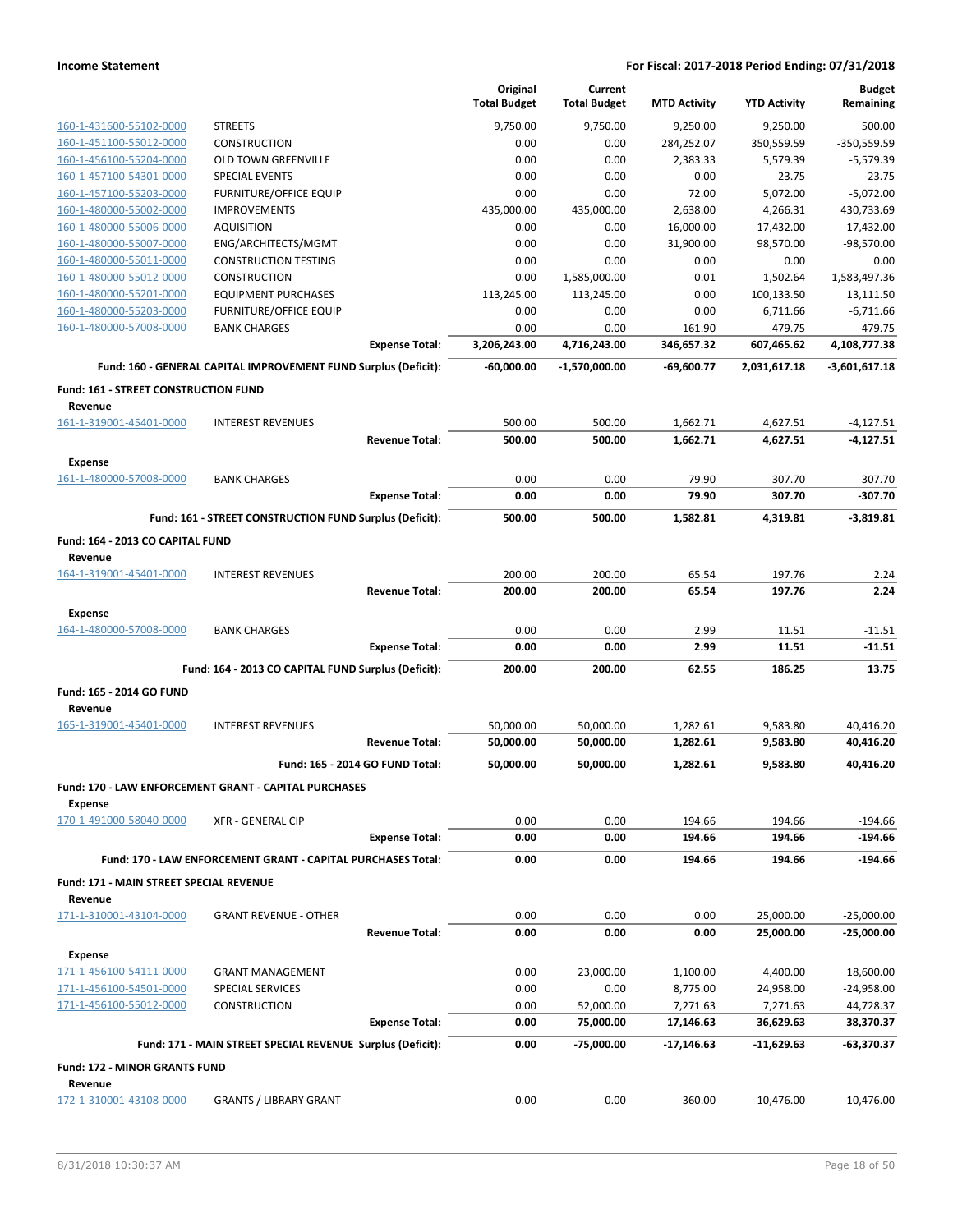|                                                              |                                                         | Original<br><b>Total Budget</b> | Current<br><b>Total Budget</b> | <b>MTD Activity</b> | <b>YTD Activity</b> | <b>Budget</b><br>Remaining |
|--------------------------------------------------------------|---------------------------------------------------------|---------------------------------|--------------------------------|---------------------|---------------------|----------------------------|
| 172-1-310002-45611-0000                                      | <b>DONATIONS</b>                                        | 15,000.00                       | 15,000.00                      | 0.00                | 10,000.00           | 5,000.00                   |
|                                                              | <b>Revenue Total:</b>                                   | 15,000.00                       | 15,000.00                      | 360.00              | 20,476.00           | $-5,476.00$                |
| <b>Expense</b>                                               |                                                         |                                 |                                |                     |                     |                            |
| 172-1-455100-51011-0000                                      | PART TIME TEMPORARY                                     | 0.00                            | 0.00                           | 0.00                | 2,111.68            | $-2,111.68$                |
| 172-1-455100-52402-0000                                      | <b>BASIC PROGRAM EXPENSE</b>                            | 0.00                            | 0.00                           | 332.02              | 13,044.84           | $-13,044.84$               |
| 172-1-455100-54101-0000                                      | PROFESSIONAL SERVICES                                   | 0.00                            | 0.00                           | 0.00                | 2,615.00            | $-2,615.00$                |
|                                                              | <b>Expense Total:</b>                                   | 0.00                            | 0.00                           | 332.02              | 17,771.52           | $-17,771.52$               |
|                                                              | Fund: 172 - MINOR GRANTS FUND Surplus (Deficit):        | 15,000.00                       | 15,000.00                      | 27.98               | 2,704.48            | 12,295.52                  |
| Fund: 174 - FEMA GRANT                                       |                                                         |                                 |                                |                     |                     |                            |
| <b>Expense</b>                                               |                                                         |                                 |                                |                     |                     |                            |
| 174-1-491000-58040-0000                                      | <b>GENERAL CIP</b>                                      | 0.00                            | 0.00                           | 1.08                | 1.08                | $-1.08$                    |
|                                                              | <b>Expense Total:</b>                                   | 0.00                            | 0.00                           | 1.08                | 1.08                | $-1.08$                    |
|                                                              | Fund: 174 - FEMA GRANT Total:                           | 0.00                            | 0.00                           | 1.08                | 1.08                | $-1.08$                    |
|                                                              |                                                         |                                 |                                |                     |                     |                            |
| <b>Fund: 175 - JUSTICE ASSISTANCE GRANT - JAG</b><br>Revenue |                                                         |                                 |                                |                     |                     |                            |
| 175-1-310001-43102-0000                                      | <b>GRANTS / GRANT REVENUE</b>                           | 0.00                            | 0.00                           | 0.00                | 13,731.00           | $-13,731.00$               |
|                                                              | <b>Revenue Total:</b>                                   | 0.00                            | 0.00                           | 0.00                | 13,731.00           | $-13,731.00$               |
|                                                              | Fund: 175 - JUSTICE ASSISTANCE GRANT - JAG Total:       | 0.00                            | 0.00                           |                     |                     |                            |
|                                                              |                                                         |                                 |                                | 0.00                | 13,731.00           | $-13,731.00$               |
| Fund: 177 - SAFE ROUTES TO SCHOOL GRANT                      |                                                         |                                 |                                |                     |                     |                            |
| <b>Expense</b>                                               |                                                         |                                 |                                |                     |                     |                            |
| 177-1-491000-58040-0000                                      | <b>GENERAL CIP</b><br><b>Expense Total:</b>             | 0.00<br>0.00                    | 0.00<br>0.00                   | 0.02<br>0.02        | 0.02<br>0.02        | $-0.02$<br>$-0.02$         |
|                                                              |                                                         |                                 |                                |                     |                     |                            |
|                                                              | Fund: 177 - SAFE ROUTES TO SCHOOL GRANT Total:          | 0.00                            | 0.00                           | 0.02                | 0.02                | $-0.02$                    |
| Fund: 200 - WATER / WASTEWATER FUND                          |                                                         |                                 |                                |                     |                     |                            |
| Revenue                                                      |                                                         |                                 |                                |                     |                     |                            |
| 200-2-318003-42304-0000                                      | <b>BACKFLOW INSPECTION FEES</b>                         | 0.00                            | 0.00                           | 1,132.70            | 5,097.15            | $-5,097.15$                |
| 200-2-318003-44302-0000                                      | WATER REVENUES / SERVICE CHARGES                        | 64,000.00                       | 64,000.00                      | 12,700.81           | 85,600.31           | $-21,600.31$               |
| 200-2-318003-44303-0000                                      | <b>METER TESTING CHARGES</b>                            | 0.00                            | 0.00                           | 2,050.00            | 2,050.00            | $-2,050.00$                |
| 200-2-318003-44304-0000                                      | <b>NEW SERVICES - WATER</b>                             | 20,000.00                       | 20,000.00                      | 0.00                | 0.00                | 20,000.00                  |
| 200-2-318003-44305-0000<br>200-2-318003-44306-0000           | LATE CHARGES - WATER                                    | 49,000.00                       | 49,000.00                      | 4,114.20            | 37,589.71           | 11,410.29                  |
| 200-2-318003-44312-0000                                      | WATER REVENUES / WATER REREAD<br><b>METER TAMPERING</b> | 0.00<br>6,000.00                | 0.00<br>6,000.00               | 0.00<br>875.00      | 25.00<br>4,000.00   | $-25.00$<br>2,000.00       |
| 200-2-318003-45103-0000                                      | <b>GEUS RAW WATER CONSUMPTN</b>                         | 100,000.00                      | 100,000.00                     | 0.00                | 89,559.97           | 10,440.03                  |
| 200-2-318004-42303-0000                                      | <b>WASTE HAULER PERMITS</b>                             | 3,500.00                        | 3,500.00                       | 700.00              | 2,400.00            | 1,100.00                   |
| 200-2-318004-44307-0000                                      | <b>NEW SERVICES - SEWER</b>                             | 7,000.00                        | 7,000.00                       | 0.00                | 4,125.00            | 2,875.00                   |
| 200-2-318004-44309-0000                                      | SEWER REVENUES / SERVICE CHARGES                        | 55,000.00                       | 55,000.00                      | 4,074.82            | 43,158.02           | 11,841.98                  |
| 200-2-318004-44310-0000                                      | LATE CHARGES - SEWER                                    | 45,000.00                       | 45,000.00                      | 3,652.95            | 35,374.30           | 9,625.70                   |
| 200-2-318004-44318-0000                                      | LATE CHARGES - WASTEHAULERS                             | 0.00                            | 0.00                           | 71.25               | 2,880.26            | $-2,880.26$                |
| 200-2-318004-45106-0000                                      | L-3 COMM COD DISCHARGE                                  | 126,360.00                      | 126,360.00                     | 10,530.00           | 105,300.00          | 21,060.00                  |
| 200-2-318004-45201-0000                                      | SEWER REV/ SEWER HAULER FEES                            | 400,000.00                      | 400,000.00                     | 32,657.25           | 364,632.00          | 35,368.00                  |
| 200-2-319003-45101-0000                                      | WATER REVENUES / METERED SALES                          | 6,701,679.00                    | 6,701,679.00                   | 714,530.37          | 5,535,253.79        | 1,166,425.21               |
| 200-2-319004-45104-0000                                      | SEWER COLLECTION FEES                                   | 5,577,131.00                    | 5,577,131.00                   | 540,980.71          | 4,902,561.93        | 674,569.07                 |
| 200-2-319004-45105-0000                                      | SEWER REVENUES / EPA REVENUE                            | 0.00                            | 0.00                           | 42.92               | 333.85              | $-333.85$                  |
| 200-2-320003-45305-0000                                      | <b>AUCTION PROCEEDS</b>                                 | 5,000.00                        | 5,000.00                       | 0.00                | 0.00                | 5,000.00                   |
| 200-2-320003-45401-0000                                      | <b>INTEREST REVENUES</b>                                | 5,000.00                        | 5,000.00                       | 8,153.67            | 21,130.71           | $-16,130.71$               |
| 200-2-320003-45601-0000                                      | MISCELLANEOUS REVENUES                                  | 3,500.00                        | 3,500.00                       | 0.00                | 231.84              | 3,268.16                   |
| 200-2-323001-58013-0000                                      | <b>XFR - TOURISM FUND</b>                               | 45,000.00                       | 45,000.00                      | 3,750.00            | 37,500.00           | 7,500.00                   |
|                                                              | <b>Revenue Total:</b>                                   | 13,213,170.00                   | 13,213,170.00                  | 1,340,016.65        | 11,278,803.84       | 1,934,366.16               |
| <b>Expense</b>                                               |                                                         |                                 |                                |                     |                     |                            |
| 200-2-436100-51001-0000                                      | REGULAR SALARIES                                        | 70,780.00                       | 70,780.00                      | 5,456.65            | 59,370.35           | 11,409.65                  |
| 200-2-436100-51020-0000                                      | OVERTIME                                                | 282.00                          | 282.00                         | 0.00                | 582.24              | $-300.24$                  |
| 200-2-436100-51021-0000                                      | LONGEVITY                                               | 840.00                          | 840.00                         | 0.00                | 840.00              | 0.00                       |
| 200-2-436100-51101-0000                                      | <b>CERTIFICATION PAY</b>                                | 600.00                          | 600.00                         | 0.00                | 0.00                | 600.00                     |
| 200-2-436100-51117-0000                                      | <b>CELL PHONE ALLOWANCE</b>                             | 432.00                          | 432.00                         | 33.22               | 365.42              | 66.58                      |
| 200-2-436100-51201-0000                                      | <b>FICA</b>                                             | 4,522.00                        | 4,522.00                       | 336.07              | 3,746.93            | 775.07                     |
| 200-2-436100-51202-0000                                      | MEDICARE                                                | 1,058.00                        | 1,058.00                       | 78.60               | 876.34              | 181.66                     |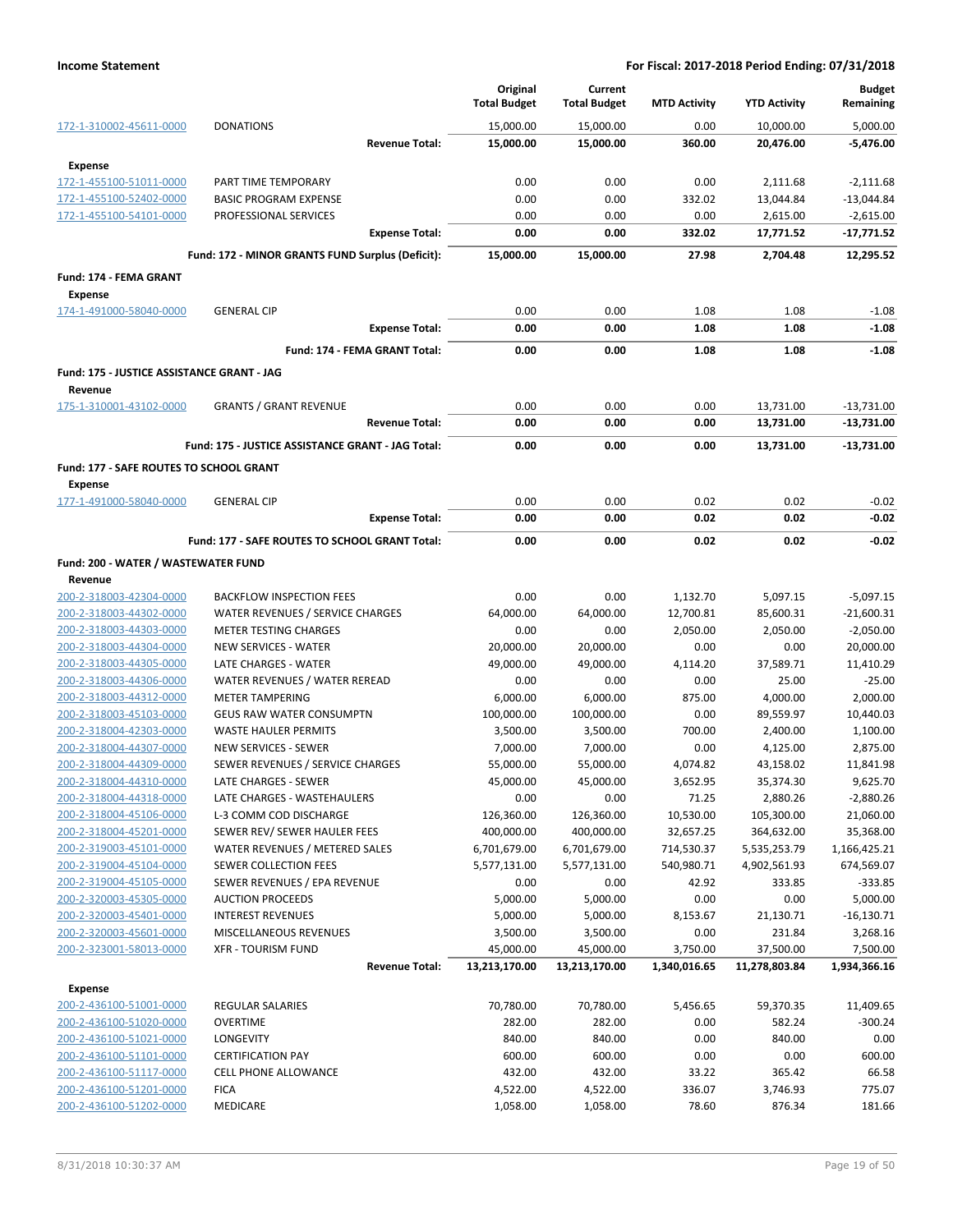200-2-436100-51203-0000 200-2-436100-51204-0000 200-2-436100-51205-0000 200-2-436100-51301-0000 200-2-436100-52001-0000 200-2-436100-52002-0000 200-2-436100-52305-0000 200-2-436100-53402-0000 200-2-436100-54001-0000 200-2-436100-54002-0000 200-2-436100-54101-0000 200-2-436100-54106-0000 200-2-436100-54201-0000 200-2-436100-54214-0000 200-2-436200-51001-0000 200-2-436200-51020-0000 200-2-436200-51021-0000 200-2-436200-51101-0000 200-2-436200-51117-0000 200-2-436200-51201-0000 200-2-436200-51202-0000 200-2-436200-51203-0000 200-2-436200-51204-0000 200-2-436200-51205-0000 200-2-436200-51301-0000 200-2-436200-51401-0000 200-2-436200-52001-0000 200-2-436200-52002-0000 200-2-436200-52101-0000 200-2-436200-52104-0000 200-2-436200-52105-0000 200-2-436200-52106-0000 200-2-436200-52201-0000 200-2-436200-52202-0000 200-2-436200-52203-0000 200-2-436200-52301-0000 200-2-436200-53201-0000 200-2-436200-53202-0000 200-2-436200-53203-0000 200-2-436200-53205-0000 200-2-436200-53310-0000 200-2-436200-53402-0000 200-2-436200-53403-0000 200-2-436200-53404-0000 200-2-436200-53605-0000 200-2-436200-53606-0000 200-2-436200-54001-0000 200-2-436200-54002-0000 200-2-436200-54201-0000 200-2-436200-54208-0000 200-2-436200-54212-0000 200-2-436200-54214-0000 200-2-436200-54219-0000 200-2-436200-54410-0000 200-2-436300-51001-0000 200-2-436300-51020-0000 200-2-436300-51021-0000 200-2-436300-51101-0000 200-2-436300-51117-0000

|                                         | Original<br><b>Total Budget</b> | Current<br><b>Total Budget</b> | <b>MTD Activity</b> | <b>YTD Activity</b> | <b>Budget</b><br>Remaining |
|-----------------------------------------|---------------------------------|--------------------------------|---------------------|---------------------|----------------------------|
|                                         |                                 |                                |                     |                     |                            |
| <b>HEALTH INSURANCE</b>                 | 21,450.00                       | 21,450.00                      | 1,787.50            | 17,875.00           | 3,575.00                   |
| <b>WORKERS COMPENSATION</b>             | 343.00                          | 343.00                         | 28.58               | 285.80              | 57.20                      |
| STATE UNEMPLOYMENT                      | 141.00                          | 141.00                         | 167.57              | 217.27              | $-76.27$                   |
| <b>TMRS</b>                             | 8,395.00                        | 8,395.00                       | 637.92              | 7,020.32            | 1,374.68                   |
| OFFICE SUPPLIES                         | 500.00                          | 500.00                         | 146.00              | 300.68              | 199.32                     |
| POSTAGE / FREIGHT                       | 7,500.00                        | 7,500.00                       | 0.00                | 4,532.43            | 2,967.57                   |
| PUBLIC EDUCATION                        | 3,400.00                        | 3,400.00                       | 0.00                | 2,744.28            | 655.72                     |
| <b>BUILDING MAINTENANCE</b>             | 500.00                          | 500.00                         | 322.42              | 1,941.66            | $-1,441.66$                |
| <b>TELEPHONE CHARGES</b>                | 4,000.08                        | 4,000.08                       | 71.29               | 725.48              | 3,274.60                   |
| <b>UTILITY CHARGES</b>                  | 26,821.00                       | 26,821.00                      | 2,105.44            | 24,040.09           | 2,780.91                   |
| PROFESSIONAL SERVICES                   | 2,000.00                        | 2,000.00                       | 0.00                | 1,750.00            | 250.00                     |
| <b>ATTORNEY FEES</b>                    | 3,400.00                        | 3,400.00                       | 0.00                | 0.00                | 3,400.00                   |
| MEMBERSHIPS & SUBSCRIPTIONS             | 350.00                          | 350.00                         | 0.00                | 0.00                | 350.00                     |
| <b>TRAVEL &amp; TRAINING</b>            | 500.00                          | 500.00                         | 0.00                | 0.00                | 500.00                     |
| <b>REGULAR SALARIES</b>                 | 310,359.00                      | 310,359.00                     | 25,638.53           | 257,815.93          | 52,543.07                  |
| <b>OVERTIME</b>                         | 13,962.00                       | 13,962.00                      | 2,063.54            | 22,493.87           | $-8,531.87$                |
| <b>LONGEVITY</b>                        | 3,174.00                        | 3,174.00                       | 0.00                | 2,934.00            | 240.00                     |
| <b>CERTIFICATION PAY</b>                | 3,000.00                        | 3,000.00                       | 230.78              | 2,538.58            | 461.42                     |
| <b>CELL PHONE ALLOWANCE</b>             | 432.00                          | 432.00                         | 33.22               | 365.42              | 66.58                      |
| <b>FICA</b>                             | 20,514.00                       | 20,514.00                      | 1,622.33            | 16,660.38           | 3,853.62                   |
| MEDICARE                                | 4,798.00                        | 4,798.00                       | 379.42              | 3,896.38            | 901.62                     |
| <b>HEALTH INSURANCE</b>                 | 85,800.00                       | 85,800.00                      | 7,150.00            | 71,500.00           | 14,300.00                  |
| <b>WORKERS COMPENSATION</b>             | 11,447.00                       | 11,447.00                      | 953.92              | 9,539.20            | 1,907.80                   |
| STATE UNEMPLOYMENT                      | 623.00                          | 623.00                         | 755.30              | 953.58              | $-330.58$                  |
| <b>TMRS</b>                             | 37,190.00                       | 37,190.00                      | 3,153.37            | 32,432.56           | 4,757.44                   |
| <b>CONTRA - SALARIES</b>                | 0.00                            | 0.00                           | 0.00                | $-802.72$           | 802.72                     |
| <b>OFFICE SUPPLIES</b>                  | 500.00                          | 500.00                         | 0.00                | 452.79              | 47.21                      |
| POSTAGE / FREIGHT                       | 2,302.00                        | 2,302.00                       | 0.00                | 2,284.04            | 17.96                      |
| <b>JANITORIAL SUPPLIES</b>              | 1,999.00                        | 1,999.00                       | 0.00                | $-521.60$           | 2,520.60                   |
| <b>WEARING APPAREL</b>                  | 4,848.00                        | 4,848.00                       | 369.94              | 3,161.92            | 1,686.08                   |
| <b>LABORATORY</b>                       | 14,432.00                       | 14,432.00                      | 587.64              | 13,414.84           | 1,017.16                   |
| <b>CHEMICAL SUPPLIES</b>                | 298,400.00                      | 298,400.00                     | 37,403.21           | 215,370.57          | 83,029.43                  |
| MINOR TOOLS & EQUIPMENT                 | 1,475.00                        | 1,475.00                       | 1,065.58            | 1,536.82            | $-61.82$                   |
| <b>MECHANICAL SUPPLIES</b>              | 1,591.00                        | 1,591.00                       | 368.87              | 4,561.48            | $-2,970.48$                |
| <b>MOTOR VEHICLE FUEL</b>               | 5,500.00                        | 5,500.00                       | 364.63              | 3,289.34            | 2,210.66                   |
| <b>SAFETY SUPPLIES</b>                  | 1,500.00                        | 1,500.00                       | 9.98                | 963.12              | 536.88                     |
| <b>FURNITURE &amp; OFFICE EQUIPMENT</b> | 250.00                          | 250.00                         | 0.00                | 0.00                | 250.00                     |
| MACHINE, TOOLS & IMPLMNTS               | 2,130.00                        | 2,130.00                       | 0.00                | 4,496.79            | $-2,366.79$                |
| <b>INSTRUMENTS &amp; APPARATUS</b>      | 6,524.00                        | 6,524.00                       | 703.32              | 1,456.56            | 5,067.44                   |
| <b>MOTOR VEHICLES</b>                   | 3,200.00                        | 3,200.00                       | 18.50               | 184.91              | 3,015.09                   |
| RESVRS/STRG TANKS/ST PIPE               | 20,070.00                       | 20,070.00                      | 0.00                | 1,481.09            | 18,588.91                  |
| <b>BUILDING MAINTENANCE</b>             | 1,400.00                        | 1,400.00                       | 410.14              | 1,024.60            | 375.40                     |
| <b>HEATING &amp; COOLING SYSTEMS</b>    | 3,700.00                        | 3,700.00                       | 0.00                | 3,000.00            | 700.00                     |
| <b>STRUCTURES / EXTERIOR STRUCTURES</b> | 500.00                          | 500.00                         | 83.23               | 806.93              | $-306.93$                  |
| STRUCTURES / FILTRATION PLANT           | 31,210.00                       | 31,210.00                      | 5,943.16            | 37,822.53           | $-6,612.53$                |
| <b>MAINT - GROUNDS</b>                  | 340.00                          | 340.00                         | 0.00                | 227.77              | 112.23                     |
| <b>TELEPHONE CHARGES</b>                | 15,500.00                       | 15,500.00                      | 1,219.87            | 11,578.54           | 3,921.46                   |
| UTILITY CHARGES                         | 360,000.00                      | 360,000.00                     | 132,235.09          | 501,437.44          | $-141,437.44$              |
| <b>MEMBERSHIPS &amp; SUBSCRIPTIONS</b>  | 1,721.00                        | 1,721.00                       | 0.00                | 297.00              | 1,424.00                   |
| <b>LABORATORY WORK</b>                  | 21,720.00                       | 21,720.00                      | 1,483.00            | 25,549.52           | $-3,829.52$                |
| PRINTING                                | 700.00                          | 700.00                         | 0.00                | 0.00                | 700.00                     |
| <b>TRAVEL &amp; TRAINING</b>            | 5,330.00                        | 5,330.00                       | 25.00               | 2,025.00            | 3,305.00                   |
| SABINE RIVER AUTHORITY                  | 1,049,386.80                    | 1,049,386.80                   | 88,148.50           | 784,941.39          | 264,445.41                 |
| PERMITS/FEES                            | 23,300.00                       | 23,300.00                      | 0.00                | 29,543.60           | $-6,243.60$                |
| REGULAR SALARIES                        | 386,158.00                      | 386,158.00                     | 32,625.14           | 326,667.69          | 59,490.31                  |
| <b>OVERTIME</b>                         | 46,034.00                       | 46,034.00                      | 5,655.10            | 59,404.35           | $-13,370.35$               |
| <b>LONGEVITY</b>                        | 5,840.00                        | 5,840.00                       | 0.00                | 5,348.00            | 492.00                     |
| <b>CERTIFICATION PAY</b>                | 900.00                          | 900.00                         | 46.16               | 507.76              | 392.24                     |
| CELL PHONE ALLOWANCE                    | 216.00                          | 216.00                         | 48.92               | 231.27              | $-15.27$                   |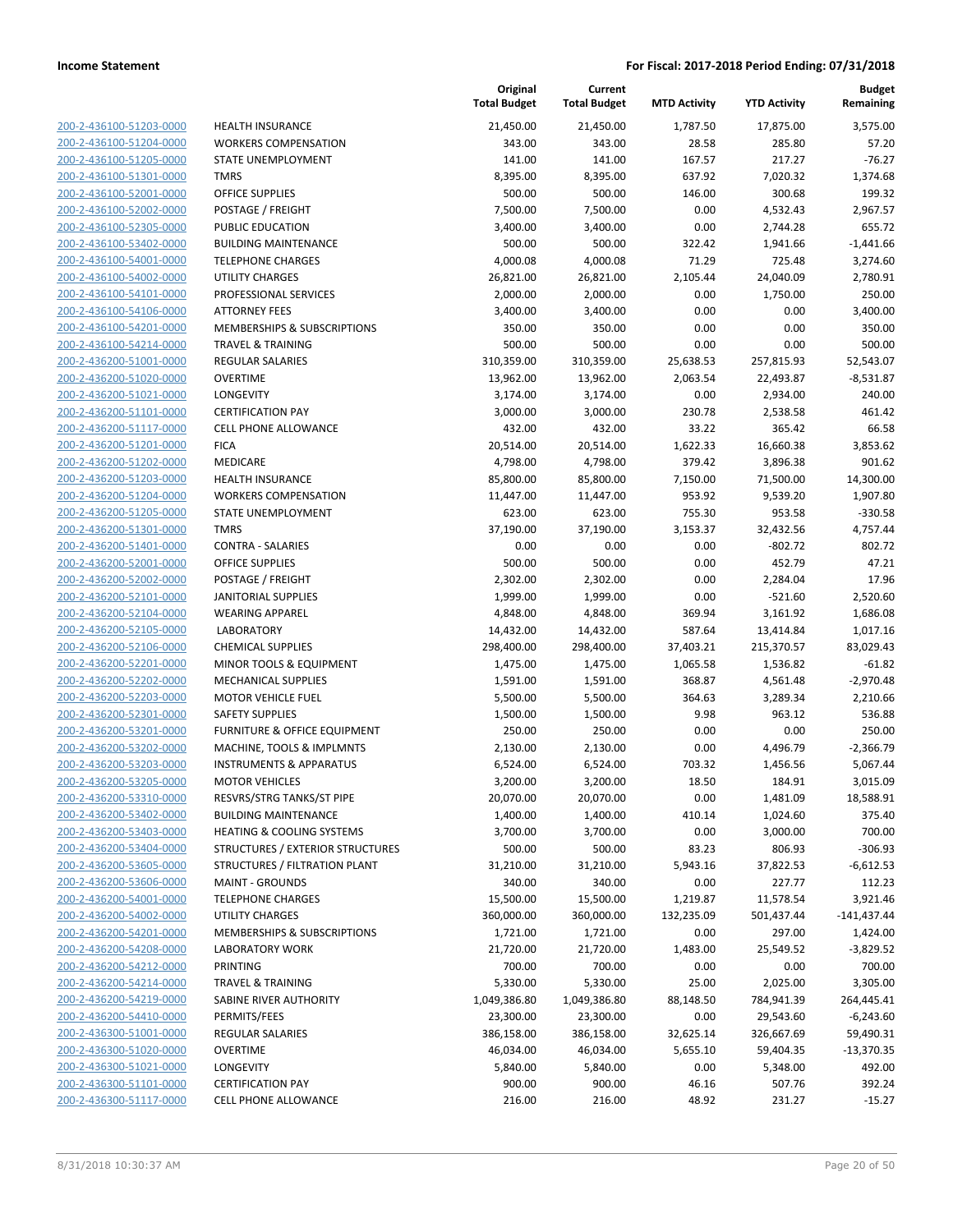| 200-2-436300-51201-0000                            | <b>FICA</b>                     |
|----------------------------------------------------|---------------------------------|
| 200-2-436300-51202-0000                            | MEDICARE                        |
| 200-2-436300-51203-0000                            | <b>HEALTH IN</b>                |
| 200-2-436300-51204-0000                            | WORKERS                         |
| 200-2-436300-51205-0000                            | <b>STATE UNE</b>                |
| 200-2-436300-51301-0000                            | <b>TMRS</b>                     |
| 200-2-436300-51401-0000                            | CONTRA - !                      |
| 200-2-436300-52001-0000                            | OFFICE SUI                      |
| 200-2-436300-52002-0000                            | POSTAGE /                       |
| 200-2-436300-52005-0000                            | PRINTED M                       |
| 200-2-436300-52103-0000                            | MEETING S                       |
| 200-2-436300-52104-0000                            | WEARING                         |
| 200-2-436300-52106-0000                            | CHEMICAL                        |
| 200-2-436300-52201-0000                            | <b>MINOR TO</b>                 |
| 200-2-436300-52203-0000                            | <b>MOTOR VE</b>                 |
| 200-2-436300-52303-0000                            | TRAINING !                      |
| 200-2-436300-53201-0000                            | <b>FURNITURI</b>                |
| 200-2-436300-53202-0000                            | MACHINE,                        |
| 200-2-436300-53205-0000                            | <b>MOTOR VE</b>                 |
| 200-2-436300-53207-0000                            | RADIO/COI                       |
| 200-2-436300-53210-0000                            | FIRE HYDR                       |
| 200-2-436300-53211-0000                            | METERS &                        |
| 200-2-436300-53306-0000                            | <b>WATER MA</b>                 |
| 200-2-436300-54001-0000                            | <b>TELEPHON</b>                 |
| 200-2-436300-54214-0000                            | TRAVEL &                        |
| 200-2-437200-51001-0000                            | <b>REGULARS</b>                 |
| 200-2-437200-51020-0000                            | OVERTIME                        |
| 200-2-437200-51021-0000                            | LONGEVITY                       |
| 200-2-437200-51101-0000                            | <b>CERTIFICAT</b>               |
| 200-2-437200-51117-0000                            | <b>CELL PHON</b>                |
| 200-2-437200-51201-0000                            | FICA                            |
| 200-2-437200-51202-0000                            | MEDICARE                        |
| 200-2-437200-51203-0000                            | <b>HEALTH IN</b>                |
| 200-2-437200-51204-0000                            | WORKERS                         |
| 200-2-437200-51205-0000                            | <b>STATE UNE</b><br><b>TMRS</b> |
| 200-2-437200-51301-0000                            | CONTRA - 9                      |
| 200-2-437200-51401-0000                            | OFFICE SUI                      |
| 200-2-437200-52001-0000<br>200-2-437200-52103-0000 | MEETING S                       |
| 200-2-437200-52104-0000                            | WEARING                         |
| 200-2-437200-52106-0000                            | CHEMICAL                        |
| 200-2-437200-52107-0000                            | <b>BOTANICA</b>                 |
| 200-2-437200-52201-0000                            | <b>MINOR TO</b>                 |
| 200-2-437200-52203-0000                            | <b>MOTOR VE</b>                 |
| 200-2-437200-52303-0000                            | TRAINING !                      |
| 200-2-437200-53202-0000                            | MACHINE,                        |
| 200-2-437200-53205-0000                            | <b>MOTOR VE</b>                 |
| 200-2-437200-53207-0000                            | RADIO/COI                       |
| 200-2-437200-53309-0000                            | SANITARY :                      |
| 200-2-437200-53311-0000                            | LIFT STATIO                     |
| 200-2-437200-54001-0000                            | <b>TELEPHON</b>                 |
| 200-2-437200-54002-0000                            | UTILITY CH                      |
| 200-2-437200-54214-0000                            | TRAVEL &                        |
| 200-2-437300-51001-0000                            | <b>REGULARS</b>                 |
| 200-2-437300-51020-0000                            | <b>OVERTIME</b>                 |
| 200-2-437300-51021-0000                            | LONGEVITY                       |
| 200-2-437300-51101-0000                            | <b>CERTIFICAT</b>               |
| 200-2-437300-51117-0000                            | <b>CELL PHON</b>                |
| 200-2-437300-51201-0000                            | <b>FICA</b>                     |
|                                                    |                                 |

|                         |                                         | Original<br><b>Total Budget</b> | Current<br><b>Total Budget</b> | <b>MTD Activity</b> | <b>YTD Activity</b> | <b>Budget</b><br>Remaining |
|-------------------------|-----------------------------------------|---------------------------------|--------------------------------|---------------------|---------------------|----------------------------|
| 200-2-436300-51201-0000 | <b>FICA</b>                             | 27,179.00                       | 27,179.00                      | 2,276.44            | 23,504.06           | 3,674.94                   |
| 200-2-436300-51202-0000 | MEDICARE                                | 6,356.00                        | 6,356.00                       | 532.40              | 5,496.96            | 859.04                     |
| 200-2-436300-51203-0000 | <b>HEALTH INSURANCE</b>                 | 123,338.00                      | 123,338.00                     | 10,278.17           | 102,781.70          | 20,556.30                  |
| 200-2-436300-51204-0000 | <b>WORKERS COMPENSATION</b>             | 14,947.00                       | 14,947.00                      | 1,245.58            | 12,455.80           | 2,491.20                   |
| 200-2-436300-51205-0000 | STATE UNEMPLOYMENT                      | 869.00                          | 869.00                         | 1,135.17            | 1,589.93            | $-720.93$                  |
| 200-2-436300-51301-0000 | <b>TMRS</b>                             | 49,704.00                       | 49,704.00                      | 4,394.79            | 44,703.61           | 5,000.39                   |
| 200-2-436300-51401-0000 | <b>CONTRA - SALARIES</b>                | 0.00                            | 0.00                           | 0.00                | -19,736.89          | 19,736.89                  |
| 200-2-436300-52001-0000 | <b>OFFICE SUPPLIES</b>                  | 300.00                          | 300.00                         | 0.00                | 238.95              | 61.05                      |
| 200-2-436300-52002-0000 | POSTAGE / FREIGHT                       | 50.00                           | 50.00                          | 0.00                | 0.00                | 50.00                      |
| 200-2-436300-52005-0000 | PRINTED MATERIALS                       | 100.00                          | 100.00                         | 0.00                | 0.00                | 100.00                     |
| 200-2-436300-52103-0000 | <b>MEETING SUPPLIES</b>                 | 100.00                          | 100.00                         | 0.00                | 71.00               | 29.00                      |
| 200-2-436300-52104-0000 | <b>WEARING APPAREL</b>                  | 15,000.00                       | 15,000.00                      | 637.79              | 9,441.54            | 5,558.46                   |
| 200-2-436300-52106-0000 | <b>CHEMICAL SUPPLIES</b>                | 500.00                          | 500.00                         | 0.00                | 0.00                | 500.00                     |
| 200-2-436300-52201-0000 | MINOR TOOLS & EQUIPMENT                 | 8,500.00                        | 8,500.00                       | 3,293.63            | 9,337.20            | $-837.20$                  |
| 200-2-436300-52203-0000 | <b>MOTOR VEHICLE FUEL</b>               | 25,000.00                       | 25,000.00                      | 3,573.70            | 22,285.95           | 2,714.05                   |
| 200-2-436300-52303-0000 | <b>TRAINING SUPPLIES</b>                | 200.00                          | 200.00                         | 0.00                | 0.00                | 200.00                     |
| 200-2-436300-53201-0000 | <b>FURNITURE &amp; OFFICE EQUIPMENT</b> | 100.00                          | 100.00                         | 0.00                | 100.00              | 0.00                       |
| 200-2-436300-53202-0000 | MACHINE, TOOLS & IMPLMNTS               | 5,000.00                        | 5,000.00                       | 531.01              | 5,018.41            | $-18.41$                   |
| 200-2-436300-53205-0000 | <b>MOTOR VEHICLES</b>                   | 30,000.00                       | 30,000.00                      | 631.28              | 14,197.63           | 15,802.37                  |
| 200-2-436300-53207-0000 | RADIO/COMMUNICATIONS                    | 4,500.00                        | 4,500.00                       | 0.00                | 4,554.66            | $-54.66$                   |
| 200-2-436300-53210-0000 | <b>FIRE HYDRANTS</b>                    | 8,000.00                        | 8,000.00                       | 0.00                | 8,016.35            | $-16.35$                   |
| 200-2-436300-53211-0000 | <b>METERS &amp; SETTINGS</b>            | 70,000.00                       | 70,000.00                      | 2,288.08            | 36,745.48           | 33,254.52                  |
| 200-2-436300-53306-0000 | <b>WATER MAINS</b>                      | 165,000.00                      | 165,000.00                     | 7,479.10            | 252,467.43          | $-87,467.43$               |
| 200-2-436300-54001-0000 | <b>TELEPHONE CHARGES</b>                | 1,800.00                        | 1,800.00                       | 149.00              | 1,410.12            | 389.88                     |
| 200-2-436300-54214-0000 | <b>TRAVEL &amp; TRAINING</b>            | 4,000.00                        | 4,000.00                       | 0.00                | 3,071.99            | 928.01                     |
| 200-2-437200-51001-0000 | <b>REGULAR SALARIES</b>                 | 367,484.00                      | 367,484.00                     | 25,610.00           | 310,975.94          | 56,508.06                  |
| 200-2-437200-51020-0000 | <b>OVERTIME</b>                         | 56,917.00                       | 56,917.00                      | 4,216.86            | 60,929.78           | $-4,012.78$                |
| 200-2-437200-51021-0000 | <b>LONGEVITY</b>                        | 14,102.00                       | 14,102.00                      | 0.00                | 13,772.00           | 330.00                     |
| 200-2-437200-51101-0000 | <b>CERTIFICATION PAY</b>                | 1,500.00                        | 1,500.00                       | 92.30               | 1,015.30            | 484.70                     |
| 200-2-437200-51117-0000 | <b>CELL PHONE ALLOWANCE</b>             | 216.00                          | 216.00                         | 81.20               | 279.50              | $-63.50$                   |
| 200-2-437200-51201-0000 | <b>FICA</b>                             | 27,084.00                       | 27,084.00                      | 1,815.50            | 23,512.32           | 3,571.68                   |
| 200-2-437200-51202-0000 | MEDICARE                                | 6,334.00                        | 6,334.00                       | 424.59              | 5,498.83            | 835.17                     |
| 200-2-437200-51203-0000 | <b>HEALTH INSURANCE</b>                 | 123,338.00                      | 123,338.00                     | 10,278.17           | 102,781.70          | 20,556.30                  |
| 200-2-437200-51204-0000 | <b>WORKERS COMPENSATION</b>             | 10,501.00                       | 10,501.00                      | 875.08              | 8,750.80            | 1,750.20                   |
| 200-2-437200-51205-0000 | STATE UNEMPLOYMENT                      | 799.00                          | 799.00                         | 958.60              | 1,149.21            | $-350.21$                  |
| 200-2-437200-51301-0000 | <b>TMRS</b>                             | 49,527.00                       | 49,527.00                      | 3,421.63            | 43,723.11           | 5,803.89                   |
| 200-2-437200-51401-0000 | <b>CONTRA - SALARIES</b>                | 0.00                            | 0.00                           | $-2,326.56$         | $-11,608.38$        | 11,608.38                  |
| 200-2-437200-52001-0000 | <b>OFFICE SUPPLIES</b>                  | 300.00                          | 300.00                         | 0.00                | 438.53              | $-138.53$                  |
| 200-2-437200-52103-0000 | <b>MEETING SUPPLIES</b>                 | 150.00                          | 150.00                         | 0.00                | 71.00               | 79.00                      |
| 200-2-437200-52104-0000 | <b>WEARING APPAREL</b>                  | 15,000.00                       | 15,000.00                      | 390.80              | 7,209.47            | 7,790.53                   |
| 200-2-437200-52106-0000 | <b>CHEMICAL SUPPLIES</b>                | 2,400.00                        | 2,400.00                       | 0.00                | 0.00                | 2,400.00                   |
| 200-2-437200-52107-0000 | <b>BOTANICAL SUPPLIES</b>               | 400.00                          | 400.00                         | 0.00                | 321.30              | 78.70                      |
| 200-2-437200-52201-0000 | MINOR TOOLS & EQUIPMENT                 | 6,500.00                        | 6,500.00                       | 381.08              | 3,716.72            | 2,783.28                   |
| 200-2-437200-52203-0000 | <b>MOTOR VEHICLE FUEL</b>               | 24,030.00                       | 24,030.00                      | 2,083.04            | 19,691.95           | 4,338.05                   |
| 200-2-437200-52303-0000 | <b>TRAINING SUPPLIES</b>                | 150.00                          | 150.00                         | 0.00                | 0.00                | 150.00                     |
| 200-2-437200-53202-0000 | MACHINE, TOOLS & IMPLMNTS               | 4,965.00                        | 4,965.00                       | 0.00                | 1,848.78            | 3,116.22                   |
| 200-2-437200-53205-0000 | <b>MOTOR VEHICLES</b>                   | 21,000.00                       | 21,000.00                      | 757.40              | 14,510.85           | 6,489.15                   |
| 200-2-437200-53207-0000 | RADIO/COMMUNICATIONS                    | 3,000.00                        | 3,000.00                       | 0.00                | 1,060.00            | 1,940.00                   |
| 200-2-437200-53309-0000 | SANITARY SEWER & TCEQ SSO               | 69,000.00                       | 69,000.00                      | 6,215.22            | 72,964.80           | $-3,964.80$                |
| 200-2-437200-53311-0000 | <b>LIFT STATIONS</b>                    | 22,500.00                       | 22,500.00                      | 0.00                | 10,661.48           | 11,838.52                  |
| 200-2-437200-54001-0000 | <b>TELEPHONE CHARGES</b>                | 5,500.00                        | 5,500.00                       | 402.13              | 4,155.18            | 1,344.82                   |
| 200-2-437200-54002-0000 | UTILITY CHARGES                         | 27,000.00                       | 27,000.00                      | 2,308.61            | 23,837.11           | 3,162.89                   |
| 200-2-437200-54214-0000 | <b>TRAVEL &amp; TRAINING</b>            | 3,000.00                        | 3,000.00                       | 0.00                | 1,745.00            | 1,255.00                   |
| 200-2-437300-51001-0000 | <b>REGULAR SALARIES</b>                 | 489,292.00                      | 489,292.00                     | 36,609.05           | 405,293.72          | 83,998.28                  |
| 200-2-437300-51020-0000 | <b>OVERTIME</b>                         | 36,000.00                       | 36,000.00                      | 3,058.84            | 31,587.83           | 4,412.17                   |
| 200-2-437300-51021-0000 | LONGEVITY                               | 15,432.00                       | 15,432.00                      | 0.00                | 15,432.00           | 0.00                       |
| 200-2-437300-51101-0000 | <b>CERTIFICATION PAY</b>                | 7,200.00                        | 7,200.00                       | 553.84              | 5,192.30            | 2,007.70                   |
| 200-2-437300-51117-0000 | <b>CELL PHONE ALLOWANCE</b>             | 1,296.00                        | 1,296.00                       | 33.22               | 365.42              | 930.58                     |
| 200-2-437300-51201-0000 | <b>FICA</b>                             | 33,822.00                       | 33,822.00                      | 2,323.71            | 27,088.93           | 6,733.07                   |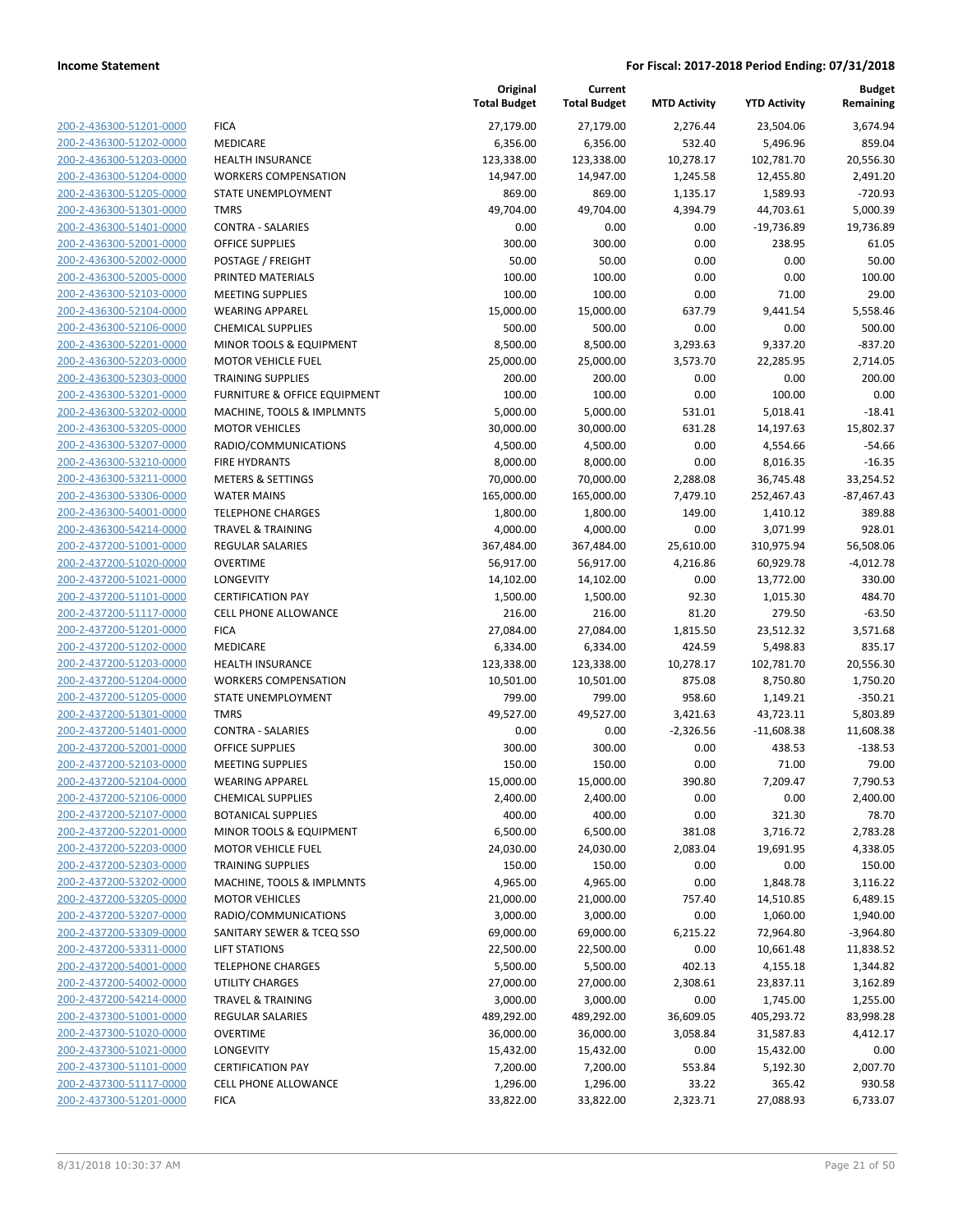|                               |                                                        | Original<br><b>Total Budget</b> | Current<br><b>Total Budget</b> | <b>MTD Activity</b> | <b>YTD Activity</b> | <b>Budget</b><br>Remaining |
|-------------------------------|--------------------------------------------------------|---------------------------------|--------------------------------|---------------------|---------------------|----------------------------|
| 200-2-437300-51202-0000       | MEDICARE                                               | 7,910.00                        | 7,910.00                       | 543.45              | 6,335.31            | 1,574.69                   |
| 200-2-437300-51203-0000       | <b>HEALTH INSURANCE</b>                                | 128,700.00                      | 128,700.00                     | 10,725.00           | 107,250.00          | 21,450.00                  |
| 200-2-437300-51204-0000       | <b>WORKERS COMPENSATION</b>                            | 11,807.00                       | 11,807.00                      | 983.92              | 9,839.20            | 1,967.80                   |
| 200-2-437300-51205-0000       | STATE UNEMPLOYMENT                                     | 844.00                          | 844.00                         | 1,017.99            | 1,277.68            | $-433.68$                  |
| 200-2-437300-51301-0000       | <b>TMRS</b>                                            | 62,788.00                       | 62,788.00                      | 4,677.64            | 52,824.15           | 9,963.85                   |
| 200-2-437300-52001-0000       | <b>OFFICE SUPPLIES</b>                                 | 600.00                          | 600.00                         | 0.00                | 195.14              | 404.86                     |
| 200-2-437300-52002-0000       | POSTAGE / FREIGHT                                      | 600.00                          | 600.00                         | 0.00                | 181.59              | 418.41                     |
| 200-2-437300-52005-0000       | PRINTED MATERIALS                                      | 1,200.00                        | 1,200.00                       | 0.00                | 24.00               | 1,176.00                   |
| 200-2-437300-52101-0000       | <b>JANITORIAL SUPPLIES</b>                             | 1,650.00                        | 1,650.00                       | 0.00                | 1,483.18            | 166.82                     |
| 200-2-437300-52102-0000       | REFERENCE SUPPLIES                                     | 500.00                          | 500.00                         | 0.00                | 60.00               | 440.00                     |
| 200-2-437300-52104-0000       | <b>WEARING APPAREL</b>                                 | 11,000.00                       | 11,000.00                      | 0.00                | 4,795.94            | 6,204.06                   |
| 200-2-437300-52105-0000       | <b>LABORATORY</b>                                      | 15,000.00                       | 15,000.00                      | 269.16              | 8,471.08            | 6,528.92                   |
| 200-2-437300-52106-0000       | <b>CHEMICAL SUPPLIES</b>                               | 52,000.00                       | 52,000.00                      | 0.00                | 40,611.89           | 11,388.11                  |
| 200-2-437300-52107-0000       | <b>BOTANICAL SUPPLIES</b>                              | 900.00                          | 900.00                         | 0.00                | 271.25              | 628.75                     |
| 200-2-437300-52201-0000       | MINOR TOOLS & EQUIPMENT                                | 6,300.00                        | 6,300.00                       | 2,484.42            | 5,416.03            | 883.97                     |
| 200-2-437300-52202-0000       | <b>MECHANICAL SUPPLIES</b>                             | 18,400.00                       | 18,400.00                      | 136.25              | 17,684.02           | 715.98                     |
| 200-2-437300-52203-0000       | <b>MOTOR VEHICLE FUEL</b>                              | 5,500.00                        | 5,500.00                       | 302.73              | 3,923.87            | 1,576.13                   |
| 200-2-437300-52301-0000       | <b>SAFETY SUPPLIES</b>                                 | 2,300.00                        | 2,300.00                       | 511.30              | 2,045.44            | 254.56                     |
| 200-2-437300-53202-0000       | MACHINE, TOOLS & IMPLMNTS                              | 60,000.00                       | 60,000.00                      | 465.00              | 40,362.03           | 19,637.97                  |
| 200-2-437300-53203-0000       | <b>INSTRUMENTS &amp; APPARATUS</b>                     | 6,000.00                        | 6,000.00                       | 0.00                | 2,403.89            | 3,596.11                   |
| 200-2-437300-53205-0000       | <b>MOTOR VEHICLES</b>                                  | 5,000.00                        | 5,000.00                       | 0.00                | 2,225.62            | 2,774.38                   |
| 200-2-437300-53402-0000       | <b>BUILDING MAINTENANCE</b>                            | 6,000.00                        | 6,000.00                       | 99.00               | 6,155.62            | $-155.62$                  |
| 200-2-437300-54001-0000       | <b>TELEPHONE CHARGES</b>                               | 6,000.00                        | 6,000.00                       | 411.50              | 4,090.31            | 1,909.69                   |
| 200-2-437300-54002-0000       | <b>UTILITY CHARGES</b>                                 | 400,000.00                      | 400,000.00                     | 30,507.14           | 312,520.98          | 87,479.02                  |
| 200-2-437300-54201-0000       | MEMBERSHIPS & SUBSCRIPTIONS                            | 12,000.00                       | 12,000.00                      | 34.00               | 8,056.88            | 3,943.12                   |
| 200-2-437300-54208-0000       | <b>LABORATORY WORK</b>                                 | 12,400.00                       | 12,400.00                      | 0.00                | 8,693.05            | 3,706.95                   |
| 200-2-437300-54214-0000       | <b>TRAVEL &amp; TRAINING</b>                           | 4,900.00                        | 4,900.00                       | 898.01              | 3,458.13            | 1,441.87                   |
| 200-2-437300-54403-0000       | <b>DISPOSAL CHARGES</b>                                | 95,000.00                       | 95,000.00                      | 10,058.76           | 87,791.01           | 7,208.99                   |
| 200-2-437300-54410-0000       | PERMITS/FEES                                           | 74,000.00                       | 74,000.00                      | 111.00              | 37,897.32           | 36,102.68                  |
| 200-2-471200-56408-0000       | 2011 GO REFUND INTEREST                                | 0.00                            | 0.00                           | 0.00                | 40,370.67           | $-40,370.67$               |
| 200-2-471200-56607-0000       | 08 REV BONDS - INTEREST                                | 325,075.00                      | 325,075.00                     | 0.00                | 122,689.42          | 202,385.58                 |
| 200-2-471200-56609-0000       | 2018 REV BONDS - INTEREST                              | 350,588.00                      | 350,588.00                     | 0.00                | 0.00                | 350,588.00                 |
| 200-2-475100-56002-0000       | MISCELLANEOUS DEBT EXP / AGENT FEE                     | 750.00                          | 750.00                         | 0.00                | 550.00              | 200.00                     |
| 200-2-475100-56005-0000       | ARBITRAGE                                              | 1,750.00                        | 1,750.00                       | 0.00                | 1,750.00            | 0.00                       |
| 200-2-480000-52003-0000       | <b>COPIER CHARGES</b>                                  | 10,600.00                       | 10,600.00                      | 728.48              | 6,429.18            | 4,170.82                   |
| 200-2-480000-52006-0000       | <b>COPIER PAPER</b>                                    | 500.00                          | 500.00                         | 31.50               | 188.96              | 311.04                     |
| 200-2-480000-54002-0000       | <b>UTILITY CHARGES</b>                                 | 3,000.00                        | 3,000.00                       | 1,048.66            | 10,050.67           | $-7,050.67$                |
| 200-2-480000-54226-0000       | <b>INSURANCE EXPENSE</b>                               | 41,390.00                       | 41,390.00                      | 0.00                | 41,656.50           | $-266.50$                  |
| 200-2-480000-57002-0000       | <b>BAD DEBT EXPENSE</b>                                | 34,327.00                       | 34,327.00                      | 0.00                | 0.00                | 34,327.00                  |
| 200-2-480000-57005-0000       | ACCRUED VAC & SICK PAY                                 | 30,000.00                       | 30,000.00                      | 0.00                | 5,738.86            | 24,261.14                  |
| 200-2-480000-57008-0000       | <b>BANK CHARGES</b>                                    | 30,000.00                       | 30,000.00                      | 2,523.27            | 23,269.05           | 6,730.95                   |
| 200-2-491000-58001-0000       | <b>XFR - GENERAL FUND</b>                              | 0.00                            | 0.00                           | 118,710.32          | 1,083,976.06        | $-1,083,976.06$            |
| 200-2-491000-58037-0000       | XFR - DEBT SERVICE FUND                                | 1,532,906.25                    | 1,532,906.25                   | 127,742.19          | 1,277,421.90        | 255,484.35                 |
| 200-2-491000-58112-0000       | TX CDBG GRANT FUND                                     | 0.00                            | 31,205.00                      | 0.00                | 31,205.00           | 0.00                       |
| 200-2-491000-58120-0000       | <b>XFR - UTILITY CIP FUND</b>                          | 363,117.00                      | 363,117.00                     | 30,259.75           | 302,597.50          | 60,519.50                  |
| 200-2-495000-58580-0000       | CA - GENERAL FUND - GENERAL GOVERNMENT                 | 318,332.00                      | 318,332.00                     | 26,527.67           | 265,276.70          | 53,055.30                  |
| 200-2-495000-58581-0000       | CA - GENERAL FUND - PUBLIC WORKS                       | 162,430.00                      | 162,430.00                     | 13,535.83           | 135,358.30          | 27,071.70                  |
| 200-2-495000-58701-0000       | CA - CENTRAL SERVICE FUND                              | 208,949.00                      | 208,949.00                     | 17,412.42           | 174,124.20          | 34,824.80                  |
| 200-2-495000-58710-0000       | CA - INSURANCE FUND                                    | 102,895.00                      | 102,895.00                     | 8,574.58            | 85,745.80           | 17,149.20                  |
| 200-2-495000-58720-0000       | CA - MIS FUN                                           | 97,623.00                       | 97,623.00                      | 8,135.25            | 81,352.50           | 16,270.50                  |
| 200-2-495000-58900-0000       | <b>CA - ELECTRIC FUND</b>                              | 608,011.00                      | 608,011.00                     | 50,667.58           | 506,675.80          | 101,335.20                 |
|                               | <b>Expense Total:</b>                                  | 10,205,614.13                   | 10,236,819.13                  | 971,110.87          | 9,308,583.57        | 928,235.56                 |
|                               | Fund: 200 - WATER / WASTEWATER FUND Surplus (Deficit): | 3,007,555.87                    | 2,976,350.87                   | 368,905.78          | 1,970,220.27        | 1,006,130.60               |
| Fund: 210 - WATER IMPACT FEES |                                                        |                                 |                                |                     |                     |                            |
| Revenue                       |                                                        |                                 |                                |                     |                     |                            |
| 210-2-319001-45401-0000       | <b>INTEREST REVENUES</b>                               | 0.00                            | 0.00                           | 0.00                | 0.12                | $-0.12$                    |
|                               | <b>Revenue Total:</b>                                  | 0.00                            | 0.00                           | 0.00                | 0.12                | $-0.12$                    |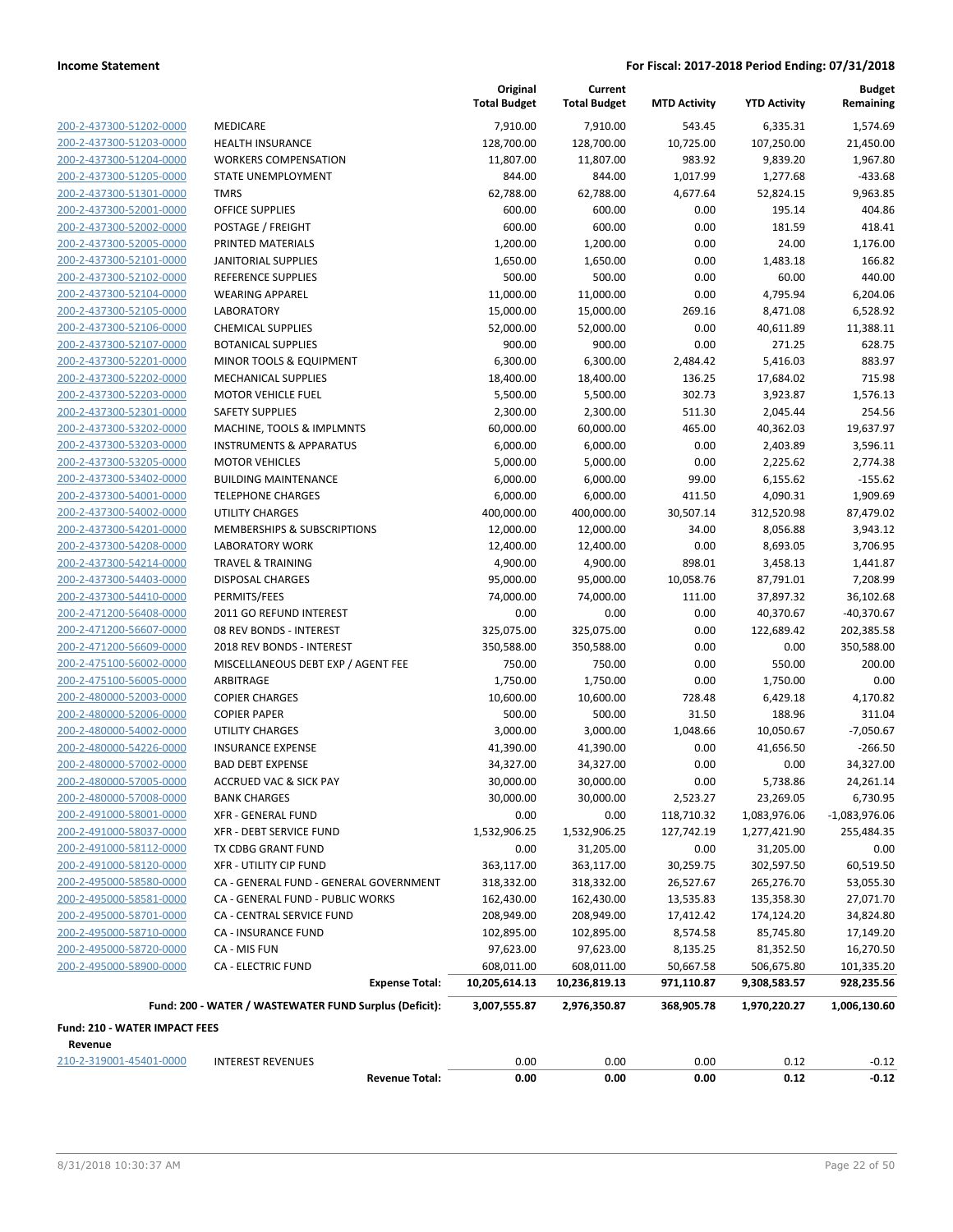|                                                    |                                                                  |                       | Original<br><b>Total Budget</b> | Current<br><b>Total Budget</b> | <b>MTD Activity</b>  | <b>YTD Activity</b>      | <b>Budget</b><br>Remaining |
|----------------------------------------------------|------------------------------------------------------------------|-----------------------|---------------------------------|--------------------------------|----------------------|--------------------------|----------------------------|
| <b>Expense</b><br>210-2-491000-58120-0000          | <b>XFR - UTILITY CIP FUND</b>                                    |                       | 0.00                            | 0.00                           | 36.98                | 36.98                    | $-36.98$                   |
|                                                    |                                                                  | <b>Expense Total:</b> | 0.00                            | 0.00                           | 36.98                | 36.98                    | $-36.98$                   |
|                                                    | Fund: 210 - WATER IMPACT FEES Surplus (Deficit):                 |                       | 0.00                            | 0.00                           | $-36.98$             | $-36.86$                 | 36.86                      |
| <b>Fund: 211 - WASTEWATER IMPACT FEES</b>          |                                                                  |                       |                                 |                                |                      |                          |                            |
| Revenue                                            |                                                                  |                       |                                 |                                |                      |                          |                            |
| 211-2-319001-45401-0000                            | <b>INTEREST REVENUES</b>                                         | <b>Revenue Total:</b> | 0.00<br>0.00                    | 0.00<br>0.00                   | 0.00<br>0.00         | 6.53<br>6.53             | $-6.53$<br>$-6.53$         |
| <b>Expense</b>                                     |                                                                  |                       |                                 |                                |                      |                          |                            |
| 211-2-480000-57008-0000                            | <b>BANK CHARGES</b>                                              |                       | 10.00                           | 10.00                          | 0.06                 | 0.57                     | 9.43                       |
| 211-2-491000-58120-0000                            | <b>XFR - UTILITY CIP FUND</b>                                    |                       | 0.00                            | 0.00                           | 1,869.37             | 1,869.37                 | $-1,869.37$                |
|                                                    |                                                                  | <b>Expense Total:</b> | 10.00                           | 10.00                          | 1,869.43             | 1,869.94                 | $-1,859.94$                |
|                                                    | Fund: 211 - WASTEWATER IMPACT FEES Surplus (Deficit):            |                       | $-10.00$                        | $-10.00$                       | -1,869.43            | $-1,863.41$              | 1,853.41                   |
|                                                    | Fund: 212 - TX COMMUNITY DEV SWR SYSTEM IMPROV PROG GRANT        |                       |                                 |                                |                      |                          |                            |
| Revenue                                            |                                                                  |                       |                                 |                                |                      |                          |                            |
| 212-2-310001-43105-0000                            | MISCELLANEOUS / GRANTS                                           |                       | 0.00                            | 275,000.00                     | 58,008.90            | 91,999.90                | 183,000.10                 |
| 212-2-323001-46100-0000                            | <b>XFR - UTILITY FUND</b>                                        |                       | 0.00                            | 31,205.00                      | 0.00                 | 31,205.00                | 0.00                       |
|                                                    |                                                                  | <b>Revenue Total:</b> | 0.00                            | 306,205.00                     | 58,008.90            | 123,204.90               | 183,000.10                 |
| <b>Expense</b>                                     |                                                                  |                       |                                 |                                |                      |                          |                            |
| 212-2-431700-51401-0000                            | <b>CONTRA - SALARIES</b>                                         |                       | 0.00                            | 23,795.00                      | 0.00                 | 0.00                     | 23,795.00                  |
| 212-2-436300-55007-0000                            | ENG/ARCHITECTS/MGMT                                              |                       | 0.00                            | 31,205.00                      | 1,250.00             | 13,450.00                | 17,755.00                  |
| 212-2-436300-55012-0000                            | <b>CONSTRUCTION</b>                                              | <b>Expense Total:</b> | 0.00<br>0.00                    | 275,000.00<br>330,000.00       | 7,855.03<br>9,105.03 | 104,697.03<br>118,147.03 | 170,302.97<br>211,852.97   |
|                                                    |                                                                  |                       |                                 |                                |                      |                          |                            |
|                                                    | Fund: 212 - TX COMMUNITY DEV SWR SYSTEM IMPROV PROG GRANT Surplu |                       | 0.00                            | -23,795.00                     | 48,903.87            | 5,057.87                 | -28,852.87                 |
| Fund: 216 - UTILIITY CIP FUND                      |                                                                  |                       |                                 |                                |                      |                          |                            |
| Revenue<br>216-2-319001-45401-0000                 | <b>INTEREST REVENUES</b>                                         |                       | 5,000.00                        | 5,000.00                       | 4,982.00             | 24,315.04                | $-19,315.04$               |
| 216-2-319001-47221-0000                            | <b>BOND PROCEEDS</b>                                             |                       | 13,000,000.00                   | 13,000,000.00                  | 0.00                 | 0.00                     | 13,000,000.00              |
| 216-2-323001-46100-0000                            | <b>XFR - UTILITY FUND</b>                                        |                       | 363,117.00                      | 363,117.00                     | 30,259.75            | 302,597.50               | 60,519.50                  |
| 216-2-323001-46102-0000                            | XFR - 210 WATER IMPACT FEES                                      |                       | 0.00                            | 0.00                           | 36.98                | 36.98                    | $-36.98$                   |
| 216-2-323001-46103-0000                            | XFR - 211 WASTEWATER IMPACT FEE                                  |                       | 0.00                            | 0.00                           | 1,869.37             | 1,869.37                 | $-1,869.37$                |
|                                                    |                                                                  | <b>Revenue Total:</b> | 13,368,117.00                   | 13,368,117.00                  | 37,148.10            | 328,818.89               | 13,039,298.11              |
| <b>Expense</b>                                     |                                                                  |                       |                                 |                                |                      |                          |                            |
| 216-2-436200-53310-0000                            | RESVRS/STRG TANKS/ST PIPE                                        |                       | 3,900,000.00                    | 3,900,000.00                   | 0.00                 | 0.00                     | 3,900,000.00               |
| 216-2-436200-53312-0000                            | <b>WATER LINE EASEMENTS</b>                                      |                       | 50,000.00                       | 0.00                           | 0.00                 | 0.00                     | 0.00                       |
| 216-2-436200-55002-0000                            | <b>IMPROVEMENTS</b>                                              |                       | 0.00                            | 331,000.00                     | 1,620,337.69         | 2,167,674.79             | -1,836,674.79              |
| 216-2-436200-55106-0000                            | <b>WATER PUMPS</b>                                               |                       | 0.00                            | 50,000.00                      | 5,500.00             | 55,450.00                | $-5,450.00$                |
| 216-2-436300-55105-0000                            | <b>WATER MAINS</b>                                               |                       | 1,472,600.00                    | 1,904,769.00                   | 45,650.00            | 247,831.50               | 1,656,937.50               |
| 216-2-436300-55201-0000                            | <b>EQUIPMENT PURCHASES</b>                                       |                       | 79,000.00                       | 79,000.00                      | 0.00                 | 49,975.48                | 29,024.52                  |
| 216-2-437200-55002-0000                            | <b>IMPROVEMENTS</b>                                              |                       | 7,510,000.00                    | 33,800.00                      | 115,032.05           | 318,411.22               | $-284,611.22$              |
| 216-2-437200-55201-0000                            | <b>EQUIPMENT PURCHASES</b>                                       |                       | 405,367.00                      | 405,367.00                     | 0.00                 | 0.00                     | 405,367.00                 |
| 216-2-437300-55002-0000<br>216-2-437300-55006-0000 | <b>IMPROVEMENTS</b><br>AQUISITION                                |                       | 78,750.00<br>0.00               | 78,750.00<br>0.00              | 0.00<br>0.00         | 67,051.20<br>13,765.06   | 11,698.80<br>$-13,765.06$  |
| 216-2-437300-55110-0000                            | <b>LIFT STATIONS</b>                                             |                       | 0.00                            | 7,510,000.00                   | 1,207,285.61         | 1,985,472.92             | 5,524,527.08               |
| 216-2-437300-55201-0000                            | <b>EQUIPMENT PURCHASES</b>                                       |                       | 0.00                            | 0.00                           | 0.00                 | 0.00                     | 0.00                       |
| 216-2-480000-57008-0000                            | <b>BANK CHARGES</b>                                              |                       | 4,000.00                        | 4,000.00                       | 334.12               | 1,898.74                 | 2,101.26                   |
|                                                    |                                                                  | <b>Expense Total:</b> | 13,499,717.00                   | 14,296,686.00                  | 2,994,139.47         | 4,907,530.91             | 9,389,155.09               |
|                                                    | Fund: 216 - UTILIITY CIP FUND Surplus (Deficit):                 |                       | $-131,600.00$                   | -928,569.00                    | -2,956,991.37        | -4,578,712.02            | 3,650,143.02               |
| <b>Fund: 217 - WASTEWATER RECLAMATION FUND</b>     |                                                                  |                       |                                 |                                |                      |                          |                            |
| Revenue                                            |                                                                  |                       |                                 |                                |                      |                          |                            |
| 217-2-319001-45401-0000                            | <b>INTEREST REVENUES</b>                                         |                       | 5,000.00                        | 5,000.00                       | 1,244.27             | 9,188.79                 | $-4,188.79$                |
|                                                    |                                                                  | <b>Revenue Total:</b> | 5,000.00                        | 5,000.00                       | 1,244.27             | 9,188.79                 | -4,188.79                  |
|                                                    | Fund: 217 - WASTEWATER RECLAMATION FUND Total:                   |                       | 5,000.00                        | 5,000.00                       | 1,244.27             | 9,188.79                 | $-4,188.79$                |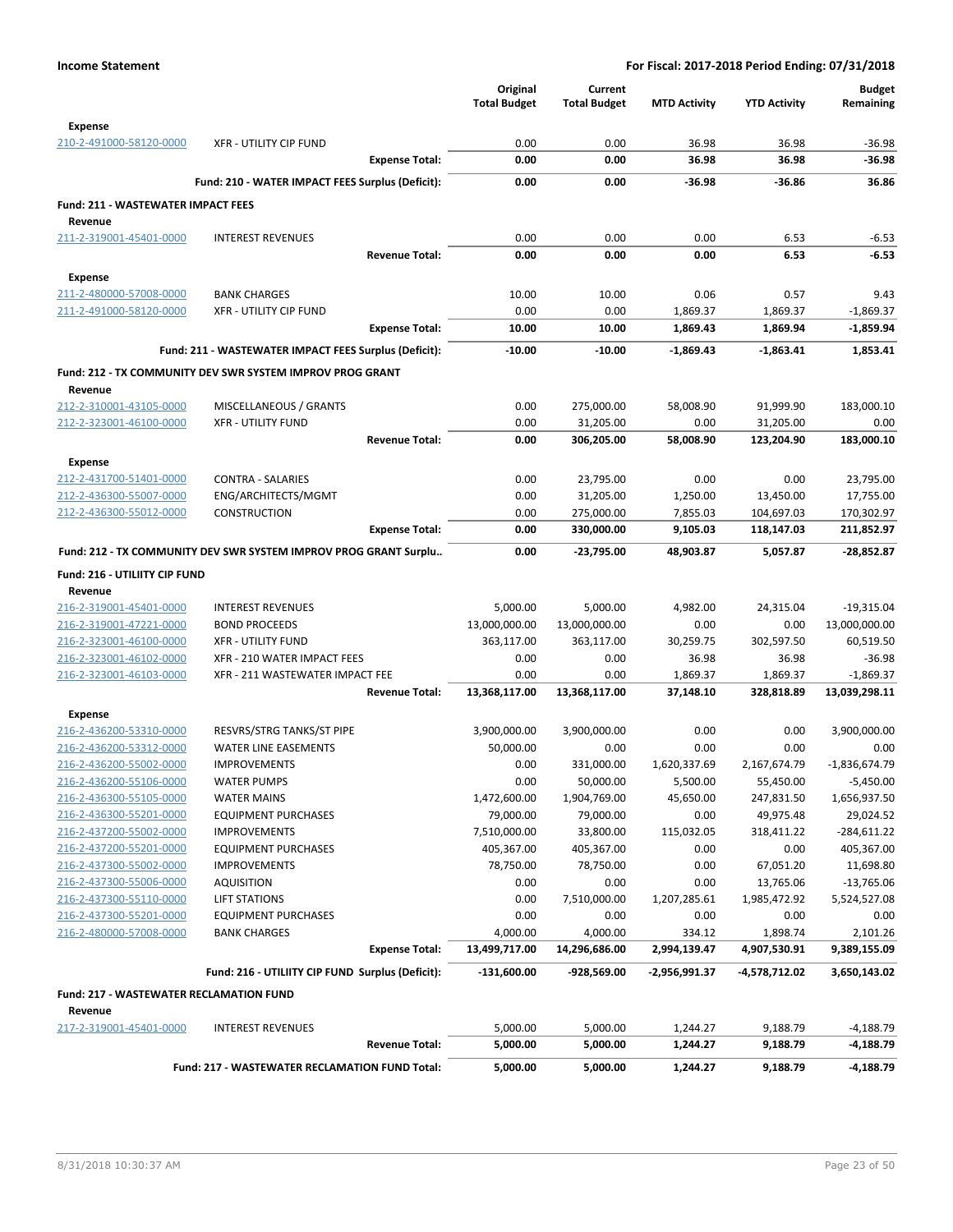| Fund: 300 - AIRPORT FUND<br>Revenue<br>300-2-319001-44315-0000<br><b>AIRPORT FUEL FEES</b><br>1,000.00<br>1,000.00<br>0.00<br>314.72<br>300-2-319001-44316-0000<br>PARKING & TIE DOWN/MISC.<br>400.00<br>400.00<br>0.00<br>39,677.69<br><b>INTEREST REVENUES</b><br>0.00<br>0.00<br>3,948.98<br>586.85<br>300-2-319001-45401-0000<br>300-2-321001-45507-0000<br>L-3 COMM LEASE<br>639,217.00<br>639,217.00<br>106,536.16<br>585,948.88<br>300-2-321001-45508-0000<br>8,101.00<br>8,101.00<br>675.09<br>7,516.31<br>AIR EVAC HANGAR FEES<br>300-2-321001-45509-0000<br>BLUE SKY T-HANGAR & LA ND LEASES<br>4,769.00<br>4,769.00<br>0.00<br>4,768.50<br>300-2-321001-45510-0000<br>ARKOMA - HORIZONS AHEAD LEASE<br>46,800.00<br>46,800.00<br>0.00<br>40,080.00<br>300-2-321001-45513-0000<br>MAJORS FLYING CLUB LAND LEASE<br>1,396.00<br>1,396.00<br>116.33<br>1,163.30<br>972.00<br>972.00<br>0.00<br>300-2-321001-45515-0000<br>TEXSAN AVIATION LAND LEASE<br>972.00<br>300-2-321001-45516-0000<br><b>MFC PARTNERS LAND LEASE</b><br>1,260.00<br>1,260.00<br>0.00<br>0.00<br>300-2-321001-45517-0000<br><b>INNOVATION FIRST MAINT HANGAR</b><br>16,825.00<br>16,825.00<br>17,195.00<br>17,195.00<br>720,740.00<br>720,740.00<br>128,471.56<br>698,223.25<br><b>Revenue Total:</b><br><b>Expense</b><br>300-2-438100-51001-0000<br><b>REGULAR SALARIES</b><br>47,704.00<br>47,704.00<br>3,657.77<br>39,999.61<br>300-2-438100-51021-0000<br><b>LONGEVITY</b><br>150.00<br>150.00<br>0.00<br>150.00<br>300-2-438100-51117-0000<br><b>CELL PHONE ALLOWANCE</b><br>432.00<br>432.00<br>33.24<br>365.64<br>228.84<br>300-2-438100-51201-0000<br><b>FICA</b><br>2,994.00<br>2,994.00<br>2,511.91<br>300-2-438100-51202-0000<br><b>MEDICARE</b><br>700.00<br>700.00<br>53.52<br>587.47<br>893.75<br>300-2-438100-51203-0000<br><b>HEALTH INSURANCE</b><br>10,725.00<br>10,725.00<br>8,937.50<br>300-2-438100-51204-0000<br>81.50<br><b>WORKERS COMPENSATION</b><br>978.00<br>978.00<br>815.00<br>300-2-438100-51205-0000<br>STATE UNEMPLOYMENT<br>141.00<br>141.00<br>167.57<br>176.59<br>428.90<br>300-2-438100-51301-0000<br><b>TMRS</b><br>5,558.00<br>5,558.00<br>4,651.44<br>300-2-438100-52001-0000<br><b>OFFICE SUPPLIES</b><br>150.00<br>150.00<br>0.00<br>174.69<br>300-2-438100-52002-0000<br>POSTAGE / FREIGHT<br>50.00<br>50.00<br>0.00<br>1.58<br>0.00<br>300-2-438100-52107-0000<br><b>BOTANICAL SUPPLIES</b><br>150.00<br>150.00<br>0.00<br>300-2-438100-52201-0000<br>MINOR TOOLS & EQUIPMENT<br>100.00<br>100.00<br>0.00<br>19.69<br>0.00<br>300-2-438100-53202-0000<br>MACHINE, TOOLS & IMPLMNTS<br>100.00<br>100.00<br>0.00<br>300-2-438100-53205-0000<br><b>MOTOR VEHICLES</b><br>1,000.00<br>1,000.00<br>0.00<br>3,372.62<br>300-2-438100-53303-0000<br>MAINT - STREET /ALLEY/APRN/RNWY<br>1,500.00<br>1,500.00<br>0.00<br>5,755.30<br>300-2-438100-53402-0000<br><b>BUILDING MAINTENANCE</b><br>7,000.00<br>7,000.00<br>490.84<br>2,795.25<br>300-2-438100-54001-0000<br><b>TELEPHONE CHARGES</b><br>1,000.00<br>1,000.00<br>118.08<br>1,505.61<br>1,250.50<br>300-2-438100-54002-0000<br>UTILITY CHARGES<br>15,000.00<br>15,000.00<br>12,658.28<br>300-2-438100-54105-0000<br><b>MARKETING</b><br>2,500.00<br>2,500.00<br>0.00<br>104.00<br>300-2-438100-54201-0000<br>MEMBERSHIPS & SUBSCRIPTIONS<br>200.00<br>200.00<br>0.00<br>190.00<br>300-2-438100-54214-0000<br><b>TRAVEL &amp; TRAINING</b><br>1,000.00<br>1,000.00<br>0.00<br>703.44<br>300-2-438100-54408-0000<br>OTHER / INSURANCE EXPENSE<br>15,000.00<br>15,000.00<br>0.00<br>3,456.00<br>300-2-438100-54410-0000<br>PERMITS/FEES<br>500.00<br>500.00<br>0.00<br>276.00<br>300-2-480000-52003-0000<br><b>COPIER CHARGES</b><br>0.00<br>0.00<br>136.66<br>643.07<br>300-2-480000-57008-0000<br>8,000.00<br>8,000.00<br>141.81<br><b>BANK CHARGES</b><br>1,165.78<br>300-2-491000-58035-0000<br><b>XFR - DEBT SERVICE FUND</b><br>52,000.00<br>4,333.33<br>52,000.00<br>43,333.30<br><b>Expense Total:</b><br>174,632.00<br>12,016.31<br>134,349.77<br>174,632.00<br>Fund: 300 - AIRPORT FUND Surplus (Deficit):<br>546,108.00<br>546,108.00<br>116,455.25<br>563,873.48<br>Fund: 320 - AIRPORT TXDOT GRANT<br>Expense<br>320-2-491000-58127-0000<br><b>AIRPORT CIP FUND</b><br>0.00<br>0.00<br>0.00<br>14,975.00<br>0.00<br>0.00<br>0.00<br>14,975.00<br><b>Expense Total:</b><br>Fund: 320 - AIRPORT TXDOT GRANT Total:<br>0.00<br>0.00<br>0.00<br>14,975.00<br>Fund: 360 - AIRPORT CAPITAL FUND |  | Original            | Current             |                     |                     | <b>Budget</b> |
|---------------------------------------------------------------------------------------------------------------------------------------------------------------------------------------------------------------------------------------------------------------------------------------------------------------------------------------------------------------------------------------------------------------------------------------------------------------------------------------------------------------------------------------------------------------------------------------------------------------------------------------------------------------------------------------------------------------------------------------------------------------------------------------------------------------------------------------------------------------------------------------------------------------------------------------------------------------------------------------------------------------------------------------------------------------------------------------------------------------------------------------------------------------------------------------------------------------------------------------------------------------------------------------------------------------------------------------------------------------------------------------------------------------------------------------------------------------------------------------------------------------------------------------------------------------------------------------------------------------------------------------------------------------------------------------------------------------------------------------------------------------------------------------------------------------------------------------------------------------------------------------------------------------------------------------------------------------------------------------------------------------------------------------------------------------------------------------------------------------------------------------------------------------------------------------------------------------------------------------------------------------------------------------------------------------------------------------------------------------------------------------------------------------------------------------------------------------------------------------------------------------------------------------------------------------------------------------------------------------------------------------------------------------------------------------------------------------------------------------------------------------------------------------------------------------------------------------------------------------------------------------------------------------------------------------------------------------------------------------------------------------------------------------------------------------------------------------------------------------------------------------------------------------------------------------------------------------------------------------------------------------------------------------------------------------------------------------------------------------------------------------------------------------------------------------------------------------------------------------------------------------------------------------------------------------------------------------------------------------------------------------------------------------------------------------------------------------------------------------------------------------------------------------------------------------------------------------------------------------------------------------------------------------------------------------------------------------------------------------------------------------------------------------------------------------------------------------------------------------------------------------------------------------------------------------------------------------------------------------------------------------------------------------------------------------------------------------------------------------------------------------------------------------------------------------------------------------------------------|--|---------------------|---------------------|---------------------|---------------------|---------------|
|                                                                                                                                                                                                                                                                                                                                                                                                                                                                                                                                                                                                                                                                                                                                                                                                                                                                                                                                                                                                                                                                                                                                                                                                                                                                                                                                                                                                                                                                                                                                                                                                                                                                                                                                                                                                                                                                                                                                                                                                                                                                                                                                                                                                                                                                                                                                                                                                                                                                                                                                                                                                                                                                                                                                                                                                                                                                                                                                                                                                                                                                                                                                                                                                                                                                                                                                                                                                                                                                                                                                                                                                                                                                                                                                                                                                                                                                                                                                                                                                                                                                                                                                                                                                                                                                                                                                                                                                                                                                                 |  | <b>Total Budget</b> | <b>Total Budget</b> | <b>MTD Activity</b> | <b>YTD Activity</b> | Remaining     |
|                                                                                                                                                                                                                                                                                                                                                                                                                                                                                                                                                                                                                                                                                                                                                                                                                                                                                                                                                                                                                                                                                                                                                                                                                                                                                                                                                                                                                                                                                                                                                                                                                                                                                                                                                                                                                                                                                                                                                                                                                                                                                                                                                                                                                                                                                                                                                                                                                                                                                                                                                                                                                                                                                                                                                                                                                                                                                                                                                                                                                                                                                                                                                                                                                                                                                                                                                                                                                                                                                                                                                                                                                                                                                                                                                                                                                                                                                                                                                                                                                                                                                                                                                                                                                                                                                                                                                                                                                                                                                 |  |                     |                     |                     |                     |               |
|                                                                                                                                                                                                                                                                                                                                                                                                                                                                                                                                                                                                                                                                                                                                                                                                                                                                                                                                                                                                                                                                                                                                                                                                                                                                                                                                                                                                                                                                                                                                                                                                                                                                                                                                                                                                                                                                                                                                                                                                                                                                                                                                                                                                                                                                                                                                                                                                                                                                                                                                                                                                                                                                                                                                                                                                                                                                                                                                                                                                                                                                                                                                                                                                                                                                                                                                                                                                                                                                                                                                                                                                                                                                                                                                                                                                                                                                                                                                                                                                                                                                                                                                                                                                                                                                                                                                                                                                                                                                                 |  |                     |                     |                     |                     |               |
|                                                                                                                                                                                                                                                                                                                                                                                                                                                                                                                                                                                                                                                                                                                                                                                                                                                                                                                                                                                                                                                                                                                                                                                                                                                                                                                                                                                                                                                                                                                                                                                                                                                                                                                                                                                                                                                                                                                                                                                                                                                                                                                                                                                                                                                                                                                                                                                                                                                                                                                                                                                                                                                                                                                                                                                                                                                                                                                                                                                                                                                                                                                                                                                                                                                                                                                                                                                                                                                                                                                                                                                                                                                                                                                                                                                                                                                                                                                                                                                                                                                                                                                                                                                                                                                                                                                                                                                                                                                                                 |  |                     |                     |                     |                     | 685.28        |
|                                                                                                                                                                                                                                                                                                                                                                                                                                                                                                                                                                                                                                                                                                                                                                                                                                                                                                                                                                                                                                                                                                                                                                                                                                                                                                                                                                                                                                                                                                                                                                                                                                                                                                                                                                                                                                                                                                                                                                                                                                                                                                                                                                                                                                                                                                                                                                                                                                                                                                                                                                                                                                                                                                                                                                                                                                                                                                                                                                                                                                                                                                                                                                                                                                                                                                                                                                                                                                                                                                                                                                                                                                                                                                                                                                                                                                                                                                                                                                                                                                                                                                                                                                                                                                                                                                                                                                                                                                                                                 |  |                     |                     |                     |                     | $-39,277.69$  |
|                                                                                                                                                                                                                                                                                                                                                                                                                                                                                                                                                                                                                                                                                                                                                                                                                                                                                                                                                                                                                                                                                                                                                                                                                                                                                                                                                                                                                                                                                                                                                                                                                                                                                                                                                                                                                                                                                                                                                                                                                                                                                                                                                                                                                                                                                                                                                                                                                                                                                                                                                                                                                                                                                                                                                                                                                                                                                                                                                                                                                                                                                                                                                                                                                                                                                                                                                                                                                                                                                                                                                                                                                                                                                                                                                                                                                                                                                                                                                                                                                                                                                                                                                                                                                                                                                                                                                                                                                                                                                 |  |                     |                     |                     |                     | $-586.85$     |
|                                                                                                                                                                                                                                                                                                                                                                                                                                                                                                                                                                                                                                                                                                                                                                                                                                                                                                                                                                                                                                                                                                                                                                                                                                                                                                                                                                                                                                                                                                                                                                                                                                                                                                                                                                                                                                                                                                                                                                                                                                                                                                                                                                                                                                                                                                                                                                                                                                                                                                                                                                                                                                                                                                                                                                                                                                                                                                                                                                                                                                                                                                                                                                                                                                                                                                                                                                                                                                                                                                                                                                                                                                                                                                                                                                                                                                                                                                                                                                                                                                                                                                                                                                                                                                                                                                                                                                                                                                                                                 |  |                     |                     |                     |                     | 53,268.12     |
|                                                                                                                                                                                                                                                                                                                                                                                                                                                                                                                                                                                                                                                                                                                                                                                                                                                                                                                                                                                                                                                                                                                                                                                                                                                                                                                                                                                                                                                                                                                                                                                                                                                                                                                                                                                                                                                                                                                                                                                                                                                                                                                                                                                                                                                                                                                                                                                                                                                                                                                                                                                                                                                                                                                                                                                                                                                                                                                                                                                                                                                                                                                                                                                                                                                                                                                                                                                                                                                                                                                                                                                                                                                                                                                                                                                                                                                                                                                                                                                                                                                                                                                                                                                                                                                                                                                                                                                                                                                                                 |  |                     |                     |                     |                     | 584.69        |
|                                                                                                                                                                                                                                                                                                                                                                                                                                                                                                                                                                                                                                                                                                                                                                                                                                                                                                                                                                                                                                                                                                                                                                                                                                                                                                                                                                                                                                                                                                                                                                                                                                                                                                                                                                                                                                                                                                                                                                                                                                                                                                                                                                                                                                                                                                                                                                                                                                                                                                                                                                                                                                                                                                                                                                                                                                                                                                                                                                                                                                                                                                                                                                                                                                                                                                                                                                                                                                                                                                                                                                                                                                                                                                                                                                                                                                                                                                                                                                                                                                                                                                                                                                                                                                                                                                                                                                                                                                                                                 |  |                     |                     |                     |                     | 0.50          |
|                                                                                                                                                                                                                                                                                                                                                                                                                                                                                                                                                                                                                                                                                                                                                                                                                                                                                                                                                                                                                                                                                                                                                                                                                                                                                                                                                                                                                                                                                                                                                                                                                                                                                                                                                                                                                                                                                                                                                                                                                                                                                                                                                                                                                                                                                                                                                                                                                                                                                                                                                                                                                                                                                                                                                                                                                                                                                                                                                                                                                                                                                                                                                                                                                                                                                                                                                                                                                                                                                                                                                                                                                                                                                                                                                                                                                                                                                                                                                                                                                                                                                                                                                                                                                                                                                                                                                                                                                                                                                 |  |                     |                     |                     |                     | 6,720.00      |
|                                                                                                                                                                                                                                                                                                                                                                                                                                                                                                                                                                                                                                                                                                                                                                                                                                                                                                                                                                                                                                                                                                                                                                                                                                                                                                                                                                                                                                                                                                                                                                                                                                                                                                                                                                                                                                                                                                                                                                                                                                                                                                                                                                                                                                                                                                                                                                                                                                                                                                                                                                                                                                                                                                                                                                                                                                                                                                                                                                                                                                                                                                                                                                                                                                                                                                                                                                                                                                                                                                                                                                                                                                                                                                                                                                                                                                                                                                                                                                                                                                                                                                                                                                                                                                                                                                                                                                                                                                                                                 |  |                     |                     |                     |                     | 232.70        |
|                                                                                                                                                                                                                                                                                                                                                                                                                                                                                                                                                                                                                                                                                                                                                                                                                                                                                                                                                                                                                                                                                                                                                                                                                                                                                                                                                                                                                                                                                                                                                                                                                                                                                                                                                                                                                                                                                                                                                                                                                                                                                                                                                                                                                                                                                                                                                                                                                                                                                                                                                                                                                                                                                                                                                                                                                                                                                                                                                                                                                                                                                                                                                                                                                                                                                                                                                                                                                                                                                                                                                                                                                                                                                                                                                                                                                                                                                                                                                                                                                                                                                                                                                                                                                                                                                                                                                                                                                                                                                 |  |                     |                     |                     |                     | 0.00          |
|                                                                                                                                                                                                                                                                                                                                                                                                                                                                                                                                                                                                                                                                                                                                                                                                                                                                                                                                                                                                                                                                                                                                                                                                                                                                                                                                                                                                                                                                                                                                                                                                                                                                                                                                                                                                                                                                                                                                                                                                                                                                                                                                                                                                                                                                                                                                                                                                                                                                                                                                                                                                                                                                                                                                                                                                                                                                                                                                                                                                                                                                                                                                                                                                                                                                                                                                                                                                                                                                                                                                                                                                                                                                                                                                                                                                                                                                                                                                                                                                                                                                                                                                                                                                                                                                                                                                                                                                                                                                                 |  |                     |                     |                     |                     | 1,260.00      |
|                                                                                                                                                                                                                                                                                                                                                                                                                                                                                                                                                                                                                                                                                                                                                                                                                                                                                                                                                                                                                                                                                                                                                                                                                                                                                                                                                                                                                                                                                                                                                                                                                                                                                                                                                                                                                                                                                                                                                                                                                                                                                                                                                                                                                                                                                                                                                                                                                                                                                                                                                                                                                                                                                                                                                                                                                                                                                                                                                                                                                                                                                                                                                                                                                                                                                                                                                                                                                                                                                                                                                                                                                                                                                                                                                                                                                                                                                                                                                                                                                                                                                                                                                                                                                                                                                                                                                                                                                                                                                 |  |                     |                     |                     |                     | $-370.00$     |
|                                                                                                                                                                                                                                                                                                                                                                                                                                                                                                                                                                                                                                                                                                                                                                                                                                                                                                                                                                                                                                                                                                                                                                                                                                                                                                                                                                                                                                                                                                                                                                                                                                                                                                                                                                                                                                                                                                                                                                                                                                                                                                                                                                                                                                                                                                                                                                                                                                                                                                                                                                                                                                                                                                                                                                                                                                                                                                                                                                                                                                                                                                                                                                                                                                                                                                                                                                                                                                                                                                                                                                                                                                                                                                                                                                                                                                                                                                                                                                                                                                                                                                                                                                                                                                                                                                                                                                                                                                                                                 |  |                     |                     |                     |                     | 22,516.75     |
|                                                                                                                                                                                                                                                                                                                                                                                                                                                                                                                                                                                                                                                                                                                                                                                                                                                                                                                                                                                                                                                                                                                                                                                                                                                                                                                                                                                                                                                                                                                                                                                                                                                                                                                                                                                                                                                                                                                                                                                                                                                                                                                                                                                                                                                                                                                                                                                                                                                                                                                                                                                                                                                                                                                                                                                                                                                                                                                                                                                                                                                                                                                                                                                                                                                                                                                                                                                                                                                                                                                                                                                                                                                                                                                                                                                                                                                                                                                                                                                                                                                                                                                                                                                                                                                                                                                                                                                                                                                                                 |  |                     |                     |                     |                     |               |
|                                                                                                                                                                                                                                                                                                                                                                                                                                                                                                                                                                                                                                                                                                                                                                                                                                                                                                                                                                                                                                                                                                                                                                                                                                                                                                                                                                                                                                                                                                                                                                                                                                                                                                                                                                                                                                                                                                                                                                                                                                                                                                                                                                                                                                                                                                                                                                                                                                                                                                                                                                                                                                                                                                                                                                                                                                                                                                                                                                                                                                                                                                                                                                                                                                                                                                                                                                                                                                                                                                                                                                                                                                                                                                                                                                                                                                                                                                                                                                                                                                                                                                                                                                                                                                                                                                                                                                                                                                                                                 |  |                     |                     |                     |                     | 7,704.39      |
|                                                                                                                                                                                                                                                                                                                                                                                                                                                                                                                                                                                                                                                                                                                                                                                                                                                                                                                                                                                                                                                                                                                                                                                                                                                                                                                                                                                                                                                                                                                                                                                                                                                                                                                                                                                                                                                                                                                                                                                                                                                                                                                                                                                                                                                                                                                                                                                                                                                                                                                                                                                                                                                                                                                                                                                                                                                                                                                                                                                                                                                                                                                                                                                                                                                                                                                                                                                                                                                                                                                                                                                                                                                                                                                                                                                                                                                                                                                                                                                                                                                                                                                                                                                                                                                                                                                                                                                                                                                                                 |  |                     |                     |                     |                     | 0.00          |
|                                                                                                                                                                                                                                                                                                                                                                                                                                                                                                                                                                                                                                                                                                                                                                                                                                                                                                                                                                                                                                                                                                                                                                                                                                                                                                                                                                                                                                                                                                                                                                                                                                                                                                                                                                                                                                                                                                                                                                                                                                                                                                                                                                                                                                                                                                                                                                                                                                                                                                                                                                                                                                                                                                                                                                                                                                                                                                                                                                                                                                                                                                                                                                                                                                                                                                                                                                                                                                                                                                                                                                                                                                                                                                                                                                                                                                                                                                                                                                                                                                                                                                                                                                                                                                                                                                                                                                                                                                                                                 |  |                     |                     |                     |                     | 66.36         |
|                                                                                                                                                                                                                                                                                                                                                                                                                                                                                                                                                                                                                                                                                                                                                                                                                                                                                                                                                                                                                                                                                                                                                                                                                                                                                                                                                                                                                                                                                                                                                                                                                                                                                                                                                                                                                                                                                                                                                                                                                                                                                                                                                                                                                                                                                                                                                                                                                                                                                                                                                                                                                                                                                                                                                                                                                                                                                                                                                                                                                                                                                                                                                                                                                                                                                                                                                                                                                                                                                                                                                                                                                                                                                                                                                                                                                                                                                                                                                                                                                                                                                                                                                                                                                                                                                                                                                                                                                                                                                 |  |                     |                     |                     |                     | 482.09        |
|                                                                                                                                                                                                                                                                                                                                                                                                                                                                                                                                                                                                                                                                                                                                                                                                                                                                                                                                                                                                                                                                                                                                                                                                                                                                                                                                                                                                                                                                                                                                                                                                                                                                                                                                                                                                                                                                                                                                                                                                                                                                                                                                                                                                                                                                                                                                                                                                                                                                                                                                                                                                                                                                                                                                                                                                                                                                                                                                                                                                                                                                                                                                                                                                                                                                                                                                                                                                                                                                                                                                                                                                                                                                                                                                                                                                                                                                                                                                                                                                                                                                                                                                                                                                                                                                                                                                                                                                                                                                                 |  |                     |                     |                     |                     | 112.53        |
|                                                                                                                                                                                                                                                                                                                                                                                                                                                                                                                                                                                                                                                                                                                                                                                                                                                                                                                                                                                                                                                                                                                                                                                                                                                                                                                                                                                                                                                                                                                                                                                                                                                                                                                                                                                                                                                                                                                                                                                                                                                                                                                                                                                                                                                                                                                                                                                                                                                                                                                                                                                                                                                                                                                                                                                                                                                                                                                                                                                                                                                                                                                                                                                                                                                                                                                                                                                                                                                                                                                                                                                                                                                                                                                                                                                                                                                                                                                                                                                                                                                                                                                                                                                                                                                                                                                                                                                                                                                                                 |  |                     |                     |                     |                     | 1,787.50      |
|                                                                                                                                                                                                                                                                                                                                                                                                                                                                                                                                                                                                                                                                                                                                                                                                                                                                                                                                                                                                                                                                                                                                                                                                                                                                                                                                                                                                                                                                                                                                                                                                                                                                                                                                                                                                                                                                                                                                                                                                                                                                                                                                                                                                                                                                                                                                                                                                                                                                                                                                                                                                                                                                                                                                                                                                                                                                                                                                                                                                                                                                                                                                                                                                                                                                                                                                                                                                                                                                                                                                                                                                                                                                                                                                                                                                                                                                                                                                                                                                                                                                                                                                                                                                                                                                                                                                                                                                                                                                                 |  |                     |                     |                     |                     | 163.00        |
|                                                                                                                                                                                                                                                                                                                                                                                                                                                                                                                                                                                                                                                                                                                                                                                                                                                                                                                                                                                                                                                                                                                                                                                                                                                                                                                                                                                                                                                                                                                                                                                                                                                                                                                                                                                                                                                                                                                                                                                                                                                                                                                                                                                                                                                                                                                                                                                                                                                                                                                                                                                                                                                                                                                                                                                                                                                                                                                                                                                                                                                                                                                                                                                                                                                                                                                                                                                                                                                                                                                                                                                                                                                                                                                                                                                                                                                                                                                                                                                                                                                                                                                                                                                                                                                                                                                                                                                                                                                                                 |  |                     |                     |                     |                     | $-35.59$      |
|                                                                                                                                                                                                                                                                                                                                                                                                                                                                                                                                                                                                                                                                                                                                                                                                                                                                                                                                                                                                                                                                                                                                                                                                                                                                                                                                                                                                                                                                                                                                                                                                                                                                                                                                                                                                                                                                                                                                                                                                                                                                                                                                                                                                                                                                                                                                                                                                                                                                                                                                                                                                                                                                                                                                                                                                                                                                                                                                                                                                                                                                                                                                                                                                                                                                                                                                                                                                                                                                                                                                                                                                                                                                                                                                                                                                                                                                                                                                                                                                                                                                                                                                                                                                                                                                                                                                                                                                                                                                                 |  |                     |                     |                     |                     | 906.56        |
|                                                                                                                                                                                                                                                                                                                                                                                                                                                                                                                                                                                                                                                                                                                                                                                                                                                                                                                                                                                                                                                                                                                                                                                                                                                                                                                                                                                                                                                                                                                                                                                                                                                                                                                                                                                                                                                                                                                                                                                                                                                                                                                                                                                                                                                                                                                                                                                                                                                                                                                                                                                                                                                                                                                                                                                                                                                                                                                                                                                                                                                                                                                                                                                                                                                                                                                                                                                                                                                                                                                                                                                                                                                                                                                                                                                                                                                                                                                                                                                                                                                                                                                                                                                                                                                                                                                                                                                                                                                                                 |  |                     |                     |                     |                     | $-24.69$      |
|                                                                                                                                                                                                                                                                                                                                                                                                                                                                                                                                                                                                                                                                                                                                                                                                                                                                                                                                                                                                                                                                                                                                                                                                                                                                                                                                                                                                                                                                                                                                                                                                                                                                                                                                                                                                                                                                                                                                                                                                                                                                                                                                                                                                                                                                                                                                                                                                                                                                                                                                                                                                                                                                                                                                                                                                                                                                                                                                                                                                                                                                                                                                                                                                                                                                                                                                                                                                                                                                                                                                                                                                                                                                                                                                                                                                                                                                                                                                                                                                                                                                                                                                                                                                                                                                                                                                                                                                                                                                                 |  |                     |                     |                     |                     | 48.42         |
|                                                                                                                                                                                                                                                                                                                                                                                                                                                                                                                                                                                                                                                                                                                                                                                                                                                                                                                                                                                                                                                                                                                                                                                                                                                                                                                                                                                                                                                                                                                                                                                                                                                                                                                                                                                                                                                                                                                                                                                                                                                                                                                                                                                                                                                                                                                                                                                                                                                                                                                                                                                                                                                                                                                                                                                                                                                                                                                                                                                                                                                                                                                                                                                                                                                                                                                                                                                                                                                                                                                                                                                                                                                                                                                                                                                                                                                                                                                                                                                                                                                                                                                                                                                                                                                                                                                                                                                                                                                                                 |  |                     |                     |                     |                     | 150.00        |
|                                                                                                                                                                                                                                                                                                                                                                                                                                                                                                                                                                                                                                                                                                                                                                                                                                                                                                                                                                                                                                                                                                                                                                                                                                                                                                                                                                                                                                                                                                                                                                                                                                                                                                                                                                                                                                                                                                                                                                                                                                                                                                                                                                                                                                                                                                                                                                                                                                                                                                                                                                                                                                                                                                                                                                                                                                                                                                                                                                                                                                                                                                                                                                                                                                                                                                                                                                                                                                                                                                                                                                                                                                                                                                                                                                                                                                                                                                                                                                                                                                                                                                                                                                                                                                                                                                                                                                                                                                                                                 |  |                     |                     |                     |                     | 80.31         |
|                                                                                                                                                                                                                                                                                                                                                                                                                                                                                                                                                                                                                                                                                                                                                                                                                                                                                                                                                                                                                                                                                                                                                                                                                                                                                                                                                                                                                                                                                                                                                                                                                                                                                                                                                                                                                                                                                                                                                                                                                                                                                                                                                                                                                                                                                                                                                                                                                                                                                                                                                                                                                                                                                                                                                                                                                                                                                                                                                                                                                                                                                                                                                                                                                                                                                                                                                                                                                                                                                                                                                                                                                                                                                                                                                                                                                                                                                                                                                                                                                                                                                                                                                                                                                                                                                                                                                                                                                                                                                 |  |                     |                     |                     |                     | 100.00        |
|                                                                                                                                                                                                                                                                                                                                                                                                                                                                                                                                                                                                                                                                                                                                                                                                                                                                                                                                                                                                                                                                                                                                                                                                                                                                                                                                                                                                                                                                                                                                                                                                                                                                                                                                                                                                                                                                                                                                                                                                                                                                                                                                                                                                                                                                                                                                                                                                                                                                                                                                                                                                                                                                                                                                                                                                                                                                                                                                                                                                                                                                                                                                                                                                                                                                                                                                                                                                                                                                                                                                                                                                                                                                                                                                                                                                                                                                                                                                                                                                                                                                                                                                                                                                                                                                                                                                                                                                                                                                                 |  |                     |                     |                     |                     | $-2,372.62$   |
|                                                                                                                                                                                                                                                                                                                                                                                                                                                                                                                                                                                                                                                                                                                                                                                                                                                                                                                                                                                                                                                                                                                                                                                                                                                                                                                                                                                                                                                                                                                                                                                                                                                                                                                                                                                                                                                                                                                                                                                                                                                                                                                                                                                                                                                                                                                                                                                                                                                                                                                                                                                                                                                                                                                                                                                                                                                                                                                                                                                                                                                                                                                                                                                                                                                                                                                                                                                                                                                                                                                                                                                                                                                                                                                                                                                                                                                                                                                                                                                                                                                                                                                                                                                                                                                                                                                                                                                                                                                                                 |  |                     |                     |                     |                     | $-4,255.30$   |
|                                                                                                                                                                                                                                                                                                                                                                                                                                                                                                                                                                                                                                                                                                                                                                                                                                                                                                                                                                                                                                                                                                                                                                                                                                                                                                                                                                                                                                                                                                                                                                                                                                                                                                                                                                                                                                                                                                                                                                                                                                                                                                                                                                                                                                                                                                                                                                                                                                                                                                                                                                                                                                                                                                                                                                                                                                                                                                                                                                                                                                                                                                                                                                                                                                                                                                                                                                                                                                                                                                                                                                                                                                                                                                                                                                                                                                                                                                                                                                                                                                                                                                                                                                                                                                                                                                                                                                                                                                                                                 |  |                     |                     |                     |                     | 4,204.75      |
|                                                                                                                                                                                                                                                                                                                                                                                                                                                                                                                                                                                                                                                                                                                                                                                                                                                                                                                                                                                                                                                                                                                                                                                                                                                                                                                                                                                                                                                                                                                                                                                                                                                                                                                                                                                                                                                                                                                                                                                                                                                                                                                                                                                                                                                                                                                                                                                                                                                                                                                                                                                                                                                                                                                                                                                                                                                                                                                                                                                                                                                                                                                                                                                                                                                                                                                                                                                                                                                                                                                                                                                                                                                                                                                                                                                                                                                                                                                                                                                                                                                                                                                                                                                                                                                                                                                                                                                                                                                                                 |  |                     |                     |                     |                     | $-505.61$     |
|                                                                                                                                                                                                                                                                                                                                                                                                                                                                                                                                                                                                                                                                                                                                                                                                                                                                                                                                                                                                                                                                                                                                                                                                                                                                                                                                                                                                                                                                                                                                                                                                                                                                                                                                                                                                                                                                                                                                                                                                                                                                                                                                                                                                                                                                                                                                                                                                                                                                                                                                                                                                                                                                                                                                                                                                                                                                                                                                                                                                                                                                                                                                                                                                                                                                                                                                                                                                                                                                                                                                                                                                                                                                                                                                                                                                                                                                                                                                                                                                                                                                                                                                                                                                                                                                                                                                                                                                                                                                                 |  |                     |                     |                     |                     | 2,341.72      |
|                                                                                                                                                                                                                                                                                                                                                                                                                                                                                                                                                                                                                                                                                                                                                                                                                                                                                                                                                                                                                                                                                                                                                                                                                                                                                                                                                                                                                                                                                                                                                                                                                                                                                                                                                                                                                                                                                                                                                                                                                                                                                                                                                                                                                                                                                                                                                                                                                                                                                                                                                                                                                                                                                                                                                                                                                                                                                                                                                                                                                                                                                                                                                                                                                                                                                                                                                                                                                                                                                                                                                                                                                                                                                                                                                                                                                                                                                                                                                                                                                                                                                                                                                                                                                                                                                                                                                                                                                                                                                 |  |                     |                     |                     |                     | 2,396.00      |
|                                                                                                                                                                                                                                                                                                                                                                                                                                                                                                                                                                                                                                                                                                                                                                                                                                                                                                                                                                                                                                                                                                                                                                                                                                                                                                                                                                                                                                                                                                                                                                                                                                                                                                                                                                                                                                                                                                                                                                                                                                                                                                                                                                                                                                                                                                                                                                                                                                                                                                                                                                                                                                                                                                                                                                                                                                                                                                                                                                                                                                                                                                                                                                                                                                                                                                                                                                                                                                                                                                                                                                                                                                                                                                                                                                                                                                                                                                                                                                                                                                                                                                                                                                                                                                                                                                                                                                                                                                                                                 |  |                     |                     |                     |                     | 10.00         |
|                                                                                                                                                                                                                                                                                                                                                                                                                                                                                                                                                                                                                                                                                                                                                                                                                                                                                                                                                                                                                                                                                                                                                                                                                                                                                                                                                                                                                                                                                                                                                                                                                                                                                                                                                                                                                                                                                                                                                                                                                                                                                                                                                                                                                                                                                                                                                                                                                                                                                                                                                                                                                                                                                                                                                                                                                                                                                                                                                                                                                                                                                                                                                                                                                                                                                                                                                                                                                                                                                                                                                                                                                                                                                                                                                                                                                                                                                                                                                                                                                                                                                                                                                                                                                                                                                                                                                                                                                                                                                 |  |                     |                     |                     |                     | 296.56        |
|                                                                                                                                                                                                                                                                                                                                                                                                                                                                                                                                                                                                                                                                                                                                                                                                                                                                                                                                                                                                                                                                                                                                                                                                                                                                                                                                                                                                                                                                                                                                                                                                                                                                                                                                                                                                                                                                                                                                                                                                                                                                                                                                                                                                                                                                                                                                                                                                                                                                                                                                                                                                                                                                                                                                                                                                                                                                                                                                                                                                                                                                                                                                                                                                                                                                                                                                                                                                                                                                                                                                                                                                                                                                                                                                                                                                                                                                                                                                                                                                                                                                                                                                                                                                                                                                                                                                                                                                                                                                                 |  |                     |                     |                     |                     | 11,544.00     |
|                                                                                                                                                                                                                                                                                                                                                                                                                                                                                                                                                                                                                                                                                                                                                                                                                                                                                                                                                                                                                                                                                                                                                                                                                                                                                                                                                                                                                                                                                                                                                                                                                                                                                                                                                                                                                                                                                                                                                                                                                                                                                                                                                                                                                                                                                                                                                                                                                                                                                                                                                                                                                                                                                                                                                                                                                                                                                                                                                                                                                                                                                                                                                                                                                                                                                                                                                                                                                                                                                                                                                                                                                                                                                                                                                                                                                                                                                                                                                                                                                                                                                                                                                                                                                                                                                                                                                                                                                                                                                 |  |                     |                     |                     |                     | 224.00        |
|                                                                                                                                                                                                                                                                                                                                                                                                                                                                                                                                                                                                                                                                                                                                                                                                                                                                                                                                                                                                                                                                                                                                                                                                                                                                                                                                                                                                                                                                                                                                                                                                                                                                                                                                                                                                                                                                                                                                                                                                                                                                                                                                                                                                                                                                                                                                                                                                                                                                                                                                                                                                                                                                                                                                                                                                                                                                                                                                                                                                                                                                                                                                                                                                                                                                                                                                                                                                                                                                                                                                                                                                                                                                                                                                                                                                                                                                                                                                                                                                                                                                                                                                                                                                                                                                                                                                                                                                                                                                                 |  |                     |                     |                     |                     | -643.07       |
|                                                                                                                                                                                                                                                                                                                                                                                                                                                                                                                                                                                                                                                                                                                                                                                                                                                                                                                                                                                                                                                                                                                                                                                                                                                                                                                                                                                                                                                                                                                                                                                                                                                                                                                                                                                                                                                                                                                                                                                                                                                                                                                                                                                                                                                                                                                                                                                                                                                                                                                                                                                                                                                                                                                                                                                                                                                                                                                                                                                                                                                                                                                                                                                                                                                                                                                                                                                                                                                                                                                                                                                                                                                                                                                                                                                                                                                                                                                                                                                                                                                                                                                                                                                                                                                                                                                                                                                                                                                                                 |  |                     |                     |                     |                     | 6,834.22      |
|                                                                                                                                                                                                                                                                                                                                                                                                                                                                                                                                                                                                                                                                                                                                                                                                                                                                                                                                                                                                                                                                                                                                                                                                                                                                                                                                                                                                                                                                                                                                                                                                                                                                                                                                                                                                                                                                                                                                                                                                                                                                                                                                                                                                                                                                                                                                                                                                                                                                                                                                                                                                                                                                                                                                                                                                                                                                                                                                                                                                                                                                                                                                                                                                                                                                                                                                                                                                                                                                                                                                                                                                                                                                                                                                                                                                                                                                                                                                                                                                                                                                                                                                                                                                                                                                                                                                                                                                                                                                                 |  |                     |                     |                     |                     | 8,666.70      |
|                                                                                                                                                                                                                                                                                                                                                                                                                                                                                                                                                                                                                                                                                                                                                                                                                                                                                                                                                                                                                                                                                                                                                                                                                                                                                                                                                                                                                                                                                                                                                                                                                                                                                                                                                                                                                                                                                                                                                                                                                                                                                                                                                                                                                                                                                                                                                                                                                                                                                                                                                                                                                                                                                                                                                                                                                                                                                                                                                                                                                                                                                                                                                                                                                                                                                                                                                                                                                                                                                                                                                                                                                                                                                                                                                                                                                                                                                                                                                                                                                                                                                                                                                                                                                                                                                                                                                                                                                                                                                 |  |                     |                     |                     |                     | 40,282.23     |
|                                                                                                                                                                                                                                                                                                                                                                                                                                                                                                                                                                                                                                                                                                                                                                                                                                                                                                                                                                                                                                                                                                                                                                                                                                                                                                                                                                                                                                                                                                                                                                                                                                                                                                                                                                                                                                                                                                                                                                                                                                                                                                                                                                                                                                                                                                                                                                                                                                                                                                                                                                                                                                                                                                                                                                                                                                                                                                                                                                                                                                                                                                                                                                                                                                                                                                                                                                                                                                                                                                                                                                                                                                                                                                                                                                                                                                                                                                                                                                                                                                                                                                                                                                                                                                                                                                                                                                                                                                                                                 |  |                     |                     |                     |                     | -17,765.48    |
|                                                                                                                                                                                                                                                                                                                                                                                                                                                                                                                                                                                                                                                                                                                                                                                                                                                                                                                                                                                                                                                                                                                                                                                                                                                                                                                                                                                                                                                                                                                                                                                                                                                                                                                                                                                                                                                                                                                                                                                                                                                                                                                                                                                                                                                                                                                                                                                                                                                                                                                                                                                                                                                                                                                                                                                                                                                                                                                                                                                                                                                                                                                                                                                                                                                                                                                                                                                                                                                                                                                                                                                                                                                                                                                                                                                                                                                                                                                                                                                                                                                                                                                                                                                                                                                                                                                                                                                                                                                                                 |  |                     |                     |                     |                     |               |
|                                                                                                                                                                                                                                                                                                                                                                                                                                                                                                                                                                                                                                                                                                                                                                                                                                                                                                                                                                                                                                                                                                                                                                                                                                                                                                                                                                                                                                                                                                                                                                                                                                                                                                                                                                                                                                                                                                                                                                                                                                                                                                                                                                                                                                                                                                                                                                                                                                                                                                                                                                                                                                                                                                                                                                                                                                                                                                                                                                                                                                                                                                                                                                                                                                                                                                                                                                                                                                                                                                                                                                                                                                                                                                                                                                                                                                                                                                                                                                                                                                                                                                                                                                                                                                                                                                                                                                                                                                                                                 |  |                     |                     |                     |                     |               |
|                                                                                                                                                                                                                                                                                                                                                                                                                                                                                                                                                                                                                                                                                                                                                                                                                                                                                                                                                                                                                                                                                                                                                                                                                                                                                                                                                                                                                                                                                                                                                                                                                                                                                                                                                                                                                                                                                                                                                                                                                                                                                                                                                                                                                                                                                                                                                                                                                                                                                                                                                                                                                                                                                                                                                                                                                                                                                                                                                                                                                                                                                                                                                                                                                                                                                                                                                                                                                                                                                                                                                                                                                                                                                                                                                                                                                                                                                                                                                                                                                                                                                                                                                                                                                                                                                                                                                                                                                                                                                 |  |                     |                     |                     |                     | $-14,975.00$  |
|                                                                                                                                                                                                                                                                                                                                                                                                                                                                                                                                                                                                                                                                                                                                                                                                                                                                                                                                                                                                                                                                                                                                                                                                                                                                                                                                                                                                                                                                                                                                                                                                                                                                                                                                                                                                                                                                                                                                                                                                                                                                                                                                                                                                                                                                                                                                                                                                                                                                                                                                                                                                                                                                                                                                                                                                                                                                                                                                                                                                                                                                                                                                                                                                                                                                                                                                                                                                                                                                                                                                                                                                                                                                                                                                                                                                                                                                                                                                                                                                                                                                                                                                                                                                                                                                                                                                                                                                                                                                                 |  |                     |                     |                     |                     | $-14,975.00$  |
|                                                                                                                                                                                                                                                                                                                                                                                                                                                                                                                                                                                                                                                                                                                                                                                                                                                                                                                                                                                                                                                                                                                                                                                                                                                                                                                                                                                                                                                                                                                                                                                                                                                                                                                                                                                                                                                                                                                                                                                                                                                                                                                                                                                                                                                                                                                                                                                                                                                                                                                                                                                                                                                                                                                                                                                                                                                                                                                                                                                                                                                                                                                                                                                                                                                                                                                                                                                                                                                                                                                                                                                                                                                                                                                                                                                                                                                                                                                                                                                                                                                                                                                                                                                                                                                                                                                                                                                                                                                                                 |  |                     |                     |                     |                     |               |
|                                                                                                                                                                                                                                                                                                                                                                                                                                                                                                                                                                                                                                                                                                                                                                                                                                                                                                                                                                                                                                                                                                                                                                                                                                                                                                                                                                                                                                                                                                                                                                                                                                                                                                                                                                                                                                                                                                                                                                                                                                                                                                                                                                                                                                                                                                                                                                                                                                                                                                                                                                                                                                                                                                                                                                                                                                                                                                                                                                                                                                                                                                                                                                                                                                                                                                                                                                                                                                                                                                                                                                                                                                                                                                                                                                                                                                                                                                                                                                                                                                                                                                                                                                                                                                                                                                                                                                                                                                                                                 |  |                     |                     |                     |                     | -14,975.00    |
|                                                                                                                                                                                                                                                                                                                                                                                                                                                                                                                                                                                                                                                                                                                                                                                                                                                                                                                                                                                                                                                                                                                                                                                                                                                                                                                                                                                                                                                                                                                                                                                                                                                                                                                                                                                                                                                                                                                                                                                                                                                                                                                                                                                                                                                                                                                                                                                                                                                                                                                                                                                                                                                                                                                                                                                                                                                                                                                                                                                                                                                                                                                                                                                                                                                                                                                                                                                                                                                                                                                                                                                                                                                                                                                                                                                                                                                                                                                                                                                                                                                                                                                                                                                                                                                                                                                                                                                                                                                                                 |  |                     |                     |                     |                     |               |
| Revenue                                                                                                                                                                                                                                                                                                                                                                                                                                                                                                                                                                                                                                                                                                                                                                                                                                                                                                                                                                                                                                                                                                                                                                                                                                                                                                                                                                                                                                                                                                                                                                                                                                                                                                                                                                                                                                                                                                                                                                                                                                                                                                                                                                                                                                                                                                                                                                                                                                                                                                                                                                                                                                                                                                                                                                                                                                                                                                                                                                                                                                                                                                                                                                                                                                                                                                                                                                                                                                                                                                                                                                                                                                                                                                                                                                                                                                                                                                                                                                                                                                                                                                                                                                                                                                                                                                                                                                                                                                                                         |  |                     |                     |                     |                     |               |
| 360-2-319001-44315-0000<br>AIRPORT - FUEL FEES<br>58,000.00<br>0.00<br>58,000.00<br>30,986.11                                                                                                                                                                                                                                                                                                                                                                                                                                                                                                                                                                                                                                                                                                                                                                                                                                                                                                                                                                                                                                                                                                                                                                                                                                                                                                                                                                                                                                                                                                                                                                                                                                                                                                                                                                                                                                                                                                                                                                                                                                                                                                                                                                                                                                                                                                                                                                                                                                                                                                                                                                                                                                                                                                                                                                                                                                                                                                                                                                                                                                                                                                                                                                                                                                                                                                                                                                                                                                                                                                                                                                                                                                                                                                                                                                                                                                                                                                                                                                                                                                                                                                                                                                                                                                                                                                                                                                                   |  |                     |                     |                     |                     | 27,013.89     |
| 360-2-319001-45401-0000<br><b>INTEREST REVENUES</b><br>4,000.00<br>4,000.00<br>2,454.10<br>26,626.45                                                                                                                                                                                                                                                                                                                                                                                                                                                                                                                                                                                                                                                                                                                                                                                                                                                                                                                                                                                                                                                                                                                                                                                                                                                                                                                                                                                                                                                                                                                                                                                                                                                                                                                                                                                                                                                                                                                                                                                                                                                                                                                                                                                                                                                                                                                                                                                                                                                                                                                                                                                                                                                                                                                                                                                                                                                                                                                                                                                                                                                                                                                                                                                                                                                                                                                                                                                                                                                                                                                                                                                                                                                                                                                                                                                                                                                                                                                                                                                                                                                                                                                                                                                                                                                                                                                                                                            |  |                     |                     |                     |                     | $-22,626.45$  |
| 360-2-324001-46108-0000<br>XFRS - AIRPORT TXDOT GRANT FUND<br>0.00<br>14,975.00<br>0.00<br>0.00                                                                                                                                                                                                                                                                                                                                                                                                                                                                                                                                                                                                                                                                                                                                                                                                                                                                                                                                                                                                                                                                                                                                                                                                                                                                                                                                                                                                                                                                                                                                                                                                                                                                                                                                                                                                                                                                                                                                                                                                                                                                                                                                                                                                                                                                                                                                                                                                                                                                                                                                                                                                                                                                                                                                                                                                                                                                                                                                                                                                                                                                                                                                                                                                                                                                                                                                                                                                                                                                                                                                                                                                                                                                                                                                                                                                                                                                                                                                                                                                                                                                                                                                                                                                                                                                                                                                                                                 |  |                     |                     |                     |                     | $-14,975.00$  |
| 62,000.00<br>62,000.00<br>2,454.10<br><b>Revenue Total:</b><br>72,587.56                                                                                                                                                                                                                                                                                                                                                                                                                                                                                                                                                                                                                                                                                                                                                                                                                                                                                                                                                                                                                                                                                                                                                                                                                                                                                                                                                                                                                                                                                                                                                                                                                                                                                                                                                                                                                                                                                                                                                                                                                                                                                                                                                                                                                                                                                                                                                                                                                                                                                                                                                                                                                                                                                                                                                                                                                                                                                                                                                                                                                                                                                                                                                                                                                                                                                                                                                                                                                                                                                                                                                                                                                                                                                                                                                                                                                                                                                                                                                                                                                                                                                                                                                                                                                                                                                                                                                                                                        |  |                     |                     |                     |                     | $-10,587.56$  |
| Expense                                                                                                                                                                                                                                                                                                                                                                                                                                                                                                                                                                                                                                                                                                                                                                                                                                                                                                                                                                                                                                                                                                                                                                                                                                                                                                                                                                                                                                                                                                                                                                                                                                                                                                                                                                                                                                                                                                                                                                                                                                                                                                                                                                                                                                                                                                                                                                                                                                                                                                                                                                                                                                                                                                                                                                                                                                                                                                                                                                                                                                                                                                                                                                                                                                                                                                                                                                                                                                                                                                                                                                                                                                                                                                                                                                                                                                                                                                                                                                                                                                                                                                                                                                                                                                                                                                                                                                                                                                                                         |  |                     |                     |                     |                     |               |
| 360-2-438100-55007-0000<br>ENG/ARCHITECTS/MGMT<br>0.00<br>0.00<br>0.00<br>5,601.71                                                                                                                                                                                                                                                                                                                                                                                                                                                                                                                                                                                                                                                                                                                                                                                                                                                                                                                                                                                                                                                                                                                                                                                                                                                                                                                                                                                                                                                                                                                                                                                                                                                                                                                                                                                                                                                                                                                                                                                                                                                                                                                                                                                                                                                                                                                                                                                                                                                                                                                                                                                                                                                                                                                                                                                                                                                                                                                                                                                                                                                                                                                                                                                                                                                                                                                                                                                                                                                                                                                                                                                                                                                                                                                                                                                                                                                                                                                                                                                                                                                                                                                                                                                                                                                                                                                                                                                              |  |                     |                     |                     |                     | $-5,601.71$   |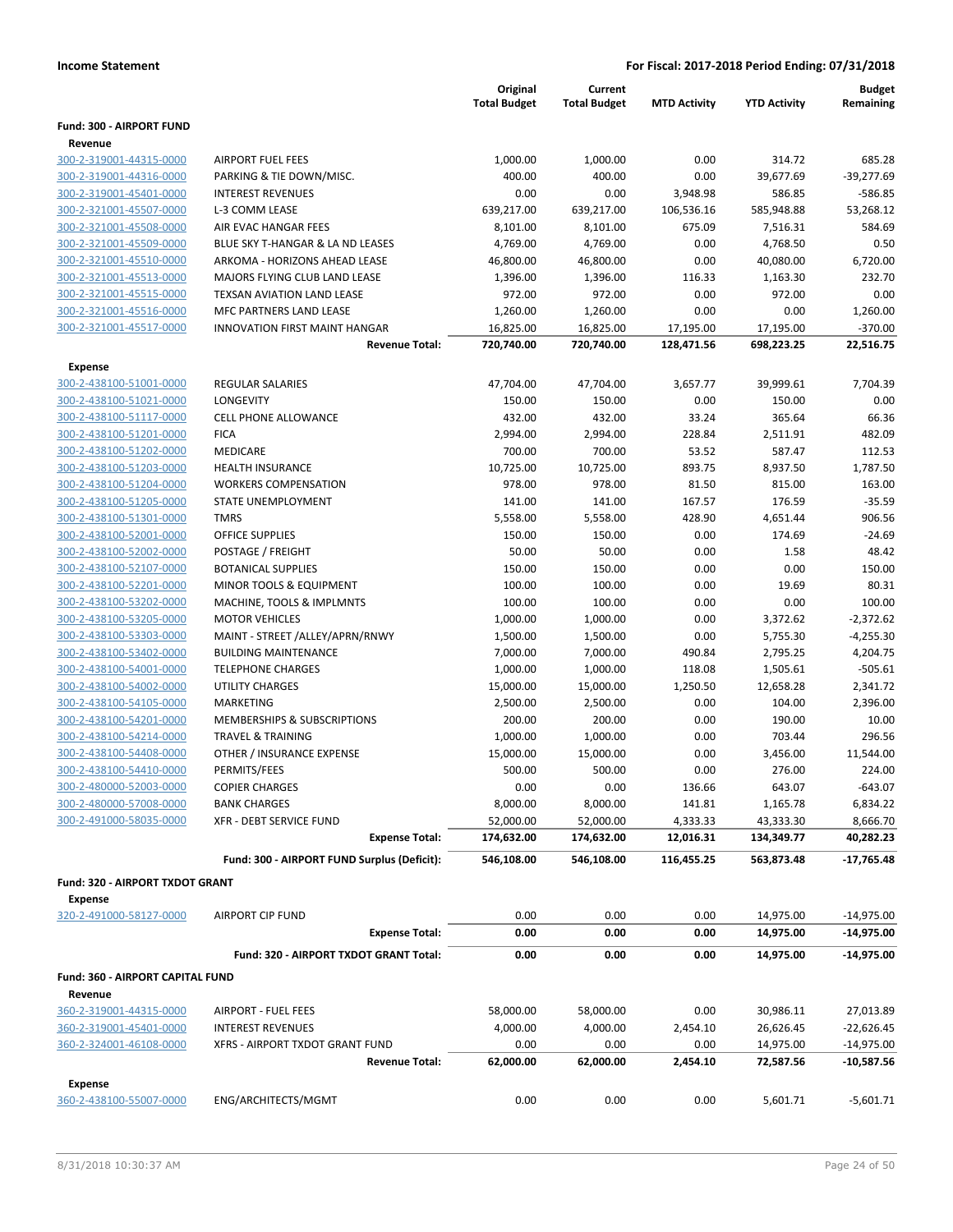|                                                    |                                                      |                       | Original<br><b>Total Budget</b> | Current<br><b>Total Budget</b> | <b>MTD Activity</b> | <b>YTD Activity</b>    | <b>Budget</b><br>Remaining   |
|----------------------------------------------------|------------------------------------------------------|-----------------------|---------------------------------|--------------------------------|---------------------|------------------------|------------------------------|
| 360-2-438100-55008-0000                            | SURVEYING                                            |                       | 0.00                            | 0.00                           | 0.00                | 4,775.00               | $-4,775.00$                  |
| 360-2-438100-55012-0000                            | CONSTRUCTION                                         |                       | 0.00                            | 0.00                           | 34,513.61           | 280,134.61             | $-280,134.61$                |
| 360-2-480000-57008-0000                            | <b>BANK CHARGES</b>                                  |                       | 1,500.00                        | 1,500.00                       | 278.43              | 1,834.22               | $-334.22$                    |
|                                                    |                                                      | <b>Expense Total:</b> | 1,500.00                        | 1,500.00                       | 34,792.04           | 292,345.54             | -290,845.54                  |
|                                                    | Fund: 360 - AIRPORT CAPITAL FUND Surplus (Deficit):  |                       | 60,500.00                       | 60,500.00                      | -32,337.94          | -219,757.98            | 280,257.98                   |
| Fund: 362 - AIRPORT FBO FUEL                       |                                                      |                       |                                 |                                |                     |                        |                              |
| Revenue                                            |                                                      |                       |                                 |                                |                     |                        |                              |
| 362-2-319001-44315-0000                            | <b>AIRPORT - FUEL FEES</b>                           |                       | 0.00                            | 0.00                           | 39,617.04           | 335,620.17             | $-335,620.17$                |
| 362-2-319001-44316-0000                            | AIRPORT - PARKING, TIE DOWNS, & RAMP FE              |                       | 0.00                            | 0.00                           | 505.00              | 3,100.00               | $-3,100.00$                  |
| 362-2-319001-44320-0000                            | <b>AIRPORT - OIL</b>                                 |                       | 0.00                            | 0.00                           | 255.00              | 3,543.34               | $-3,543.34$                  |
| 362-2-319001-44321-0000                            | <b>AIRPORT - CHARTS</b>                              |                       | 0.00                            | 0.00                           | 0.00                | 130.65                 | $-130.65$                    |
| 362-2-319001-44322-0000                            | AIRPORT - PILOT SUPPLIES                             |                       | 0.00                            | 0.00                           | 54.40               | 754.70                 | $-754.70$                    |
| 362-2-319001-45401-0000                            | <b>INTEREST REVENUES</b>                             |                       | 60.00                           | 60.00                          | 93.56               | 260.26                 | $-200.26$                    |
|                                                    |                                                      | <b>Revenue Total:</b> | 60.00                           | 60.00                          | 40,525.00           | 343,409.12             | -343,349.12                  |
| <b>Expense</b>                                     |                                                      |                       |                                 |                                |                     |                        |                              |
| 362-2-438100-52221-0000                            | <b>AIRPORT - FUEL FEES</b>                           |                       | 0.00                            | 0.00                           | 77,247.34           | 221,229.56             | $-221,229.56$                |
| 362-2-438100-52222-0000                            | AIRPORT - OIL                                        |                       | 0.00                            | 0.00                           | 905.76              | 3,947.96               | $-3,947.96$                  |
| 362-2-438100-52422-0000                            | <b>AIRPORT - PILOT SUPPLIES</b>                      |                       | 0.00                            | 0.00                           | 0.00                | 940.46                 | $-940.46$                    |
| 362-2-438100-57003-0000                            | <b>CREDIT CARD FEES</b>                              |                       | 0.00                            | 0.00                           | 1,241.93            | 8,212.19               | $-8,212.19$                  |
| 362-2-480000-57008-0000                            | <b>BANK CHARGES</b>                                  |                       | 50.00                           | 50.00                          | 4.78                | 21.39                  | 28.61                        |
| 362-2-491000-58125-0000                            | <b>XFR - AIRPORT FUND</b><br><b>AIRPORT CIP FUND</b> |                       | 0.00<br>0.00                    | 0.00<br>0.00                   | 0.00<br>0.00        | 39,677.69<br>30,986.11 | $-39,677.69$<br>$-30,986.11$ |
| 362-2-491000-58127-0000                            |                                                      | <b>Expense Total:</b> | 50.00                           | 50.00                          | 79,399.81           | 305,015.36             | -304,965.36                  |
|                                                    | Fund: 362 - AIRPORT FBO FUEL Surplus (Deficit):      |                       | 10.00                           | 10.00                          | -38,874.81          | 38,393.76              | -38,383.76                   |
| Fund: 400 - GOLF FUND                              |                                                      |                       |                                 |                                |                     |                        |                              |
| Revenue                                            |                                                      |                       |                                 |                                |                     |                        |                              |
| 400-2-319001-45601-0000                            | MISCELLANEOUS REVENUES                               |                       | 0.00                            | 0.00                           | 0.00                | 25.86                  | $-25.86$                     |
| 400-2-319001-45604-0000                            | OTHER REVENUE / OVER/SHORT                           |                       | 50.00                           | 50.00                          | $-1.14$             | 23.40                  | 26.60                        |
| 400-2-319005-44510-0000                            | <b>GREENS FEES</b>                                   |                       | 120,000.00                      | 120,000.00                     | 12,843.00           | 88,572.12              | 31,427.88                    |
| 400-2-319006-45308-0000                            | PRO SHOP CONCESSIONS                                 |                       | 9,100.00                        | 9,100.00                       | 1,361.11            | 7,915.96               | 1,184.04                     |
| 400-2-319007-45309-0000                            | <b>MERCHANDISE SALES</b>                             |                       | 8,051.00                        | 8,051.00                       | 824.94              | 7,439.11               | 611.89                       |
| 400-2-319008-45511-0000                            | <b>CART RENTALS</b>                                  |                       | 67,000.00                       | 67,000.00                      | 7,417.41            | 50,215.51              | 16,784.49                    |
| 400-2-319009-45512-0000                            | <b>GOLF LEASES / MEMBERSHIPS</b>                     |                       | 68,000.00                       | 68,000.00                      | 5,109.92            | 41,516.72              | 26,483.28                    |
|                                                    |                                                      | <b>Revenue Total:</b> | 272,201.00                      | 272,201.00                     | 27,555.24           | 195,708.68             | 76,492.32                    |
| <b>Expense</b>                                     |                                                      |                       |                                 |                                |                     |                        |                              |
| 400-2-451250-51001-0000                            | <b>REGULAR SALARIES</b>                              |                       | 105,899.00                      | 105,899.00                     | 8,405.31            | 82,252.19              | 23,646.81                    |
| 400-2-451250-51020-0000                            | <b>OVERTIME</b>                                      |                       | 5,050.00                        | 5,050.00                       | 856.38              | 3,698.41               | 1,351.59                     |
| 400-2-451250-51021-0000                            | LONGEVITY                                            |                       | 8,154.00                        | 8,154.00                       | 0.00                | 6,514.00               | 1,640.00                     |
| 400-2-451250-51101-0000                            | <b>CERTIFICATION PAY</b>                             |                       | 600.00                          | 600.00                         | 46.16               | 507.76                 | 92.24                        |
| 400-2-451250-51117-0000                            | <b>CELL PHONE ALLOWANCE</b>                          |                       | 696.00                          | 696.00                         | 53.54               | 588.94                 | 107.06                       |
| 400-2-451250-51201-0000<br>400-2-451250-51202-0000 | <b>FICA</b>                                          |                       | 7,313.00                        | 7,313.00                       | 566.57              | 5,799.81               | 1,513.19                     |
| 400-2-451250-51203-0000                            | <b>MEDICARE</b><br><b>HEALTH INSURANCE</b>           |                       | 1,710.00<br>10,725.00           | 1,710.00<br>10,725.00          | 132.51<br>893.75    | 1,356.41<br>8,937.50   | 353.59<br>1,787.50           |
| 400-2-451250-51204-0000                            | <b>WORKERS COMPENSATION</b>                          |                       | 3,385.00                        | 3,385.00                       | 282.08              | 2,820.80               | 564.20                       |
| 400-2-451250-51205-0000                            | STATE UNEMPLOYMENT                                   |                       | 412.00                          | 412.00                         | 561.03              | 786.51                 | $-374.51$                    |
| 400-2-451250-51301-0000                            | <b>TMRS</b>                                          |                       | 10,492.00                       | 10,492.00                      | 835.74              | 8,861.79               | 1,630.21                     |
| 400-2-451250-52001-0000                            | <b>OFFICE SUPPLIES</b>                               |                       | 800.00                          | 800.00                         | 0.00                | 116.47                 | 683.53                       |
| 400-2-451250-52101-0000                            | <b>JANITORIAL SUPPLIES</b>                           |                       | 600.00                          | 600.00                         | 83.20               | 441.53                 | 158.47                       |
| 400-2-451250-52104-0000                            | <b>WEARING APPAREL</b>                               |                       | 500.00                          | 500.00                         | 419.88              | 419.88                 | 80.12                        |
| 400-2-451250-52107-0000                            | <b>BOTANICAL SUPPLIES</b>                            |                       | 8,600.00                        | 8,600.00                       | 3,203.69            | 6,328.98               | 2,271.02                     |
| 400-2-451250-52201-0000                            | <b>MINOR TOOLS &amp; EQUIPMENT</b>                   |                       | 800.00                          | 800.00                         | 0.00                | 78.24                  | 721.76                       |
| 400-2-451250-52203-0000                            | <b>MOTOR VEHICLE FUEL</b>                            |                       | 1,600.00                        | 1,600.00                       | 304.76              | 1,125.70               | 474.30                       |
| 400-2-451250-52401-0000                            | RECREATIONAL SUPPLIES                                |                       | 500.00                          | 500.00                         | 120.00              | 390.00                 | 110.00                       |
| 400-2-451250-52403-0000                            | <b>RESALE ITEMS</b>                                  |                       | 15,000.00                       | 12,700.00                      | 1,282.99            | 8,434.29               | 4,265.71                     |
| 400-2-451250-53202-0000                            | MACHINE, TOOLS & IMPLMNTS                            |                       | 6,000.00                        | 3,950.00                       | 8.95                | 639.39                 | 3,310.61                     |
| 400-2-451250-53205-0000                            | <b>MOTOR VEHICLES</b>                                |                       | 400.00                          | 400.00                         | 0.00                | 344.92                 | 55.08                        |
| 400-2-451250-53307-0000                            | <b>IRRIGATION</b>                                    |                       | 1,500.00                        | 1,500.00                       | 356.80              | 955.79                 | 544.21                       |
|                                                    |                                                      |                       |                                 |                                |                     |                        |                              |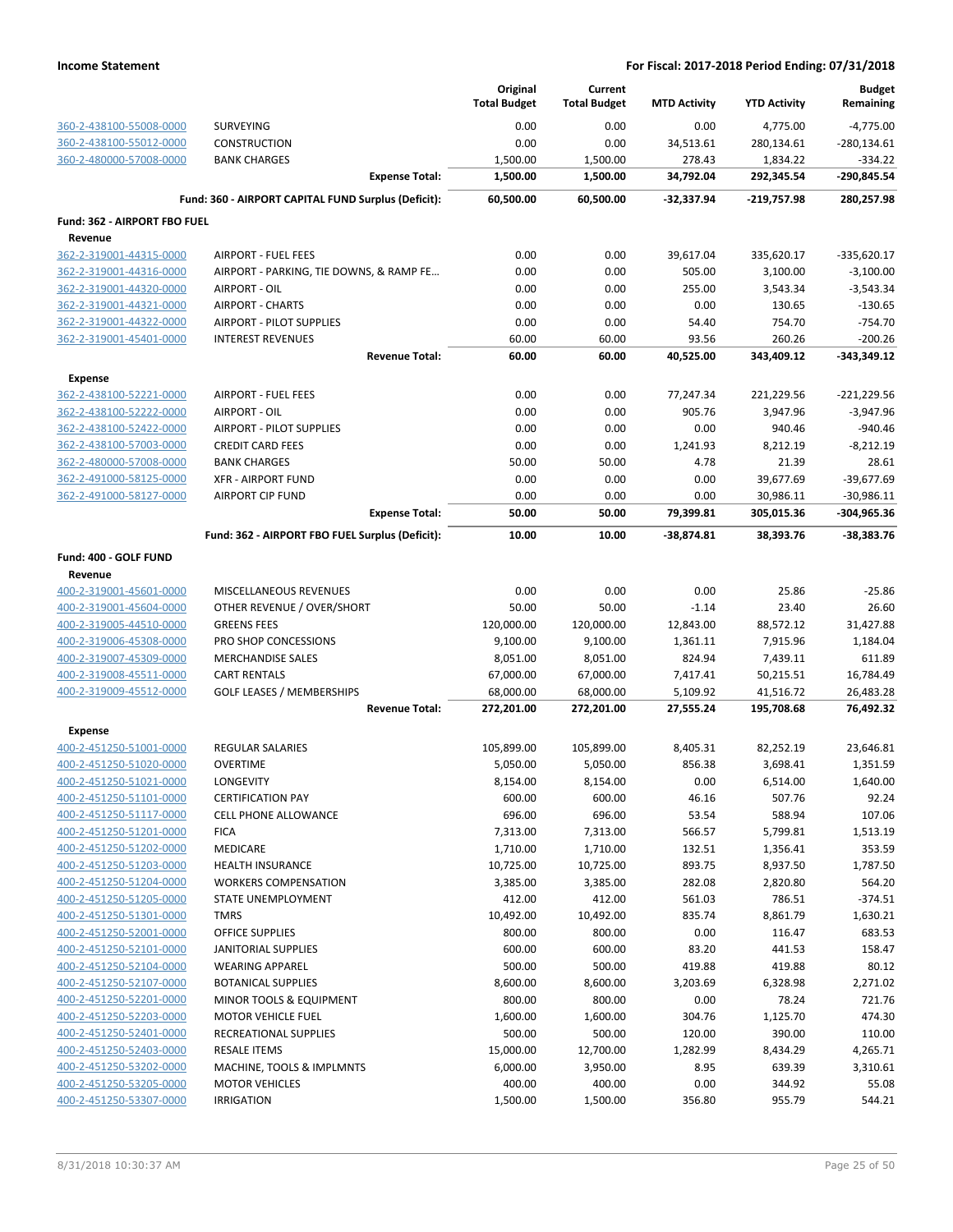|                                                    |                                                | Original<br><b>Total Budget</b> | Current<br><b>Total Budget</b> | <b>MTD Activity</b> | <b>YTD Activity</b>  | <b>Budget</b><br>Remaining |
|----------------------------------------------------|------------------------------------------------|---------------------------------|--------------------------------|---------------------|----------------------|----------------------------|
| 400-2-451250-53402-0000                            | <b>BUILDING MAINTENANCE</b>                    | 1,450.00                        | 1,600.00                       | 0.00                | 1,544.11             | 55.89                      |
| 400-2-451250-54001-0000                            | <b>TELEPHONE CHARGES</b>                       | 1,000.00                        | 1,000.00                       | 55.38               | 565.53               | 434.47                     |
| 400-2-451250-54002-0000                            | UTILITY CHARGES                                | 11,000.00                       | 11,000.00                      | 824.80              | 8,350.43             | 2,649.57                   |
| 400-2-451250-54201-0000                            | MEMBERSHIPS & SUBSCRIPTIONS                    | 765.00                          | 765.00                         | 0.00                | 745.00               | 20.00                      |
| 400-2-451250-54214-0000                            | TRAVEL & TRAINING                              | 2,100.00                        | 2,100.00                       | 0.00                | 0.00                 | 2,100.00                   |
| 400-2-451250-54226-0000                            | <b>INSURANCE EXPENSE</b>                       | 300.00                          | 500.00                         | 0.00                | 500.00               | 0.00                       |
| 400-2-451250-54909-0000                            | <b>GOLF CART LEASE EXPENSE</b>                 | 31,000.00                       | 31,000.00                      | 2,203.59            | 24,740.10            | 6,259.90                   |
| 400-2-480000-52003-0000                            | <b>COPIER CHARGES</b>                          | 0.00                            | 750.00                         | 126.47              | 652.65               | 97.35                      |
| 400-2-480000-57005-0000                            | <b>ACCRUED VAC &amp; SICK PAY</b>              | 0.00                            | 2,050.00                       | 0.00                | 2,049.84             | 0.16                       |
| 400-2-480000-57008-0000                            | <b>BANK CHARGES</b>                            | 3,000.00                        | 4,200.00                       | 474.18              | 3,938.06             | 261.94                     |
| 400-2-491000-58204-0000                            | VEHICLE/EQUIP REPLACEMENT                      | 34,317.00                       | 34,317.00                      | 2,859.75            | 28,597.50            | 5,719.50                   |
|                                                    | <b>Expense Total:</b>                          | 275,668.00                      | 275,668.00                     | 24,957.51           | 213,082.53           | 62,585.47                  |
|                                                    | Fund: 400 - GOLF FUND Surplus (Deficit):       | $-3,467.00$                     | $-3,467.00$                    | 2,597.73            | $-17,373.85$         | 13,906.85                  |
| <b>Fund: 500 - SANITATION FUND</b>                 |                                                |                                 |                                |                     |                      |                            |
| Revenue                                            |                                                |                                 |                                |                     |                      |                            |
| 500-2-318001-44314-0000                            | <b>LATE CHARGES</b>                            | 91,000.00                       | 91,000.00                      | 7,081.01            | 72,847.80            | 18,152.20                  |
| 500-2-319001-45401-0000                            | <b>INTEREST REVENUES</b>                       | 1,500.00                        | 1,500.00                       | 4,535.55            | 12,969.19            | $-11,469.19$               |
| 500-2-319020-44313-0000                            | <b>FUEL SURCHARGE</b>                          | 146,000.00                      | 146,000.00                     | 12,265.86           | 120,829.05           | 25,170.95                  |
| 500-2-319020-45107-0000                            | <b>COLLECTION CHARGES</b>                      | 2,165,000.00                    | 2,165,000.00                   | 184,585.47          | 1,816,175.50         | 348,824.50                 |
| 500-2-319021-45108-0000                            | <b>DISPOSAL CHARGES</b>                        | 1,299,000.00                    | 1,299,000.00                   | 100,925.71          | 1,055,185.38         | 243,814.62                 |
| 500-2-319022-45612-0000                            | REG HH HAZ WASTE COL CTR                       | 12,500.00                       | 12,500.00                      | 0.00                | 15,867.55            | $-3,367.55$                |
| 500-2-324001-46612-0000                            | CA - SANITATION FD COL & FUEL                  | 151,000.00                      | 151,000.00                     | 12,564.98           | 123,664.85           | 27,335.15                  |
| 500-2-324001-46614-0000                            | CA - SANITATION FD-DISPOSAL                    | 86,000.00                       | 86,000.00                      | 6,442.07            | 67,361.71            | 18,638.29                  |
|                                                    | <b>Revenue Total:</b>                          | 3,952,000.00                    | 3,952,000.00                   | 328,400.65          | 3,284,901.03         | 667,098.97                 |
| <b>Expense</b>                                     |                                                |                                 |                                |                     |                      |                            |
| 500-2-432300-54412-0000                            | <b>COLLECTION CHARGES</b>                      | 2,150,198.00                    | 2,150,198.00                   | 358,343.28          | 1,622,973.41         | 527,224.59                 |
| 500-2-432400-54403-0000                            | <b>DISPOSAL CHARGES</b>                        | 980,448.00                      | 980,448.00                     | 84,683.49           | 718,978.72           | 261,469.28                 |
| 500-2-432500-51401-0000                            | <b>CONTRA - SALARIES</b>                       | 8,000.00                        | 8,000.00                       | 0.00                | 8,000.00             | 0.00                       |
| 500-2-432500-54002-0000                            | <b>UTILITY CHARGES</b>                         | 2,500.00                        | 2,500.00                       | 167.30              | 1,690.21             | 809.79                     |
| 500-2-432500-54403-0000                            | DISPOSAL CHARGES                               | 16,000.00                       | 16,000.00                      | 0.00                | 12,152.99            | 3,847.01                   |
| 500-2-442200-51001-0000                            | REGULAR SALARIES                               | 107,916.00                      | 107,916.00                     | 7,393.62            | 78,777.24            | 29,138.76                  |
| 500-2-442200-51020-0000                            | <b>OVERTIME</b>                                | 2,148.00                        | 2,148.00                       | 324.15              | 2,010.07             | 137.93                     |
| 500-2-442200-51021-0000                            | LONGEVITY                                      | 1,290.00                        | 1,290.00                       | 0.00                | 828.00               | 462.00                     |
| 500-2-442200-51101-0000                            | <b>CERTIFICATION PAY</b>                       | 600.00                          | 600.00                         | 92.30               | 692.36               | $-92.36$                   |
| 500-2-442200-51117-0000                            | <b>CELL PHONE ALLOWANCE</b>                    | 0.00                            | 0.00                           | 46.16               | 507.76               | $-507.76$                  |
| 500-2-442200-51201-0000                            | <b>FICA</b>                                    | 6,927.00                        | 6,927.00                       | 487.09              | 5,134.56             | 1,792.44                   |
| 500-2-442200-51202-0000                            | MEDICARE                                       | 1,620.00                        | 1,620.00                       | 113.92              | 1,200.82             | 419.18                     |
| 500-2-442200-51203-0000                            | <b>HEALTH INSURANCE</b>                        | 10,725.00                       | 10,725.00                      | 893.75              | 8,937.50             | 1,787.50                   |
| 500-2-442200-51204-0000                            | <b>WORKERS COMPENSATION</b>                    | 2,860.00                        | 2,860.00                       | 238.33              | 2,383.30             | 476.70                     |
| 500-2-442200-51205-0000                            | STATE UNEMPLOYMENT                             | 563.00                          | 563.00                         | 759.08              | 1,132.53             | $-569.53$                  |
| 500-2-442200-51301-0000                            | <b>TMRS</b>                                    | 12,860.00                       | 12,860.00                      | 912.89              | 9,500.90             | 3,359.10                   |
| 500-2-442200-52203-0000                            | <b>MOTOR VEHICLE FUEL</b>                      | 4,000.00                        | 4,000.00                       | 71.71               | 2,100.52             | 1,899.48                   |
| 500-2-442200-53202-0000                            | MACHINE, TOOLS & IMPLMNTS                      | 5,175.00                        | 5,175.00                       | 670.30              | 2,562.11             | 2,612.89                   |
| 500-2-442200-53205-0000                            | <b>MOTOR VEHICLES</b>                          | 2,500.00                        | 2,500.00                       | 0.00                | 574.50               | 1,925.50                   |
| 500-2-442200-55201-0000                            | <b>EQUIPMENT PURCHASES</b>                     | 487.25                          | 487.25                         | 0.00                | 0.00                 | 487.25                     |
| 500-2-480000-54901-0000                            | <b>RENTALS / LEASES</b>                        | 32,250.00                       | 32,250.00                      | 0.00                | 32,249.19            | 0.81                       |
| 500-2-480000-57005-0000                            | <b>ACCRUED VAC &amp; SICK PAY</b>              | 1,000.00                        | 1,000.00                       | 0.00                | 0.00                 | 1,000.00                   |
| 500-2-480000-57007-0000                            | <b>COMMUNITY SERVICES</b>                      | 34,050.00                       | 34,050.00                      | 3,500.00            | 15,184.70            | 18,865.30                  |
| 500-2-480000-57008-0000                            | <b>BANK CHARGES</b>                            | 10,000.00                       | 10,000.00                      | 877.16              | 7,738.13             | 2,261.87                   |
| 500-2-491000-58001-0000                            | <b>XFR - GENERAL FUND</b>                      | 208,605.00                      | 208,605.00                     | 19,113.43           | 194,712.72           | 13,892.28                  |
| 500-2-491000-58204-0000<br>500-2-495000-58501-0000 | XFR - VEHICLE/EQUIP REPLACEMENT                | 36,850.00                       | 36,850.00                      | 3,070.83            | 30,708.30            | 6,141.70                   |
| 500-2-495000-58701-0000                            | CA - GENERAL FUND                              | 30,488.00                       | 30,488.00                      | 2,540.67            | 25,406.70            | 5,081.30                   |
| 500-2-495000-58710-0000                            | CA - CENTRAL SERVICE FUND                      | 4,901.00                        | 4,901.00                       | 408.42<br>359.17    | 4,084.20             | 816.80<br>718.30           |
| 500-2-495000-58720-0000                            | CA - INSURANCE FUND<br>CA - MIS FUN            | 4,310.00<br>5,200.00            | 4,310.00<br>5,200.00           | 433.33              | 3,591.70<br>4,333.30 | 866.70                     |
| 500-2-495000-58900-0000                            | <b>CA - ELECTRIC FUND</b>                      | 86,601.00                       | 86,601.00                      | 7,216.75            | 72,167.50            | 14,433.50                  |
|                                                    | <b>Expense Total:</b>                          | 3,771,072.25                    | 3,771,072.25                   | 492,717.13          | 2,870,313.94         | 900,758.31                 |
|                                                    | Fund: 500 - SANITATION FUND Surplus (Deficit): | 180,927.75                      | 180,927.75                     | $-164,316.48$       | 414,587.09           | -233,659.34                |
|                                                    |                                                |                                 |                                |                     |                      |                            |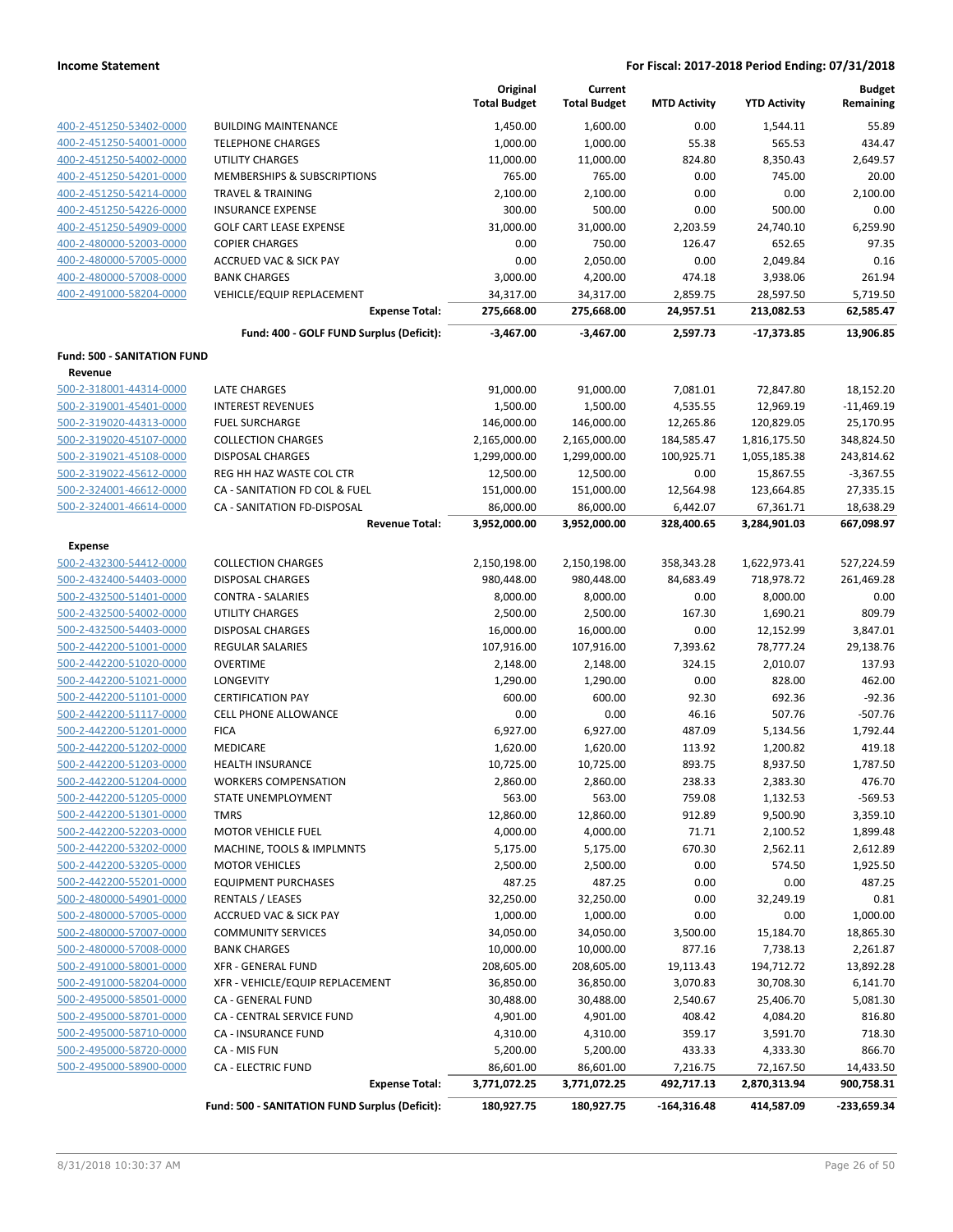|                                  |                                 | Original<br><b>Total Budget</b> | Current<br><b>Total Budget</b> | <b>MTD Activity</b> | <b>YTD Activity</b> | <b>Budget</b><br>Remaining |
|----------------------------------|---------------------------------|---------------------------------|--------------------------------|---------------------|---------------------|----------------------------|
| Fund: 601 - CENTRAL SERVICE FUND |                                 |                                 |                                |                     |                     |                            |
| Revenue                          |                                 |                                 |                                |                     |                     |                            |
| 601-2-324001-46501-0000          | CA - GENERAL FUND               | 566,819.00                      | 566,819.00                     | 47,234.92           | 472,349.20          | 94,469.80                  |
| 601-2-324001-46506-0000          | <b>CA - RECREATION FUND</b>     | 430.00                          | 430.00                         | 35.83               | 358.30              | 71.70                      |
| 601-2-324001-46509-0000          | CA - VENUE MGMT FUND            | 16,076.00                       | 16,076.00                      | 1,339.67            | 13,396.70           | 2,679.30                   |
| 601-2-324001-46611-0000          | <b>CA - UTILITY FUND</b>        | 208,949.00                      | 208,949.00                     | 17,412.42           | 174,124.20          | 34,824.80                  |
| 601-2-324001-46614-0000          | CA - SANITATION FUND COLLECTION | 4,901.00                        | 4,901.00                       | 408.42              | 4,084.20            | 816.80                     |
| 601-2-324009-46901-0000          | CA - ELECTRIC UTILITY           | 77,602.00                       | 77,602.00                      | 6,466.83            | 64,668.30           | 12,933.70                  |
| 601-2-324009-46906-0000          | <b>CA - CABLE UTILITY</b>       | 14,768.00                       | 14,768.00                      | 1,230.67            | 12,306.70           | 2,461.30                   |
|                                  | <b>Revenue Total:</b>           | 889,545.00                      | 889,545.00                     | 74,128.76           | 741,287.60          | 148,257.40                 |
| <b>Expense</b>                   |                                 |                                 |                                |                     |                     |                            |
| 601-2-461100-51001-0000          | <b>REGULAR SALARIES</b>         | 239,821.00                      | 239,821.00                     | 17,877.02           | 187,533.32          | 52,287.68                  |
| 601-2-461100-51020-0000          | <b>OVERTIME</b>                 | 10,000.00                       | 10,000.00                      | 1,765.03            | 6,499.09            | 3,500.91                   |
| 601-2-461100-51021-0000          | LONGEVITY                       | 6,220.00                        | 6,220.00                       | 0.00                | 6,148.00            | 72.00                      |
| 601-2-461100-51101-0000          | <b>CERTIFICATION PAY</b>        | 1,200.00                        | 1,200.00                       | 92.32               | 1,015.52            | 184.48                     |
| 601-2-461100-51117-0000          | <b>CELL PHONE ALLOWANCE</b>     | 432.00                          | 432.00                         | 33.22               | 365.42              | 66.58                      |
| 601-2-461100-51201-0000          | <b>FICA</b>                     | 16,397.00                       | 16,397.00                      | 1,154.00            | 12,676.62           | 3,720.38                   |
| 601-2-461100-51202-0000          | MEDICARE                        | 3,835.00                        | 3,835.00                       | 269.89              | 2,964.70            | 870.30                     |
| 601-2-461100-51203-0000          | <b>HEALTH INSURANCE</b>         | 64,350.00                       | 64,350.00                      | 5,362.50            | 53,625.00           | 10,725.00                  |
| 601-2-461100-51204-0000          | <b>WORKERS COMPENSATION</b>     | 8,502.00                        | 8,502.00                       | 708.50              | 7,085.00            | 1,417.00                   |
| 601-2-461100-51205-0000          | <b>STATE UNEMPLOYMENT</b>       | 703.00                          | 703.00                         | 926.56              | 1,432.73            | $-729.73$                  |
| 601-2-461100-51301-0000          | <b>TMRS</b>                     | 29,044.00                       | 29,044.00                      | 2,084.36            | 22,135.78           | 6,908.22                   |
| 601-2-461100-51401-0000          | <b>CONTRA - SALARIES</b>        | 0.00                            | 0.00                           | $-494.71$           | $-5,443.67$         | 5,443.67                   |
| 601-2-461100-52001-0000          | <b>OFFICE SUPPLIES</b>          | 150.00                          | 150.00                         | 0.00                | 163.31              | $-13.31$                   |
| 601-2-461100-52002-0000          | POSTAGE / FREIGHT               | 20.00                           | 20.00                          | 0.00                | 8.70                | 11.30                      |
| 601-2-461100-52101-0000          | <b>JANITORIAL SUPPLIES</b>      | 15,000.00                       | 15,000.00                      | 777.20              | 9,465.26            | 5,534.74                   |
| 601-2-461100-52104-0000          | <b>WEARING APPAREL</b>          | 3,200.00                        | 3,200.00                       | 0.00                | 3,692.63            | $-492.63$                  |
| 601-2-461100-52201-0000          | MINOR TOOLS & EQUIPMENT         | 1,900.00                        | 1,900.00                       | 37.24               | 1,107.08            | 792.92                     |
| 601-2-461100-52203-0000          | <b>MOTOR VEHICLE FUEL</b>       | 4,000.00                        | 4,000.00                       | 195.46              | 2,107.95            | 1,892.05                   |
| 601-2-461100-53201-0000          | FURNITURE & OFFICE EQUIPMENT    | 500.00                          | 500.00                         | 0.00                | 0.00                | 500.00                     |
| 601-2-461100-53205-0000          | <b>MOTOR VEHICLES</b>           | 1,300.00                        | 1,300.00                       | 366.12              | 512.00              | 788.00                     |
| 601-2-461100-53302-0000          | <b>WALKS &amp; PARKING LOTS</b> | 2,500.00                        | 2,500.00                       | 0.00                | 1,367.49            | 1,132.51                   |
| 601-2-461100-53406-0000          | <b>CITY HALL</b>                | 30,000.00                       | 30,000.00                      | 742.34              | 28,298.37           | 1,701.63                   |
| 601-2-461100-53407-0000          | <b>ANIMAL SHELTER</b>           | 4,000.00                        | 4,000.00                       | 69.90               | 5,781.39            | $-1,781.39$                |
| 601-2-461100-53408-0000          | <b>FLEET MAINTENANCE</b>        | 2,000.00                        | 2,000.00                       | 0.00                | 305.24              | 1,694.76                   |
| 601-2-461100-53501-0000          | POLICE & COURTS BLDG            | 25,000.00                       | 25,000.00                      | 1,356.55            | 25,204.75           | $-204.75$                  |
| 601-2-461100-53503-0000          | <b>FIRE ADMINISTRATION</b>      | 1,000.00                        | 1,000.00                       | 69.90               | 348.55              | 651.45                     |
| 601-2-461100-53504-0000          | <b>FIRE STATION 1</b>           | 1,500.00                        | 1,500.00                       | 679.80              | 2,724.06            | $-1,224.06$                |
| 601-2-461100-53505-0000          | <b>FIRE STATION 2</b>           | 3,000.00                        | 3,000.00                       | 69.90               | 2,188.97            | 811.03                     |
| 601-2-461100-53506-0000          | FIRE STATION 3                  | 2,500.00                        | 2,500.00                       | 69.90               | 1,778.69            | 721.31                     |
| 601-2-461100-53507-0000          | <b>FIRE STATION 4</b>           | 2,500.00                        | 2,500.00                       | 69.90               | 6,933.56            | $-4,433.56$                |
| 601-2-461100-53601-0000          | ANNEX                           | 2,000.00                        | 2,000.00                       | 93.26               | 1,772.47            | 227.53                     |
| 601-2-461100-53602-0000          | <b>SERVICE CENTER</b>           | 6,000.00                        | 6,000.00                       | 3,373.31            | 9,311.95            | $-3,311.95$                |
| 601-2-461100-53603-0000          | <b>WATER TREATMENT BLDG</b>     | 1,000.00                        | 1,000.00                       | 50.00               | 264.00              | 736.00                     |
| 601-2-461100-53604-0000          | WASTEWATER TRTMNT BLDG          | 500.00                          | 500.00                         | 0.00                | 245.00              | 255.00                     |
| 601-2-461100-53701-0000          | LIBRARY                         | 10,000.00                       | 10,000.00                      | 335.00              | 5,220.19            | 4,779.81                   |
| 601-2-461100-53703-0000          | REECY DAVIS REC CENTER          | 12,444.00                       | 12,444.00                      | 710.98              | 18,841.17           | $-6,397.17$                |
| 601-2-461100-53706-0000          | SPORTSPARK                      | 1,000.00                        | 1,000.00                       | 44.91               | 1,090.26            | $-90.26$                   |
| 601-2-461100-54001-0000          | <b>TELEPHONE CHARGES</b>        | 3,500.00                        | 3,500.00                       | 368.43              | 3,684.16            | $-184.16$                  |
| 601-2-461100-54002-0000          | UTILITY CHARGES                 | 99,658.00                       | 99,658.00                      | 30,563.91           | 107,769.59          | $-8,111.59$                |
| 601-2-461100-54112-0000          | ALARM MONITOR SERVICE           | 13,526.00                       | 13,526.00                      | 0.00                | 12,202.00           | 1,324.00                   |
| 601-2-461200-51001-0000          | <b>REGULAR SALARIES</b>         | 140,794.00                      | 140,794.00                     | 10,005.39           | 105,869.70          | 34,924.30                  |
| 601-2-461200-51020-0000          | <b>OVERTIME</b>                 | 3,226.00                        | 3,226.00                       | 486.27              | 4,417.11            | $-1,191.11$                |
| 601-2-461200-51021-0000          | <b>LONGEVITY</b>                | 2,616.00                        | 2,616.00                       | 0.00                | 2,616.00            | 0.00                       |
| 601-2-461200-51101-0000          | <b>CERTIFICATION PAY</b>        | 2,400.00                        | 2,400.00                       | 138.48              | 1,731.00            | 669.00                     |
| 601-2-461200-51117-0000          | <b>CELL PHONE ALLOWANCE</b>     | 960.00                          | 960.00                         | 106.14              | 1,038.34            | $-78.34$                   |
| 601-2-461200-51201-0000          | <b>FICA</b>                     | 9,296.00                        | 9,296.00                       | 619.84              | 6,934.23            | 2,361.77                   |
| 601-2-461200-51202-0000          | MEDICARE                        | 2,174.00                        | 2,174.00                       | 144.96              | 1,621.73            | 552.27                     |
| 601-2-461200-51203-0000          | <b>HEALTH INSURANCE</b>         | 42,900.00                       | 42,900.00                      | 3,575.00            | 35,750.00           | 7,150.00                   |
|                                  |                                 |                                 |                                |                     |                     |                            |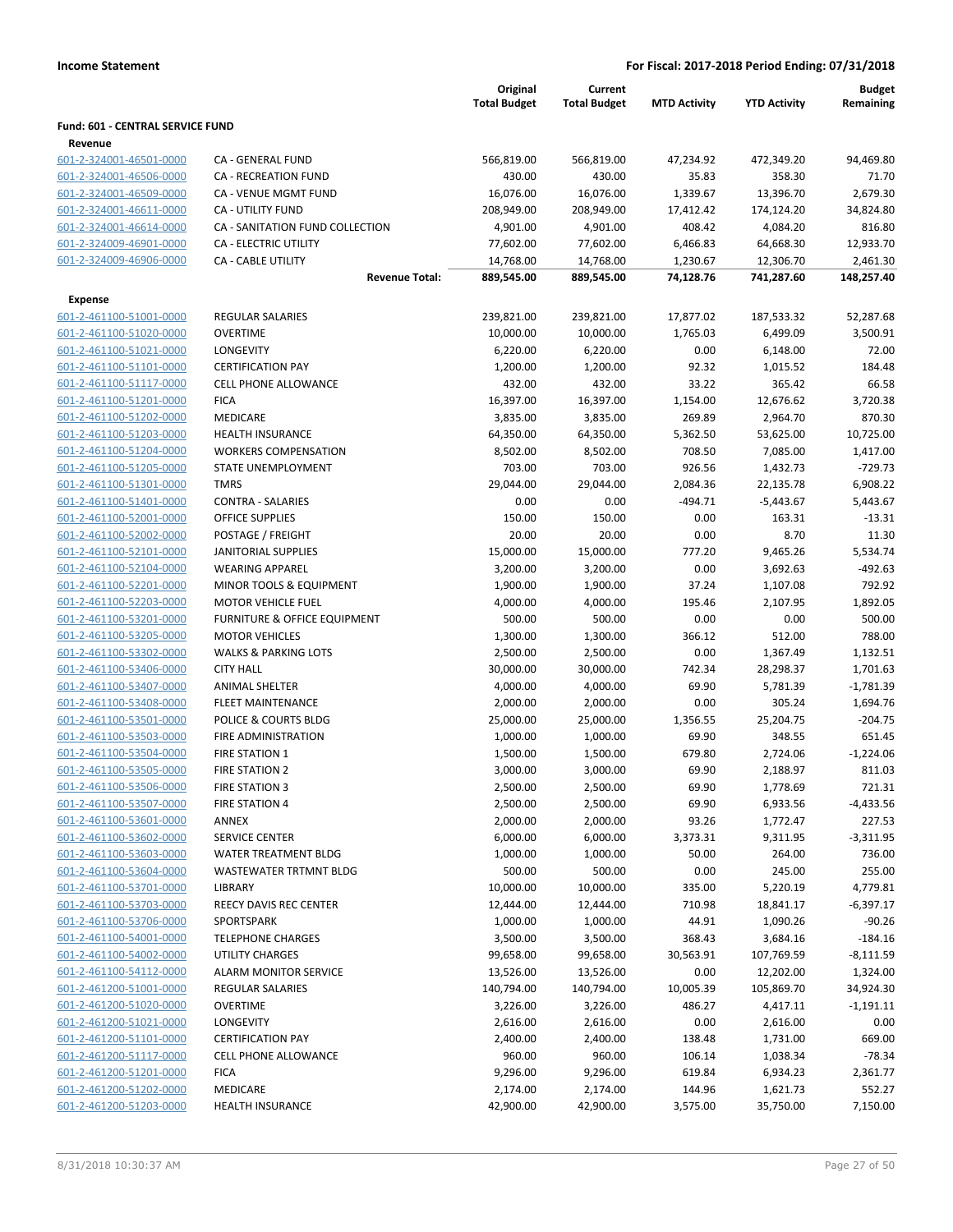|                            |                                                     | Original<br><b>Total Budget</b> | Current<br><b>Total Budget</b> | <b>MTD Activity</b> | <b>YTD Activity</b> | <b>Budget</b><br>Remaining |
|----------------------------|-----------------------------------------------------|---------------------------------|--------------------------------|---------------------|---------------------|----------------------------|
| 601-2-461200-51204-0000    | <b>WORKERS COMPENSATION</b>                         | 6,554.00                        | 6,554.00                       | 546.17              | 5,461.70            | 1,092.30                   |
| 601-2-461200-51205-0000    | STATE UNEMPLOYMENT                                  | 281.00                          | 281.00                         | 369.98              | 510.10              | $-229.10$                  |
| 601-2-461200-51301-0000    | <b>TMRS</b>                                         | 17,257.00                       | 17,257.00                      | 1,247.56            | 13,752.28           | 3,504.72                   |
| 601-2-461200-52001-0000    | <b>OFFICE SUPPLIES</b>                              | 100.00                          | 100.00                         | 0.00                | 95.94               | 4.06                       |
| 601-2-461200-52002-0000    | POSTAGE / FREIGHT                                   | 50.00                           | 50.00                          | 0.00                | 0.00                | 50.00                      |
| 601-2-461200-52104-0000    | <b>WEARING APPAREL</b>                              | 2,900.00                        | 2,900.00                       | 0.00                | 2,513.39            | 386.61                     |
| 601-2-461200-52106-0000    | <b>CHEMICAL SUPPLIES</b>                            | 500.00                          | 500.00                         | 0.00                | 0.00                | 500.00                     |
| 601-2-461200-52201-0000    | MINOR TOOLS & EQUIPMENT                             | 3,000.00                        | 3,000.00                       | 25.90               | 1,362.39            | 1.637.61                   |
| 601-2-461200-52202-0000    | <b>MECHANICAL SUPPLIES</b>                          | 10,000.00                       | 10,000.00                      | 1,221.37            | 10,350.34           | $-350.34$                  |
| 601-2-461200-52203-0000    | <b>MOTOR VEHICLE FUEL</b>                           | 3,500.00                        | 3,500.00                       | 218.67              | 3,318.36            | 181.64                     |
| 601-2-461200-53202-0000    | MACHINE, TOOLS & IMPLMNTS                           | 4,500.00                        | 4,500.00                       | 0.00                | 3,495.00            | 1,005.00                   |
| 601-2-461200-53205-0000    | <b>MOTOR VEHICLES</b>                               | 1,500.00                        | 1,500.00                       | 0.00                | 832.47              | 667.53                     |
| 601-2-461200-53402-0000    | <b>BUILDING MAINTENANCE</b>                         | 500.00                          | 500.00                         | 0.00                | 0.00                | 500.00                     |
| 601-2-461200-54001-0000    | <b>TELEPHONE CHARGES</b>                            | 1,500.00                        | 1,500.00                       | 118.08              | 1,211.28            | 288.72                     |
| 601-2-461200-54002-0000    | UTILITY CHARGES                                     | 11,000.00                       | 11,000.00                      | 704.70              | 10,337.92           | 662.08                     |
| 601-2-461200-54201-0000    | MEMBERSHIPS & SUBSCRIPTIONS                         | 1,500.00                        | 1,500.00                       | 0.00                | 0.00                | 1,500.00                   |
| 601-2-461200-54214-0000    | <b>TRAVEL &amp; TRAINING</b>                        | 4,000.00                        | 4,000.00                       | 218.22              | 360.22              | 3,639.78                   |
| 601-2-480000-52006-0000    | <b>COPIER PAPER</b>                                 | 0.00                            | 0.00                           | 63.00               | 125.96              | $-125.96$                  |
| 601-2-480000-57004-0000    | <b>INVENTORY LOSS/GAIN</b>                          | 0.00                            | 0.00                           | $-1,268.35$         | $-1,773.44$         | 1,773.44                   |
| 601-2-480000-57005-0000    | <b>ACCRD VAC/SICK PAY EXP</b>                       | 0.00                            | 0.00                           | 0.00                | 16,130.22           | $-16,130.22$               |
|                            | <b>Expense Total:</b>                               | 903,210.00                      | 903,210.00                     | 88,364.08           | 776,488.54          | 126,721.46                 |
|                            | Fund: 601 - CENTRAL SERVICE FUND Surplus (Deficit): | $-13,665.00$                    | $-13,665.00$                   | $-14,235.32$        | -35,200.94          | 21,535.94                  |
| Fund: 602 - INSURANCE FUND |                                                     |                                 |                                |                     |                     |                            |
| Revenue                    |                                                     |                                 |                                |                     |                     |                            |
| 602-2-319001-43211-0000    | PRIOR YEAR INS REIMB                                | 0.00                            | 0.00                           | 0.00                | 18,837.00           | $-18,837.00$               |
| 602-2-319001-45401-0000    | <b>INTEREST REVENUES</b>                            | 0.00                            | 0.00                           | 66.20               | 66.20               | $-66.20$                   |
| 602-2-322001-43201-0000    | <b>EMPLOYEE PORTION</b>                             | 640,791.00                      | 640,791.00                     | 41,930.82           | 384,051.79          | 256,739.21                 |
| 602-2-322001-43202-0000    | <b>CITY PORTION-HEALTH</b>                          | 2,673,737.50                    | 2,673,737.50                   | 225,473.91          | 2,254,833.96        | 418,903.54                 |
| 602-2-322001-43203-0000    | <b>CITY PORTION-WORK COMP</b>                       | 294,394.00                      | 294,394.00                     | 25,958.64           | 259,586.40          | 34,807.60                  |
| 602-2-322001-43204-0000    | <b>CITY PORTION-TWC FUTA</b>                        | 231.00                          | 231.00                         | 19.26               | 192.60              | 38.40                      |
| 602-2-322001-43205-0000    | <b>GEUS EMPLOYEE PORTION</b>                        | 320,395.00                      | 320,395.00                     | 23,235.39           | 213,944.14          | 106,450.86                 |
| 602-2-322001-43206-0000    | <b>GEUS PORTION-HEALTH</b>                          | 1,426,425.00                    | 1,426,425.00                   | 114,400.46          | 1,144,004.60        | 282,420.40                 |
| 602-2-322001-43207-0000    | <b>GEUS PORTION-WORK COMP</b>                       | 69,876.00                       | 69,876.00                      | 6,583.81            | 65,838.10           | 4,037.90                   |
| 602-2-322001-48610-0000    | OTHER REV / CITY EMPL-DEPENDENT CARE                | 23,607.00                       | 23,607.00                      | 1,929.11            | 19,405.55           | 4,201.45                   |
| 602-2-324001-46501-0000    | CA - GENERAL FUND                                   | 241,157.00                      | 241,157.00                     | 20,096.42           | 200,964.20          | 40,192.80                  |
| 602-2-324001-46506-0000    | <b>CA - RECREATION FUND</b>                         | 335.00                          | 335.00                         | 27.92               | 279.20              | 55.80                      |
| 602-2-324001-46509-0000    | CA - VENUE MGMT FUND                                | 593.00                          | 593.00                         | 49.42               | 494.20              | 98.80                      |
| 602-2-324001-46611-0000    | CA - UTILITY FUND                                   | 102,895.00                      | 102,895.00                     | 8,574.58            | 85,745.80           | 17,149.20                  |
| 602-2-324001-46614-0000    | CA - SANITATION FUND COLLECTION                     | 4,310.00                        | 4,310.00                       | 359.17              | 3,591.70            | 718.30                     |
| 602-2-324009-46612-0000    | CA - ELECTRIC UTILITY                               | 25,521.00                       | 25,521.00                      | 2,126.75            | 21,267.50           | 4,253.50                   |
| 602-2-324009-46613-0000    | CA - CABLE UTILITY                                  | 5,451.00                        | 5,451.00                       | 454.25              | 4,542.50            | 908.50                     |
|                            | <b>Revenue Total:</b>                               | 5,829,718.50                    | 5,829,718.50                   | 471,286.11          | 4,677,645.44        | 1,152,073.06               |
| Expense                    |                                                     |                                 |                                |                     |                     |                            |
| 602-2-462100-54101-0000    | PROFESSIONAL SERVICES                               | 15,000.00                       | 15,000.00                      | 3,333.00            | 27,296.43           | $-12,296.43$               |
| 602-2-462100-54801-0000    | <b>WELLNESS PROGRAM</b>                             | 10,000.00                       | 10,000.00                      | 900.00              | 3,800.00            | 6,200.00                   |
| 602-2-462100-54808-0000    | <b>ADMINISTRATIVE FEES</b>                          | 0.00                            | 0.00                           | 630.64              | 630.64              | $-630.64$                  |
| 602-2-462100-54809-0000    | HEALTH AND DENTAL / PREMIUMS                        | 4,686,998.00                    | 4,686,998.00                   | 642,386.92          | 3,788,643.39        | 898,354.61                 |
| 602-2-462100-54810-0000    | RETIREE INSURANCE PREMIUM                           | 100,000.00                      | 100,000.00                     | 3,957.12            | 49,616.46           | 50,383.54                  |
| 602-2-462100-54812-0000    | LONG TERM DISABILITY                                | 53,500.00                       | 53,500.00                      | 3,992.49            | 39,094.11           | 14,405.89                  |
| 602-2-462100-54813-0000    | LIFE / AD & D INSURANCE                             | 28,000.00                       | 28,000.00                      | 419.31              | 12,994.11           | 15,005.89                  |
| 602-2-462100-54820-0000    | AIR EVAC PREMIUMS                                   | 18,540.00                       | 18,540.00                      | 71.00               | 19,103.00           | $-563.00$                  |
| 602-2-462100-54821-0000    | <b>WORKERS' COMPENSATION</b>                        | 401,026.00                      | 401,026.00                     | 0.00                | 393,005.48          | 8,020.52                   |
| 602-2-462100-54822-0000    | STATE UNEMPLOYMENT INS.                             | 0.00                            | 0.00                           | 0.02                | $-0.06$             | 0.06                       |
| 602-2-462100-54823-0000    | HEALTH CARE-125 FLEX PLAN                           | 12,000.00                       | 12,000.00                      | 909.26              | 5,967.51            | 6,032.49                   |
| 602-2-480000-54101-0000    | PROFESSIONAL SERVICES                               | 95,000.00                       | 95,000.00                      | 2,704.77            | 62,888.34           | 32,111.66                  |
| 602-2-480000-54226-0000    | PROP INSURANCE EXP                                  | 240,000.00                      | 240,000.00                     | 0.00                | 232,063.41          | 7,936.59                   |
|                            |                                                     |                                 |                                |                     |                     |                            |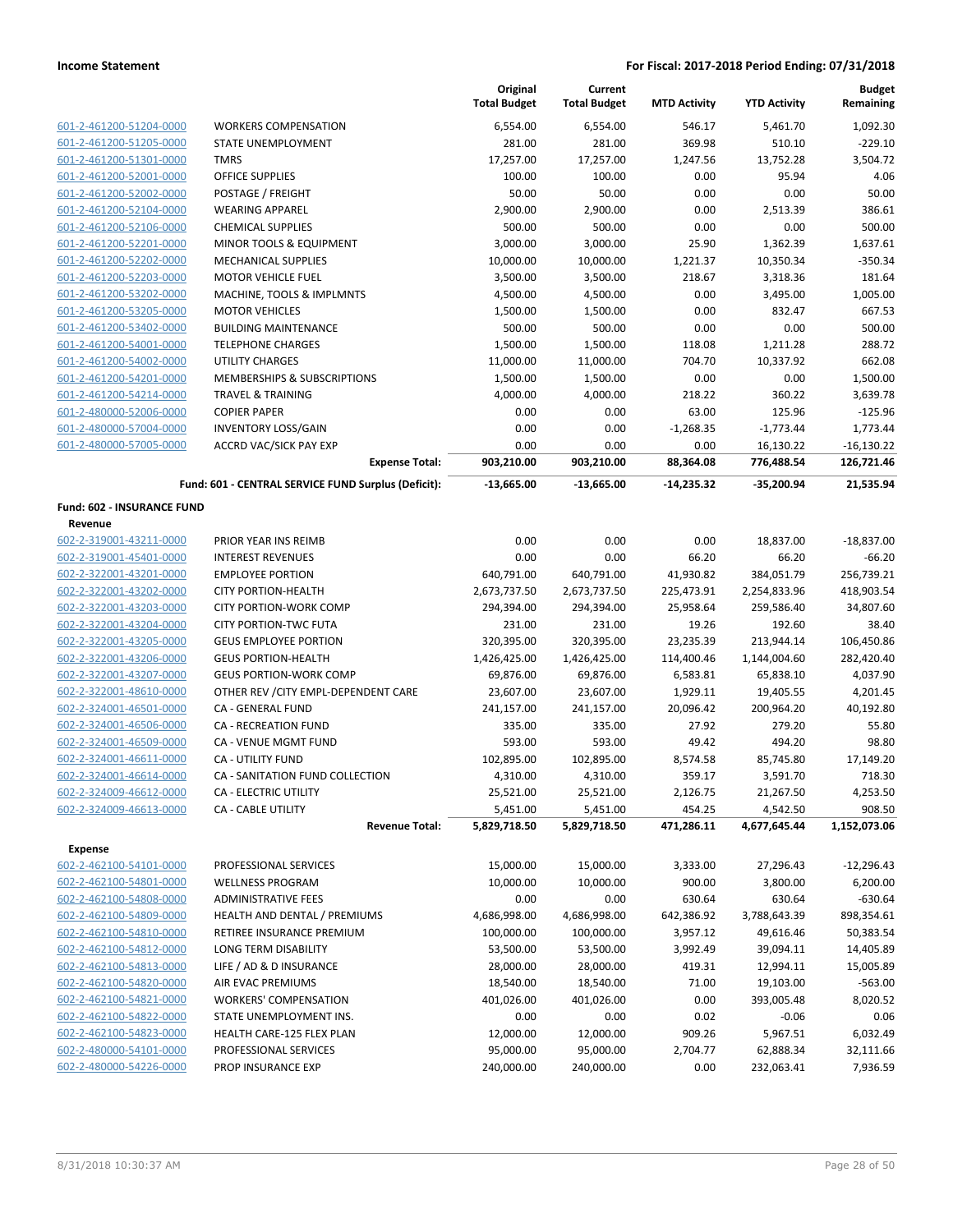|                                                 |                                                    | Original<br><b>Total Budget</b> | Current<br><b>Total Budget</b> | <b>MTD Activity</b> | <b>YTD Activity</b> | <b>Budget</b><br>Remaining |
|-------------------------------------------------|----------------------------------------------------|---------------------------------|--------------------------------|---------------------|---------------------|----------------------------|
| 602-2-480000-57008-0000                         | <b>BANK CHARGES</b>                                | 150.00                          | 150.00                         | 2.24                | 2.24                | 147.76                     |
|                                                 | <b>Expense Total:</b>                              | 5,660,214.00                    | 5,660,214.00                   | 659,306.77          | 4,635,105.06        | 1,025,108.94               |
|                                                 | Fund: 602 - INSURANCE FUND Surplus (Deficit):      | 169,504.50                      | 169,504.50                     | -188,020.66         | 42,540.38           | 126,964.12                 |
| Fund: 604 - MIS FUND                            |                                                    |                                 |                                |                     |                     |                            |
| Revenue                                         |                                                    |                                 |                                |                     |                     |                            |
| 604-2-324001-46501-0000                         | CA - GENERAL FUND                                  | 622,258.00                      | 622,258.00                     | 51,854.83           | 518,548.30          | 103,709.70                 |
| 604-2-324001-46506-0000                         | <b>CA - RECREATION FUND</b>                        | 1,722.00                        | 1,722.00                       | 143.50              | 1,435.00            | 287.00                     |
| 604-2-324001-46509-0000                         | CA - VENUE MGMT FUND                               | 2,543.00                        | 2,543.00                       | 211.92              | 2,119.20            | 423.80                     |
| 604-2-324001-46611-0000                         | CA - UTILITY FUND                                  | 97,623.00                       | 97,623.00                      | 8,135.25            | 81,352.50           | 16,270.50                  |
| 604-2-324001-46614-0000                         | CA - SANITATION FUND COLLECTION                    | 5,200.00                        | 5,200.00                       | 433.33              | 4,333.30            | 866.70                     |
| 604-2-324009-46901-0000                         | <b>CA - ELECTRIC UTILITY</b>                       | 87,605.00                       | 87,605.00                      | 7,300.42            | 73,004.20           | 14,600.80                  |
| 604-2-324009-46906-0000                         | <b>CA - CABLE UTILITY</b>                          | 14,162.00                       | 14,162.00                      | 1,180.17            | 11,801.70           | 2,360.30                   |
|                                                 | <b>Revenue Total:</b>                              | 831,113.00                      | 831,113.00                     | 69,259.42           | 692,594.20          | 138,518.80                 |
| <b>Expense</b>                                  |                                                    |                                 |                                |                     |                     |                            |
| 604-2-441400-52002-0000                         | POSTAGE / FREIGHT                                  | 80.00                           | 80.00                          | 0.00                | 0.00                | 80.00                      |
| 604-2-441400-54001-0000                         | <b>TELEPHONE CHARGES</b>                           | 400.00                          | 400.00                         | 27.69               | 282.75              | 117.25                     |
| 604-2-441400-54002-0000                         | <b>UTILITY CHARGES</b>                             | 950.00                          | 950.00                         | 7.80                | 787.79              | 162.21                     |
| 604-2-441400-54101-0000                         | PROFESSIONAL SERVICES                              | 20,000.00                       | 6,843.25                       | 0.00                | 800.00              | 6,043.25                   |
| 604-2-465100-51001-0000                         | <b>REGULAR SALARIES</b>                            | 210,052.00                      | 210,052.00                     | 16,075.71           | 177,479.93          | 32,572.07                  |
| 604-2-465100-51020-0000                         | <b>OVERTIME</b>                                    | 5,000.00                        | 5,000.00                       | 429.49              | 6,885.71            | $-1,885.71$                |
| 604-2-465100-51021-0000                         | LONGEVITY                                          | 4,420.00                        | 4,420.00                       | 0.00                | 4,420.00            | 0.00                       |
| 604-2-465100-51116-0000                         | CAR ALLOWANCE                                      | 3,600.00                        | 3,600.00                       | 276.92              | 3,046.12            | 553.88                     |
| 604-2-465100-51117-0000                         | <b>CELL PHONE ALLOWANCE</b>                        | 2,880.00                        | 2,880.00                       | 221.52              | 2,436.72            | 443.28                     |
| 604-2-465100-51201-0000                         | <b>FICA</b>                                        | 15,115.00                       | 15,115.00                      | 1,015.26            | 11,667.53           | 3,447.47                   |
| 604-2-465100-51202-0000                         | MEDICARE                                           | 3,535.00                        | 3,535.00                       | 237.44              | 2,728.68            | 806.32                     |
| 604-2-465100-51203-0000                         | <b>HEALTH INSURANCE</b>                            | 32,175.00                       | 32,175.00                      | 2,681.25            | 26,812.50           | 5,362.50                   |
| 604-2-465100-51204-0000                         | <b>WORKERS COMPENSATION</b>                        | 667.00                          | 667.00                         | 55.58               | 555.80              | 111.20                     |
| 604-2-465100-51205-0000                         | STATE UNEMPLOYMENT                                 | 231.00                          | 231.00                         | 274.52              | 301.53              | $-70.53$                   |
| 604-2-465100-51301-0000                         | <b>TMRS</b>                                        | 28,060.00                       | 28,060.00                      | 1,975.82            | 22,295.34           | 5,764.66                   |
| 604-2-465100-51401-0000                         | <b>CONTRA - SALARIES</b>                           | 0.00                            | 0.00                           | $-3,646.46$         | $-10,259.02$        | 10,259.02                  |
| 604-2-465100-52002-0000                         | POSTAGE / FREIGHT                                  | 50.00                           | 50.00                          | 0.00                | 0.00                | 50.00                      |
| 604-2-465100-52004-0000                         | <b>COMPUTER SUPPLIES</b>                           | 2,500.00                        | 2,500.00                       | 0.00                | 0.00                | 2,500.00                   |
| 604-2-465100-52201-0000                         | MINOR TOOLS & EQUIPMENT                            | 750.00                          | 750.00                         | 0.00                | 0.00                | 750.00                     |
| 604-2-465100-52203-0000                         | <b>MOTOR VEHICLE FUEL</b>                          | 600.00                          | 600.00                         | 0.00                | 191.05              | 408.95                     |
| 604-2-465100-53205-0000                         | <b>MOTOR VEHICLES</b>                              | 800.00                          | 800.00                         | 652.65              | 652.65              | 147.35                     |
| 604-2-465100-53209-0000                         | HARDWARE/SOFTWARE                                  | 317,890.00                      | 289,290.00                     | 9,413.51            | 243,607.62          | 45,682.38                  |
| 604-2-465100-54001-0000                         | <b>TELEPHONE CHARGES</b>                           | 9,225.00                        | 9,225.00                       | 753.39              | 7,344.05            | 1,880.95                   |
| 604-2-465100-54101-0000                         | PROFESSIONAL SERVICES                              | 8,000.00                        | 8,000.00                       | 0.00                | 0.00                | 8,000.00                   |
| 604-2-465100-54103-0000                         | <b>CONSULTING</b>                                  | 4,000.00                        | 4,000.00                       | 0.00                | 0.00                | 4,000.00                   |
| 604-2-465100-54214-0000                         | TRAVEL & TRAINING                                  | 5,000.00                        | 5,000.00                       | 0.00                | 2,790.83            | 2,209.17                   |
| 604-2-465100-54901-0000                         | <b>RENTALS / LEASES</b>                            | 25,000.00                       | 25,000.00                      | 1,794.53            | 17,942.92           | 7,057.08                   |
| 604-2-465100-54908-0000                         | LEASE PURCHASE PAYMENTS                            | 21,000.00                       | 21,000.00                      | 0.00                | 20,467.75           | 532.25                     |
| 604-2-465100-55205-0000                         | COMPUTER EQUIPMENT / SOFTWARE                      | 134,500.00                      | 8,250.75                       | 0.00                | 8,250.75            | 0.00                       |
| 604-2-480000-55205-0000                         | <b>COMPUTER EQUIPMENT</b><br><b>Expense Total:</b> | 0.00                            | 168,006.00                     | 0.00                | 138,395.00          | 29,611.00                  |
|                                                 |                                                    | 856,480.00                      | 856,480.00                     | 32,246.62           | 689,884.00          | 166,596.00                 |
|                                                 | Fund: 604 - MIS FUND Surplus (Deficit):            | -25,367.00                      | -25,367.00                     | 37,012.80           | 2,710.20            | -28,077.20                 |
| Fund: 660 - VEHICLE REPLACEMENT FUND<br>Revenue |                                                    |                                 |                                |                     |                     |                            |
| 660-2-319001-45401-0000                         | <b>INTEREST REVENUES</b>                           | 5,000.00                        | 5,000.00                       | 1,447.75            | 14,981.05           | $-9,981.05$                |
| 660-2-319001-45605-0000                         | REIMB MOBILIZATION                                 | 0.00                            | 0.00                           | 0.00                | 146,315.76          | $-146,315.76$              |
| 660-2-322001-47205-0000                         | EQUIPMENT LEASES / GENERAL FUND                    | 65,037.00                       | 65,037.00                      | 5,419.72            | 54,197.20           | 10,839.80                  |
| 660-2-323001-46001-0000                         | XFR - GENERAL FUND                                 | 679,144.00                      | 679,144.00                     | 56,595.33           | 565,953.30          | 113,190.70                 |
| 660-2-323001-46111-0000                         | XFR - GOLF COURSE FUND                             | 34,317.00                       | 34,317.00                      | 2,859.75            | 28,597.50           | 5,719.50                   |
| 660-2-323001-46113-0000                         | <b>XFR - SANITATION FUND</b>                       | 36,850.00                       | 36,850.00                      | 3,070.83            | 30,708.30           | 6,141.70                   |
|                                                 | <b>Revenue Total:</b>                              | 820,348.00                      | 820,348.00                     | 69,393.38           | 840,753.11          | -20,405.11                 |
|                                                 |                                                    |                                 |                                |                     |                     |                            |
| Expense<br>660-2-421210-55202-0000              |                                                    |                                 |                                |                     |                     |                            |
|                                                 | <b>VEHICLES</b>                                    | 23,000.00                       | 23,000.00                      | 0.00                | 21,647.76           | 1,352.24                   |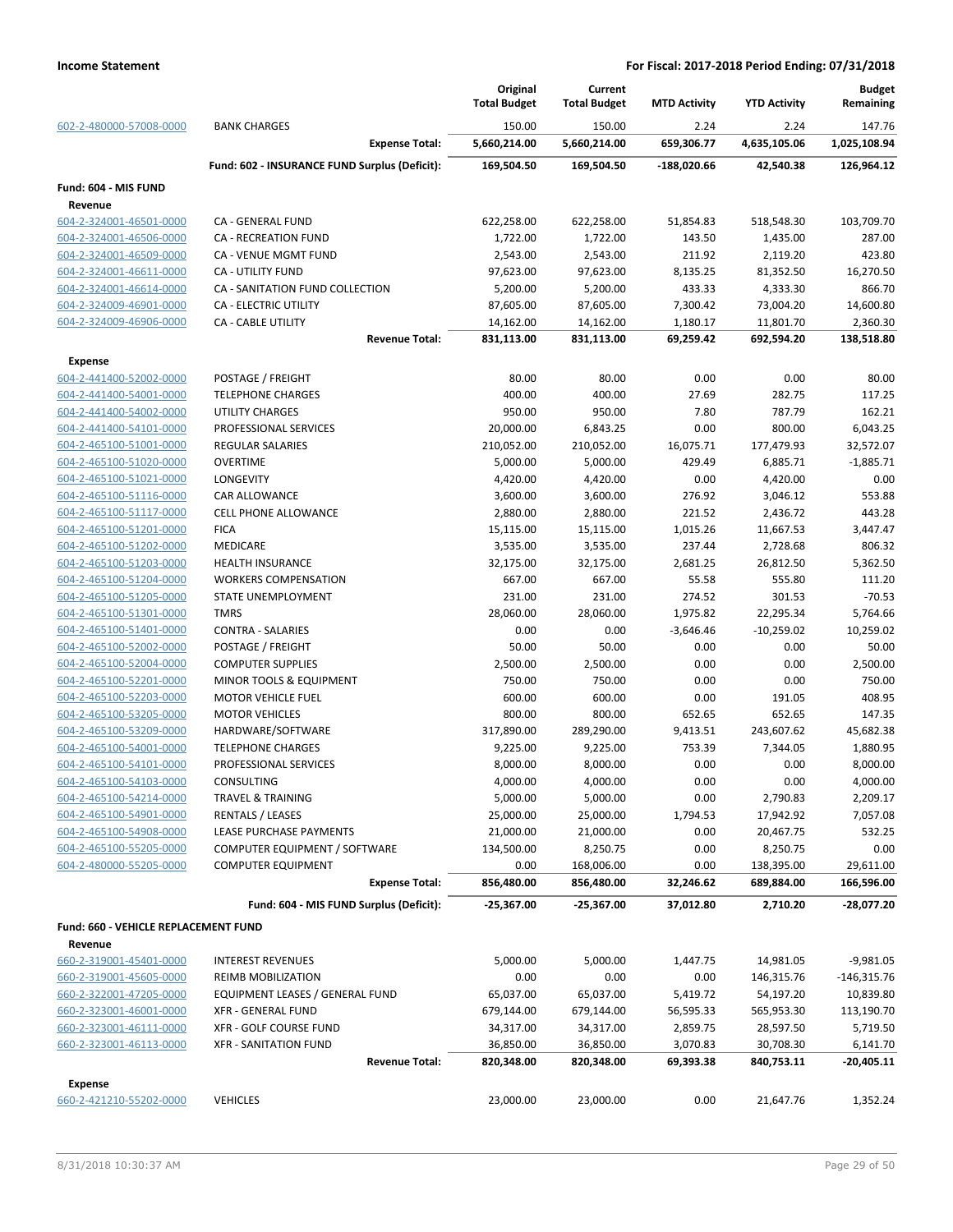|                                                  |                                                            |                       | Original<br><b>Total Budget</b> | Current<br><b>Total Budget</b> | <b>MTD Activity</b> | <b>YTD Activity</b> | <b>Budget</b><br>Remaining |
|--------------------------------------------------|------------------------------------------------------------|-----------------------|---------------------------------|--------------------------------|---------------------|---------------------|----------------------------|
| 660-2-421230-55202-0000                          | <b>VEHICLES</b>                                            |                       | 148,218.00                      | 148,218.00                     | 0.00                | 145,267.46          | 2,950.54                   |
| 660-2-422200-54908-0000                          | LEASE PURCHASE PAYMENTS                                    |                       | 65,037.00                       | 65,037.00                      | 5,419.72            | 54,197.20           | 10,839.80                  |
| 660-2-422200-55202-0000                          | <b>VEHICLES</b>                                            |                       | 600,000.00                      | 600,000.00                     | 0.00                | 540,594.00          | 59,406.00                  |
| 660-2-431200-55201-0000                          | <b>EQUIPMENT PURCHASES</b>                                 |                       | 30,000.00                       | 30,000.00                      | 0.00                | 0.00                | 30,000.00                  |
| 660-2-431200-55202-0000                          | <b>VEHICLES</b>                                            |                       | 111,926.00                      | 111,926.00                     | 0.00                | 84,005.00           | 27,921.00                  |
| 660-2-437200-55202-0000                          | <b>VEHICLES</b>                                            |                       | 0.00                            | 0.00                           | 0.00                | 5,425.00            | $-5,425.00$                |
| 660-2-441300-55202-0000                          | <b>VEHICLES</b>                                            |                       | 16,000.00                       | 16,000.00                      | 0.00                | 0.00                | 16,000.00                  |
| 660-2-442200-55201-0000                          | <b>EQUIPMENT PURCHASES</b>                                 |                       | 36,850.00                       | 36,850.00                      | 0.00                | 6,949.00            | 29,901.00                  |
| 660-2-451250-55201-0000                          | <b>EQUIPMENT PURCHASES</b>                                 |                       | 29,317.00                       | 29,317.00                      | 0.00                | 29,316.69           | 0.31                       |
| 660-2-480000-55499-0000                          | CAPITAL OUTLAY                                             |                       | 0.00                            | 0.00                           | 0.00                | $-75,017.52$        | 75,017.52                  |
| 660-2-480000-57008-0000                          | <b>BANK CHARGES</b>                                        |                       | 0.00                            | 0.00                           | 0.00                | 2.94                | $-2.94$                    |
|                                                  |                                                            | <b>Expense Total:</b> | 1,060,348.00                    | 1,060,348.00                   | 5,419.72            | 812,387.53          | 247,960.47                 |
|                                                  | Fund: 660 - VEHICLE REPLACEMENT FUND Surplus (Deficit):    |                       | $-240,000.00$                   | $-240,000.00$                  | 63,973.66           | 28,365.58           | $-268,365.58$              |
| Fund: 800 - SPENCE FUND<br>Revenue               |                                                            |                       |                                 |                                |                     |                     |                            |
| 800-3-319001-45401-0000                          | <b>INTEREST REVENUES</b>                                   |                       | 600.00                          | 600.00                         | 964.15              | 7,133.97            | $-6,533.97$                |
|                                                  |                                                            | <b>Revenue Total:</b> | 600.00                          | 600.00                         | 964.15              | 7,133.97            | $-6,533.97$                |
| <b>Expense</b>                                   |                                                            |                       |                                 |                                |                     |                     |                            |
| 800-3-495000-58501-0000                          | CA - GENERAL FUND                                          |                       | 600.00                          | 600.00                         | 50.00               | 500.00              | 100.00                     |
|                                                  |                                                            | <b>Expense Total:</b> | 600.00                          | 600.00                         | 50.00               | 500.00              | 100.00                     |
|                                                  | Fund: 800 - SPENCE FUND Surplus (Deficit):                 |                       | 0.00                            | 0.00                           | 914.15              | 6,633.97            | $-6,633.97$                |
| Fund: 801 - JONES LIBRARY TRUST                  |                                                            |                       |                                 |                                |                     |                     |                            |
| Revenue                                          |                                                            |                       |                                 |                                |                     |                     |                            |
| 801-3-319001-45401-0000                          | <b>INTEREST REVENUES</b>                                   |                       | 10.00                           | 10.00                          | 30.31               | 84.35               | $-74.35$                   |
|                                                  |                                                            | <b>Revenue Total:</b> | 10.00                           | 10.00                          | 30.31               | 84.35               | $-74.35$                   |
| <b>Expense</b>                                   |                                                            |                       |                                 |                                |                     |                     |                            |
| 801-3-480000-57008-0000                          | <b>BANK CHARGES</b>                                        |                       | 0.00                            | 0.00                           | 1.46                | 5.53                | $-5.53$                    |
|                                                  |                                                            | <b>Expense Total:</b> | 0.00                            | 0.00                           | 1.46                | 5.53                | $-5.53$                    |
|                                                  | Fund: 801 - JONES LIBRARY TRUST Surplus (Deficit):         |                       | 10.00                           | 10.00                          | 28.85               | 78.82               | -68.82                     |
|                                                  |                                                            |                       |                                 |                                |                     |                     |                            |
| Fund: 809 - GREENVILLE IDC (L-3)<br>Revenue      |                                                            |                       |                                 |                                |                     |                     |                            |
| 809-3-319001-45609-0000                          | INTERGOVERNMENTAL / IDC GREENVILLE                         |                       | 0.00                            | 0.00                           | 375,123.70          | 5,544,480.21        | $-5,544,480.21$            |
|                                                  |                                                            | <b>Revenue Total:</b> | 0.00                            | 0.00                           | 375,123.70          | 5,544,480.21        | -5,544,480.21              |
|                                                  |                                                            |                       |                                 |                                |                     |                     |                            |
| Expense<br>809-3-438100-55320-0000               | <b>CONSTRUCTION PROJECTS</b>                               |                       | 0.00                            | 0.00                           | 326,460.03          | 5,495,028.60        | -5,495,028.60              |
|                                                  |                                                            | <b>Expense Total:</b> | 0.00                            | 0.00                           | 326,460.03          | 5,495,028.60        | -5,495,028.60              |
|                                                  |                                                            |                       |                                 |                                |                     |                     |                            |
|                                                  | Fund: 809 - GREENVILLE IDC (L-3) Surplus (Deficit):        |                       | 0.00                            | 0.00                           | 48,663.67           | 49,451.61           | -49,451.61                 |
| Fund: 810 - SEIZURE FUNDS - STATE RULES          |                                                            |                       |                                 |                                |                     |                     |                            |
| Revenue                                          |                                                            |                       |                                 |                                |                     |                     |                            |
| 810-3-319001-45401-0000                          | <b>INTEREST REVENUES</b>                                   |                       | 148.00                          | 148.00                         | 520.29              | 619.30              | $-471.30$                  |
| 810-3-322001-46802-0000                          | HB65 SEIZURES-CONTRIBUTNS                                  |                       | 0.00                            | 0.00                           | 1,359.15            | 3,148.08            | $-3,148.08$                |
|                                                  |                                                            | <b>Revenue Total:</b> | 148.00                          | 148.00                         | 1,879.44            | 3,767.38            | $-3,619.38$                |
| <b>Expense</b>                                   |                                                            |                       |                                 |                                |                     |                     |                            |
| 810-3-480000-57008-0000                          | <b>BANK CHARGES</b>                                        |                       | 0.00                            | 0.00                           | 24.97               | 160.50              | $-160.50$                  |
|                                                  |                                                            | <b>Expense Total:</b> | 0.00                            | 0.00                           | 24.97               | 160.50              | $-160.50$                  |
|                                                  | Fund: 810 - SEIZURE FUNDS - STATE RULES Surplus (Deficit): |                       | 148.00                          | 148.00                         | 1,854.47            | 3,606.88            | $-3,458.88$                |
| Fund: 811 - SEIZURE FUNDS - FED RULES<br>Revenue |                                                            |                       |                                 |                                |                     |                     |                            |
| 811-3-319001-45401-0000                          | <b>INTEREST REVENUES</b>                                   |                       | 100.00                          | 100.00                         | 583.34              | 1,392.83            | $-1,292.83$                |
| 811-3-322001-46803-0000                          | FED SEIZURES-CONTRIBUTION                                  |                       | 0.00                            | 0.00                           | 0.00                | 140,397.40          | $-140,397.40$              |
|                                                  |                                                            | <b>Revenue Total:</b> | 100.00                          | 100.00                         | 583.34              | 141,790.23          | $-141,690.23$              |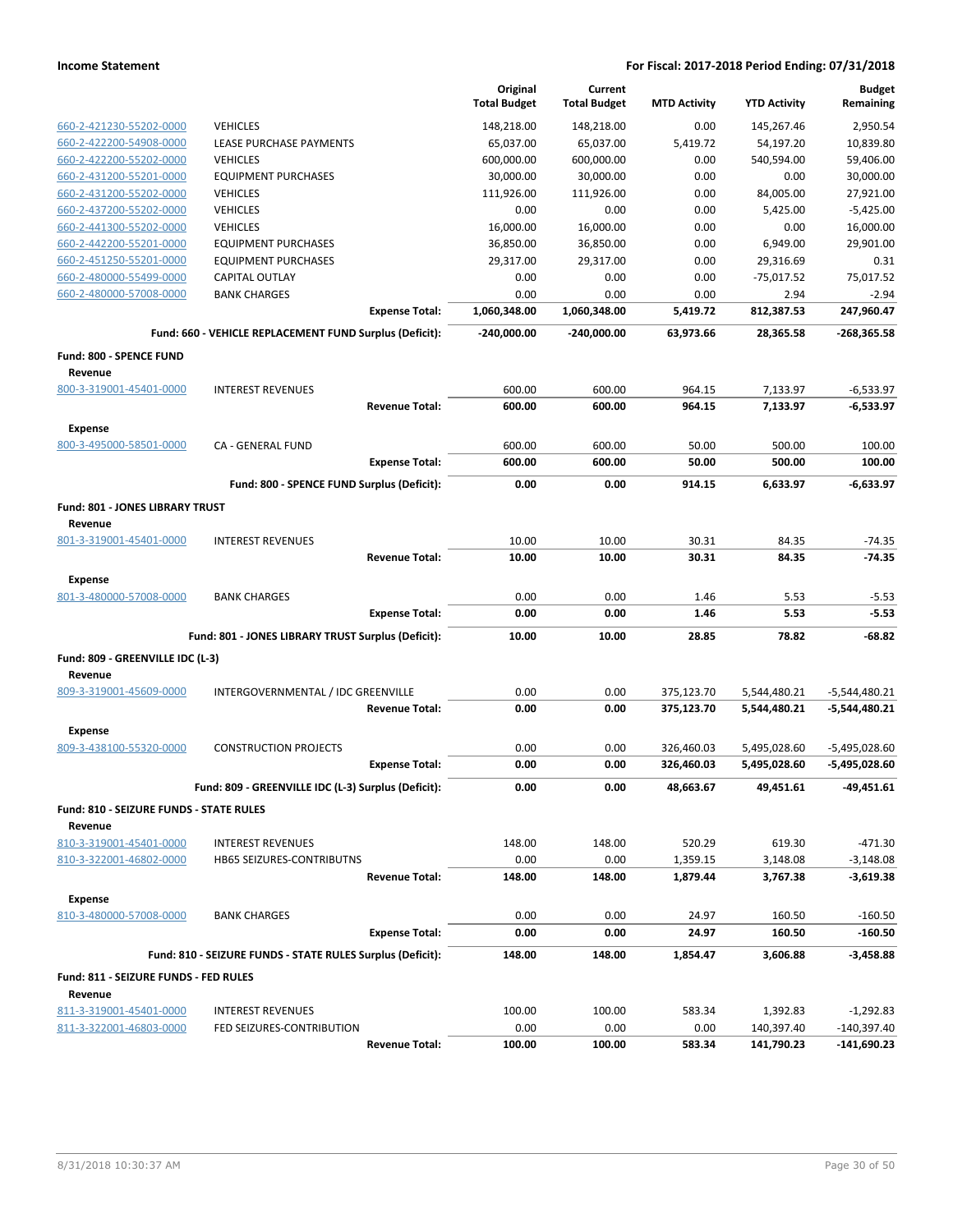|                                                    |                                                                            | Original<br><b>Total Budget</b> | Current<br><b>Total Budget</b> | <b>MTD Activity</b>    | <b>YTD Activity</b>      | <b>Budget</b><br>Remaining |
|----------------------------------------------------|----------------------------------------------------------------------------|---------------------------------|--------------------------------|------------------------|--------------------------|----------------------------|
| <b>Expense</b>                                     |                                                                            |                                 |                                |                        |                          |                            |
| 811-3-480000-57008-0000                            | <b>BANK CHARGES</b>                                                        | 0.00                            | 0.00                           | 24.33                  | 71.80                    | $-71.80$                   |
|                                                    | <b>Expense Total:</b>                                                      | 0.00                            | 0.00                           | 24.33                  | 71.80                    | $-71.80$                   |
|                                                    | Fund: 811 - SEIZURE FUNDS - FED RULES Surplus (Deficit):                   | 100.00                          | 100.00                         | 559.01                 | 141,718.43               | $-141,618.43$              |
|                                                    | Fund: 820 - TIRZ FUND (Tax Increment Reinvestment Zone)                    |                                 |                                |                        |                          |                            |
| Revenue                                            |                                                                            |                                 |                                |                        |                          |                            |
| 820-3-311001-41101-0000                            | REAL PROPERTY TAXES - CITY                                                 | 396,103.00                      | 396,103.00                     | 204.02                 | 360,994.83               | 35,108.17                  |
| 820-3-311001-41111-0000                            | REAL PROPERTY TAXES - COUNTY                                               | 125,000.00                      | 125,000.00                     | 0.00                   | 142,066.98               | $-17,066.98$               |
| 820-3-311001-41112-0000                            | <b>REAL PROPERTY TAXES - HOSPITAL</b>                                      | 100,000.00                      | 100,000.00                     | 0.00                   | 59,792.98                | 40,207.02                  |
| 820-3-311002-41102-0000                            | <b>DELINQUENT TAXES</b>                                                    | 330.00                          | 330.00                         | 148.66                 | 3,574.58                 | $-3,244.58$                |
| 820-3-319001-45401-0000                            | <b>INTEREST REVENUES</b>                                                   | 3,000.00                        | 3,000.00                       | 3,372.34               | 9,427.26                 | $-6,427.26$                |
|                                                    | <b>Revenue Total:</b>                                                      | 624,433.00                      | 624,433.00                     | 3,725.02               | 575,856.63               | 48,576.37                  |
| <b>Expense</b>                                     |                                                                            |                                 |                                |                        |                          |                            |
| 820-3-416100-54101-0000                            | PROFESSIONAL SERVICES                                                      | 0.00                            | 0.00                           | 0.00                   | 6,635.00                 | $-6,635.00$                |
| 820-3-416100-55002-0000                            | <b>IMPROVEMENTS</b>                                                        | 114,822.11                      | 114,822.11                     | 0.00                   | 113,411.00               | 1,411.11                   |
| 820-3-480000-57008-0000                            | <b>BANK CHARGES</b>                                                        | 0.00                            | 0.00                           | 161.90                 | 572.42                   | $-572.42$                  |
|                                                    | <b>Expense Total:</b>                                                      | 114,822.11                      | 114,822.11                     | 161.90                 | 120,618.42               | -5,796.31                  |
|                                                    | Fund: 820 - TIRZ FUND (Tax Increment Reinvestment Zone) Surplus (Deficit): | 509,610.89                      | 509,610.89                     | 3,563.12               | 455,238.21               | 54,372.68                  |
| Fund: 899 - POOLED CASH<br>Revenue                 |                                                                            |                                 |                                |                        |                          |                            |
| 899-8-319001-45401-0000                            | <b>INTEREST REVENUES</b>                                                   | 0.00                            | 0.00                           | $-0.01$                | $-1.05$                  | 1.05                       |
|                                                    | <b>Revenue Total:</b>                                                      | 0.00                            | 0.00                           | $-0.01$                | $-1.05$                  | 1.05                       |
|                                                    | Fund: 899 - POOLED CASH Total:                                             | 0.00                            | 0.00                           | $-0.01$                | $-1.05$                  | 1.05                       |
| Fund: 910 - ELECTRIC OPERATING FUND                |                                                                            |                                 |                                |                        |                          |                            |
| Revenue                                            |                                                                            |                                 |                                |                        |                          |                            |
| 910-9-000000-49001-4400                            | METERED SALES - RESIDENTIAL                                                | 11,658,700.00                   | 11,658,700.00                  | 1,532,167.20           | 9,825,612.62             | 1,833,087.38               |
| 910-9-000000-49010-4421                            | METERED SALES - GS-NO DEMAND                                               | 838,069.00                      | 838,069.00                     | 73,219.57              | 637,630.83               | 200,438.17                 |
| 910-9-000000-49020-4422                            | METERED SALES - GS-DEMAND                                                  | 17,950,587.00                   | 17,950,587.00                  | 1,704,233.50           | 14,395,863.80            | 3,554,723.20               |
| 910-9-000000-49030-4424                            | METERED SALES - GS-PRIMARY                                                 | 405,628.00                      | 405,628.00                     | 32,994.34              | 303,535.36               | 102,092.64                 |
| 910-9-000000-49040-4440                            | <b>METERED SALES - STREET LIGHTS</b>                                       | 227,871.00                      | 227,871.00                     | 18,842.28              | 189,749.32               | 38,121.68                  |
| 910-9-000000-49050-4400                            | <b>FUEL ADJUSTMENT</b>                                                     | 15,425,459.00                   | 15,425,459.00                  | 1,697,267.72           | 11,922,010.51            | 3,503,448.49               |
| 910-9-000000-49057-4490                            | POWER COST RECOVERY                                                        | 0.00                            | 0.00                           | 0.00                   | 35.42                    | $-35.42$                   |
| 910-9-000000-49058-4400                            | <b>REGULATORY CHARGE</b>                                                   | 734,961.00                      | 734,961.00                     | 80,177.49              | 616,652.03               | 118,308.97                 |
| 910-9-000000-49140-4490                            | <b>VAPOR LIGHT REVENUES</b>                                                | 170,000.00                      | 170,000.00                     | 13,257.80              | 131,614.22               | 38,385.78                  |
| 910-9-000000-49201-4510                            | <b>LATE CHARGES</b>                                                        | 280,000.00                      | 280,000.00                     | 24,862.42              | 174,715.32               | 105,284.68                 |
| 910-9-000000-49210-4511                            | <b>ELECTRIC SERVICE CHARGES</b>                                            | 75,000.00                       | 75,000.00                      | 6,836.05               | 69,121.30                | 5,878.70                   |
| 910-9-000000-49211-4511                            | VAPOR LIGHT SERVICE CHARGES<br><b>SAW POLES SERVICE CHARGES</b>            | 500.00<br>700.00                | 500.00                         | 0.00                   | 425.00<br>780.00         | 75.00                      |
| 910-9-000000-49212-4511<br>910-9-000000-49213-4511 | AMPY SERVICE CHARGES                                                       | 45,850.00                       | 700.00<br>45,850.00            | 0.00<br>2,629.36       | 29,780.64                | $-80.00$<br>16,069.36      |
| 910-9-000000-49220-4512                            | <b>RE-READ CHARGES</b>                                                     | 10.00                           | 10.00                          | 0.00                   | 70.00                    | $-60.00$                   |
| 910-9-000000-49230-4512                            | METER TESTING CHARGES                                                      | 10.00                           | 10.00                          | 0.00                   | 0.00                     | 10.00                      |
| 910-9-000000-49301-4490                            | METERED SALES - 5% XFER to GENERAL FUND                                    | 2,332,420.00                    | 2,332,420.00                   | 257,658.07             | 1,900,583.22             | 431,836.78                 |
| 910-9-000000-49307-4490                            | METERED SALES - 1% XFER to GBOD                                            | 466,484.00                      | 466,484.00                     | 51,533.78              | 380,138.08               | 86,345.92                  |
| 910-9-000000-49410-4564                            | <b>CUSTOMER AID TO CONSTRUCTION</b>                                        | 510,000.00                      | 510,000.00                     | 5,849.71               | 964,270.21               | $-454,270.21$              |
| 910-9-000000-49420-4564                            | UNDERGROUND SERVICE                                                        | 10,000.00                       | 10,000.00                      | 660.00                 | 14,616.25                | $-4,616.25$                |
| 910-9-000000-49430-4564                            | RELOCATION OF SERVICE                                                      | 100.00                          | 100.00                         | 0.00                   | 346.50                   | $-246.50$                  |
| 910-9-000000-49440-4564                            | <b>OVERTIME SERVICES</b>                                                   | 100.00                          | 100.00                         | 0.00                   | 0.00                     | 100.00                     |
| 910-9-000000-49450-4564                            | <b>ACCIDENTS</b>                                                           | 1,000.00                        | 1,000.00                       | 0.00                   | 24,482.12                | $-23,482.12$               |
| 910-9-000000-49455-4564                            | <b>INSURANCE REIMBURSEMENTS</b>                                            | 0.00                            | 0.00                           | 0.00                   | 2,410.00                 | $-2,410.00$                |
| 910-9-000000-49460-4564                            | <b>METER DAMAGE</b>                                                        | 100.00                          | 100.00                         | 35.00                  | 210.00                   | $-110.00$                  |
| 910-9-000000-49470-4564                            | OTHER REIMBURSEMENTS                                                       | 100.00                          | 100.00                         | 0.00                   | 0.00                     | 100.00                     |
| 910-9-000000-49480-4564                            | <b>METER BASES</b>                                                         | 7,000.00                        | 7,000.00                       | 376.00                 | 1,424.58                 | 5,575.42                   |
| 910-9-000000-49490-4564                            | <b>MATERIAL SALES</b>                                                      | 20,000.00                       | 20,000.00                      | 0.00                   | 14,374.16                | 5,625.84                   |
| 910-9-000000-49520-4470                            | <b>ENERGY SALES</b>                                                        | 6,287,000.00                    | 6,287,000.00                   | 1,387,527.73           | 4,496,672.64             | 1,790,327.36               |
| 910-9-000000-49521-4470                            | <b>RUC REVENUES</b>                                                        | 3,200.00                        | 3,200.00                       | $-1.60$                | 3,961.93                 | $-761.93$                  |
| 910-9-000000-49530-4572<br>910-9-000000-49540-4572 | TCR AUCTION PROCEEDS<br><b>BLACK START REVENUES</b>                        | 480,000.00<br>510,000.00        | 480,000.00<br>510,000.00       | 66,191.10<br>43,607.53 | 512,531.47<br>427,437.77 | $-32,531.47$<br>82,562.23  |
|                                                    |                                                                            |                                 |                                |                        |                          |                            |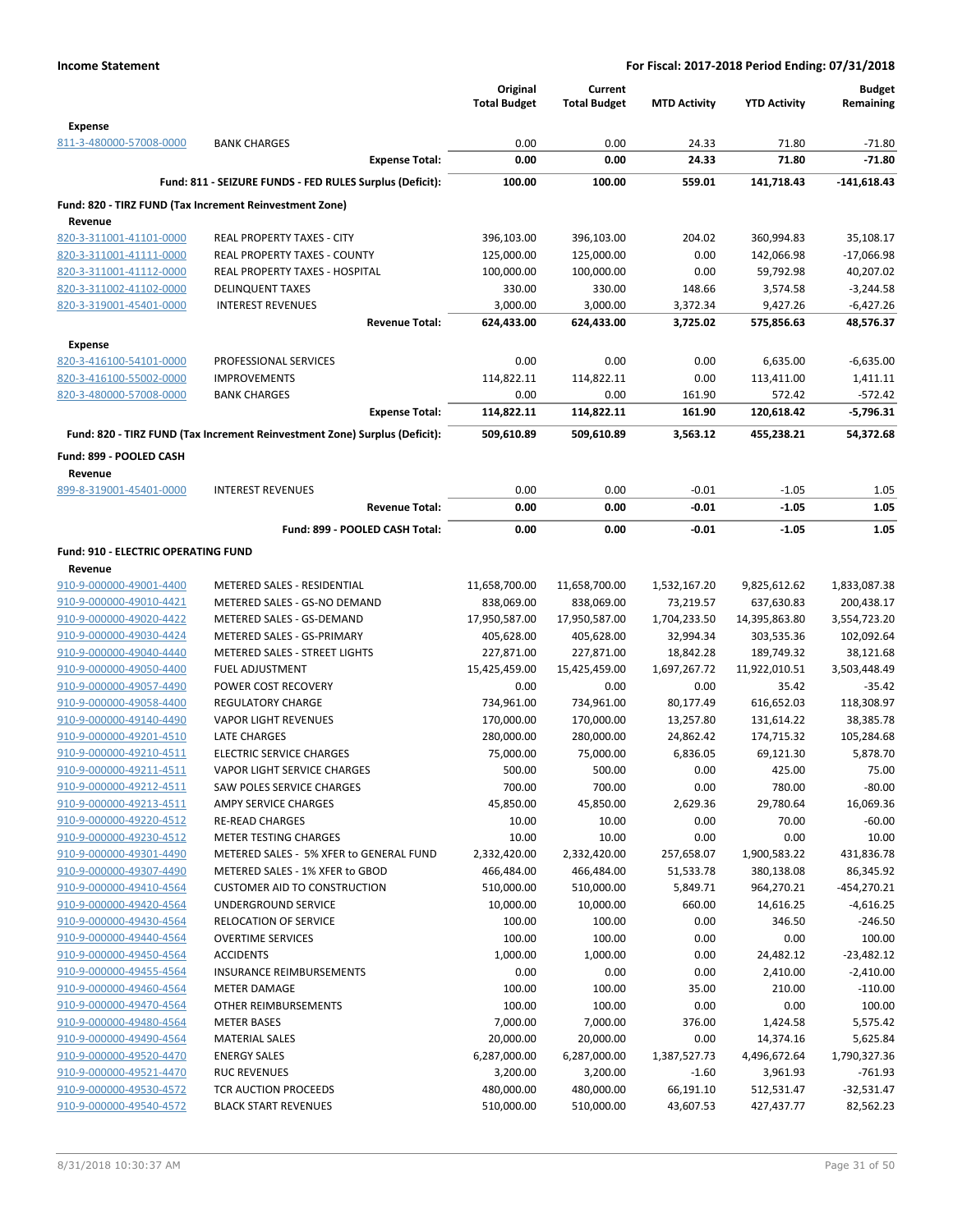|                                                    |                                                                     | Original<br><b>Total Budget</b> | Current<br><b>Total Budget</b> | <b>MTD Activity</b> | <b>YTD Activity</b>    | <b>Budget</b><br>Remaining |
|----------------------------------------------------|---------------------------------------------------------------------|---------------------------------|--------------------------------|---------------------|------------------------|----------------------------|
| 910-9-000000-49560-4571                            | <b>TCOS REVENUES</b>                                                | 485,000.00                      | 485,000.00                     | 53,402.87           | 418,000.90             | 66,999.10                  |
| 910-9-000000-49601-4540                            | POLE USE REVENUES                                                   | 27,035.00                       | 27,035.00                      | 0.00                | 35,980.12              | $-8,945.12$                |
| 910-9-000000-49602-4118                            | EPA ALLOWANCE SALES                                                 | 1.00                            | 1.00                           | 0.00                | 0.00                   | 1.00                       |
| 910-9-000000-49699-4116                            | OTHER GAINS/LOSSES                                                  | 20,000.00                       | 20,000.00                      | 0.00                | 0.00                   | 20,000.00                  |
| 910-9-000000-49700-4990                            | REDEMPTION OF LONG TERM DEBT                                        | 490,000.00                      | 490,000.00                     | 0.00                | 0.00                   | 490,000.00                 |
| 910-9-000000-49701-4567                            | XFER FROM COG - GEN FUND                                            | 687,973.00                      | 687,973.00                     | 57,884.33           | 578,843.30             | 109,129.70                 |
| 910-9-000000-49754-4994                            | XFER FROM 950 - BILLING                                             | 77,556.00                       | 77,556.00                      | 6,463.00            | 64,630.00              | 12,926.00                  |
| 910-9-000000-49755-4995                            | XFER FROM 950 - CASHIERS                                            | 57,928.00                       | 57,928.00                      | 4,827.33            | 48,273.30              | 9,654.70                   |
| 910-9-000000-49759-4545                            | XFER FROM 950 FOR POLE USE                                          | 18,800.00                       | 18,800.00                      | 0.00                | 18,800.00              | 0.00                       |
| 910-9-000000-49801-4190                            | <b>INTEREST INCOME</b>                                              | 20,000.00                       | 20,000.00                      | 29,710.90           | 76,539.44              | $-56,539.44$               |
| 910-9-000000-49809-4190                            | INTEREST ON ERCOT COLLATERAL                                        | 200.00                          | 200.00                         | 0.00                | 0.00                   | 200.00                     |
|                                                    | <b>Revenue Total:</b>                                               | 60,325,342.00                   | 60,325,342.00                  | 7,152,213.48        | 48,282,122.36          | 12,043,219.64              |
| <b>Expense</b>                                     |                                                                     |                                 |                                |                     |                        |                            |
| 910-9-901000-51001-5000                            | <b>REGULAR SALARIES</b>                                             | 519,749.00                      | 519,749.00                     | 39,364.86           | 431,922.08             | 87,826.92                  |
| 910-9-901000-51020-5000                            | <b>OVERTIME</b>                                                     | 70,000.00                       | 70,000.00                      | 5,911.94            | 66,464.94              | 3,535.06                   |
| 910-9-901000-51115-5000                            | <b>CLOTHING ALLOWANCE</b>                                           | 2,000.00                        | 2,000.00                       | 0.00                | 1,736.23               | 263.77                     |
| 910-9-901000-51116-5000                            | CAR ALLOWANCE                                                       | 1,950.00                        | 1,950.00                       | 300.00              | 1,350.00               | 600.00                     |
| 910-9-901000-51117-5000                            | <b>CELL PHONE ALLOWANCE</b>                                         | 623.00                          | 623.00                         | 47.92               | 527.12                 | 95.88                      |
| 910-9-901000-51201-5000                            | <b>FICA</b>                                                         | 36,726.00                       | 36,726.00                      | 2,510.80            | 28,322.14              | 8,403.86                   |
| 910-9-901000-51202-5000                            | MEDICARE                                                            | 8,618.00                        | 8,618.00                       | 587.20              | 6,623.71               | 1,994.29                   |
| 910-9-901000-51203-5000                            | <b>HEALTH INSURANCE</b>                                             | 78,293.00                       | 78,293.00                      | 6,524.42            | 65,244.20              | 13,048.80                  |
| 910-9-901000-51204-5000                            | <b>WORKERS COMPENSATION</b>                                         | 8,102.00                        | 8,102.00                       | 675.17              | 6,751.70               | 1,350.30                   |
| 910-9-901000-51205-5000                            | UNEMPLOYMENT                                                        | 1,314.00                        | 1,314.00                       | 1,561.58            | 1,633.12               | $-319.12$                  |
| 910-9-901000-51301-5000                            | <b>TMRS</b>                                                         | 68,406.00                       | 68,406.00                      | 5,301.58            | 57,726.22              | 10,679.78                  |
| 910-9-901001-59020-5010                            | <b>NATURAL GAS</b>                                                  | 474,175.00                      | 474,175.00                     | 35,666.31           | 194,779.86             | 279,395.14                 |
| 910-9-901001-59021-5010                            | <b>FUEL OIL</b>                                                     | 50,000.00                       | 0.00                           | 0.00                | 0.00                   | 0.00                       |
| 910-9-901008-59110-5080                            | <b>GEUS OPERATIONS</b>                                              | 31,400.00                       | 31,400.00                      | 1,839.39            | 23,040.47              | 8,359.53                   |
| 910-9-901008-59112-5080                            | SAFETY                                                              | 10,500.00                       | 10,500.00                      | 3,399.41            | 6,008.93               | 4,491.07                   |
| 910-9-901008-59121-5080                            | <b>MECHANICAL SUPPLIES</b>                                          | 20,500.00                       | 20,500.00                      | 174.64              | 9,213.18               | 11,286.82                  |
| 910-9-901008-59125-5080                            | CHEMICAL & LABORATORY SUPPLIES                                      | 65,500.00                       | 65,500.00                      | 10,406.01           | 31,781.53              | 33,718.47                  |
| 910-9-901008-59141-5080                            | UTILITY BILLS                                                       | 300,000.00                      | 300,000.00                     | 9,852.14            | 203,633.36             | 96,366.64                  |
| 910-9-901008-59144-5080                            | MISCELLANEOUS SERVICES                                              | 167,800.00                      | 164,800.00                     | 4,865.48            | 62,096.66              | 102,703.34                 |
| 910-9-901008-59146-5080                            | TRAINING AND/OR TRAVEL                                              | 10,000.00                       | 10,000.00                      | 0.00                | 4,045.26               | 5,954.74                   |
| 910-9-901015-51001-5150                            | <b>REGULAR SALARIES</b>                                             | 376,116.00                      | 376,116.00                     | 28,635.78           | 313,076.59             | 63,039.41                  |
| 910-9-901015-51020-5150                            | <b>OVERTIME</b>                                                     | 30,000.00                       | 30,000.00                      | 6,216.23            | 34,167.71              | $-4,167.71$                |
| 910-9-901015-51115-5150                            | <b>CLOTHING ALLOWANCE</b>                                           | 2,200.00                        | 2,200.00                       | 0.00                | 2,067.76               | 132.24                     |
| 910-9-901015-51116-5150                            | CAR ALLOWANCE                                                       | 1,950.00                        | 1,950.00                       | 300.00              | 1,350.00               | 600.00                     |
| 910-9-901015-51201-5150                            | <b>FICA</b>                                                         | 25,436.00                       | 25,436.00                      | 1,937.24            | 19,582.23              | 5,853.77                   |
| 910-9-901015-51202-5150                            | <b>MEDICARE</b>                                                     | 5,949.00                        | 5,949.00                       | 453.06              | 4,579.71               | 1,369.29                   |
| 910-9-901015-51203-5150                            | <b>HEALTH INSURANCE</b>                                             | 75,075.00                       | 75,075.00                      | 6,256.25            | 62,562.50              | 12,512.50                  |
| 910-9-901015-51204-5150                            | <b>WORKERS COMPENSATION</b>                                         | 6,106.00                        | 6,106.00                       | 508.83              | 5,088.30               | 1,017.70                   |
| 910-9-901015-51205-5150                            | UNEMPLOYMENT                                                        | 1,260.00                        | 1,260.00                       | 1,497.40            | 1,583.06               | $-323.06$                  |
| 910-9-901015-51301-5150                            | <b>TMRS</b>                                                         | 47,222.00                       | 47,222.00                      | 4,084.67            | 40,355.51              | 6,866.49                   |
| 910-9-901015-59201-5150                            | <b>BUILDING MAINTENANCE</b>                                         | 15,000.00                       | 15,000.00                      | 1,369.93            | 20,491.54              | -5,491.54                  |
| 910-9-901015-59205-5150<br>910-9-901015-59290-5150 | EQUIPMENT MAINTENANCE<br><b>GENERAL PLANT EQUIPMENT MAINTENANCE</b> | 4,500.00<br>30,000.00           | 4,500.00<br>30,000.00          | 402.50<br>77.90     | 1,471.61               | 3,028.39                   |
| 910-9-901015-59291-5150                            | UNIT 1 MAINTENANCE                                                  | 80,500.00                       | 102,500.00                     | 51,997.91           | 15,489.28<br>81,194.19 | 14,510.72<br>21,305.81     |
| 910-9-901015-59292-5150                            | UNIT 2 MAINTENANCE                                                  | 709,000.00                      | 709,000.00                     | 10,749.94           | 72,513.53              | 636,486.47                 |
| 910-9-901015-59293-5150                            | UNIT 3 MAINTENANCE                                                  | 211,500.00                      | 239,500.00                     | 145,188.42          | 265,959.32             | $-26,459.32$               |
| 910-9-901090-59312-9900                            | <b>BOILER PLANT EQUIPMENT</b>                                       | 35,000.00                       | 35,000.00                      | 0.00                | 0.00                   | 35,000.00                  |
| 910-9-901146-51001-5460                            | REGULAR SALARIES                                                    | 519,749.00                      | 519,749.00                     | 39,364.86           | 431,922.07             | 87,826.93                  |
| 910-9-901146-51020-5460                            | <b>OVERTIME</b>                                                     | 68,500.00                       | 68,500.00                      | 5,911.94            | 66,464.01              | 2,035.99                   |
| 910-9-901146-51115-5460                            | <b>CLOTHING ALLOWANCE</b>                                           | 2,000.00                        | 2,000.00                       | 0.00                | 1,736.23               | 263.77                     |
| 910-9-901146-51116-5460                            | CAR ALLOWANCE                                                       | 1,950.00                        | 1,950.00                       | 0.00                | 1,950.00               | 0.00                       |
| 910-9-901146-51117-5460                            | <b>CELL PHONE ALLOWANCE</b>                                         | 623.00                          | 623.00                         | 47.88               | 526.68                 | 96.32                      |
| 910-9-901146-51201-5460                            | <b>FICA</b>                                                         | 36,633.00                       | 36,633.00                      | 2,810.13            | 30,992.27              | 5,640.73                   |
| 910-9-901146-51202-5460                            | MEDICARE                                                            | 8,596.00                        | 8,596.00                       | 657.21              | 7,248.22               | 1,347.78                   |
| 910-9-901146-51203-5460                            | <b>HEALTH INSURANCE</b>                                             | 78,293.00                       | 78,293.00                      | 6,524.42            | 65,244.20              | 13,048.80                  |
| 910-9-901146-51204-5460                            | <b>WORKERS COMPENSATION</b>                                         | 8,102.00                        | 8,102.00                       | 675.17              | 6,751.70               | 1,350.30                   |
|                                                    |                                                                     |                                 |                                |                     |                        |                            |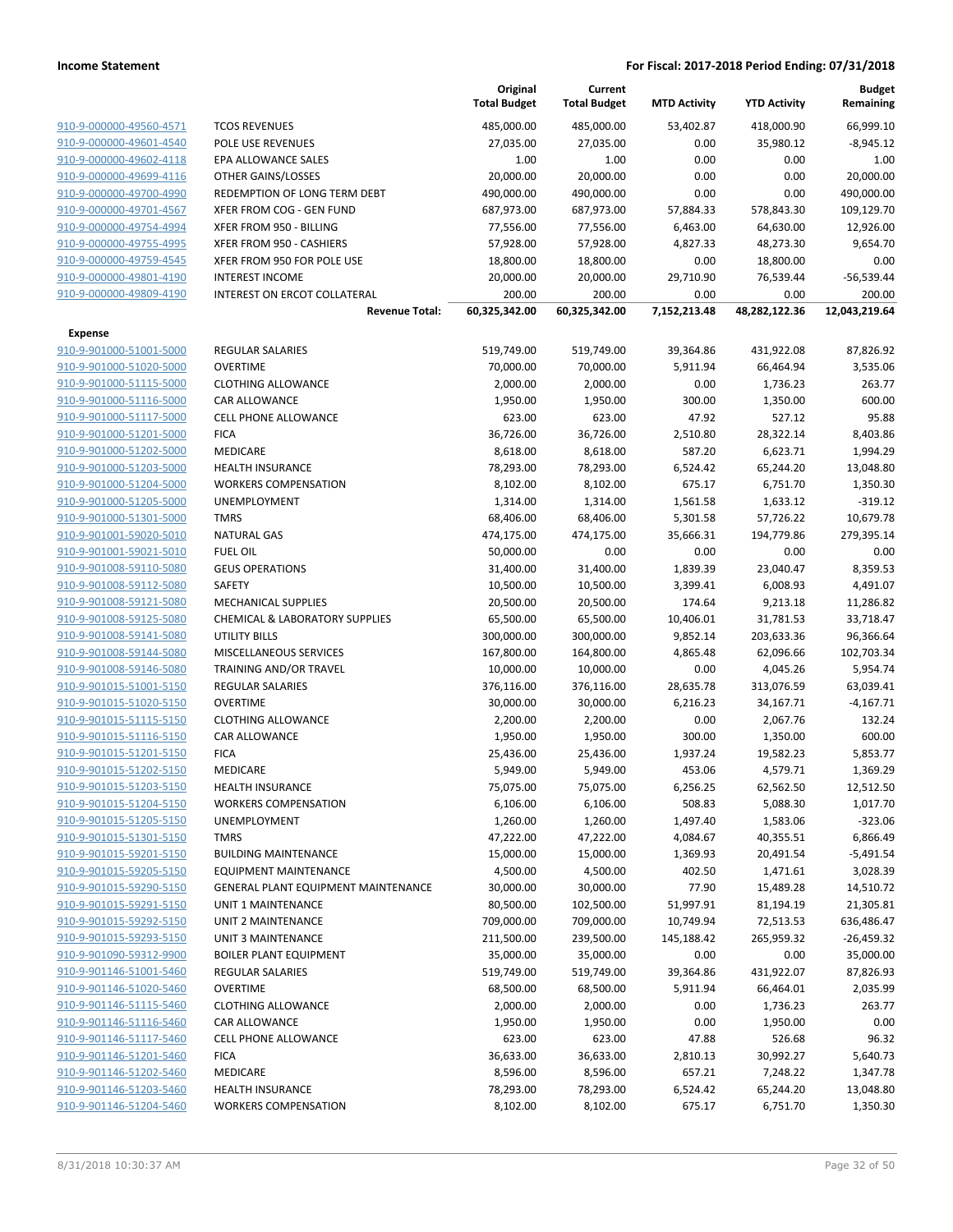**Budget Remaining**

**MTD Activity YTD Activity**

**Current**

**Original**

|                                                    |                                            | <b>Total Budget</b>    | <b>Total Budget</b>    | <b>MTD Activity</b>  | <b>YTD Activity</b>    | Remaining              |
|----------------------------------------------------|--------------------------------------------|------------------------|------------------------|----------------------|------------------------|------------------------|
| 910-9-901146-51205-5460                            | <b>UNEMPLOYMENT</b>                        | 1,314.00               | 1,314.00               | 1,561.58             | 1,621.17               | $-307.17$              |
| 910-9-901146-51301-5460                            | <b>TMRS</b>                                | 68,234.00              | 68,234.00              | 5,266.74             | 57,347.29              | 10,886.71              |
| 910-9-901147-59020-5470                            | <b>NATURAL GAS</b>                         | 300,000.00             | 300,000.00             | 156,717.76           | 546,207.35             | $-246,207.35$          |
| 910-9-901151-59110-5501                            | <b>GEUS OPERATIONS</b>                     | 2,500.00               | 2,500.00               | 909.14               | 3,202.62               | $-702.62$              |
| 910-9-901151-59112-5501                            | SAFETY PROGRAM                             | 950.00                 | 950.00                 | 0.00                 | 0.00                   | 950.00                 |
| 910-9-901151-59121-5501                            | <b>MECHANICAL SUPPLIES</b>                 | 4,000.00               | 4,000.00               | 39.20                | 1,604.74               | 2,395.26               |
| 910-9-901151-59125-5501                            | <b>CHEMICAL &amp; LABORATORY</b>           | 6,000.00               | 6,000.00               | 5,640.48             | 6,429.96               | $-429.96$              |
| 910-9-901151-59141-5501                            | <b>UTILITY BILLS</b>                       | 1,500.00               | 1,500.00               | 8.28                 | 73.31                  | 1,426.69               |
| 910-9-901151-59144-5501                            | MISCELLANEOUS SERVICES                     | 33,500.00              | 36,500.00              | 5,769.08             | 18,358.36              | 18,141.64              |
| 910-9-901151-59146-5501                            | TRAINING AND/OR TRAVEL                     | 4,500.00               | 4,500.00               | 0.00                 | 0.00                   | 4,500.00               |
| 910-9-901154-51001-5541                            | REGULAR SALARIES                           | 376,116.00             | 376,116.00             | 28,635.78            | 313,076.59             | 63,039.41              |
| 910-9-901154-51020-5541                            | <b>OVERTIME</b>                            | 30,000.00              | 30,000.00              | 6,216.23             | 34,167.71              | $-4,167.71$            |
| 910-9-901154-51115-5541                            | <b>CLOTHING ALLOWANCE</b>                  | 2,200.00               | 2,200.00               | 0.00                 | 2,027.75               | 172.25                 |
| 910-9-901154-51116-5541                            | CAR ALLOWANCE                              | 1,950.00               | 1,950.00               | 0.00                 | 1,950.00               | 0.00                   |
| 910-9-901154-51201-5541                            | <b>FICA</b>                                | 25,436.00              | 25,436.00              | 2,160.83             | 21,580.31              | 3,855.69               |
| 910-9-901154-51202-5541                            | MEDICARE                                   | 5,949.00               | 5,949.00               | 505.36               | 5,047.03               | 901.97                 |
| 910-9-901154-51203-5541                            | <b>HEALTH INSURANCE</b>                    | 75,075.00              | 75,075.00              | 6,256.25             | 62,562.50              | 12,512.50              |
| 910-9-901154-51204-5541                            | <b>WORKERS COMPENSATION</b>                | 6,106.00               | 6,106.00               | 508.83               | 5,088.30               | 1,017.70               |
| 910-9-901154-51205-5541                            | <b>UNEMPLOYMENT</b>                        | 1,260.00               | 1,260.00               | 1,497.40             | 1,575.16               | $-315.16$              |
| 910-9-901154-51301-5541                            | <b>TMRS</b>                                | 47,222.00              | 47,222.00              | 4,049.81             | 39,976.70              | 7,245.30               |
| 910-9-901154-59201-5541                            | <b>BUILDINGS MAINTENANCE</b>               | 10,000.00              | 10,000.00              | 1,815.73             | 15,188.53              | $-5,188.53$            |
| 910-9-901154-59205-5541                            | <b>EQUIPMENT MAINTENANCE</b>               | 6,000.00               | 6,000.00               | 0.00                 | 519.22                 | 5,480.78               |
| 910-9-901154-59290-5541                            | GENERAL PLANT EQUIPMENT MAINTENANCE        | 18,000.00              | 18,000.00              | 0.00                 | 12,562.95              | 5,437.05               |
| 910-9-901154-59291-5541<br>910-9-901154-59292-5541 | UNIT 1 MAINTENANCE                         | 48,700.00              | 39,467.00              | 4,641.67             | 25,453.84              | 14,013.16              |
| 910-9-901154-59293-5541                            | UNIT 2 MAINTENANCE<br>UNIT 3 MAINTENANCE   | 48,700.00<br>48,700.00 | 39,467.00<br>61,966.00 | 4,641.67<br>4,667.76 | 27,353.03<br>36,365.73 | 12,113.97<br>25,600.27 |
| 910-9-901190-59346-9900                            | EP MISCELLANEOUS POWER PLANT EQUIPM        | 0.00                   | 5,200.00               | 0.00                 | 5,200.00               | 0.00                   |
| 910-9-901200-59110-5502                            | <b>GEUS OPERATIONS</b>                     | 3,000.00               | 3,000.00               | 0.00                 | 0.00                   | 3,000.00               |
| 910-9-901500-59040-5550                            | TMPA FIXED COST                            | 10,782,738.00          | 10,782,738.00          | 901,310.80           | 9,037,180.00           | 1,745,558.00           |
| 910-9-901500-59041-5550                            | AMORTIZE PREPAID SCRUBBER                  | 317,742.00             | 317,742.00             | 26,478.50            | 264,785.00             | 52,957.00              |
| 910-9-901500-59043-5550                            | AMORTIZE PREPAID TMPA FIXED                | 1,232,154.00           | 1,232,154.00           | 102,679.50           | 1,026,795.00           | 205,359.00             |
| 910-9-901500-59045-5550                            | <b>GCSES ENERGY</b>                        | 1,999,984.00           | 1,999,984.00           | 534,128.89           | 1,048,256.58           | 951,727.42             |
| 910-9-901500-59050-5550                            | DUKE WIND ENERGY                           | 3,294,900.00           | 3,294,900.00           | 308,642.69           | 2,518,994.69           | 775,905.31             |
| 910-9-901500-59051-5550                            | <b>SOLAR ENERGY</b>                        | 2,121,563.00           | 2,121,563.00           | 145,692.44           | 1,439,419.21           | 682,143.79             |
| 910-9-901500-59052-5550                            | OFF-SYSTEM NET PURCHASES                   | 6,526,492.00           | 6,526,492.00           | 554,304.80           | 5,528,763.40           | 997,728.60             |
| 910-9-901500-59053-5550                            | <b>ERCOT BALANCING ENERGY</b>              | 6,842,810.00           | 6,842,810.00           | 823,479.87           | 5,845,843.88           | 996,966.12             |
| 910-9-901500-59054-5550                            | <b>ANCILLARY SERVICES</b>                  | 145,000.00             | 145,000.00             | 50,024.05            | 570,242.77             | $-425,242.77$          |
| 910-9-901500-59055-5550                            | <b>CONTROL CENTER COSTS</b>                | 222,000.00             | 222,000.00             | 18,500.00            | 185,000.00             | 37,000.00              |
| 910-9-901500-59057-5550                            | <b>ERCOT UPLIFT</b>                        | 450,000.00             | 450,000.00             | 46,377.30            | 403,855.82             | 46,144.18              |
| 910-9-901500-59059-5550                            | EILS                                       | 80,000.00              | 80,000.00              | 0.00                 | $-0.04$                | 80,000.04              |
| 910-9-901500-59063-5550                            | <b>ERCOT CONGESTION RIGHTS</b>             | $-675,000.00$          | $-675,000.00$          | $-50,190.39$         | $-104,326.61$          | -570,673.39            |
| 910-9-901500-59080-5550                            | DEMAND SIDE RESPONSE                       | 1,000.00               | 1,000.00               | 0.00                 | 0.00                   | 1,000.00               |
| 910-9-901500-59099-5550                            | GARLAND CLEARING ACCOUNT                   | 0.00                   | 0.00                   | 102,782.76           | 594,239.33             | -594,239.33            |
| 910-9-901600-51001-5750                            | <b>REGULAR SALARIES</b>                    | 162,490.00             | 162,490.00             | 13,736.00            | 138,546.40             | 23,943.60              |
| 910-9-901600-51020-5750                            | <b>OVERTIME</b>                            | 4,000.00               | 4,000.00               | 0.00                 | 2,054.86               | 1,945.14               |
| 910-9-901600-51116-5750                            | CAR ALLOWANCE                              | 3,000.00               | 3,000.00               | 150.00               | 2,457.60               | 542.40                 |
| 910-9-901600-51117-5750                            | <b>CELL PHONE ALLOWANCE</b>                | 864.00                 | 864.00                 | 82.14                | 746.74                 | 117.26                 |
| 910-9-901600-51201-5750                            | <b>FICA</b>                                | 10,562.00              | 10,562.00              | 822.06               | 8,148.31               | 2,413.69               |
| 910-9-901600-51202-5750                            | MEDICARE                                   | 2,470.00               | 2,470.00               | 192.26               | 1,905.67               | 564.33                 |
| 910-9-901600-51203-5750                            | <b>HEALTH INSURANCE</b>                    | 21,450.00              | 21,450.00              | 1,787.50             | 17,875.00              | 3,575.00               |
| 910-9-901600-51204-5750                            | <b>WORKERS COMPENSATION</b>                | 445.00                 | 445.00                 | 37.08                | 370.80                 | 74.20                  |
| 910-9-901600-51205-5750                            | <b>UNEMPLOYMENT</b>                        | 360.00                 | 360.00                 | 589.83               | 607.84                 | $-247.84$              |
| 910-9-901600-51301-5750                            | <b>TMRS</b>                                | 19,608.00              | 19,608.00              | 1,623.10             | 16,512.56              | 3,095.44               |
| 910-9-901600-59110-5750                            | <b>GEUS OPERATIONS</b>                     | 49,700.00              | 49,700.00              | 7,356.12             | 37,985.00              | 11,715.00              |
| 910-9-901600-59146-5750                            | TRAINING AND/OR TRAVEL                     | 3,000.00               | 3,000.00               | 0.00                 | 2,869.65               | 130.35                 |
| 910-9-910120-51001-9200                            | REGULAR SALARIES                           | 336,362.00             | 336,362.00             | 29,040.80            | 289,124.18             | 47,237.82              |
| 910-9-910120-51020-9200                            | <b>OVERTIME</b>                            | 200.00                 | 200.00                 | 0.00                 | 415.94                 | $-215.94$              |
|                                                    |                                            |                        |                        |                      |                        |                        |
| 910-9-910120-51115-9200<br>910-9-910120-51116-9200 | <b>CLOTHING ALLOWANCE</b><br>CAR ALLOWANCE | 250.00<br>8,950.00     | 250.00<br>8,950.00     | 0.00<br>688.46       | 217.50<br>7,617.29     | 32.50<br>1,332.71      |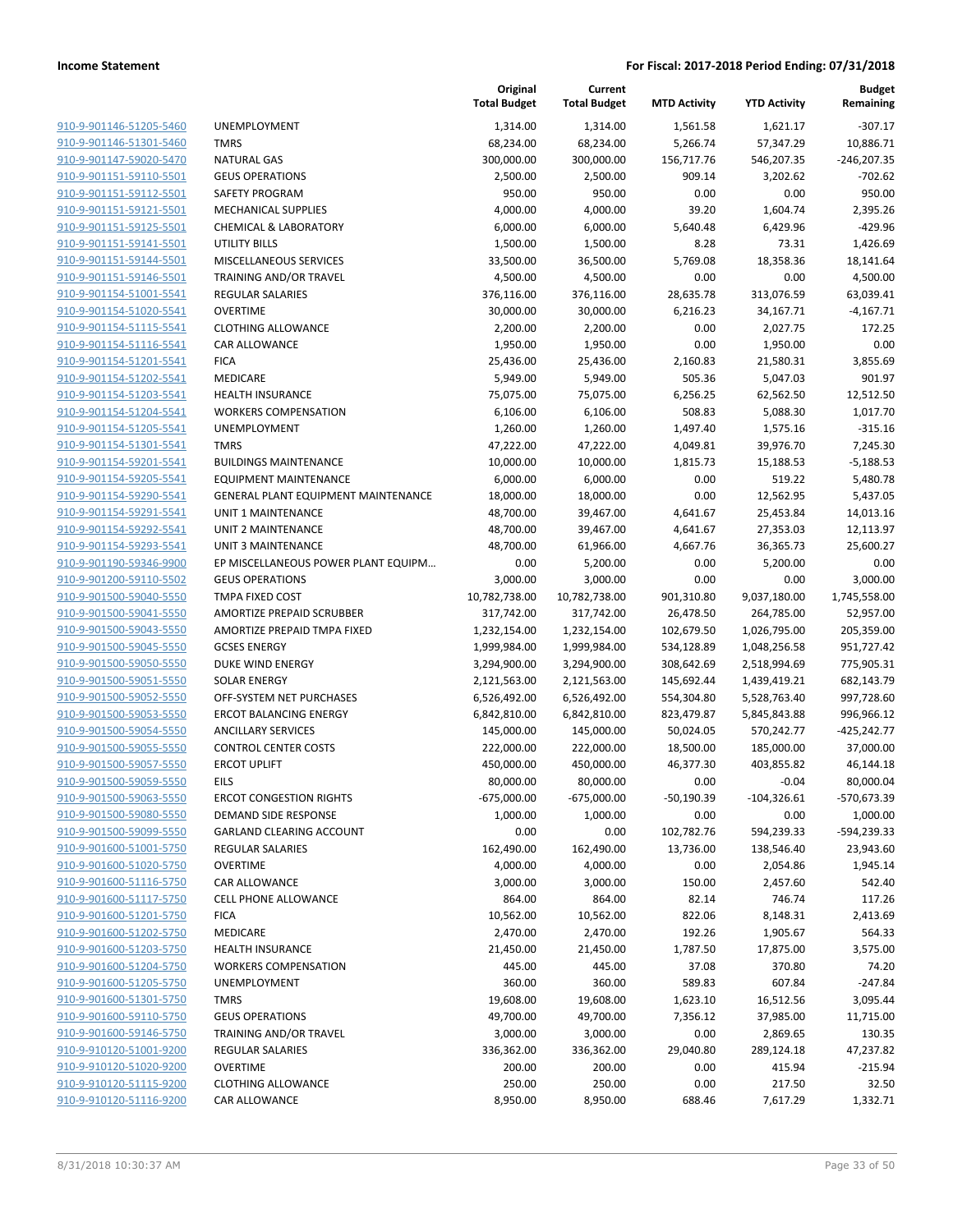**Current**

**Original**

|                                                    |                                     | Original<br><b>Total Budget</b> | Current<br><b>Total Budget</b> | <b>MTD Activity</b> | <b>YTD Activity</b>   | <b>Budget</b><br>Remaining |
|----------------------------------------------------|-------------------------------------|---------------------------------|--------------------------------|---------------------|-----------------------|----------------------------|
| 910-9-910120-51117-9200                            | <b>CELL PHONE ALLOWANCE</b>         | 1,550.00                        | 1,550.00                       | 129.64              | 1,323.18              | 226.82                     |
| 910-9-910120-51201-9200                            | <b>FICA</b>                         | 19,130.00                       | 19,130.00                      | 1,738.10            | 16,588.48             | 2,541.52                   |
| 910-9-910120-51202-9200                            | MEDICARE                            | 5,036.00                        | 5,036.00                       | 406.48              | 4,478.73              | 557.27                     |
| 910-9-910120-51203-9200                            | <b>HEALTH INSURANCE</b>             | 36,465.00                       | 36,465.00                      | 3,038.75            | 30,387.50             | 6,077.50                   |
| 910-9-910120-51204-9200                            | <b>WORKERS COMPENSATION</b>         | 1,685.00                        | 1,685.00                       | 140.42              | 1,404.20              | 280.80                     |
| 910-9-910120-51205-9200                            | UNEMPLOYMENT                        | 612.00                          | 612.00                         | 727.31              | 822.37                | $-210.37$                  |
| 910-9-910120-51301-9200                            | <b>TMRS</b>                         | 39,975.00                       | 39,975.00                      | 3,469.60            | 36,765.80             | 3,209.20                   |
| 910-9-910121-59110-9210                            | <b>GEUS OPERATIONS</b>              | 7,000.00                        | 7,000.00                       | 266.77              | 7,609.55              | $-609.55$                  |
| 910-9-910121-59116-9210                            | <b>BUILDING OPERATIONS</b>          | 6,000.00                        | 6,000.00                       | 696.89              | 2,234.42              | 3,765.58                   |
| 910-9-910121-59141-9210                            | <b>UTILITY BILLS</b>                | 81,000.00                       | 81,000.00                      | 6,511.31            | 67,946.53             | 13,053.47                  |
| 910-9-910121-59143-9210                            | PROFESSIONAL SERVICES               | 185,000.00                      | 185,000.00                     | 2,251.03            | 105,922.62            | 79,077.38                  |
| 910-9-910121-59144-9210                            | MISCELLANEOUS SERVICES              | 12,000.00                       | 12,000.00                      | 1,801.62            | 12,715.17             | $-715.17$                  |
| 910-9-910121-59193-9210                            | <b>GEUS INTERNET SERVICE</b>        | 38,000.00                       | 38,000.00                      | 0.00                | 38,000.00             | 0.00                       |
| 910-9-910121-59198-9210                            | <b>COLOCATION CHARGES</b>           | 9,979.00                        | 9,979.00                       | 0.00                | 9,979.00              | 0.00                       |
| 910-9-910132-59110-9302                            | <b>GEUS OPERATIONS</b>              | 10,000.00                       | 10,000.00                      | 274.52              | 6,930.91              | 3,069.09                   |
| 910-9-910132-59142-9302                            | <b>MEMBERSHIP FEES</b>              | 56,000.00                       | 56,000.00                      | 48,727.17           | 53,727.17             | 2,272.83                   |
| 910-9-910132-59146-9302                            | TRAINING AND/OR TRAVEL              | 4,000.00                        | 4,000.00                       | 491.80              | 934.11                | 3,065.89                   |
| 910-9-910135-59200-9350                            | LANDSCAPING MAINTENANCE             | 18,500.00                       | 18,500.00                      | 1,040.69            | 9,113.21              | 9,386.79                   |
| 910-9-910135-59201-9350                            | <b>BUILDING MAINTENANCE</b>         | 35,700.00                       | 40,700.00                      | 4,384.00            | 43,285.14             | $-2,585.14$                |
| 910-9-910135-59205-9350                            | <b>EQUIPMENT MAINTENANCE</b>        | 1,000.00                        | 1,000.00                       | 0.00                | 107.26                | 892.74                     |
| 910-9-910190-59390-9900                            | STRUCTURES & IMPROVEMENTS           | 10,000.00                       | 10,000.00                      | 0.00                | 8,500.00              | 1,500.00                   |
| 910-9-911120-51001-9201                            | <b>REGULAR SALARIES</b>             | 361,071.00                      | 361,071.00                     | 24,626.74           | 276,796.52            | 84,274.48                  |
| 910-9-911120-51020-9201                            | <b>OVERTIME</b>                     | 500.00                          | 500.00                         | 0.00                | 620.57                | $-120.57$                  |
| 910-9-911120-51102-9201                            | <b>BILINGUAL PAY</b>                | 0.00                            | 0.00                           | 39.24               | 392.40                | $-392.40$                  |
| 910-9-911120-51115-9201                            | <b>CLOTHING ALLOWANCE</b>           | 400.00                          | 400.00                         | 0.00                | 382.63                | 17.37                      |
| 910-9-911120-51117-9201                            | <b>CELL PHONE ALLOWANCE</b>         | 1,639.00                        | 1,639.00                       | 110.40              | 1,069.47              | 569.53                     |
| 910-9-911120-51201-9201                            | <b>FICA</b>                         | 22,543.00                       | 22,543.00                      | 2,482.51            | 18,061.59             | 4,481.41                   |
| 910-9-911120-51202-9201                            | MEDICARE                            | 5,273.00                        | 5,273.00                       | 580.59              | 4,224.08              | 1,048.92                   |
| 910-9-911120-51203-9201                            | <b>HEALTH INSURANCE</b>             | 67,568.00                       | 67,568.00                      | 5,630.67            | 56,306.70             | 11,261.30                  |
| 910-9-911120-51204-9201                            | <b>WORKERS COMPENSATION</b>         | 4,134.00                        | 4,134.00                       | 344.50              | 3,445.00              | 689.00                     |
| 910-9-911120-51205-9201                            | <b>UNEMPLOYMENT</b>                 | 1,134.00                        | 1,134.00                       | 1,381.94            | 1,487.40              | $-353.40$                  |
| 910-9-911120-51301-9201                            | <b>TMRS</b>                         | 41,851.00                       | 41,851.00                      | 4,773.94            | 34,716.61             | 7,134.39                   |
| 910-9-911121-59110-9211                            | <b>GEUS OPERATIONS</b>              | 36,250.00                       | 36,250.00                      | 1,483.11            | 38,711.07             | $-2,461.07$                |
| 910-9-911121-59111-9211                            | MISCELLANEOUS OFFICE EXPENSES       | 0.00                            | 0.00                           | $-20.50$            | $-319.10$             | 319.10                     |
| 910-9-911121-59187-9211                            | <b>EMPLOYEE RELATIONS</b>           | 25,000.00                       | 25,000.00                      | 188.83              | 21,308.17             | 3,691.83                   |
| 910-9-911135-59205-9351                            | EQUIPMENT MAINTENANCE               | 6,000.00                        | 6,000.00                       | 233.86              | 4,774.08              | 1,225.92                   |
| 910-9-913101-51001-9301                            | <b>REGULAR SALARIES</b>             | 205,046.00                      | 205,046.00                     | 15,817.60           | 173,946.92            | 31,099.08                  |
| 910-9-913101-51020-9301                            | <b>OVERTIME</b>                     | 0.00                            | 0.00                           | 0.00                | 26.73                 | $-26.73$                   |
| 910-9-913101-51117-9301                            | <b>CELL PHONE ALLOWANCE</b>         | 1,272.00                        | 1,272.00                       | 97.84               | 1,076.24              | 195.76                     |
| 910-9-913101-51201-9301                            | <b>FICA</b>                         | 12,792.00                       | 12,792.00                      | 934.48              | 10,329.31             | 2,462.69                   |
| 910-9-913101-51202-9301                            | MEDICARE                            | 2,991.00                        | 2,991.00                       | 218.54              | 2,415.70              | 575.30                     |
| 910-9-913101-51203-9301                            | <b>HEALTH INSURANCE</b>             | 32,175.00                       | 32,175.00                      | 2,681.25            | 26,812.50             | 5,362.50                   |
| 910-9-913101-51204-9301                            | <b>WORKERS COMPENSATION</b>         | 561.00                          | 561.00                         | 46.75               | 467.50                | 93.50                      |
| 910-9-913101-51205-9301                            | UNEMPLOYMENT<br><b>TMRS</b>         | 540.00<br>23,747.00             | 540.00                         | 641.74              | 676.33                | $-136.33$                  |
| 910-9-913101-51301-9301<br>910-9-913101-59110-9301 | <b>GEUS OPERATIONS</b>              |                                 | 23,747.00                      | 1,849.36            | 20,096.80             | 3,650.20                   |
|                                                    | NON-BAD DEBT WRITE OFFS             | 21,000.00                       | 21,000.00                      | 1,312.12            | 10,925.03             | 10,074.97                  |
| 910-9-913101-59131-9301                            | <b>ADVERTISING</b>                  | 4,000.00<br>31,500.00           | 4,000.00                       | 0.00                | 1,062.00              | 2,938.00                   |
| 910-9-913101-59160-9301<br>910-9-913101-59164-9301 | <b>CONSUMER INFORMATION</b>         | 4,500.00                        | 31,500.00<br>4,500.00          | 589.99<br>0.00      | 19,780.50<br>1,169.59 | 11,719.50                  |
| 910-9-913101-59167-9301                            | <b>ENERGY EFFICIENCY OPERATIONS</b> | 10,000.00                       | 10,000.00                      | 545.00              | 2,893.74              | 3,330.41<br>7,106.26       |
| 910-9-913101-59195-9301                            | PUBLIC SERVICE BY GEUS C/I          | 15,000.00                       | 15,000.00                      | 0.00                | 15,000.00             | 0.00                       |
| 910-9-913102-51001-9020                            | REGULAR SALARIES                    | 281,341.00                      | 281,341.00                     | 21,013.04           | 245,681.26            | 35,659.74                  |
| 910-9-913102-51020-9020                            | <b>OVERTIME</b>                     | 20,500.00                       | 20,500.00                      | 1,632.13            | 18,538.74             | 1,961.26                   |
| 910-9-913102-51115-9020                            | <b>CLOTHING ALLOWANCE</b>           | 3,100.00                        | 3,100.00                       | 0.00                | 2,592.23              | 507.77                     |
| 910-9-913102-51117-9020                            | <b>CELL PHONE ALLOWANCE</b>         | 1,300.00                        | 1,300.00                       | 99.66               | 1,096.26              | 203.74                     |
| 910-9-913102-51201-9020                            | <b>FICA</b>                         | 18,906.00                       | 18,906.00                      | 1,276.06            | 15,146.46             | 3,759.54                   |
| 910-9-913102-51202-9020                            | MEDICARE                            | 4,421.00                        | 4,421.00                       | 298.43              | 3,542.31              | 878.69                     |
| 910-9-913102-51203-9020                            | <b>HEALTH INSURANCE</b>             | 85,800.00                       | 85,800.00                      | 7,150.00            | 71,500.00             | 14,300.00                  |
| 910-9-913102-51204-9020                            | <b>WORKERS COMPENSATION</b>         | 4,020.00                        | 4,020.00                       | 335.00              | 3,350.00              | 670.00                     |
|                                                    |                                     |                                 |                                |                     |                       |                            |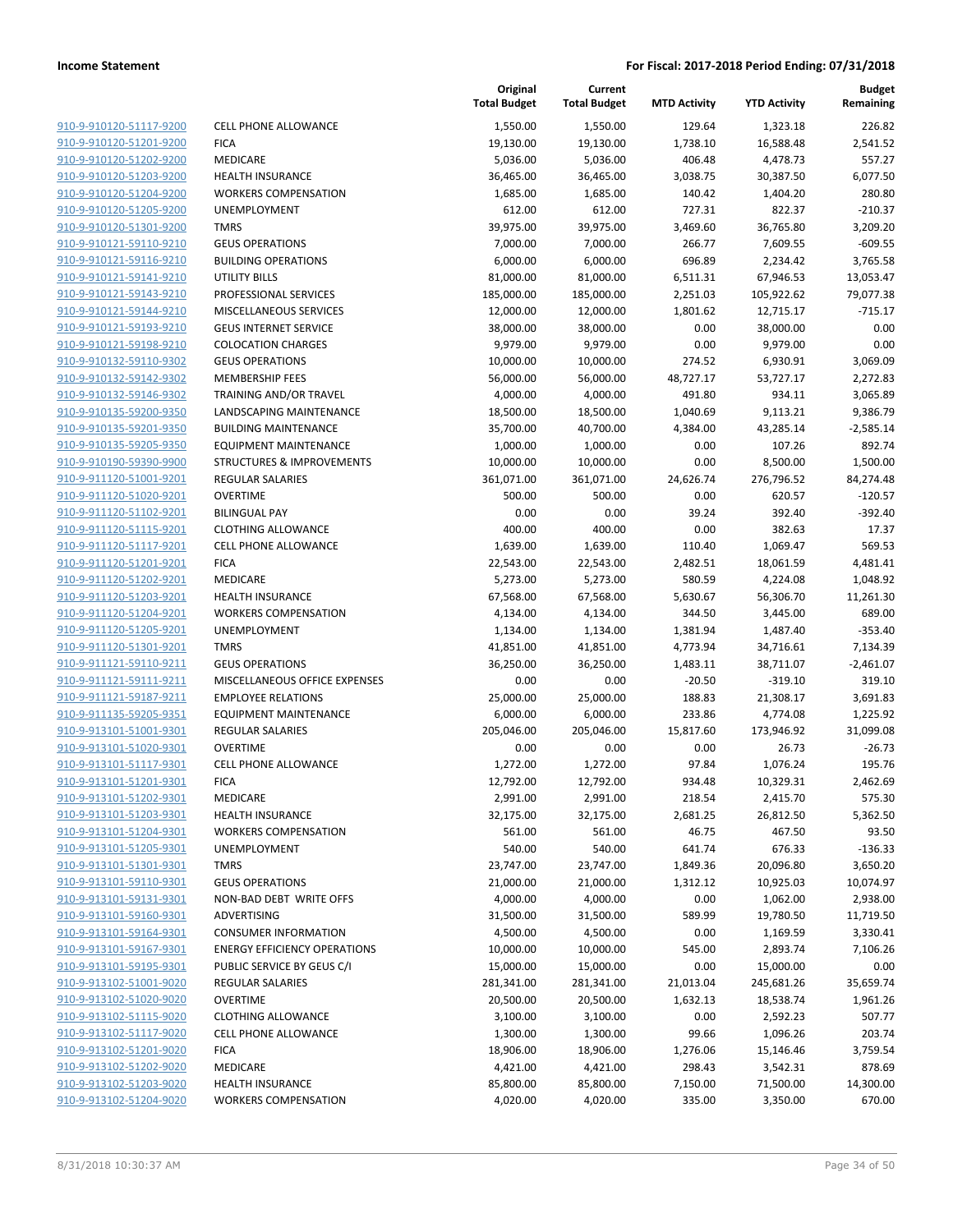| 910-9-913102-51205-9020        |
|--------------------------------|
| 910-9-913102-51301-9020        |
| 910-9-913102-51401-9020        |
| 910-9-913102-59110-9020        |
| 910-9-913102-59169-9020        |
| 910-9-913130-51001-9030        |
| 910-9-913130-51010-9030        |
| 910-9-913130-51020-9030        |
| 910-9-913130-51102-9030        |
| 910-9-913130-51201-9030        |
| 910-9-913130-51202-9030        |
| 910-9-913130-51203-9030        |
| 910-9-913130-51204-9030        |
|                                |
| 910-9-913130-51205-9030        |
| 910-9-913130-51301-9030        |
| <u>910-9-913130-59110-9030</u> |
| 910-9-913130-59166-9030        |
| 910-9-913131-51001-9031        |
| 910-9-913131-51020-9031        |
| 910-9-913131-51102-9031        |
| 910-9-913131-51201-9031        |
| 910-9-913131-51202-9031        |
| 910-9-913131-51203-9031        |
| 910-9-913131-51204-9031        |
| 910-9-913131-51205-9031        |
| <u>910-9-913131-51301-9031</u> |
| 910-9-913131-59110-9031        |
| 910-9-913134-51001-9034        |
| 910-9-913134-51020-9034        |
|                                |
| 910-9-913134-51201-9034        |
| 910-9-913134-51202-9034        |
| 910-9-913134-51203-9034        |
| 910-9-913134-51204-9034        |
| 910-9-913134-51205-9034        |
| 910-9-913134-51301-9034        |
| 910-9-913134-59110-9034        |
| 910-9-913135-51001-9035        |
| 910-9-913135-51020-9035        |
| 910-9-913135-51102-9035        |
| 910-9-913135-51201-9035        |
| 910-9-913135-51202-9035        |
| 910-9-913135-51203-9035        |
| 910-9-913135-51204-9035        |
| 910-9-913135-51205-9035        |
| 910-9-913135-51301-9035        |
|                                |
| 910-9-913135-51401-9035        |
| 910-9-913135-59110-9035        |
| 910-9-913135-59170-9035        |
| 910-9-913135-59172-9035        |
| 910-9-913135-59173-9035        |
| 910-9-913135-59174-9035        |
| 910-9-913135-59175-9035        |
| 910-9-913135-59179-9035        |
| 910-9-913136-51001-9036        |
| 910-9-913136-51020-9036        |
| 910-9-913136-51115-9036        |
| 910-9-913136-51201-9036        |
| 910-9-913136-51202-9036        |
| 910-9-913136-51203-9036        |
|                                |

|                         |                                  | Original<br><b>Total Budget</b> | Current<br><b>Total Budget</b> | <b>MTD Activity</b> | <b>YTD Activity</b> | <b>Budget</b><br>Remaining |
|-------------------------|----------------------------------|---------------------------------|--------------------------------|---------------------|---------------------|----------------------------|
| 910-9-913102-51205-9020 | <b>UNEMPLOYMENT</b>              | 1,800.00                        | 1,800.00                       | 2,139.15            | 2,406.53            | $-606.53$                  |
| 910-9-913102-51301-9020 | <b>TMRS</b>                      | 35,098.00                       | 35,098.00                      | 2,642.93            | 30,484.63           | 4,613.37                   |
| 910-9-913102-51401-9020 | <b>CONTRA - SALARIES</b>         | 0.00                            | 0.00                           | 0.00                | $-6,361.94$         | 6,361.94                   |
| 910-9-913102-59110-9020 | <b>GEUS OPERATIONS</b>           | 40,550.00                       | 40,550.00                      | 1,724.25            | 36,999.86           | 3,550.14                   |
| 910-9-913102-59169-9020 | PRE PAID METER COSTS             | 10,850.00                       | 10,850.00                      | 0.00                | 7,253.96            | 3,596.04                   |
| 910-9-913130-51001-9030 | REGULAR SALARIES                 | 248,518.00                      | 248,518.00                     | 21,149.04           | 223,088.12          | 25,429.88                  |
| 910-9-913130-51010-9030 | PART TIME REGULAR                | 29,734.00                       | 29,734.00                      | 0.00                | 0.00                | 29,734.00                  |
| 910-9-913130-51020-9030 | <b>OVERTIME</b>                  | 1,200.00                        | 1,200.00                       | 165.37              | 1,104.82            | 95.18                      |
| 910-9-913130-51102-9030 | <b>BILINGUAL PAY</b>             | 3,800.00                        | 3,800.00                       | 276.96              | 2,792.68            | 1,007.32                   |
| 910-9-913130-51201-9030 | <b>FICA</b>                      | 17,561.00                       | 17,561.00                      | 1,269.60            | 13,380.68           | 4,180.32                   |
| 910-9-913130-51202-9030 | MEDICARE                         | 4,108.00                        | 4,108.00                       | 296.93              | 3,129.38            | 978.62                     |
| 910-9-913130-51203-9030 | <b>HEALTH INSURANCE</b>          | 75,075.00                       | 75,075.00                      | 6,256.25            | 62,562.50           | 12,512.50                  |
| 910-9-913130-51204-9030 | <b>WORKERS COMPENSATION</b>      | 680.00                          | 680.00                         | 56.67               | 566.70              | 113.30                     |
| 910-9-913130-51205-9030 | <b>UNEMPLOYMENT</b>              | 1,260.00                        | 1,260.00                       | 1,535.10            | 2,040.82            | $-780.82$                  |
| 910-9-913130-51301-9030 | <b>TMRS</b>                      | 29,180.00                       | 29,180.00                      | 2,508.93            | 26,059.60           | 3,120.40                   |
| 910-9-913130-59110-9030 | <b>GEUS OPERATIONS</b>           | 27,800.00                       | 27,800.00                      | 849.28              | 13,888.67           | 13,911.33                  |
| 910-9-913130-59166-9030 | LOW INCOME ASSISTANCE            | 15,000.00                       | 15,000.00                      | 1,500.00            | 12,000.00           | 3,000.00                   |
| 910-9-913131-51001-9031 | <b>REGULAR SALARIES</b>          | 43,472.00                       | 43,472.00                      | 3,401.60            | 37,374.21           | 6,097.79                   |
| 910-9-913131-51020-9031 | <b>OVERTIME</b>                  | 100.00                          | 100.00                         | 0.00                | 40.39               | 59.61                      |
| 910-9-913131-51102-9031 | <b>BILINGUAL PAY</b>             | 600.00                          | 600.00                         | 46.14               | 507.54              | 92.46                      |
| 910-9-913131-51201-9031 | <b>FICA</b>                      | 2,738.00                        | 2,738.00                       | 197.90              | 2,240.16            | 497.84                     |
| 910-9-913131-51202-9031 | MEDICARE                         | 640.00                          | 640.00                         | 46.28               | 523.92              | 116.08                     |
| 910-9-913131-51203-9031 | <b>HEALTH INSURANCE</b>          | 10,725.00                       | 10,725.00                      | 893.75              | 8,937.50            | 1,787.50                   |
| 910-9-913131-51204-9031 | <b>WORKERS COMPENSATION</b>      | 119.00                          | 119.00                         | 9.92                | 99.20               | 19.80                      |
| 910-9-913131-51205-9031 | <b>UNEMPLOYMENT</b>              | 180.00                          | 180.00                         | 213.91              | 222.89              | $-42.89$                   |
| 910-9-913131-51301-9031 | <b>TMRS</b>                      | 5,085.00                        | 5,085.00                       | 400.62              | 4,353.55            | 731.45                     |
| 910-9-913131-59110-9031 | <b>GEUS OPERATIONS</b>           | 15,500.00                       | 15,500.00                      | 1,145.17            | 6,307.65            | 9,192.35                   |
| 910-9-913134-51001-9034 | <b>REGULAR SALARIES</b>          | 123,822.00                      | 123,822.00                     | 8,633.60            | 94,151.21           | 29,670.79                  |
| 910-9-913134-51020-9034 | <b>OVERTIME</b>                  | 500.00                          | 500.00                         | 0.00                | 5,456.81            | $-4,956.81$                |
| 910-9-913134-51201-9034 | <b>FICA</b>                      | 7,708.00                        | 7,708.00                       | 464.39              | 5,416.86            | 2,291.14                   |
| 910-9-913134-51202-9034 | MEDICARE                         | 1,802.00                        | 1,802.00                       | 108.60              | 1,266.81            | 535.19                     |
| 910-9-913134-51203-9034 | <b>HEALTH INSURANCE</b>          | 32,175.00                       | 32,175.00                      | 2,681.25            | 26,812.50           | 5,362.50                   |
| 910-9-913134-51204-9034 | <b>WORKERS COMPENSATION</b>      | 339.00                          | 339.00                         | 28.25               | 282.50              | 56.50                      |
| 910-9-913134-51205-9034 | <b>UNEMPLOYMENT</b>              | 540.00                          | 540.00                         | 641.74              | 698.57              | $-158.57$                  |
| 910-9-913134-51301-9034 | <b>TMRS</b>                      | 14,310.00                       | 14,310.00                      | 1,003.22            | 11,439.83           | 2,870.17                   |
| 910-9-913134-59110-9034 | <b>GEUS OPERATIONS</b>           | 99,125.00                       | 99,125.00                      | 7,629.64            | 70,022.34           | 29,102.66                  |
| 910-9-913135-51001-9035 | <b>REGULAR SALARIES</b>          | 150,717.00                      | 150,717.00                     | 11,694.40           | 118,476.62          | 32,240.38                  |
| 910-9-913135-51020-9035 | <b>OVERTIME</b>                  | 3,000.00                        | 3,000.00                       | 478.11              | 5,273.97            | $-2,273.97$                |
| 910-9-913135-51102-9035 | <b>BILINGUAL PAY</b>             | 600.00                          | 600.00                         | 46.16               | 300.04              | 299.96                     |
| 910-9-913135-51201-9035 | <b>FICA</b>                      | 9,567.00                        | 9,567.00                       | 682.11              | 7,146.11            | 2,420.89                   |
| 910-9-913135-51202-9035 | MEDICARE                         | 2,237.00                        | 2,237.00                       | 159.52              | 1,671.25            | 565.75                     |
| 910-9-913135-51203-9035 | <b>HEALTH INSURANCE</b>          | 42,900.00                       | 42,900.00                      | 3,575.00            | 35,750.00           | 7,150.00                   |
| 910-9-913135-51204-9035 | <b>WORKERS COMPENSATION</b>      | 412.00                          | 412.00                         | 34.33               | 343.30              | 68.70                      |
| 910-9-913135-51205-9035 | <b>UNEMPLOYMENT</b>              | 720.00                          | 720.00                         | 855.66              | 1,070.24            | $-350.24$                  |
| 910-9-913135-51301-9035 | <b>TMRS</b>                      | 17,762.00                       | 17,762.00                      | 1,419.81            | 13,496.67           | 4,265.33                   |
| 910-9-913135-51401-9035 | <b>CONTRA - SALARIES</b>         | 0.00                            | 0.00                           | 0.00                | $-6,689.15$         | 6,689.15                   |
| 910-9-913135-59110-9035 | <b>GEUS OPERATIONS</b>           | 24,650.00                       | 24,650.00                      | 1,208.94            | 17,290.97           | 7,359.03                   |
| 910-9-913135-59170-9035 | <b>CREDIT CARD FEES</b>          | 90,000.00                       | 90,000.00                      | 7,538.19            | 75,435.90           | 14,564.10                  |
| 910-9-913135-59172-9035 | LOCKBOX OVER/SHORT               | 500.00                          | 500.00                         | 0.00                | 0.00                | 500.00                     |
| 910-9-913135-59173-9035 | <b>ONLINE PAYMENT OVER/SHORT</b> | 500.00                          | 500.00                         | 0.00                | 0.00                | 500.00                     |
| 910-9-913135-59174-9035 | <b>BANK RECS OVER/SHORT</b>      | 100.00                          | 100.00                         | $-71.47$            | 4,992.84            | $-4,892.84$                |
| 910-9-913135-59175-9035 | <b>CASHIERS OVER/SHORT</b>       | 100.00                          | 100.00                         | $-17.43$            | 7.37                | 92.63                      |
| 910-9-913135-59179-9035 | <b>AMPY OVER/SHORT</b>           | 100.00                          | 100.00                         | 0.00                | 0.00                | 100.00                     |
| 910-9-913136-51001-9036 | REGULAR SALARIES                 | 30,930.00                       | 30,930.00                      | 2,379.20            | 26,148.00           | 4,782.00                   |
| 910-9-913136-51020-9036 | <b>OVERTIME</b>                  | 200.00                          | 200.00                         | 0.00                | 0.00                | 200.00                     |
| 910-9-913136-51115-9036 | <b>CLOTHING ALLOWANCE</b>        | 250.00                          | 250.00                         | 0.00                | 216.18              | 33.82                      |
| 910-9-913136-51201-9036 | <b>FICA</b>                      | 1,946.00                        | 1,946.00                       | 121.56              | 1,380.65            | 565.35                     |
| 910-9-913136-51202-9036 | MEDICARE                         | 455.00                          | 455.00                         | 28.44               | 322.96              | 132.04                     |
| 910-9-913136-51203-9036 | <b>HEALTH INSURANCE</b>          | 10,725.00                       | 10,725.00                      | 893.75              | 8,937.50            | 1,787.50                   |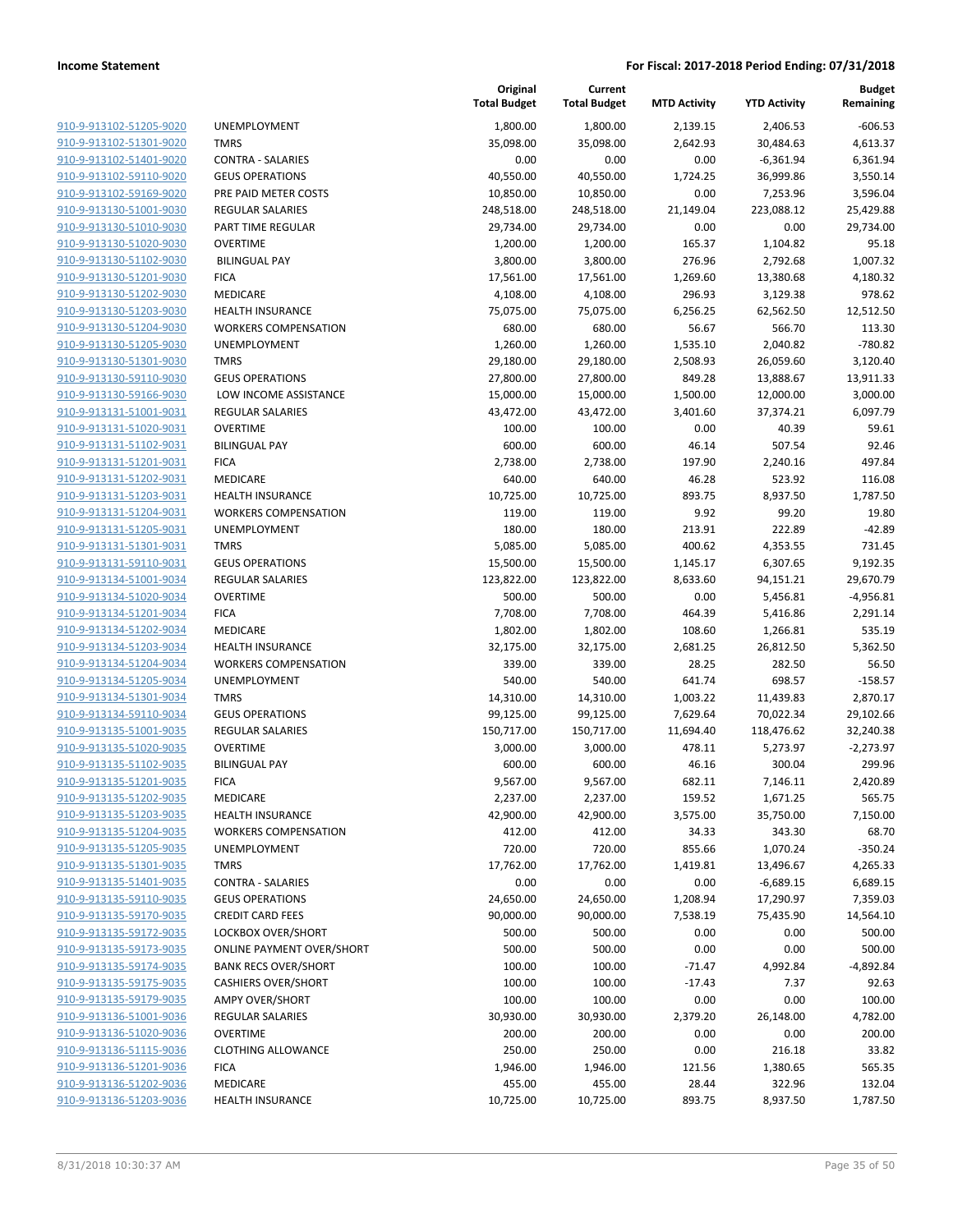| 910-9-913136-51204-9036        |
|--------------------------------|
| 910-9-913136-51205-9036        |
| 910-9-913136-51301-9036        |
| 910-9-913136-59110-9036        |
| 910-9-913136-59141-9036        |
| 910-9-913139-59780-9240        |
| 910-9-913139-59781-9250        |
| 910-9-913139-59902-9301        |
| 910-9-913139-59926-9301        |
| 910-9-913139-59927-9301        |
| 910-9-913139-59928-9301        |
| 910-9-913159-59200-9353        |
| 910-9-913159-59201-9353        |
| 910-9-913159-59205-9353        |
|                                |
| <u>910-9-930000-59060-5650</u> |
| 910-9-930000-59110-5600        |
| 910-9-930161-51001-5610        |
| 910-9-930161-51020-5610        |
| <u>910-9-930161-51116-5610</u> |
| <u>910-9-930161-51117-5610</u> |
| 910-9-930161-51201-5610        |
| 910-9-930161-51202-5610        |
| 910-9-930161-51203-5610        |
| <u>910-9-930161-51204-5610</u> |
| <u>910-9-930161-51205-5610</u> |
| 910-9-930161-51301-5610        |
| 910-9-930161-59110-5610        |
| 910-9-930161-59146-5610        |
| <u>910-9-930181-51001-5810</u> |
| <u>910-9-930181-51020-5810</u> |
| 910-9-930181-51117-5810        |
| 910-9-930181-51201-5810        |
| 910-9-930181-51202-5810        |
| <u>910-9-930181-51203-5810</u> |
| <u>910-9-930181-51204-5810</u> |
| 910-9-930181-51205-5810        |
| 910-9-930181-51301-5810        |
| 910-9-930181-59110-5810        |
|                                |
| 910-9-931080-51001-5800        |
| <u>910-9-931080-51011-5800</u> |
| 910-9-931080-51020-5800        |
| 910-9-931080-51115-5800        |
| 910-9-931080-51116-5800        |
| 910-9-931080-51117-5800        |
| <u>910-9-931080-51201-5800</u> |
| 910-9-931080-51202-5800        |
| 910-9-931080-51203-5800        |
| 910-9-931080-51204-5800        |
| 910-9-931080-51205-5800        |
| <u>910-9-931080-51301-5800</u> |
| <u>910-9-931080-59110-5800</u> |
| 910-9-931080-59205-5800        |
| 910-9-931088-51001-5880        |
| <u>910-9-931088-51201-5880</u> |
| <u>910-9-931088-51202-5880</u> |
| <u>910-9-931088-51203-5880</u> |
|                                |
| 910-9-931088-51204-5880        |
| 910-9-931088-51205-5880        |
| 910-9-931088-51301-5880        |

| <b>WORKERS COMPENSATION</b>   |
|-------------------------------|
| <b>UNEMPLOYMENT</b>           |
| <b>TMRS</b>                   |
| <b>GEUS OPERATIONS</b>        |
| UTILITY BILLS                 |
| PROPERTY INSURANCE            |
| <b>LIABILITY INSURANCE</b>    |
| XFER to COG - ADMIN EXPENSES  |
| XFER to COG - GARAGE          |
| XFER to COG - INSURANCE       |
| XFER to COG - IT              |
| LANDSCAPING MAINTENANCE       |
| <b>BUILDINGS MAINTNANCE</b>   |
| <b>EQUIPMENT MAINTENANCE</b>  |
| <b>TRANSMISSION COSTS</b>     |
| <b>GEUS OPERATIONS</b>        |
| <b>REGULAR SALARIES</b>       |
| OVERTIME                      |
| <b>CAR ALLOWANCE</b>          |
| <b>CELL PHONE ALLOWANCE</b>   |
| <b>FICA</b>                   |
| <b>MEDICARE</b>               |
| <b>HEALTH INSURANCE</b>       |
| <b>WORKERS COMPENSATION</b>   |
| <b>UNEMPLOYMENT</b>           |
| <b>TMRS</b>                   |
| <b>GEUS OPERATIONS</b>        |
| <b>TRAINING AND/OR TRAVEL</b> |
| <b>REGULAR SALARIES</b>       |
| OVERTIME                      |
| <b>CELL PHONE ALLOWANCE</b>   |
|                               |
| <b>FICA</b>                   |
| <b>MEDICARE</b>               |
| <b>HEALTH INSURANCE</b>       |
| <b>WORKERS COMPENSATION</b>   |
| <b>UNEMPLOYMENT</b>           |
| <b>TMRS</b>                   |
| <b>GEUS OPERATIONS</b>        |
| <b>REGULAR SALARIES</b>       |
| PART TIME TEMPORARY           |
| <b>OVERTIME</b>               |
| <b>CLOTHING ALLOWANCE</b>     |
| <b>CAR ALLOWANCE</b>          |
| <b>CELL PHONE ALLOWANCE</b>   |
| <b>FICA</b>                   |
| MEDICARE                      |
| <b>HEALTH INSURANCE</b>       |
| <b>WORKERS COMPENSATION</b>   |
| <b>UNEMPLOYMENT</b>           |
| <b>TMRS</b>                   |
| <b>GEUS OPERATIONS</b>        |
| <b>EQUIPMENT MAINTENANCE</b>  |
| <b>REGULAR SALARIES</b>       |
| <b>FICA</b>                   |
| MEDICARE                      |
| <b>HEALTH INSURANCE</b>       |
| <b>WORKERS COMPENSATION</b>   |
| <b>UNEMPLOYMENT</b>           |

|                                                    |                                                        | Original<br><b>Total Budget</b> | Current<br><b>Total Budget</b> | <b>MTD Activity</b> | <b>YTD Activity</b> | <b>Budget</b><br>Remaining |
|----------------------------------------------------|--------------------------------------------------------|---------------------------------|--------------------------------|---------------------|---------------------|----------------------------|
| 910-9-913136-51204-9036                            | <b>WORKERS COMPENSATION</b>                            | 1,038.00                        | 1,038.00                       | 86.50               | 865.00              | 173.00                     |
| 910-9-913136-51205-9036                            | <b>UNEMPLOYMENT</b>                                    | 180.00                          | 180.00                         | 213.91              | 252.24              | $-72.24$                   |
| 910-9-913136-51301-9036                            | <b>TMRS</b>                                            | 3,612.00                        | 3,612.00                       | 276.46              | 3,017.83            | 594.17                     |
| 910-9-913136-59110-9036                            | <b>GEUS OPERATIONS</b>                                 | 18,000.00                       | 18,000.00                      | 2,761.19            | 11,836.77           | 6,163.23                   |
| 910-9-913136-59141-9036                            | UTILITY BILLS                                          | 48,000.00                       | 48,000.00                      | 4,681.71            | 43,511.64           | 4,488.36                   |
| 910-9-913139-59780-9240                            | PROPERTY INSURANCE                                     | 10,000.00                       | 10,000.00                      | 0.00                | 8,424.90            | 1,575.10                   |
| 910-9-913139-59781-9250                            | <b>LIABILITY INSURANCE</b>                             | 3,500.00                        | 3,500.00                       | 0.00                | 3,690.59            | $-190.59$                  |
| 910-9-913139-59902-9301                            | XFER to COG - ADMIN EXPENSES                           | 91,562.00                       | 91,562.00                      | 7,630.08            | 76,300.80           | 15,261.20                  |
| 910-9-913139-59926-9301                            | XFER to COG - GARAGE                                   | 8,931.00                        | 8,931.00                       | 744.25              | 7,442.50            | 1,488.50                   |
| 910-9-913139-59927-9301                            | XFER to COG - INSURANCE                                | 6,671.00                        | 6,671.00                       | 555.91              | 5,559.10            | 1,111.90                   |
| 910-9-913139-59928-9301                            | XFER to COG - IT                                       | 67,927.00                       | 67,927.00                      | 5,660.59            | 56,605.90           | 11,321.10                  |
| 910-9-913159-59200-9353                            | LANDSCAPING MAINTENANCE                                | 3,000.00                        | 3,000.00                       | 215.00              | 1,715.00            | 1,285.00                   |
| 910-9-913159-59201-9353                            | <b>BUILDINGS MAINTNANCE</b>                            | 19,500.00                       | 19,500.00                      | 1,116.92            | 5,436.07            | 14,063.93                  |
| 910-9-913159-59205-9353                            | <b>EQUIPMENT MAINTENANCE</b>                           | 23,500.00                       | 23,500.00                      | 2,614.02            | 5,049.21            | 18,450.79                  |
| 910-9-930000-59060-5650                            | <b>TRANSMISSION COSTS</b>                              | 1,350,000.00                    | 1,350,000.00                   | 101,161.79          | 956,712.36          | 393,287.64                 |
| 910-9-930000-59110-5600                            | <b>GEUS OPERATIONS</b>                                 | 91,000.00                       | 91,000.00                      | 10,688.56           | 67,629.79           | 23,370.21                  |
| 910-9-930161-51001-5610                            | <b>REGULAR SALARIES</b>                                | 276,472.00                      | 276,472.00                     | 20,821.12           | 227,291.91          | 49,180.09                  |
| 910-9-930161-51020-5610                            | <b>OVERTIME</b>                                        | 30,000.00                       | 30,000.00                      | 2,954.97            | 32,124.82           | $-2,124.82$                |
| 910-9-930161-51116-5610                            | CAR ALLOWANCE                                          | 3,000.00                        | 3,000.00                       | 150.00              | 2,838.36            | 161.64                     |
| 910-9-930161-51117-5610                            | <b>CELL PHONE ALLOWANCE</b>                            | 648.00                          | 648.00                         | 33.24               | 431.88              | 216.12                     |
| 910-9-930161-51201-5610                            | <b>FICA</b>                                            | 19,227.00                       | 19,227.00                      | 1,392.88            | 16,249.77           | 2,977.23                   |
| 910-9-930161-51202-5610                            | MEDICARE                                               | 4,497.00                        | 4,497.00                       | 325.75              | 3,800.36            | 696.64                     |
| 910-9-930161-51203-5610                            | <b>HEALTH INSURANCE</b>                                | 46,922.00                       | 46,922.00                      | 3,910.17            | 39,101.70           | 7,820.30                   |
| 910-9-930161-51204-5610                            | <b>WORKERS COMPENSATION</b>                            | 756.00                          | 756.00                         | 63.00               | 630.00              | 126.00                     |
| 910-9-930161-51205-5610                            | <b>UNEMPLOYMENT</b>                                    | 788.00                          | 788.00                         | 936.47              | 989.51              | $-201.51$                  |
| 910-9-930161-51301-5610                            | <b>TMRS</b>                                            | 35,695.00                       | 35,695.00                      | 2,784.07            | 31,053.01           | 4,641.99                   |
| 910-9-930161-59110-5610                            | <b>GEUS OPERATIONS</b>                                 | 18,100.00                       | 18,100.00                      | 2,149.16            | 5,749.01            | 12,350.99                  |
| 910-9-930161-59146-5610                            | TRAINING AND/OR TRAVEL                                 | 32,000.00                       | 32,000.00                      | 433.14              | 19,974.14           | 12,025.86                  |
| 910-9-930181-51001-5810                            | REGULAR SALARIES                                       | 149,415.00                      | 149,415.00                     | 8,940.24            | 95,594.97           | 53,820.03                  |
| 910-9-930181-51020-5810                            | <b>OVERTIME</b>                                        | 30,000.00                       | 30,000.00                      | 1,817.19            | 20,383.00           | 9,617.00                   |
| 910-9-930181-51117-5810                            | <b>CELL PHONE ALLOWANCE</b>                            | 216.00                          | 216.00                         | 0.00                | 0.00                | 216.00                     |
| 910-9-930181-51201-5810                            | <b>FICA</b>                                            | 11,137.00                       | 11,137.00                      | 666.96              | 7,714.01            | 3,422.99                   |
| 910-9-930181-51202-5810<br>910-9-930181-51203-5810 | MEDICARE                                               | 2,605.00                        | 2,605.00                       | 155.98              | 1,804.07            | 800.93                     |
| 910-9-930181-51204-5810                            | <b>HEALTH INSURANCE</b><br><b>WORKERS COMPENSATION</b> | 25,472.00<br>409.00             | 25,472.00<br>409.00            | 2,122.67<br>34.08   | 21,226.70<br>340.80 | 4,245.30<br>68.20          |
| 910-9-930181-51205-5810                            | <b>UNEMPLOYMENT</b>                                    | 428.00                          | 428.00                         | 508.64              | 523.59              | $-95.59$                   |
| 910-9-930181-51301-5810                            | <b>TMRS</b>                                            | 20,676.00                       | 20,676.00                      | 1,250.01            | 14,256.12           | 6,419.88                   |
| 910-9-930181-59110-5810                            | <b>GEUS OPERATIONS</b>                                 | 14,800.00                       | 14,800.00                      | 1,569.42            | 6,986.19            | 7,813.81                   |
| 910-9-931080-51001-5800                            | REGULAR SALARIES                                       | 494,247.00                      | 494,247.00                     | 38,708.03           | 426,297.56          | 67,949.44                  |
| 910-9-931080-51011-5800                            | PART TIME TEMPORARY                                    | 35,820.00                       | 35,820.00                      | 0.00                | 0.00                | 35,820.00                  |
| 910-9-931080-51020-5800                            | <b>OVERTIME</b>                                        | 1,000.00                        | 1,000.00                       | 0.00                | 0.00                | 1,000.00                   |
| 910-9-931080-51115-5800                            | <b>CLOTHING ALLOWANCE</b>                              | 500.00                          | 500.00                         | 0.00                | 330.00              | 170.00                     |
| 910-9-931080-51116-5800                            | CAR ALLOWANCE                                          | 3,900.00                        | 3,900.00                       | 300.00              | 3,300.00            | 600.00                     |
| 910-9-931080-51117-5800                            | <b>CELL PHONE ALLOWANCE</b>                            | 3,434.00                        | 3,434.00                       | 215.24              | 2,878.54            | 555.46                     |
| 910-9-931080-51201-5800                            | <b>FICA</b>                                            | 32,154.00                       | 32,154.00                      | 2,319.98            | 26,640.54           | 5,513.46                   |
| 910-9-931080-51202-5800                            | MEDICARE                                               | 7,814.00                        | 7,814.00                       | 542.58              | 6,352.68            | 1,461.32                   |
| 910-9-931080-51203-5800                            | <b>HEALTH INSURANCE</b>                                | 57,915.00                       | 57,915.00                      | 4,826.25            | 48,262.50           | 9,652.50                   |
| 910-9-931080-51204-5800                            | <b>WORKERS COMPENSATION</b>                            | 1,768.00                        | 1,768.00                       | 147.33              | 1,473.30            | 294.70                     |
| 910-9-931080-51205-5800                            | UNEMPLOYMENT                                           | 972.00                          | 972.00                         | 1,155.14            | 1,208.29            | $-236.29$                  |
| 910-9-931080-51301-5800                            | <b>TMRS</b>                                            | 57,905.00                       | 57,905.00                      | 3,993.28            | 48,454.75           | 9,450.25                   |
| 910-9-931080-59110-5800                            | <b>GEUS OPERATIONS</b>                                 | 21,800.00                       | 27,300.00                      | 2,662.61            | 21,532.64           | 5,767.36                   |
| 910-9-931080-59205-5800                            | <b>EQUIPMENT MAINTENANCE</b>                           | 5,650.00                        | 5,650.00                       | 60.88               | 2,310.57            | 3,339.43                   |
| 910-9-931088-51001-5880                            | <b>REGULAR SALARIES</b>                                | 82,930.00                       | 82,930.00                      | 6,369.60            | 69,573.60           | 13,356.40                  |
| 910-9-931088-51201-5880                            | <b>FICA</b>                                            | 5,142.00                        | 5,142.00                       | 351.86              | 3,891.48            | 1,250.52                   |
| 910-9-931088-51202-5880                            | MEDICARE                                               | 1,202.00                        | 1,202.00                       | 82.28               | 910.04              | 291.96                     |
| 910-9-931088-51203-5880                            | <b>HEALTH INSURANCE</b>                                | 21,450.00                       | 21,450.00                      | 1,787.50            | 17,875.00           | 3,575.00                   |
| 910-9-931088-51204-5880                            | <b>WORKERS COMPENSATION</b>                            | 227.00                          | 227.00                         | 18.92               | 189.20              | 37.80                      |
| 910-9-931088-51205-5880                            | UNEMPLOYMENT                                           | 360.00                          | 360.00                         | 427.83              | 445.81              | $-85.81$                   |
| 910-9-931088-51301-5880                            | <b>TMRS</b>                                            | 9,545.00                        | 9,545.00                       | 740.14              | 7,988.47            | 1,556.53                   |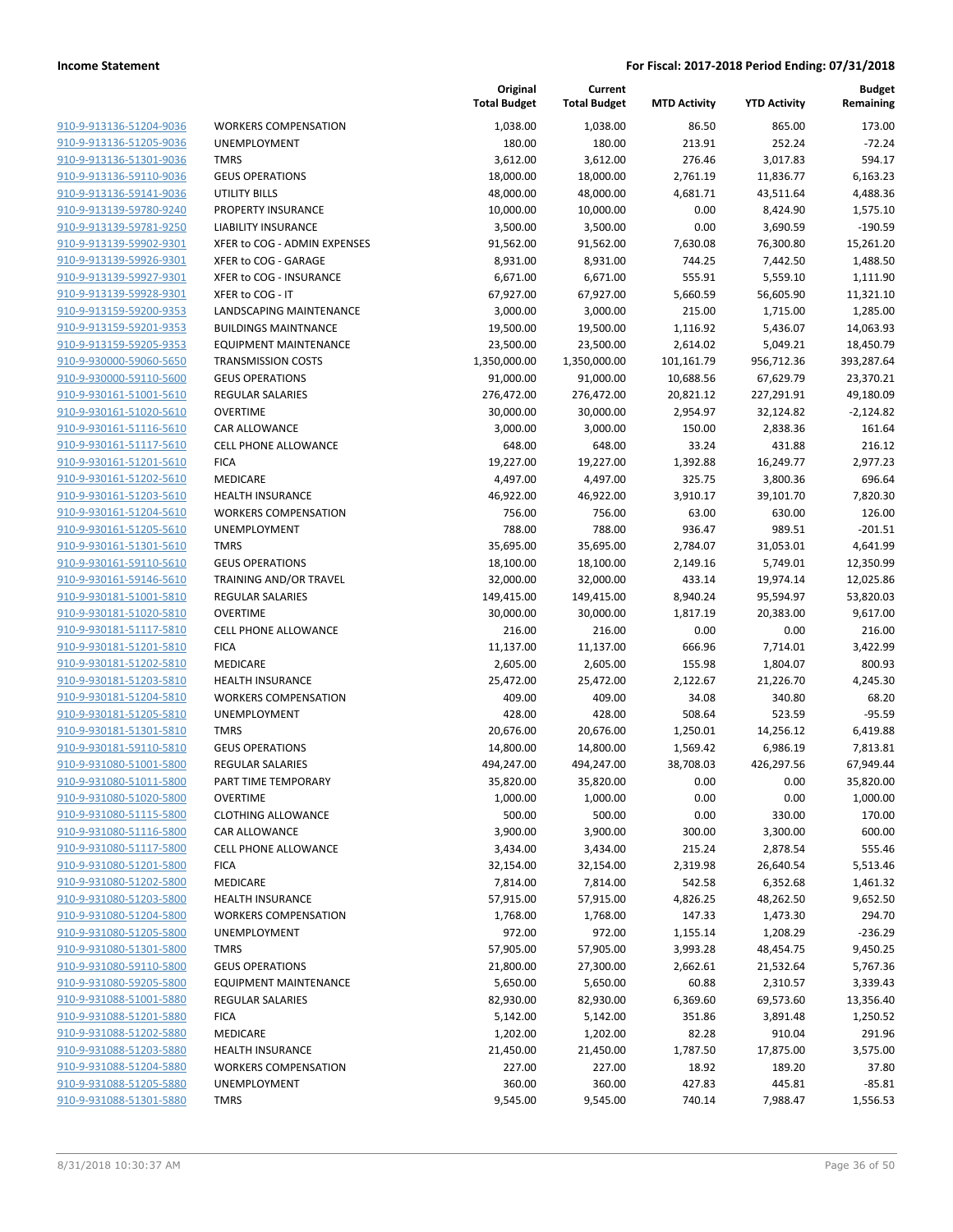|                         |                                         | Original<br><b>Total Budget</b> | Current<br><b>Total Budget</b> | <b>MTD Activity</b> | <b>YTD Activity</b> | <b>Budget</b><br>Remaining |
|-------------------------|-----------------------------------------|---------------------------------|--------------------------------|---------------------|---------------------|----------------------------|
| 910-9-931088-59110-5880 | <b>GEUS OPERATIONS</b>                  | 4,360.00                        | 4,360.00                       | 5.97                | 2,141.51            | 2,218.49                   |
| 910-9-931092-51001-9202 | <b>REGULAR SALARIES</b>                 | 103,101.00                      | 103,101.00                     | 7,981.27            | 87,649.02           | 15,451.98                  |
| 910-9-931092-51117-9202 | <b>CELL PHONE ALLOWANCE</b>             | 1,632.00                        | 1,632.00                       | 125.54              | 1,380.94            | 251.06                     |
| 910-9-931092-51201-9202 | <b>FICA</b>                             | 6,493.00                        | 6,493.00                       | 472.00              | 5,142.25            | 1,350.75                   |
| 910-9-931092-51202-9202 | MEDICARE                                | 1,519.00                        | 1,519.00                       | 110.38              | 1,202.58            | 316.42                     |
| 910-9-931092-51203-9202 | <b>HEALTH INSURANCE</b>                 | 18,233.00                       | 18,233.00                      | 1,519.42            | 15,194.20           | 3,038.80                   |
| 910-9-931092-51204-9202 | <b>WORKERS COMPENSATION</b>             | 282.00                          | 282.00                         | 23.50               | 235.00              | 47.00                      |
| 910-9-931092-51205-9202 | <b>UNEMPLOYMENT</b>                     | 306.00                          | 306.00                         | 363.66              | 379.24              | $-73.24$                   |
| 910-9-931092-51301-9202 | <b>TMRS</b>                             | 12,055.00                       | 12,055.00                      | 942.01              | 10,221.10           | 1,833.90                   |
| 910-9-931092-59110-9212 | <b>GEUS OPERATIONS</b>                  | 12,500.00                       | 12,500.00                      | 1,319.71            | 5,226.74            | 7,273.26                   |
| 910-9-931092-59130-9212 | PHONE MANAGEMENT SERVICE                | 66,900.00                       | 66,900.00                      | 5,560.00            | 55,600.00           | 11,300.00                  |
| 910-9-931092-59133-9212 | REDUNDANT EXCHANGE SERVICES             | 0.00                            | 0.00                           | 3,210.20            | 3,248.20            | $-3,248.20$                |
| 910-9-931093-59205-9352 | <b>EQUIPMENT MAINTENANCE - IT</b>       | 8,000.00                        | 2,500.00                       | 0.00                | 6,670.80            | $-4,170.80$                |
| 910-9-931099-59391-9900 | <b>FURNITURE &amp; OFFICE EQUIPMENT</b> | 0.00                            | 0.00                           | 0.00                | 0.00                | 0.00                       |
| 910-9-931462-51001-5620 | REGULAR SALARIES                        | 61,763.00                       | 61,763.00                      | 4,904.80            | 53,881.20           | 7,881.80                   |
| 910-9-931462-51115-5620 | <b>CLOTHING ALLOWANCE</b>               | 150.00                          | 150.00                         | 0.00                | 68.75               | 81.25                      |
| 910-9-931462-51117-5620 | <b>CELL PHONE ALLOWANCE</b>             | 480.00                          | 480.00                         | 36.92               | 406.12              | 73.88                      |
| 910-9-931462-51201-5620 | <b>FICA</b>                             | 3,852.00                        | 3,852.00                       | 267.46              | 2,994.01            | 857.99                     |
| 910-9-931462-51202-5620 | MEDICARE                                | 905.00                          | 905.00                         | 62.56               | 700.28              | 204.72                     |
| 910-9-931462-51203-5620 | <b>HEALTH INSURANCE</b>                 | 5,363.00                        | 5,363.00                       | 446.92              | 4,469.20            | 893.80                     |
| 910-9-931462-51204-5620 | <b>WORKERS COMPENSATION</b>             | 1,035.00                        | 1,035.00                       | 86.25               | 862.50              | 172.50                     |
| 910-9-931462-51205-5620 | UNEMPLOYMENT                            | 90.00                           | 90.00                          | 106.96              | 111.90              | $-21.90$                   |
| 910-9-931462-51301-5620 | <b>TMRS</b>                             | 7,181.00                        | 7,181.00                       | 574.22              | 6,240.32            | 940.68                     |
| 910-9-931462-59110-5620 | <b>GEUS OPERATIONS</b>                  | 16,420.00                       | 16,420.00                      | 1,004.86            | 10,410.66           | 6.009.34                   |
| 910-9-931462-59198-5620 | <b>COLOCATION CHARGES</b>               | 9,979.00                        | 9,979.00                       | 0.00                | 9,979.00            | 0.00                       |
| 910-9-931462-59199-5620 | <b>LEASE OF DARK FIBER</b>              | 206,520.00                      | 206,520.00                     | 0.00                | 206,520.00          | 0.00                       |
| 910-9-931470-51001-5700 | <b>REGULAR SALARIES</b>                 | 74,535.00                       | 74,535.00                      | 5,662.84            | 63,454.08           | 11,080.92                  |
| 910-9-931470-51020-5700 | <b>OVERTIME</b>                         | 2,600.00                        | 2,600.00                       | 1,344.20            | 4,446.31            | $-1,846.31$                |
| 910-9-931470-51115-5700 | <b>CLOTHING ALLOWANCE</b>               | 500.00                          | 500.00                         | 0.00                | 495.68              | 4.32                       |
| 910-9-931470-51117-5700 | CELL PHONE ALLOWANCE                    | 432.00                          | 432.00                         | 33.24               | 365.64              | 66.36                      |
| 910-9-931470-51201-5700 | <b>FICA</b>                             | 4,840.00                        | 4,840.00                       | 384.19              | 3,731.48            | 1,108.52                   |
| 910-9-931470-51202-5700 | MEDICARE                                | 1,132.00                        | 1,132.00                       | 89.85               | 872.72              | 259.28                     |
| 910-9-931470-51203-5700 | <b>HEALTH INSURANCE</b>                 | 10,725.00                       | 10,725.00                      | 893.75              | 8,937.50            | 1,787.50                   |
| 910-9-931470-51204-5700 | <b>WORKERS COMPENSATION</b>             | 1,226.00                        | 1,226.00                       | 102.17              | 1,021.70            | 204.30                     |
| 910-9-931470-51205-5700 | UNEMPLOYMENT                            | 180.00                          | 180.00                         | 213.91              | 223.88              | $-43.88$                   |
| 910-9-931470-51301-5700 | <b>TMRS</b>                             | 8,985.00                        | 8,985.00                       | 818.08              | 7,832.80            | 1,152.20                   |
| 910-9-931470-59205-5700 | <b>EQUIPMENT MAINTENANCE</b>            | 4,850.00                        | 4,850.00                       | 288.96              | 3,249.26            | 1,600.74                   |
| 910-9-931470-59253-5700 | <b>TRANSMISSION SUBSTATION MAINT</b>    | 40,000.00                       | 35,000.00                      | 180.15              | 4,004.97            | 30,995.03                  |
| 910-9-931490-59353-9900 | <b>TRANSMISSION SUBSTATIONS</b>         | 200,000.00                      | 200,000.00                     | 3,404.18            | 55,221.31           | 144,778.69                 |
| 910-9-931491-51001-9911 | REGULAR SALARIES                        | 5,000.00                        | 5,000.00                       | 0.00                | 0.00                | 5,000.00                   |
| 910-9-931491-51201-9911 | <b>FICA</b>                             | 310.00                          | 310.00                         | 0.00                | 0.00                | 310.00                     |
| 910-9-931491-51202-9911 | MEDICARE                                | 73.00                           | 73.00                          | 0.00                | 0.00                | 73.00                      |
| 910-9-931491-51301-9911 | <b>TMRS</b>                             | 576.00                          | 576.00                         | 0.00                | 0.00                | 576.00                     |
| 910-9-931528-51001-5820 | <b>REGULAR SALARIES</b>                 | 61,763.00                       | 61,763.00                      | 4,904.80            | 53,881.20           | 7,881.80                   |
| 910-9-931528-51115-5820 | <b>CLOTHING ALLOWANCE</b>               | 150.00                          | 150.00                         | 0.00                | 68.75               | 81.25                      |
| 910-9-931528-51117-5820 | <b>CELL PHONE ALLOWANCE</b>             | 480.00                          | 480.00                         | 36.92               | 406.12              | 73.88                      |
| 910-9-931528-51201-5820 | <b>FICA</b>                             | 3,852.00                        | 3,852.00                       | 306.38              | 3,370.01            | 481.99                     |
| 910-9-931528-51202-5820 | MEDICARE                                | 905.00                          | 905.00                         | 71.66               | 788.21              | 116.79                     |
| 910-9-931528-51203-5820 | <b>HEALTH INSURANCE</b>                 | 5,363.00                        | 5,363.00                       | 446.92              | 4,469.20            | 893.80                     |
| 910-9-931528-51204-5820 | <b>WORKERS COMPENSATION</b>             | 1,035.00                        | 1,035.00                       | 86.25               | 862.50              | 172.50                     |
| 910-9-931528-51205-5820 | <b>UNEMPLOYMENT</b>                     | 90.00                           | 90.00                          | 106.96              | 111.02              | $-21.02$                   |
| 910-9-931528-51301-5820 | <b>TMRS</b>                             | 7,181.00                        | 7,181.00                       | 574.22              | 6,240.32            | 940.68                     |
| 910-9-931528-59110-5820 | <b>GEUS OPERATIONS</b>                  | 15,700.00                       | 15,700.00                      | 1,117.52            | 8,596.17            | 7,103.83                   |
| 910-9-931529-51001-5920 | <b>REGULAR SALARIES</b>                 | 74,535.00                       | 74,535.00                      | 5,662.84            | 63,454.08           | 11,080.92                  |
| 910-9-931529-51020-5920 | <b>OVERTIME</b>                         | 3,000.00                        | 3,000.00                       | 1,344.20            | 4,446.31            | $-1,446.31$                |
| 910-9-931529-51115-5920 | <b>CLOTHING ALLOWANCE</b>               | 500.00                          | 500.00                         | 0.00                | 495.68              | 4.32                       |
| 910-9-931529-51117-5920 | <b>CELL PHONE ALLOWANCE</b>             | 432.00                          | 432.00                         | 33.20               | 365.20              | 66.80                      |
| 910-9-931529-51201-5920 | <b>FICA</b>                             | 4,865.00                        | 4,865.00                       | 436.49              | 4,232.49            | 632.51                     |
| 910-9-931529-51202-5920 | MEDICARE                                | 1,138.00                        | 1,138.00                       | 102.09              | 989.84              | 148.16                     |
|                         |                                         |                                 |                                |                     |                     |                            |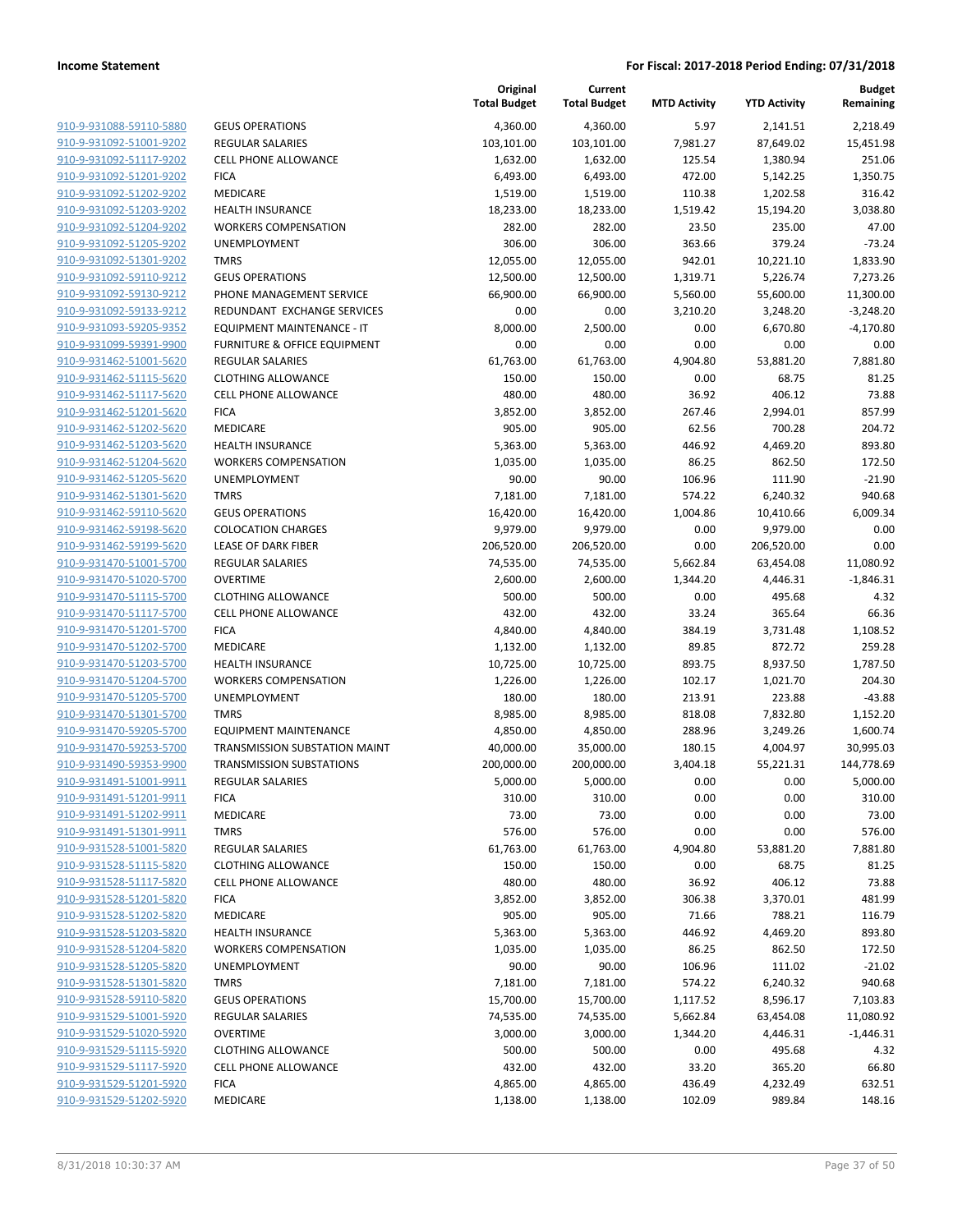|                         |                                     | Original<br><b>Total Budget</b> | Current<br><b>Total Budget</b> | <b>MTD Activity</b> | <b>YTD Activity</b> | <b>Budget</b><br>Remaining |
|-------------------------|-------------------------------------|---------------------------------|--------------------------------|---------------------|---------------------|----------------------------|
| 910-9-931529-51203-5920 | <b>HEALTH INSURANCE</b>             | 10,725.00                       | 10,725.00                      | 893.75              | 8,937.50            | 1,787.50                   |
| 910-9-931529-51204-5920 | <b>WORKERS COMPENSATION</b>         | 1,226.00                        | 1,226.00                       | 102.17              | 1,021.70            | 204.30                     |
| 910-9-931529-51205-5920 | UNEMPLOYMENT                        | 180.00                          | 180.00                         | 213.91              | 221.93              | $-41.93$                   |
| 910-9-931529-51301-5920 | <b>TMRS</b>                         | 9,031.00                        | 9,031.00                       | 818.08              | 7,832.76            | 1,198.24                   |
| 910-9-931529-59205-5920 | <b>EQUIPMENT MAINTENANCE</b>        | 5,950.00                        | 11,584.00                      | 128.97              | 7,660.70            | 3,923.30                   |
| 910-9-931529-59262-5920 | DISTRIBUTION SUBSTATION MAINTENANCE | 28,000.00                       | 22,366.00                      | 0.00                | 6,459.25            | 15,906.75                  |
| 910-9-931590-59362-9900 | <b>DISTRIBUTION SUBSTATIONS</b>     | 638,000.00                      | 738,000.00                     | 8,972.60            | 223,174.89          | 514,825.11                 |
| 910-9-931591-51001-9912 | <b>REGULAR SALARIES</b>             | 5,000.00                        | 5,000.00                       | 0.00                | 0.00                | 5,000.00                   |
| 910-9-931591-51201-9912 | <b>FICA</b>                         | 310.00                          | 310.00                         | 0.00                | 0.00                | 310.00                     |
| 910-9-931591-51202-9912 | MEDICARE                            | 73.00                           | 73.00                          | 0.00                | 0.00                | 73.00                      |
| 910-9-931591-51301-9912 | <b>TMRS</b>                         | 576.00                          | 576.00                         | 0.00                | 0.00                | 576.00                     |
| 910-9-932467-51001-5671 | <b>REGULAR SALARIES</b>             | 65,616.00                       | 65,616.00                      | 4,330.98            | 68,860.87           | $-3,244.87$                |
| 910-9-932467-51011-5671 | PART TIME TEMPORARY                 | 35,120.00                       | 35,120.00                      | 0.00                | 0.00                | 35,120.00                  |
| 910-9-932467-51020-5671 | <b>OVERTIME</b>                     | 7,800.00                        | 7,800.00                       | 712.95              | 5,400.63            | 2,399.37                   |
| 910-9-932467-51115-5671 | <b>CLOTHING ALLOWANCE</b>           | 550.00                          | 550.00                         | 0.00                | 533.12              | 16.88                      |
| 910-9-932467-51201-5671 | <b>FICA</b>                         | 6,763.00                        | 6,763.00                       | 294.83              | 4,423.12            | 2,339.88                   |
| 910-9-932467-51202-5671 | MEDICARE                            | 1,582.00                        | 1,582.00                       | 68.95               | 1,034.44            | 547.56                     |
| 910-9-932467-51203-5671 | <b>HEALTH INSURANCE</b>             | 10,725.00                       | 10,725.00                      | 893.75              | 8,937.50            | 1,787.50                   |
| 910-9-932467-51204-5671 | <b>WORKERS COMPENSATION</b>         | 1,146.00                        | 1,146.00                       | 95.50               | 955.00              | 191.00                     |
| 910-9-932467-51205-5671 | UNEMPLOYMENT                        | 180.00                          | 180.00                         | 229.54              | 354.60              | $-174.60$                  |
| 910-9-932467-51301-5671 | <b>TMRS</b>                         | 8,514.00                        | 8,514.00                       | 485.23              | 5,772.44            | 2,741.56                   |
| 910-9-932467-59110-5671 | <b>GEUS OPERATIONS</b>              | 16,000.00                       | 16,000.00                      | 597.86              | 9,225.21            | 6,774.79                   |
| 910-9-932474-51001-5740 | REGULAR SALARIES                    | 65,616.00                       | 65,616.00                      | 2,312.97            | 37,169.99           | 28,446.01                  |
| 910-9-932474-51020-5740 | <b>OVERTIME</b>                     | 7,800.00                        | 7,800.00                       | 851.40              | 5,180.05            | 2,619.95                   |
| 910-9-932474-51115-5740 | <b>CLOTHING ALLOWANCE</b>           | 550.00                          | 550.00                         | 0.00                | 504.43              | 45.57                      |
| 910-9-932474-51201-5740 | <b>FICA</b>                         | 4,586.00                        | 4,586.00                       | 186.70              | 2,397.07            | 2,188.93                   |
| 910-9-932474-51202-5740 | MEDICARE                            | 1,073.00                        | 1,073.00                       | 43.66               | 560.60              | 512.40                     |
| 910-9-932474-51203-5740 | <b>HEALTH INSURANCE</b>             | 10,725.00                       | 10,725.00                      | 893.75              | 8,937.50            | 1,787.50                   |
| 910-9-932474-51204-5740 | <b>WORKERS COMPENSATION</b>         | 1,146.00                        | 1,146.00                       | 95.50               | 955.00              | 191.00                     |
| 910-9-932474-51205-5740 | UNEMPLOYMENT                        | 180.00                          | 180.00                         | 213.91              | 221.53              | $-41.53$                   |
| 910-9-932474-51301-5740 | <b>TMRS</b>                         | 8,514.00                        | 8,514.00                       | 367.70              | 4,866.96            | 3,647.04                   |
| 910-9-932474-59257-5740 | TRANSMISSION LINE MAINTENANCE       | 41,700.00                       | 41,700.00                      | 1,694.25            | 20,726.97           | 20,973.03                  |
| 910-9-932490-59356-9900 | <b>GEUS TRANSMISSION LINES</b>      | 603,495.00                      | 603,495.00                     | 608.00              | 600,785.39          | 2,709.61                   |
| 910-9-932491-51001-9913 | <b>REGULAR SALARIES</b>             | 12,000.00                       | 12,000.00                      | 0.00                | 6,801.06            | 5,198.94                   |
| 910-9-932491-51201-9913 | <b>FICA</b>                         | 744.00                          | 744.00                         | 0.00                | 406.68              | 337.32                     |
| 910-9-932491-51202-9913 | <b>MEDICARE</b>                     | 174.00                          | 174.00                         | 0.00                | 95.10               | 78.90                      |
| 910-9-932491-51301-9913 | <b>TMRS</b>                         | 1,381.00                        | 1,381.00                       | 0.00                | 787.76              | 593.24                     |
| 910-9-932500-51001-5801 | <b>REGULAR SALARIES</b>             | 122,803.00                      | 122,803.00                     | 9,446.40            | 103,728.80          | 19,074.20                  |
| 910-9-932500-51115-5801 | <b>CLOTHING ALLOWANCE</b>           | 250.00                          | 250.00                         | 0.00                | 228.25              | 21.75                      |
| 910-9-932500-51117-5801 | <b>CELL PHONE ALLOWANCE</b>         | 636.00                          | 636.00                         | 48.92               | 538.12              | 97.88                      |
| 910-9-932500-51201-5801 | <b>FICA</b>                         | 7,669.00                        | 7,669.00                       | 557.42              | 6,177.98            | 1,491.02                   |
| 910-9-932500-51202-5801 | MEDICARE                            | 1,794.00                        | 1,794.00                       | 130.36              | 1,444.83            | 349.17                     |
| 910-9-932500-51203-5801 | <b>HEALTH INSURANCE</b>             | 10,725.00                       | 10,725.00                      | 893.75              | 8,937.50            | 1,787.50                   |
| 910-9-932500-51204-5801 | <b>WORKERS COMPENSATION</b>         | 1,994.00                        | 1,994.00                       | 166.17              | 1,661.70            | 332.30                     |
| 910-9-932500-51205-5801 | UNEMPLOYMENT                        | 180.00                          | 180.00                         | 213.91              | 222.91              | $-42.91$                   |
| 910-9-932500-51301-5801 | <b>TMRS</b>                         | 14,237.00                       | 14,237.00                      | 1,103.36            | 11,986.41           | 2,250.59                   |
| 910-9-932500-59110-5801 | <b>GEUS OPERATIONS</b>              | 8,960.00                        | 8,960.00                       | 553.68              | 5,707.71            | 3,252.29                   |
| 910-9-932500-59112-5801 | SAFETY                              | 49,730.00                       | 49,730.00                      | 743.03              | 28,208.92           | 21,521.08                  |
| 910-9-932500-59146-5801 | TRAINING AND/OR TRAVEL              | 27,000.00                       | 27,000.00                      | 412.88              | 15,435.23           | 11,564.77                  |
| 910-9-932503-51001-5830 | REGULAR SALARIES                    | 177,243.00                      | 177,243.00                     | 10,725.35           | 111,427.16          | 65,815.84                  |
| 910-9-932503-51020-5830 | <b>OVERTIME</b>                     | 10,500.00                       | 10,500.00                      | 1,973.68            | 9,690.50            | 809.50                     |
| 910-9-932503-51115-5830 | <b>CLOTHING ALLOWANCE</b>           | 1,200.00                        | 1,200.00                       | 0.00                | 1,114.00            | 86.00                      |
| 910-9-932503-51117-5830 | <b>CELL PHONE ALLOWANCE</b>         | 318.00                          | 318.00                         | 24.46               | 207.91              | 110.09                     |
| 910-9-932503-51201-5830 | <b>FICA</b>                         | 11,734.00                       | 11,734.00                      | 700.78              | 9,197.43            | 2,536.57                   |
| 910-9-932503-51202-5830 | MEDICARE                            | 2,745.00                        | 2,745.00                       | 163.89              | 2,151.00            | 594.00                     |
| 910-9-932503-51203-5830 | <b>HEALTH INSURANCE</b>             | 26,813.00                       | 26,813.00                      | 2,234.42            | 22,344.20           | 4,468.80                   |
| 910-9-932503-51204-5830 | <b>WORKERS COMPENSATION</b>         | 3,129.00                        | 3,129.00                       | 260.75              | 2,607.50            | 521.50                     |
| 910-9-932503-51205-5830 | UNEMPLOYMENT                        | 450.00                          | 450.00                         | 534.79              | 550.65              | $-100.65$                  |
| 910-9-932503-51301-5830 | <b>TMRS</b>                         | 21,784.00                       | 21,784.00                      | 1,478.45            | 18,239.56           | 3,544.44                   |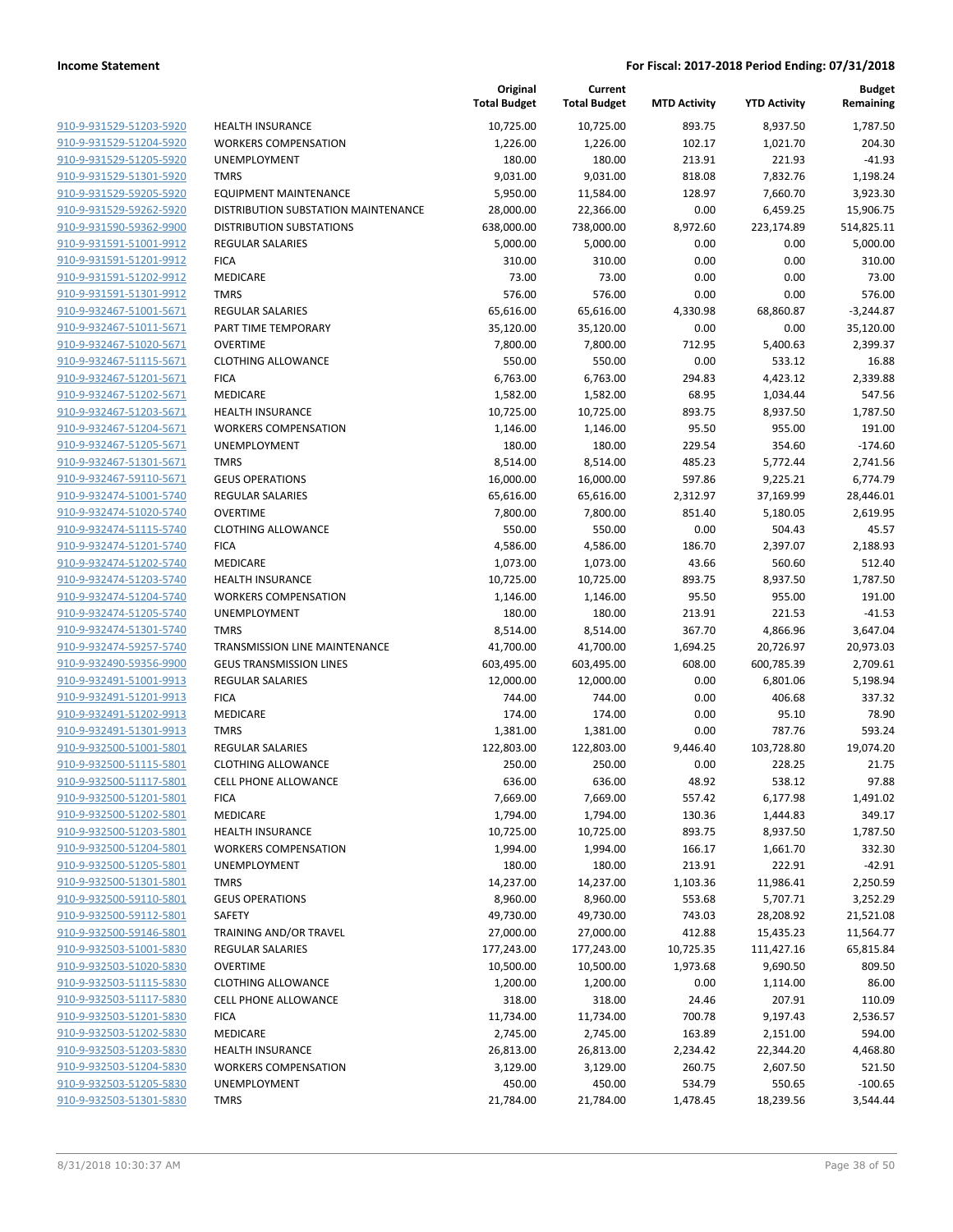| 910-9-932503-59110-5830<br>910-9-932504-51001-5840<br>910-9-932504-51020-5840<br><u>910-9-932504-51115-5840</u><br>910-9-932504-51117-5840<br>910-9-932504-51201-5840<br>910-9-932504-51202-5840 |
|--------------------------------------------------------------------------------------------------------------------------------------------------------------------------------------------------|
|                                                                                                                                                                                                  |
|                                                                                                                                                                                                  |
|                                                                                                                                                                                                  |
|                                                                                                                                                                                                  |
|                                                                                                                                                                                                  |
|                                                                                                                                                                                                  |
|                                                                                                                                                                                                  |
| 910-9-932504-51203-5840                                                                                                                                                                          |
| <u>910-9-932504-51204-5840</u>                                                                                                                                                                   |
| 910-9-932504-51205-5840                                                                                                                                                                          |
| 910-9-932504-51301-5840                                                                                                                                                                          |
|                                                                                                                                                                                                  |
| 910-9-932504-59110-5840                                                                                                                                                                          |
| <u>910-9-932505-51001-5850</u>                                                                                                                                                                   |
| <u>910-9-932505-51201-5850</u>                                                                                                                                                                   |
| 910-9-932505-51202-5850                                                                                                                                                                          |
| 910-9-932505-51301-5850                                                                                                                                                                          |
| 910-9-932505-59110-5850                                                                                                                                                                          |
| 910-9-932506-51001-5860                                                                                                                                                                          |
| <u>910-9-932506-51020-5860</u>                                                                                                                                                                   |
| 910-9-932506-51115-5860                                                                                                                                                                          |
| 910-9-932506-51117-5860                                                                                                                                                                          |
| 910-9-932506-51201-5860                                                                                                                                                                          |
| 910-9-932506-51202-5860                                                                                                                                                                          |
| 910-9-932506-51203-5860                                                                                                                                                                          |
| 910-9-932506-51204-5860                                                                                                                                                                          |
| 910-9-932506-51205-5860                                                                                                                                                                          |
| 910-9-932506-51301-5860                                                                                                                                                                          |
| 910-9-932506-59110-5860                                                                                                                                                                          |
| <u>910-9-932507-51001-5870</u>                                                                                                                                                                   |
| 910-9-932507-51201-5870                                                                                                                                                                          |
| 910-9-932507-51202-5870                                                                                                                                                                          |
| 910-9-932507-51301-5870                                                                                                                                                                          |
| 910-9-932507-59110-5870                                                                                                                                                                          |
|                                                                                                                                                                                                  |
| <u>910-9-932509-59147-5890</u>                                                                                                                                                                   |
| 910-9-932510-51001-5900                                                                                                                                                                          |
| 910-9-932510-51020-5900                                                                                                                                                                          |
| 910-9-932510-51102-5900                                                                                                                                                                          |
| 910-9-932510-51115-5900                                                                                                                                                                          |
| <u>910-9-932510-51201-5900</u>                                                                                                                                                                   |
| 910-9-932510-51202-5900                                                                                                                                                                          |
| 910-9-932510-51203-5900                                                                                                                                                                          |
| 910-9-932510-51204-5900                                                                                                                                                                          |
| 910-9-932510-51205-5900                                                                                                                                                                          |
| <u>910-9-932510-51301-5900</u>                                                                                                                                                                   |
| 910-9-932510-59205-5900                                                                                                                                                                          |
|                                                                                                                                                                                                  |
| 910-9-932514-51001-5941                                                                                                                                                                          |
| 910-9-932514-51020-5941                                                                                                                                                                          |
|                                                                                                                                                                                                  |
| 910-9-932514-51102-5941                                                                                                                                                                          |
| 910-9-932514-51115-5941<br>910-9-932514-51201-5941                                                                                                                                               |
| 910-9-932514-51202-5941                                                                                                                                                                          |
|                                                                                                                                                                                                  |
| 910-9-932514-51203-5941                                                                                                                                                                          |
| 910-9-932514-51204-5941                                                                                                                                                                          |
| <u>910-9-932514-51205-5941</u>                                                                                                                                                                   |
| 910-9-932514-51301-5941                                                                                                                                                                          |
| 910-9-932514-51401-5941                                                                                                                                                                          |
| 910-9-932514-59275-5941                                                                                                                                                                          |
| 910-9-932515-51001-5950<br><u>910-9-932515-51201-5950</u>                                                                                                                                        |

|                         |                                      | Original<br><b>Total Budget</b> | Current<br><b>Total Budget</b> | <b>MTD Activity</b> | <b>YTD Activity</b> | <b>Budget</b><br>Remaining |
|-------------------------|--------------------------------------|---------------------------------|--------------------------------|---------------------|---------------------|----------------------------|
| 910-9-932503-59110-5830 | <b>GEUS OPERATIONS</b>               | 81,000.00                       | 81,000.00                      | 3,092.92            | 40,047.34           | 40,952.66                  |
| 910-9-932504-51001-5840 | REGULAR SALARIES                     | 177,243.00                      | 177,243.00                     | 10,725.35           | 111,027.16          | 66,215.84                  |
| 910-9-932504-51020-5840 | <b>OVERTIME</b>                      | 10,500.00                       | 10,500.00                      | 1,973.68            | 9,690.50            | 809.50                     |
| 910-9-932504-51115-5840 | <b>CLOTHING ALLOWANCE</b>            | 1,200.00                        | 1,200.00                       | 0.00                | 1,114.00            | 86.00                      |
| 910-9-932504-51117-5840 | <b>CELL PHONE ALLOWANCE</b>          | 318.00                          | 318.00                         | 24.46               | 207.91              | 110.09                     |
| 910-9-932504-51201-5840 | <b>FICA</b>                          | 11,734.00                       | 11,734.00                      | 788.86              | 7,501.65            | 4,232.35                   |
| 910-9-932504-51202-5840 | MEDICARE                             | 2,745.00                        | 2,745.00                       | 184.49              | 1,754.42            | 990.58                     |
| 910-9-932504-51203-5840 | <b>HEALTH INSURANCE</b>              | 26,813.00                       | 26,813.00                      | 2,234.42            | 22,344.20           | 4,468.80                   |
| 910-9-932504-51204-5840 | <b>WORKERS COMPENSATION</b>          | 3,129.00                        | 3,129.00                       | 260.75              | 2,607.50            | 521.50                     |
| 910-9-932504-51205-5840 | <b>UNEMPLOYMENT</b>                  | 450.00                          | 450.00                         | 534.79              | 548.58              | $-98.58$                   |
| 910-9-932504-51301-5840 | <b>TMRS</b>                          | 21,784.00                       | 21,784.00                      | 1,478.45            | 13,868.07           | 7,915.93                   |
| 910-9-932504-59110-5840 | <b>GEUS OPERATIONS</b>               | 72,000.00                       | 72,000.00                      | 5,544.67            | 45,061.51           | 26,938.49                  |
| 910-9-932505-51001-5850 | <b>REGULAR SALARIES</b>              | 1,000.00                        | 1,000.00                       | 0.00                | 0.00                | 1,000.00                   |
| 910-9-932505-51201-5850 | <b>FICA</b>                          | 62.00                           | 62.00                          | 0.00                | 0.00                | 62.00                      |
| 910-9-932505-51202-5850 | MEDICARE                             | 15.00                           | 15.00                          | 0.00                | 0.00                | 15.00                      |
| 910-9-932505-51301-5850 | <b>TMRS</b>                          | 115.00                          | 115.00                         | 0.00                | 0.00                | 115.00                     |
| 910-9-932505-59110-5850 | <b>GEUS OPERATIONS</b>               | 500.00                          | 500.00                         | 0.00                | 0.00                | 500.00                     |
| 910-9-932506-51001-5860 | REGULAR SALARIES                     | 76,203.00                       | 76,203.00                      | 6,246.40            | 67,643.20           | 8,559.80                   |
| 910-9-932506-51020-5860 | <b>OVERTIME</b>                      | 1,000.00                        | 1,000.00                       | 443.68              | 1,608.91            | $-608.91$                  |
| 910-9-932506-51115-5860 | <b>CLOTHING ALLOWANCE</b>            | 500.00                          | 500.00                         | 0.00                | 549.68              | $-49.68$                   |
| 910-9-932506-51117-5860 | CELL PHONE ALLOWANCE                 | 432.00                          | 432.00                         | 33.22               | 365.42              | 66.58                      |
| 910-9-932506-51201-5860 | <b>FICA</b>                          | 4,845.00                        | 4,845.00                       | 413.51              | 4,300.88            | 544.12                     |
| 910-9-932506-51202-5860 | MEDICARE                             | 1,133.00                        | 1,133.00                       | 96.71               | 1,005.88            | 127.12                     |
| 910-9-932506-51203-5860 | <b>HEALTH INSURANCE</b>              | 10,725.00                       | 10,725.00                      | 893.75              | 8,937.50            | 1,787.50                   |
| 910-9-932506-51204-5860 | <b>WORKERS COMPENSATION</b>          | 1,318.00                        | 1,318.00                       | 109.83              | 1,098.30            | 219.70                     |
| 910-9-932506-51205-5860 | UNEMPLOYMENT                         | 180.00                          | 180.00                         | 213.91              | 222.59              | $-42.59$                   |
| 910-9-932506-51301-5860 | <b>TMRS</b>                          | 8,993.00                        | 8,993.00                       | 781.25              | 7,992.55            | 1,000.45                   |
| 910-9-932506-59110-5860 | <b>GEUS OPERATIONS</b>               | 13,800.00                       | 13,800.00                      | 664.29              | 9,926.94            | 3,873.06                   |
| 910-9-932507-51001-5870 | <b>REGULAR SALARIES</b>              | 1,000.00                        | 1,000.00                       | 0.00                | 0.00                | 1,000.00                   |
| 910-9-932507-51201-5870 | <b>FICA</b>                          | 62.00                           | 62.00                          | 0.00                | 0.00                | 62.00                      |
| 910-9-932507-51202-5870 | MEDICARE                             | 15.00                           | 15.00                          | 0.00                | 0.00                | 15.00                      |
| 910-9-932507-51301-5870 | <b>TMRS</b>                          | 115.00                          | 115.00                         | 0.00                | 0.00                | 115.00                     |
| 910-9-932507-59110-5870 | <b>GEUS OPERATIONS</b>               | 400.00                          | 400.00                         | 0.00                | 0.00                | 400.00                     |
| 910-9-932509-59147-5890 | <b>RENT</b>                          | 200.00                          | 200.00                         | 0.00                | 0.00                | 200.00                     |
| 910-9-932510-51001-5900 | REGULAR SALARIES                     | 59,779.00                       | 59,779.00                      | 4,598.40            | 50,452.00           | 9,327.00                   |
| 910-9-932510-51020-5900 | <b>OVERTIME</b>                      | 10,000.00                       | 10,000.00                      | 984.93              | 7,879.48            | 2,120.52                   |
| 910-9-932510-51102-5900 | <b>BILINGUAL PAY</b>                 | 600.00                          | 600.00                         | 46.16               | 507.76              | 92.24                      |
| 910-9-932510-51115-5900 | <b>CLOTHING ALLOWANCE</b>            | 500.00                          | 500.00                         | 0.00                | 480.68              | 19.32                      |
| 910-9-932510-51201-5900 | <b>FICA</b>                          | 4,394.00                        | 4,394.00                       | 302.44              | 3,188.49            | 1,205.51                   |
| 910-9-932510-51202-5900 | <b>MEDICARE</b>                      | 1,028.00                        | 1,028.00                       | 70.74               | 745.72              | 282.28                     |
| 910-9-932510-51203-5900 | <b>HEALTH INSURANCE</b>              | 10,725.00                       | 10,725.00                      | 893.75              | 8,937.50            | 1,787.50                   |
| 910-9-932510-51204-5900 | <b>WORKERS COMPENSATION</b>          | 970.00                          | 970.00                         | 80.83               | 808.30              | 161.70                     |
| 910-9-932510-51205-5900 | UNEMPLOYMENT                         | 180.00                          | 180.00                         | 213.91              | 222.91              | $-42.91$                   |
| 910-9-932510-51301-5900 | <b>TMRS</b>                          | 8,159.00                        | 8,159.00                       | 654.15              | 6,753.88            | 1,405.12                   |
| 910-9-932510-59205-5900 | EQUIPMENT MAINTENANCE                | 67,000.00                       | 67,000.00                      | 16,885.42           | 59,569.62           | 7,430.38                   |
| 910-9-932514-51001-5941 | REGULAR SALARIES                     | 329,680.00                      | 329,680.00                     | 26,614.41           | 320,962.87          | 8,717.13                   |
| 910-9-932514-51020-5941 | <b>OVERTIME</b>                      | 50,000.00                       | 50,000.00                      | 6,797.91            | 45,000.76           | 4,999.24                   |
| 910-9-932514-51102-5941 | <b>BILINGUAL PAY</b>                 | 1,200.00                        | 1,200.00                       | 92.32               | 877.04              | 322.96                     |
| 910-9-932514-51115-5941 | <b>CLOTHING ALLOWANCE</b>            | 5,500.00                        | 5,500.00                       | 0.00                | 4,586.23            | 913.77                     |
| 910-9-932514-51201-5941 | <b>FICA</b>                          | 23,955.00                       | 23,955.00                      | 1,961.46            | 21,407.73           | 2,547.27                   |
| 910-9-932514-51202-5941 | MEDICARE                             | 5,603.00                        | 5,603.00                       | 458.73              | 5,006.65            | 596.35                     |
| 910-9-932514-51203-5941 | <b>HEALTH INSURANCE</b>              | 128,700.00                      | 128,700.00                     | 10,725.00           | 107,250.00          | 21,450.00                  |
| 910-9-932514-51204-5941 | <b>WORKERS COMPENSATION</b>          | 7,673.00                        | 7,673.00                       | 639.42              | 6,394.20            | 1,278.80                   |
| 910-9-932514-51205-5941 | UNEMPLOYMENT                         | 2,160.00                        | 2,160.00                       | 2,610.09            | 2,720.09            | $-560.09$                  |
| 910-9-932514-51301-5941 | <b>TMRS</b>                          | 44,472.00                       | 44,472.00                      | 3,964.86            | 42,332.09           | 2,139.91                   |
| 910-9-932514-51401-5941 | CONTRA - SALARIES                    | 0.00                            | 0.00                           | 0.00                | $-3,108.72$         | 3,108.72                   |
|                         |                                      |                                 |                                |                     |                     |                            |
| 910-9-932514-59275-5941 | POLES, OH, UG & SERVICES MAINTENANCE | 188,500.00                      | 188,500.00                     | 16,430.29           | 163,434.79          | 25,065.21                  |
| 910-9-932515-51001-5950 | REGULAR SALARIES                     | 5,000.00                        | 5,000.00                       | 247.12              | 247.12              | 4,752.88                   |
| 910-9-932515-51201-5950 | <b>FICA</b>                          | 310.00                          | 310.00                         | 15.32               | 15.32               | 294.68                     |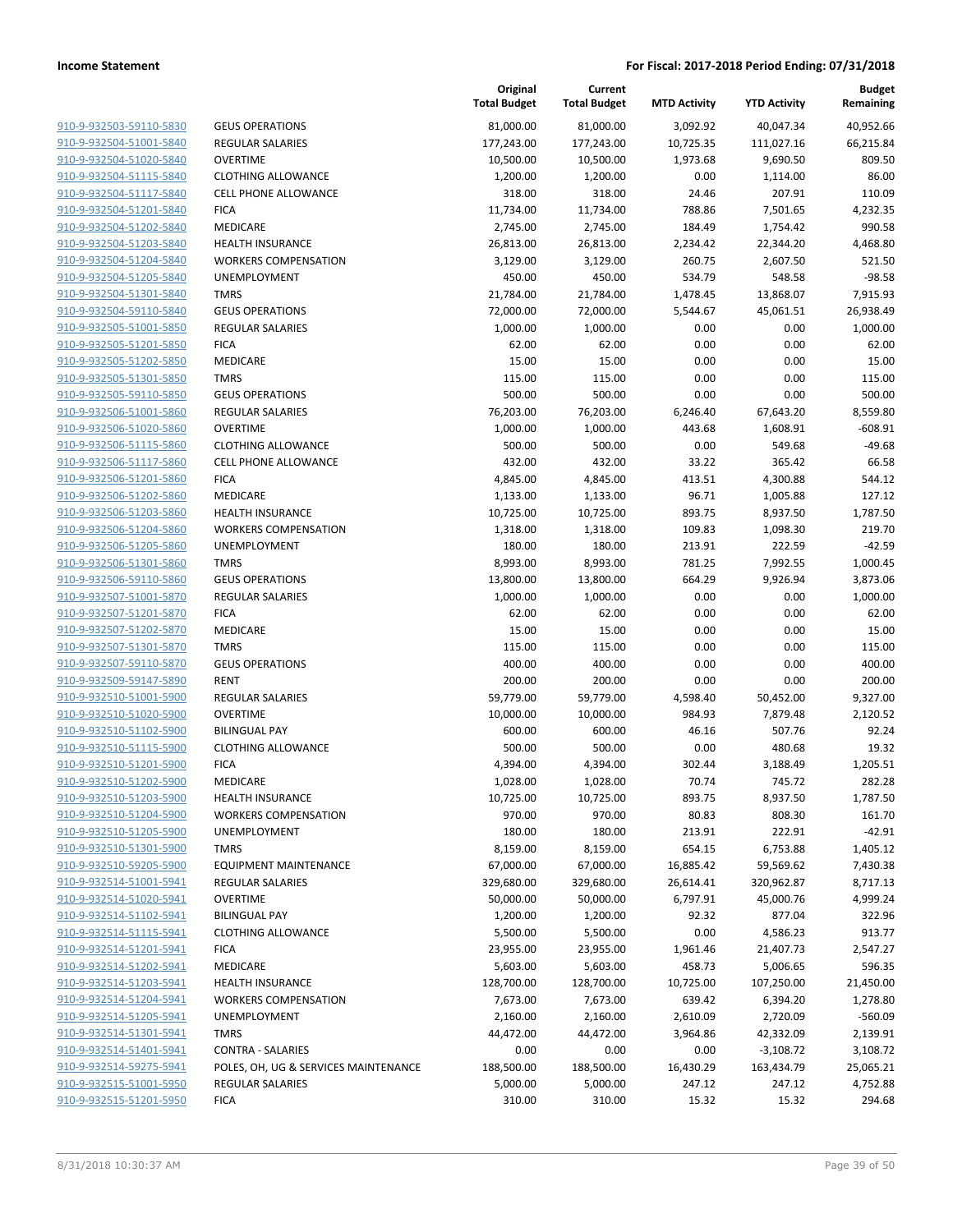|                                                    |                                      | Original<br><b>Total Budget</b> | Current<br><b>Total Budget</b> | <b>MTD Activity</b> | <b>YTD Activity</b>    | <b>Budget</b><br>Remaining |
|----------------------------------------------------|--------------------------------------|---------------------------------|--------------------------------|---------------------|------------------------|----------------------------|
| 910-9-932515-51202-5950                            | MEDICARE                             | 73.00                           | 73.00                          | 3.58                | 3.58                   | 69.42                      |
| 910-9-932515-51301-5950                            | <b>TMRS</b>                          | 576.00                          | 576.00                         | 28.72               | 28.72                  | 547.28                     |
| 910-9-932515-59282-5950                            | <b>TRANSFORMERS MAINTENANCE</b>      | 15,000.00                       | 15,000.00                      | 0.00                | 931.20                 | 14,068.80                  |
| 910-9-932516-51001-5960                            | <b>REGULAR SALARIES</b>              | 18,000.00                       | 18,000.00                      | 432.40              | 8,388.28               | 9,611.72                   |
| 910-9-932516-51020-5960                            | <b>OVERTIME</b>                      | 1,500.00                        | 1,500.00                       | 0.00                | 1,865.04               | $-365.04$                  |
| 910-9-932516-51201-5960                            | <b>FICA</b>                          | 1,116.00                        | 1,116.00                       | 26.81               | 635.71                 | 480.29                     |
| 910-9-932516-51202-5960                            | MEDICARE                             | 261.00                          | 261.00                         | 6.27                | 148.68                 | 112.32                     |
| 910-9-932516-51205-5960                            | <b>UNEMPLOYMENT</b>                  | 0.00                            | 0.00                           | 0.00                | 1.16                   | $-1.16$                    |
| 910-9-932516-51301-5960                            | <b>TMRS</b>                          | 2,072.00                        | 2,072.00                       | 50.24               | 1,175.55               | 896.45                     |
| 910-9-932516-59284-5960                            | ST LIGHTING & SIGNALS MAINTENANCE    | 5,000.00                        | 5,000.00                       | 0.00                | 4,826.82               | 173.18                     |
| 910-9-932517-51001-5970                            | REGULAR SALARIES                     | 58,507.00                       | 58,507.00                      | 3,416.48            | 49,207.68              | 9,299.32                   |
| 910-9-932517-51020-5970                            | <b>OVERTIME</b>                      | 500.00                          | 500.00                         | 420.00              | 420.00                 | 80.00                      |
| 910-9-932517-51115-5970                            | <b>CLOTHING ALLOWANCE</b>            | 500.00                          | 500.00                         | 0.00                | 495.68                 | 4.32                       |
| 910-9-932517-51201-5970                            | <b>FICA</b>                          | 3,689.00                        | 3,689.00                       | 261.66              | 2,901.13               | 787.87                     |
| 910-9-932517-51202-5970                            | MEDICARE                             | 863.00                          | 863.00                         | 61.20               | 678.56                 | 184.44                     |
| 910-9-932517-51203-5970                            | <b>HEALTH INSURANCE</b>              | 10,725.00                       | 10,725.00                      | 893.75              | 8,937.50               | 1,787.50                   |
| 910-9-932517-51204-5970                            | <b>WORKERS COMPENSATION</b>          | 982.00                          | 982.00                         | 81.83               | 818.30                 | 163.70                     |
| 910-9-932517-51205-5970                            | UNEMPLOYMENT                         | 180.00                          | 180.00                         | 213.91              | 222.65                 | $-42.65$                   |
| 910-9-932517-51301-5970                            | <b>TMRS</b>                          | 6,849.00                        | 6,849.00                       | 566.63              | 5,816.69               | 1,032.31                   |
| 910-9-932517-59270-5970                            | <b>METERS MAINTENANCE</b>            | 600.00                          | 600.00                         | 0.00                | 363.06                 | 236.94                     |
| 910-9-932518-51001-5980                            | <b>REGULAR SALARIES</b>              | 2,500.00                        | 2,500.00                       | 0.00                | 2,359.99               | 140.01                     |
| 910-9-932518-51020-5980                            | <b>OVERTIME</b>                      | 0.00                            | 0.00                           | 81.08               | 486.76                 | $-486.76$                  |
| 910-9-932518-51201-5980                            | <b>FICA</b>                          | 155.00                          | 155.00                         | 5.03                | 176.51                 | $-21.51$                   |
| 910-9-932518-51202-5980                            | MEDICARE                             | 36.00                           | 36.00                          | 1.18                | 41.28                  | $-5.28$                    |
| 910-9-932518-51205-5980                            | <b>UNEMPLOYMENT</b>                  | 0.00                            | 0.00                           | 0.00                | 0.47                   | $-0.47$                    |
| 910-9-932518-51301-5980                            | <b>TMRS</b>                          | 288.00                          | 288.00                         | 9.42                | 325.98                 | $-37.98$                   |
| 910-9-932518-59288-5980                            | <b>VAPOR LIGHTS MAINTENANCE</b>      | 200.00                          | 200.00                         | 838.36              | 1,975.50               | $-1,775.50$                |
| 910-9-932519-51001-5990                            | REGULAR SALARIES                     | 2,500.00                        | 2,500.00                       | 0.00                | 980.96                 | 1,519.04                   |
| 910-9-932519-51201-5990                            | <b>FICA</b>                          | 155.00                          | 155.00                         | 0.00                | 60.82                  | 94.18                      |
| 910-9-932519-51202-5990                            | <b>MEDICARE</b>                      | 36.00                           | 36.00                          | 0.00                | 14.22                  | 21.78                      |
| 910-9-932519-51205-5990                            | <b>UNEMPLOYMENT</b>                  | 0.00                            | 0.00                           | 0.00                | 0.57                   | $-0.57$                    |
| 910-9-932519-51301-5990                            | <b>TMRS</b>                          | 288.00                          | 288.00                         | 0.00                | 113.99                 | 174.01                     |
| 910-9-932590-59364-9900                            | <b>POLES</b>                         | 210,000.00                      | 150,000.00                     | 10,559.49           | 108,480.96             | 41,519.04                  |
| 910-9-932590-59365-9900                            | OH CONDUCTOR & DEVICES               | 80,506.00                       | 80,506.00                      | 19,551.97           | 78,423.33              | 2,082.67                   |
| 910-9-932590-59366-9900                            | <b>UG CONDUIT</b>                    | 45,000.00                       | 45,000.00                      | 5,557.49            | 54,483.27              | $-9,483.27$                |
| 910-9-932590-59367-9900                            | UG CONDUCTOR & DEVICES               | 95,000.00                       | 95,000.00                      | 26,006.81           | 90,306.48              | 4,693.52                   |
| 910-9-932590-59368-9900                            | <b>TRANSFORMERS &amp; CAPACITORS</b> | 175,000.00                      | 135,000.00                     | 43,090.31           | 107,993.17             | 27,006.83                  |
| 910-9-932590-59369-9900                            | SERVICE CONNECTIONS                  | 35,000.00                       | 35,000.00                      | 189.28              | 656.81                 | 34,343.19                  |
| 910-9-932590-59370-9900<br>910-9-932590-59371-9900 | <b>METERS</b><br><b>VAPOR LIGHTS</b> | 80,000.00                       | 80,000.00                      | 4,224.77            | 39,920.25              | 40,079.75<br>1,056.03      |
| 910-9-932590-59375-9900                            | STREET LIGHTING & SIGNALS            | 5,000.00<br>5,000.00            | 5,000.00<br>5,000.00           | 57.93<br>0.00       | 3,943.97               | 174.72                     |
| 910-9-932590-59392-9900                            | <b>TRANSPORTATION EQUIPMENT</b>      | 443,011.00                      | 443,011.00                     | 0.00                | 4,825.28<br>431,659.00 | 11,352.00                  |
| 910-9-932591-51001-9914                            | <b>REGULAR SALARIES</b>              | 30,000.00                       | 30,000.00                      | 3,621.17            | 49,542.28              | $-19,542.28$               |
| 910-9-932591-51020-9914                            | <b>OVERTIME</b>                      | 0.00                            | 0.00                           | 764.96              | 4,699.96               | $-4,699.96$                |
| 910-9-932591-51201-9914                            | <b>FICA</b>                          | 1,860.00                        | 1,860.00                       | 271.94              | 3,372.11               | $-1,512.11$                |
| 910-9-932591-51202-9914                            | MEDICARE                             | 435.00                          | 435.00                         | 63.60               | 788.64                 | $-353.64$                  |
| 910-9-932591-51205-9914                            | UNEMPLOYMENT                         | 0.00                            | 0.00                           | 0.00                | 8.50                   | $-8.50$                    |
| 910-9-932591-51301-9914                            | <b>TMRS</b>                          | 3,453.00                        | 3,453.00                       | 345.22              | 6,100.44               | $-2,647.44$                |
| 910-9-932592-51001-9915                            | <b>REGULAR SALARIES</b>              | 55,000.00                       | 55,000.00                      | 6,318.37            | 65,252.01              | $-10,252.01$               |
| 910-9-932592-51020-9915                            | <b>OVERTIME</b>                      | 0.00                            | 0.00                           | 1,152.30            | 7,922.15               | $-7,922.15$                |
| 910-9-932592-51201-9915                            | <b>FICA</b>                          | 3,410.00                        | 3,410.00                       | 463.19              | 4,542.80               | $-1,132.80$                |
| 910-9-932592-51202-9915                            | MEDICARE                             | 798.00                          | 798.00                         | 108.32              | 1,062.41               | $-264.41$                  |
| 910-9-932592-51205-9915                            | UNEMPLOYMENT                         | 0.00                            | 0.00                           | 0.00                | 16.12                  | $-16.12$                   |
| 910-9-932592-51301-9915                            | <b>TMRS</b>                          | 6,331.00                        | 6,331.00                       | 741.61              | 8,335.57               | $-2,004.57$                |
| 910-9-932593-51001-9916                            | <b>REGULAR SALARIES</b>              | 32,500.00                       | 32,500.00                      | 3,205.57            | 65,133.51              | $-32,633.51$               |
| 910-9-932593-51020-9916                            | <b>OVERTIME</b>                      | 0.00                            | 0.00                           | 471.02              | 6,574.92               | $-6,574.92$                |
| 910-9-932593-51201-9916                            | <b>FICA</b>                          |                                 |                                | 227.95              |                        | $-2,443.86$                |
| 910-9-932593-51202-9916                            | MEDICARE                             | 2,015.00                        | 2,015.00                       |                     | 4,458.86               | $-571.81$                  |
| 910-9-932593-51205-9916                            |                                      | 471.00                          | 471.00                         | 53.31               | 1,042.81               |                            |
|                                                    | UNEMPLOYMENT                         | 0.00                            | 0.00                           | 0.00                | 6.89                   | $-6.89$                    |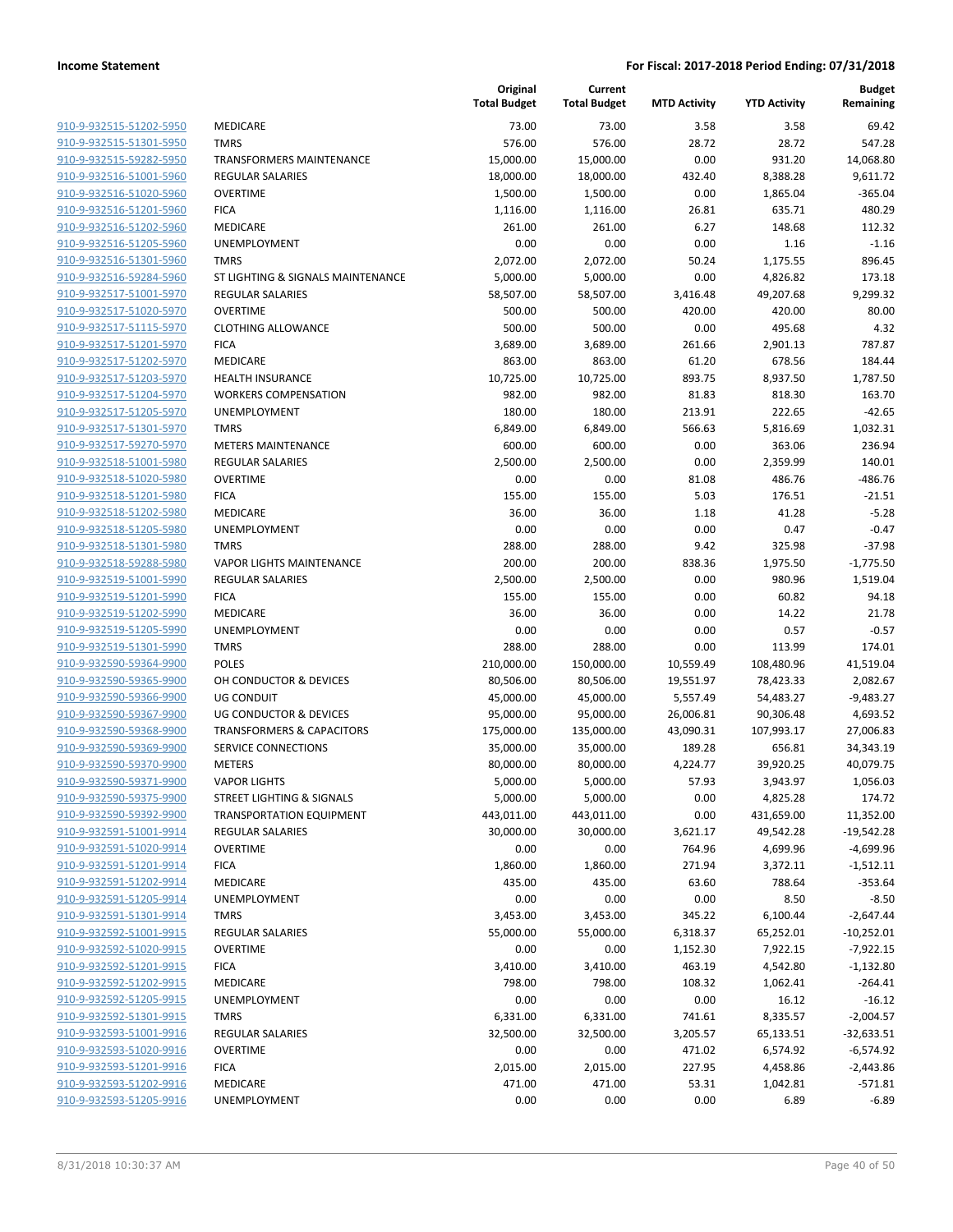| 910-9-932593-51301-9916        |
|--------------------------------|
| 910-9-932594-51001-9917        |
| 910-9-932594-51020-9917        |
| 910-9-932594-51201-9917        |
| <u>910-9-932594-51202-9917</u> |
| 910-9-932594-51205-9917        |
| 910-9-932594-51301-9917        |
| 910-9-932595-51001-9918        |
| 910-9-932595-51020-9918        |
| 910-9-932595-51201-9918        |
| 910-9-932595-51202-9918        |
| 910-9-932595-51205-9918        |
| 910-9-932595-51301-9918        |
| 910-9-932596-51001-9919        |
| <u>910-9-932596-51201-9919</u> |
| 910-9-932596-51202-9919        |
| 910-9-932596-51205-9919        |
| 910-9-932596-51301-9919        |
| 910-9-932597-51001-9920        |
| 910-9-932597-51020-9920        |
| 910-9-932597-51201-9920        |
| 910-9-932597-51202-9920        |
| 910-9-932597-51205-9920        |
| 910-9-932597-51301-9920        |
| <u>910-9-932598-51001-9921</u> |
| 910-9-932598-51201-9921        |
| 910-9-932598-51202-9921        |
| 910-9-932598-51205-9921        |
| 910-9-932598-51301-9921        |
| 910-9-932599-51001-9922        |
| 910-9-932599-51020-9922        |
| 910-9-932599-51201-9922        |
| 910-9-932599-51202-9922        |
| 910-9-932599-51205-9922        |
| <u>910-9-932599-51301-9922</u> |
| 910-9-970000-51801-9260        |
| 910-9-970000-59701-9040        |
| 910-9-970000-59703-4030        |
|                                |
| 910-9-970000-59720-9705        |
| 910-9-970000-59730-9250        |
| 910-9-970000-59731-9250        |
| 910-9-970000-59732-9250        |
| 910-9-970000-59734-4210        |
| 910-9-970000-59750-9260        |
| 910-9-970000-59770-9997        |
| 910-9-970000-59771-9997        |
| 910-9-970000-59780-9240        |
| 910-9-970000-59781-9250        |
| 910-9-970000-59790-9970        |
| <u>910-9-980000-59841-4280</u> |
| 910-9-990000-59901-9270        |
| 910-9-990000-59902-9200        |
| 910-9-990000-59903-4082        |
| 910-9-990000-59912-9999        |
| 910-9-990000-59926-9330        |
| 910-9-990000-59927-9200        |
| 910-9-990000-59928-9200        |
|                                |

|                         |                              | Original<br><b>Total Budget</b> | Current<br><b>Total Budget</b> | <b>MTD Activity</b> | <b>YTD Activity</b> | <b>Budget</b><br>Remaining |
|-------------------------|------------------------------|---------------------------------|--------------------------------|---------------------|---------------------|----------------------------|
| 910-9-932593-51301-9916 | <b>TMRS</b>                  | 3,741.00                        | 3,741.00                       | 427.23              | 8,237.31            | $-4,496.31$                |
| 910-9-932594-51001-9917 | <b>REGULAR SALARIES</b>      | 32,500.00                       | 32,500.00                      | 968.96              | 23,602.96           | 8,897.04                   |
| 910-9-932594-51020-9917 | <b>OVERTIME</b>              | 0.00                            | 0.00                           | 0.00                | 3,447.19            | $-3,447.19$                |
| 910-9-932594-51201-9917 | <b>FICA</b>                  | 2,015.00                        | 2,015.00                       | 60.08               | 1,685.72            | 329.28                     |
| 910-9-932594-51202-9917 | MEDICARE                     | 471.00                          | 471.00                         | 14.05               | 394.24              | 76.76                      |
| 910-9-932594-51205-9917 | UNEMPLOYMENT                 | 3,741.00                        | 3,741.00                       | 4,445.87            | 4,448.23            | $-707.23$                  |
| 910-9-932594-51301-9917 | <b>TMRS</b>                  | 0.00                            | 0.00                           | 112.59              | 3,120.07            | $-3,120.07$                |
| 910-9-932595-51001-9918 | <b>REGULAR SALARIES</b>      | 10,000.00                       | 10,000.00                      | 541.52              | 1,822.49            | 8,177.51                   |
| 910-9-932595-51020-9918 | <b>OVERTIME</b>              | 0.00                            | 0.00                           | 0.00                | 108.08              | $-108.08$                  |
| 910-9-932595-51201-9918 | <b>FICA</b>                  | 620.00                          | 620.00                         | 33.57               | 120.71              | 499.29                     |
| 910-9-932595-51202-9918 | MEDICARE                     | 145.00                          | 145.00                         | 7.85                | 28.24               | 116.76                     |
| 910-9-932595-51205-9918 | UNEMPLOYMENT                 | 0.00                            | 0.00                           | 0.00                | 0.12                | $-0.12$                    |
| 910-9-932595-51301-9918 | <b>TMRS</b>                  | 1,151.00                        | 1,151.00                       | 62.92               | 223.10              | 927.90                     |
| 910-9-932596-51001-9919 | <b>REGULAR SALARIES</b>      | 5,000.00                        | 5,000.00                       | 375.84              | 3,048.86            | 1,951.14                   |
| 910-9-932596-51201-9919 | <b>FICA</b>                  | 310.00                          | 310.00                         | 23.30               | 190.45              | 119.55                     |
| 910-9-932596-51202-9919 | MEDICARE                     | 73.00                           | 73.00                          | 5.45                | 44.54               | 28.46                      |
| 910-9-932596-51205-9919 | UNEMPLOYMENT                 | 0.00                            | 0.00                           | 0.00                | 0.40                | $-0.40$                    |
| 910-9-932596-51301-9919 | <b>TMRS</b>                  | 576.00                          | 576.00                         | 43.67               | 352.40              | 223.60                     |
| 910-9-932597-51001-9920 | <b>REGULAR SALARIES</b>      | 7,000.00                        | 7,000.00                       | 451.23              | 3,895.78            | 3,104.22                   |
| 910-9-932597-51020-9920 | <b>OVERTIME</b>              | 0.00                            | 0.00                           | 214.98              | 888.74              | $-888.74$                  |
| 910-9-932597-51201-9920 | <b>FICA</b>                  | 434.00                          | 434.00                         | 41.31               | 296.65              | 137.35                     |
| 910-9-932597-51202-9920 | MEDICARE                     | 102.00                          | 102.00                         | 9.66                | 69.37               | 32.63                      |
| 910-9-932597-51205-9920 | UNEMPLOYMENT                 | 0.00                            | 0.00                           | 0.00                | 0.77                | $-0.77$                    |
| 910-9-932597-51301-9920 | <b>TMRS</b>                  | 806.00                          | 806.00                         | 77.41               | 549.47              | 256.53                     |
| 910-9-932598-51001-9921 | <b>REGULAR SALARIES</b>      | 1,500.00                        | 1,500.00                       | 0.00                | 306.55              | 1,193.45                   |
| 910-9-932598-51201-9921 | <b>FICA</b>                  | 93.00                           | 93.00                          | 0.00                | 19.01               | 73.99                      |
| 910-9-932598-51202-9921 | MEDICARE                     | 22.00                           | 22.00                          | 0.00                | 4.44                | 17.56                      |
| 910-9-932598-51205-9921 | UNEMPLOYMENT                 | 0.00                            | 0.00                           | 0.00                | 0.07                | $-0.07$                    |
| 910-9-932598-51301-9921 | <b>TMRS</b>                  | 173.00                          | 173.00                         | 0.00                | 34.95               | 138.05                     |
| 910-9-932599-51001-9922 | <b>REGULAR SALARIES</b>      | 1,500.00                        | 1,500.00                       | 1,085.60            | 1,657.19            | $-157.19$                  |
| 910-9-932599-51020-9922 | <b>OVERTIME</b>              | 0.00                            | 0.00                           | 0.00                | 54.66               | $-54.66$                   |
| 910-9-932599-51201-9922 | <b>FICA</b>                  |                                 |                                |                     |                     |                            |
|                         |                              | 93.00                           | 93.00                          | 67.31               | 106.14              | $-13.14$                   |
| 910-9-932599-51202-9922 | MEDICARE                     | 22.00                           | 22.00                          | 15.74               | 24.82               | $-2.82$                    |
| 910-9-932599-51205-9922 | UNEMPLOYMENT                 | 0.00                            | 0.00                           | 0.00                | 0.02                | $-0.02$                    |
| 910-9-932599-51301-9922 | <b>TMRS</b>                  | 173.00                          | 173.00                         | 126.15              | 198.91              | $-25.91$                   |
| 910-9-970000-51801-9260 | PENSION EXPENSE              | 100,000.00                      | 100,000.00                     | 0.00                | 0.00                | 100,000.00                 |
| 910-9-970000-59701-9040 | <b>BAD DEBT</b>              | 110,000.00                      | 110,000.00                     | 0.00                | 0.00                | 110,000.00                 |
| 910-9-970000-59703-4030 | <b>DEPRECIATION EXPENSE</b>  | 2,960,000.00                    | 2,960,000.00                   | 0.00                | 0.00                | 2,960,000.00               |
| 910-9-970000-59720-9705 | <b>BANK FEES</b>             | 25,000.00                       | 25,000.00                      | 1,371.06            | 5,459.57            | 19,540.43                  |
| 910-9-970000-59730-9250 | <b>INVENTORY LOSS/GAIN</b>   | 1,000.00                        | 1,000.00                       | $-9,792.32$         | -10,749.44          | 11,749.44                  |
| 910-9-970000-59731-9250 | <b>GASOLINE LOSSES/GAINS</b> | 1,000.00                        | 1,000.00                       | $-84.43$            | 246.32              | 753.68                     |
| 910-9-970000-59732-9250 | FUEL OIL LOSSES/GAINS        | 3,000.00                        | 3,000.00                       | 0.00                | 0.00                | 3,000.00                   |
| 910-9-970000-59734-4210 | ASSET DISPOSAL LOSSES/GAINS  | 1,000.00                        | 1,000.00                       | 0.00                | 0.00                | 1,000.00                   |
| 910-9-970000-59750-9260 | <b>ACCRUED PTO PAY</b>       | 125,000.00                      | 125,000.00                     | 17,963.80           | 126,456.04          | $-1,456.04$                |
| 910-9-970000-59770-9997 | CONTINGENCY                  | 250,000.00                      | 250,000.00                     | 0.00                | 0.00                | 250,000.00                 |
| 910-9-970000-59771-9997 | PAYROLL CONTINGENCY          | 75,262.00                       | 75,262.00                      | 0.00                | 0.00                | 75,262.00                  |
| 910-9-970000-59780-9240 | PROPERTY INSURANCE           | 150,000.00                      | 150,000.00                     | 0.00                | 150,015.55          | $-15.55$                   |
| 910-9-970000-59781-9250 | <b>LIABILITY INSURANCE</b>   | 60,000.00                       | 60,000.00                      | 0.00                | 65,162.82           | $-5,162.82$                |
| 910-9-970000-59790-9970 | CAPITALIZED                  | $-2,894,757.00$                 | $-2,894,757.00$                | 0.00                | 0.00                | $-2,894,757.00$            |
| 910-9-980000-59841-4280 | AMORTIZATION OF DISCOUNT     | $-42,051.00$                    | $-42,051.00$                   | 0.00                | 0.00                | $-42,051.00$               |
| 910-9-990000-59901-9270 | XFER to COG - FRANCHISE FEES | 2,470,827.00                    | 2,470,827.00                   | 581,905.50          | 1,736,602.82        | 734,224.18                 |
| 910-9-990000-59902-9200 | XFER to COG- ADMIN EXPENSES  | 220,157.00                      | 220,157.00                     | 18,346.42           | 183,464.20          | 36,692.80                  |
| 910-9-990000-59903-4082 | XFER to COG - PILOT          | 317,221.00                      | 317,221.00                     | 0.00                | 317,221.00          | 0.00                       |
| 910-9-990000-59912-9999 | XFER TO 912 - DEBT SERVICE   | 3,820,380.00                    | 3,820,380.00                   | 320,000.00          | 3,200,000.00        | 620,380.00                 |
| 910-9-990000-59926-9330 | XFER to COG - GARAGE         | 69,365.00                       | 69,365.00                      | 5,780.42            | 57,804.20           | 11,560.80                  |
| 910-9-990000-59927-9200 | XFER to COG - INSURANCE      | 19,775.00                       | 19,775.00                      | 1,647.92            | 16,479.20           | 3,295.80                   |
| 910-9-990000-59928-9200 | XFER to COG - IT             | 29,129.00                       | 29,129.00                      | 2,427.42            | 24,274.20           | 4,854.80                   |
|                         |                              |                                 |                                |                     |                     |                            |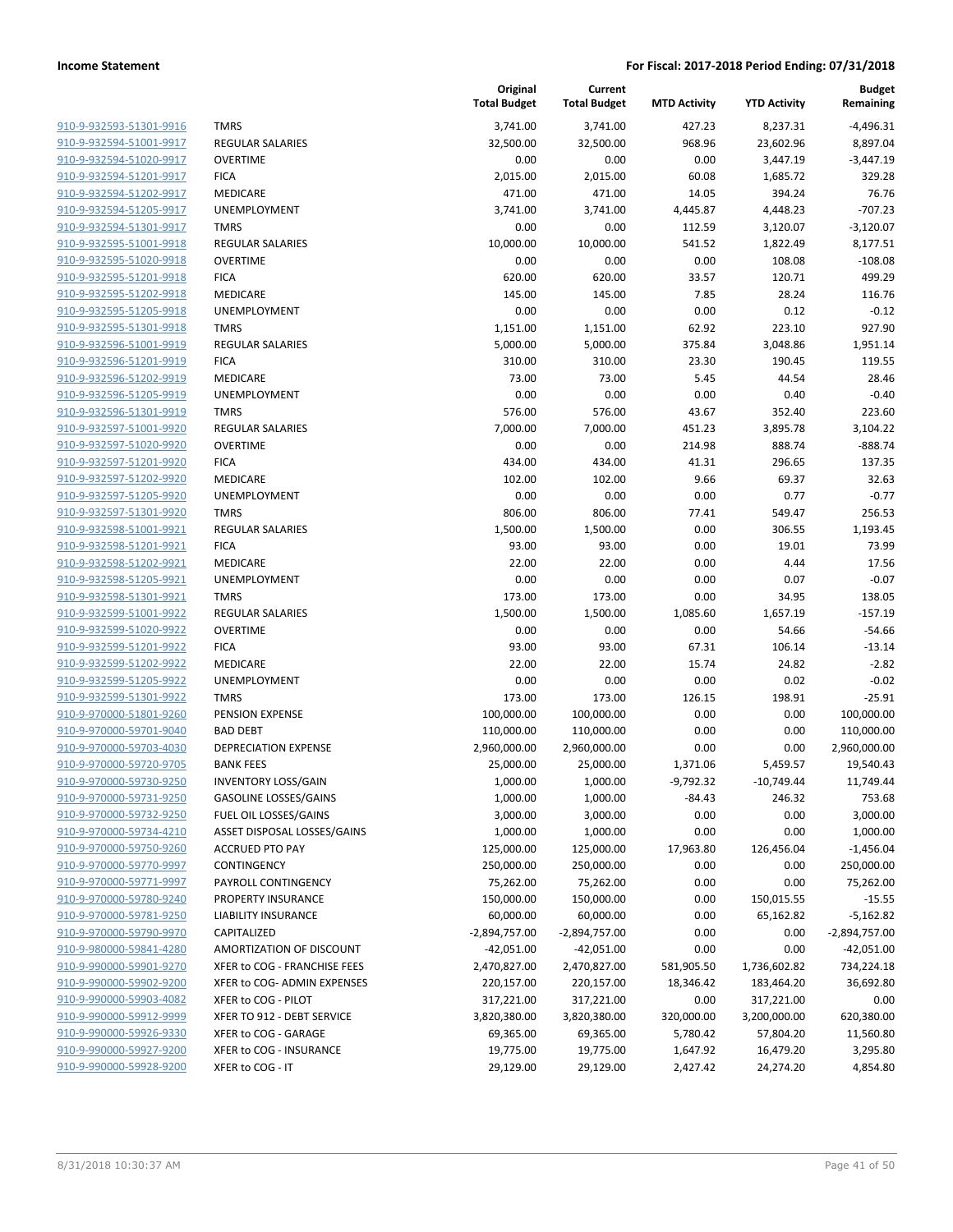|                                              |                                                        | Original<br><b>Total Budget</b> | Current<br><b>Total Budget</b> | <b>MTD Activity</b> | <b>YTD Activity</b>     | <b>Budget</b><br>Remaining |
|----------------------------------------------|--------------------------------------------------------|---------------------------------|--------------------------------|---------------------|-------------------------|----------------------------|
| 910-9-990000-59930-9270                      | <b>XFER to GBOD</b>                                    | 494,165.00                      | 494,165.00                     | 116,381.10          | 347,320.57              | 146,844.43                 |
|                                              | <b>Expense Total:</b>                                  | 60,559,922.00                   | 60,559,922.00                  | 6,285,927.10        | 48,918,716.01           | 11,641,205.99              |
|                                              | Fund: 910 - ELECTRIC OPERATING FUND Surplus (Deficit): | -234,580.00                     | -234,580.00                    | 866,286.38          | -636,593.65             | 402,013.65                 |
| <b>Fund: 911 - ELECTRIC DEBT REDUCTION</b>   |                                                        |                                 |                                |                     |                         |                            |
| Revenue                                      |                                                        |                                 |                                |                     |                         |                            |
| 911-9-000000-49801-4190                      | <b>INTEREST INCOME</b>                                 | 850.00                          | 850.00                         | 5,664.35            | 15,459.12               | $-14,609.12$               |
|                                              | <b>Revenue Total:</b>                                  | 850.00                          | 850.00                         | 5,664.35            | 15,459.12               | $-14,609.12$               |
|                                              | Fund: 911 - ELECTRIC DEBT REDUCTION Total:             | 850.00                          | 850.00                         | 5,664.35            | 15,459.12               | $-14,609.12$               |
| Fund: 912 - ELECTRIC DEBT SERVICE<br>Revenue |                                                        |                                 |                                |                     |                         |                            |
| 912-9-000000-49710-4999                      | TRANFSER FROM GEUS 910 - ELECTRIC OP                   | 3,840,000.00                    | 3,840,000.00                   | 320,000.00          | 3,200,000.00            | 640,000.00                 |
|                                              | <b>Revenue Total:</b>                                  | 3,840,000.00                    | 3,840,000.00                   | 320,000.00          | 3,200,000.00            | 640,000.00                 |
| <b>Expense</b>                               |                                                        |                                 |                                |                     |                         |                            |
| 912-9-980000-59801-9800                      | PAYING AGENT FEES                                      | 1,000.00                        | 1,000.00                       | 0.00                | 400.00                  | 600.00                     |
| 912-9-980000-59810-9800                      | ARBITRAGE                                              | 5,000.00                        | 5,000.00                       | 0.00                | 4,800.00                | 200.00                     |
| 912-9-980000-59811-9800                      | CONTINUING DISCLOSURE                                  | 1,000.00                        | 1,000.00                       | 0.00                | 1,000.00                | 0.00                       |
| 912-9-980000-59820-9800                      | <b>SURETY BOND</b>                                     | 700.00                          | 700.00                         | 0.00                | 800.00                  | $-100.00$                  |
| 912-9-980000-59852-9800                      | PRINCIPAL 2008 ISSUE                                   | 490,000.00                      | 490,000.00                     | 0.00                | 490,000.00              | 0.00                       |
| 912-9-980000-59853-4270                      | INTEREST 2008 ISSUE                                    | 688,213.00                      | 688,213.00                     | 0.00                | 339,356.26              | 348,856.74                 |
| 912-9-980000-59857-4270                      | INTEREST 2010 ISSUE                                    | 2,585,790.00                    | 2,585,790.00                   | 0.00                | 1,292,895.00            | 1,292,895.00               |
| 912-9-980000-59859-4270                      | Interest on 2015 Tax Exempt                            | 41,844.00                       | 41,844.00                      | 0.00                | 20,921.85               | 20,922.15                  |
| 912-9-980000-59861-4270                      | Interest on 2015 Taxable                               | 21,333.00                       | 21,333.00                      | 0.00                | 10,666.40               | 10,666.60                  |
|                                              | <b>Expense Total:</b>                                  | 3,834,880.00                    | 3,834,880.00                   | 0.00                | 2,160,839.51            | 1,674,040.49               |
|                                              | Fund: 912 - ELECTRIC DEBT SERVICE Surplus (Deficit):   | 5,120.00                        | 5,120.00                       | 320,000.00          | 1,039,160.49            | -1,034,040.49              |
| Fund: 913 - ELECTRIC CONSTRUCTION FUND       |                                                        |                                 |                                |                     |                         |                            |
| Revenue                                      |                                                        |                                 |                                |                     |                         |                            |
| 913-9-000000-49801-4190                      | <b>INTEREST INCOME</b>                                 | 125.00                          | 125.00                         | 189.02              | 515.89                  | -390.89                    |
|                                              | <b>Revenue Total:</b>                                  | 125.00                          | 125.00                         | 189.02              | 515.89                  | $-390.89$                  |
|                                              | Fund: 913 - ELECTRIC CONSTRUCTION FUND Total:          | 125.00                          | 125.00                         | 189.02              | 515.89                  | $-390.89$                  |
|                                              |                                                        |                                 |                                |                     |                         |                            |
| Fund: 950 - CABLE / INTERNET<br>Revenue      |                                                        |                                 |                                |                     |                         |                            |
| 950-9-000000-48001-3950                      | <b>CABLE REVENUES</b>                                  | 2,807,984.00                    | 2,807,984.00                   | 249,464.99          | 2,377,563.39            | 430,420.61                 |
| 950-9-000000-48002-3950                      | MOVIE PAY-PER-VIEW                                     | 0.00                            | 0.00                           | 0.00                | 201.35                  | $-201.35$                  |
| 950-9-000000-48003-3950                      | SET-TOP                                                | 163,056.00                      | 163,056.00                     | 13,568.58           | 139,353.14              | 23,702.86                  |
| 950-9-000000-48030-3950                      | <b>CONTRACT CHANNELS</b>                               | 9,600.00                        | 9,600.00                       | 800.00              | 8,000.00                | 1,600.00                   |
| 950-9-000000-48040-3950                      | <b>BROADCASTS</b>                                      | 300.00                          | 300.00                         | 100.00              | 950.00                  | $-650.00$                  |
| 950-9-000000-48101-3950                      | <b>INTERNET REVENUES</b>                               | 2,562,527.00                    | 2,562,527.00                   | 210,917.07          | 2,050,239.98            | 512,287.02                 |
| 950-9-000000-48102-3950                      | COLOCATION                                             | 120,000.00                      | 120,000.00                     | 0.00                | 0.00                    | 120,000.00                 |
| 950-9-000000-48201-3950                      | LATE CHARGES                                           | 80,000.00                       | 80,000.00                      | 6,879.20            | 60,907.60               | 19,092.40                  |
| 950-9-000000-48202-3950                      | <b>SERVICE CHARGES</b>                                 | 62,050.00                       | 62,050.00                      | 4,522.85            | 49,511.21               | 12,538.79                  |
| 950-9-000000-48203-3950                      | LOST/DAMAGED EQUIPMENT                                 | 30,000.00                       | 30,000.00                      | 2,005.00            | 21,312.37               | 8,687.63                   |
| 950-9-000000-48301-3950                      | <b>TRANSFER TO COG</b>                                 | 291,776.00                      | 291,776.00                     | 23,972.06           | 227,876.25              | 63,899.75                  |
| 950-9-000000-48307-3950                      | <b>TRANSFER TO GBOD</b>                                | 58,355.00                       | 58,355.00                      | 4,795.54            | 45,576.50               | 12,778.50                  |
| 950-9-000000-48434-3950                      | <b>CHANNEL 34</b>                                      | 2,000.00                        | 2,000.00                       | 100.00              | 1,692.81                | 307.19                     |
| 950-9-000000-48488-3950                      | AD INSERTIONS                                          | 50,000.00                       | 50,000.00                      | 3,295.56            | 32,596.73               | 17,403.27                  |
| 950-9-000000-48498-3950                      | PRODUCTION REVENUES                                    | 50.00                           | 50.00                          | 0.00                | 60.00                   | $-10.00$                   |
| 950-9-000000-48501-3950                      | <b>CUSTOMER AID TO CONSTRUCTION</b>                    | 50.00                           | 50.00                          | 3,300.00            | 10,952.99               | $-10,902.99$               |
| 950-9-000000-48502-3950                      | OTHER REIMBURSEMENTS                                   | 1,500.00                        | 1,500.00                       | 0.00                | 0.00                    | 1,500.00                   |
| 950-9-000000-48503-3950                      | FIBER MAINTENANCE FEES                                 | 2,772.00                        | 2,772.00                       | 0.00                | 0.00                    | 2,772.00                   |
| 950-9-000000-48801-4190                      | INTEREST INCOME                                        | 2,200.00                        | 2,200.00                       | 2,156.89            | 6,189.90                | $-3,989.90$                |
| 950-9-000000-48991-3950                      | <b>GEUS ELECTRIC PAYMENT FOR INTERNET</b>              | 38,000.00                       | 38,000.00                      | 0.00                | 38,000.00               | 0.00                       |
| 950-9-000000-48993-3950                      | GEUS ELECTRIC PAYMENT FOR PUBLIC SVC                   | 15,000.00                       | 15,000.00                      | 0.00                | 15,000.00               | 0.00                       |
| 950-9-000000-48994-3950                      |                                                        |                                 |                                |                     |                         | 0.00                       |
|                                              | LEASE OF DARK FIBER                                    | 206,520.00                      | 206,520.00                     | 0.00                |                         |                            |
| 950-9-000000-48995-3950                      | <b>COLOCATION FOR SCADA &amp; PHONE SYSTEM</b>         | 20,000.00                       | 20,000.00                      | 0.00                | 206,520.00<br>19,958.00 | 42.00                      |
| 950-9-000000-49699-4116                      | OTHER GAINS/LOSSES                                     | 5,000.00                        | 5,000.00                       | 0.00                | 0.00                    | 5,000.00                   |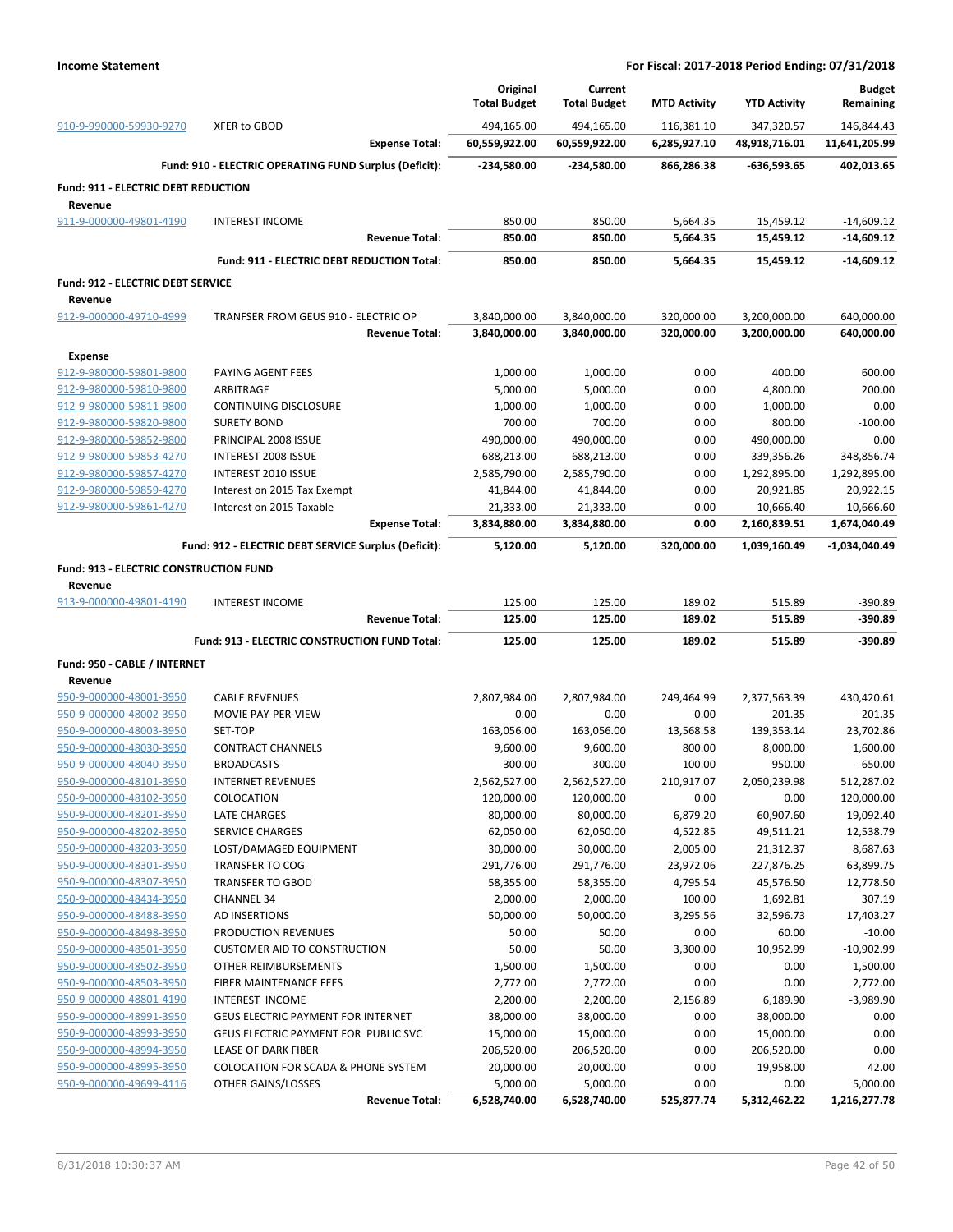|                                                    |                                | Original<br><b>Total Budget</b> | Current<br><b>Total Budget</b> | <b>MTD Activity</b> | <b>YTD Activity</b> | Budget<br>Remaining |
|----------------------------------------------------|--------------------------------|---------------------------------|--------------------------------|---------------------|---------------------|---------------------|
| Expense                                            |                                |                                 |                                |                     |                     |                     |
| 950-9-951050-51001-8500                            | <b>REGULAR SALARIES</b>        | 61,360.00                       | 61,360.00                      | 4,725.60            | 51,915.28           | 9,444.72            |
| 950-9-951050-51115-8500                            | <b>CLOTHING ALLOWANCE</b>      | 120.00                          | 120.00                         | 0.00                | 113.13              | 6.87                |
| 950-9-951050-51116-8500                            | <b>CAR ALLOWANCE</b>           | 975.00                          | 975.00                         | 150.00              | 675.00              | 300.00              |
| 950-9-951050-51117-8500                            | <b>CELL PHONE ALLOWANCE</b>    | 312.00                          | 312.00                         | 24.00               | 264.00              | 48.00               |
| 950-9-951050-51201-8500                            | <b>FICA</b>                    | 3,891.00                        | 3,891.00                       | 250.04              | 2,865.34            | 1,025.66            |
| 950-9-951050-51202-8500                            | <b>MEDICARE</b>                | 910.00                          | 910.00                         | 58.48               | 670.16              | 239.84              |
| 950-9-951050-51203-8500                            | <b>HEALTH INSURANCE</b>        | 6,435.00                        | 6,435.00                       | 536.25              | 5,362.50            | 1,072.50            |
| 950-9-951050-51204-8500                            | <b>WORKERS COMPENSATION</b>    | 556.00                          | 556.00                         | 46.33               | 463.30              | 92.70               |
| 950-9-951050-51205-8500                            | UNEMPLOYMENT                   | 108.00                          | 108.00                         | 128.35              | 134.03              | $-26.03$            |
| 950-9-951050-51301-8500                            | <b>TMRS</b>                    | 7,223.00                        | 7,223.00                       | 569.32              | 6,187.70            | 1.035.30            |
| 950-9-951050-59110-8500                            | <b>GEUS OPERATIONS</b>         | 75,000.00                       | 75,000.00                      | 3,256.04            | 50,122.17           | 24,877.83           |
| 950-9-951050-59141-8500                            | UTILITY BILLS                  | 69,000.00                       | 69,000.00                      | 3,982.58            | 60,855.19           | 8,144.81            |
| 950-9-951050-59191-8500                            | POLE USE                       | 18,800.00                       | 18,800.00                      | 0.00                | 18,800.00           | 0.00                |
| 950-9-951051-51001-8510                            | <b>REGULAR SALARIES</b>        | 67,538.00                       | 67,538.00                      | 5,120.00            | 54,888.05           | 12,649.95           |
| 950-9-951051-51020-8510                            | <b>OVERTIME</b>                | 6,000.00                        | 6,000.00                       | 78.82               | 6,380.65            | $-380.65$           |
| 950-9-951051-51117-8510                            | <b>CELL PHONE ALLOWANCE</b>    | 432.00                          | 432.00                         | 33.22               | 365.42              | 66.58               |
| 950-9-951051-51201-8510                            | <b>FICA</b>                    | 4,586.00                        | 4,586.00                       | 318.23              | 3,828.65            | 757.35              |
| 950-9-951051-51202-8510                            | <b>MEDICARE</b>                | 1,072.00                        | 1,072.00                       | 74.43               | 895.39              | 176.61              |
| 950-9-951051-51203-8510                            | <b>HEALTH INSURANCE</b>        | 21,450.00                       | 21,450.00                      | 1,787.50            | 17,875.00           | 3,575.00            |
| 950-9-951051-51204-8510                            | <b>WORKERS COMPENSATION</b>    | 669.00                          | 669.00                         | 55.75               | 557.50              | 111.50              |
| 950-9-951051-51205-8510                            | UNEMPLOYMENT                   | 360.00                          | 360.00                         | 473.87              | 546.11              | $-186.11$           |
| 950-9-951051-51301-8510                            | <b>TMRS</b>                    | 8,514.00                        | 8,514.00                       | 607.97              | 7,193.89            | 1,320.11            |
| 950-9-951051-59110-8510                            | <b>GEUS OPERATIONS</b>         | 13,000.00                       | 13,000.00                      | 1,203.20            | 5,761.44            | 7,238.56            |
| 950-9-951051-59151-8510                            | <b>BASIC PROGRAM EXPENSE</b>   | 2,697,064.00                    | 2,697,064.00                   | 225,131.29          | 2,030,333.24        | 666,730.76          |
| 950-9-951051-59152-8510                            | PREMIUM PROGRAM EXPENSE        | 65,754.00                       | 65,754.00                      | 7,215.00            | 68,538.58           | $-2,784.58$         |
| 950-9-951051-59154-8510                            | <b>TIVO Fees</b>               | 32,906.00                       | 32,906.00                      | 2,969.45            | 28,587.97           | 4,318.03            |
| 950-9-951051-59155-8510                            | OTHER PROGRAM EXPENSE          | 7,500.00                        | 7,500.00                       | 0.00                | 1,447.56            | 6,052.44            |
| 950-9-951052-51001-8520                            | <b>REGULAR SALARIES</b>        | 63,611.00                       | 63,611.00                      | 4,893.13            | 53,739.70           | 9,871.30            |
| 950-9-951052-51115-8520                            | <b>CLOTHING ALLOWANCE</b>      | 120.00                          | 120.00                         | 0.00                | 113.13              | 6.87                |
| 950-9-951052-51116-8520                            | <b>CAR ALLOWANCE</b>           | 975.00                          | 975.00                         | 0.00                | 975.00              | 0.00                |
| 950-9-951052-51117-8520                            | <b>CELL PHONE ALLOWANCE</b>    | 408.00                          | 408.00                         | 31.36               | 344.96              | 63.04               |
| 950-9-951052-51201-8520                            | <b>FICA</b>                    | 4,036.00                        | 4,036.00                       | 305.32              | 3,357.53            | 678.47              |
| 950-9-951052-51202-8520                            | <b>MEDICARE</b>                | 944.00                          | 944.00                         | 71.40               | 785.18              | 158.82              |
| 950-9-951052-51203-8520                            | <b>HEALTH INSURANCE</b>        | 7,508.00                        | 7,508.00                       | 625.67              | 6,256.70            | 1,251.30            |
| 950-9-951052-51204-8520                            | <b>WORKERS COMPENSATION</b>    | 562.00                          | 562.00                         | 46.83               | 468.30              | 93.70               |
| 950-9-951052-51205-8520                            | <b>UNEMPLOYMENT</b>            | 126.00                          | 126.00                         | 149.74              | 155.46              | $-29.46$            |
| 950-9-951052-51301-8520                            | <b>TMRS</b>                    | 7,493.00                        | 7,493.00                       | 572.24              | 6,217.28            | 1,275.72            |
| 950-9-951052-59110-8520                            | <b>GEUS OPERATIONS</b>         | 95,000.00                       | 95,000.00                      | 19,238.31           | 45,555.84           | 49,444.16           |
| 950-9-951052-59150-8520                            | <b>ISP SERVICE EXPENSE</b>     | 702,640.00                      | 702,640.00                     | 25,681.60           | 580,652.67          | 121,987.33          |
| 950-9-951053-51001-8530                            | <b>REGULAR SALARIES</b>        | 47,674.00                       | 47,674.00                      | 3,661.47            | 40,206.16           | 7,467.84            |
| 950-9-951053-51020-8530                            | <b>OVERTIME</b>                | 2,000.00                        | 2,000.00                       | 121.38              | 3,184.58            | $-1,184.58$         |
| 950-9-951053-51117-8530<br>950-9-951053-51201-8530 | <b>CELL PHONE ALLOWANCE</b>    | 432.00                          | 432.00                         | 33.22               | 365.42              | 66.58               |
|                                                    | <b>FICA</b><br><b>MEDICARE</b> | 3,107.00                        | 3,107.00                       | 236.15              | 2,708.45            | 398.55              |
| 950-9-951053-51202-8530<br>950-9-951053-51203-8530 | <b>HEALTH INSURANCE</b>        | 726.00<br>10,725.00             | 726.00<br>10,725.00            | 55.23<br>893.75     | 633.44              | 92.56<br>1,787.50   |
| 950-9-951053-51204-8530                            | <b>WORKERS COMPENSATION</b>    |                                 |                                | 39.33               | 8,937.50            |                     |
| 950-9-951053-51205-8530                            | UNEMPLOYMENT                   | 472.00<br>180.00                | 472.00<br>180.00               | 213.91              | 393.30<br>222.90    | 78.70<br>$-42.90$   |
| 950-9-951053-51301-8530                            | <b>TMRS</b>                    | 5,767.00                        | 5,767.00                       | 443.43              | 5,023.19            | 743.81              |
| 950-9-951053-59110-8530                            | <b>GEUS OPERATIONS</b>         | 2,000.00                        | 2,000.00                       | 1.19                | 2,821.56            | $-821.56$           |
| 950-9-951053-59160-8530                            | <b>ADVERTISING</b>             | 32,800.00                       | 32,800.00                      | 1,539.33            | 16,283.16           | 16,516.84           |
| 950-9-951053-59164-8530                            | <b>CONSUMER INFORMATION</b>    | 7,500.00                        | 7,500.00                       | 0.00                | 0.00                | 7,500.00            |
| 950-9-951054-51001-8540                            | <b>REGULAR SALARIES</b>        | 167,242.00                      | 167,242.00                     | 12,785.34           | 134,630.92          | 32,611.08           |
| 950-9-951054-51020-8540                            | <b>OVERTIME</b>                | 3,200.00                        | 3,200.00                       | 182.42              | 2,672.64            | 527.36              |
| 950-9-951054-51117-8540                            | <b>CELL PHONE ALLOWANCE</b>    | 216.00                          | 216.00                         | 16.62               | 182.82              | 33.18               |
| 950-9-951054-51201-8540                            | <b>FICA</b>                    | 10,581.00                       | 10,581.00                      | 754.83              | 8,065.83            | 2,515.17            |
| 950-9-951054-51202-8540                            | <b>MEDICARE</b>                | 2,475.00                        | 2,475.00                       | 176.53              | 1,886.38            | 588.62              |
| 950-9-951054-51203-8540                            | <b>HEALTH INSURANCE</b>        | 48,263.00                       | 48,263.00                      | 4,021.92            | 40,219.20           | 8,043.80            |
| 950-9-951054-51204-8540                            | <b>WORKERS COMPENSATION</b>    | 458.00                          | 458.00                         | 38.17               | 381.70              | 76.30               |
|                                                    |                                |                                 |                                |                     |                     |                     |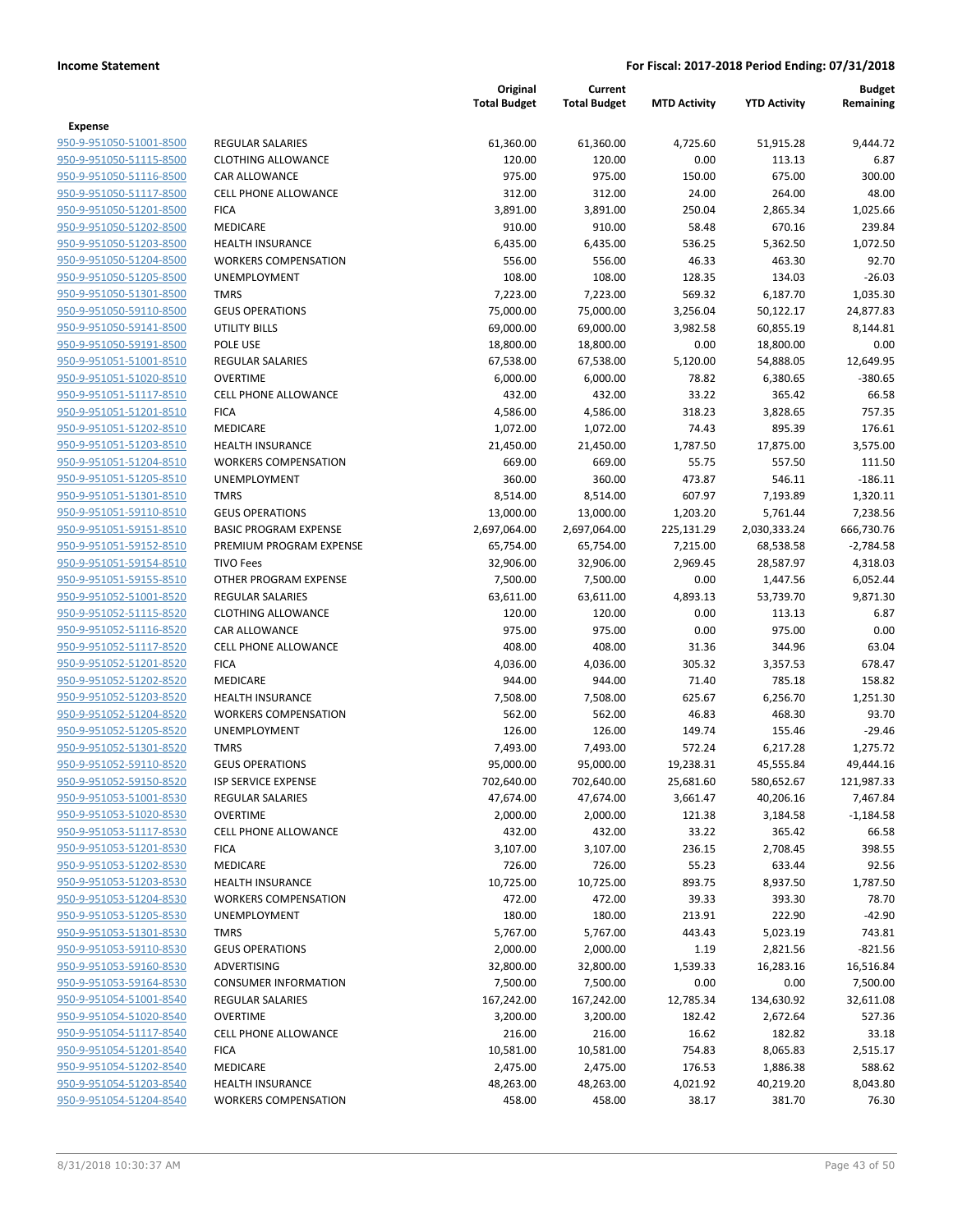| 950-9-951054-51205-8540        |
|--------------------------------|
| 950-9-951054-51301-8540        |
| 950-9-951054-59110-8540        |
| 950-9-951055-51001-8550        |
| 950-9-951055-51020-8550        |
| 950-9-951055-51102-8550        |
| 950-9-951055-51115-8550        |
| 950-9-951055-51117-8550        |
| 950-9-951055-51201-8550        |
| 950-9-951055-51202-8550        |
| 950-9-951055-51203-8550        |
| 950-9-951055-51204-8550        |
| 950-9-951055-51205-8550        |
|                                |
| 950-9-951055-51301-8550        |
| 950-9-951055-59110-8550        |
| 950-9-951055-59112-8550        |
| <u>950-9-951055-59158-8550</u> |
| 950-9-951060-51001-8600        |
| 950-9-951060-51011-8600        |
| 950-9-951060-51020-8600        |
| 950-9-951060-51115-8600        |
| 950-9-951060-51116-8600        |
| 950-9-951060-51117-8600        |
| 950-9-951060-51201-8600        |
| 950-9-951060-51202-8600        |
| 950-9-951060-51203-8600        |
| <u>950-9-951060-51204-8600</u> |
| 950-9-951060-51205-8600        |
| 950-9-951060-51301-8600        |
| 950-9-951060-51401-8600        |
| 950-9-951060-59201-8600        |
| 950-9-951060-59205-8600        |
| 950-9-951060-59231-8600        |
| 950-9-951060-59235-8600        |
| 950-9-951061-51001-8610        |
|                                |
| <u>950-9-951061-51011-8610</u> |
| <u>950-9-951061-51020-8610</u> |
| 950-9-951061-51115-8610        |
| 950-9-951061-51116-8610        |
| 950-9-951061-51117-8610        |
| <u>950-9-951061-51201-8610</u> |
| 950-9-951061-51202-8610        |
| <u>950-9-951061-51203-8610</u> |
| 950-9-951061-51204-8610        |
| 950-9-951061-51205-8610        |
| <u>950-9-951061-51301-8610</u> |
| 950-9-951061-59205-8610        |
| 950-9-951061-59233-8610        |
| 950-9-951090-59510-9900        |
| 950-9-951090-59511-9900        |
| 950-9-951090-59512-9900        |
| 950-9-951090-59513-9900        |
| 950-9-951090-59522-9900        |
| 950-9-951090-59590-9900        |
| 950-9-951091-51001-9958        |
| <u>950-9-951091-51020-9958</u> |
| 950-9-951091-51201-9958        |
| 950-9-951091-51202-9958        |
| 950-9-951091-51205-9958        |
|                                |

|                         |                                       | Original<br><b>Total Budget</b> | Current<br><b>Total Budget</b> | <b>MTD Activity</b> | <b>YTD Activity</b> | <b>Budget</b><br>Remaining |
|-------------------------|---------------------------------------|---------------------------------|--------------------------------|---------------------|---------------------|----------------------------|
| 950-9-951054-51205-8540 | UNEMPLOYMENT                          | 810.00                          | 810.00                         | 962.62              | 1,114.91            | $-304.91$                  |
| 950-9-951054-51301-8540 | <b>TMRS</b>                           | 19,643.00                       | 19,643.00                      | 1,508.78            | 15,779.83           | 3,863.17                   |
| 950-9-951054-59110-8540 | <b>GEUS OPERATIONS</b>                | 10,000.00                       | 10,000.00                      | 1,136.51            | 4,931.54            | 5,068.46                   |
| 950-9-951055-51001-8550 | REGULAR SALARIES                      | 144,814.00                      | 144,814.00                     | 9,301.22            | 96,879.30           | 47,934.70                  |
| 950-9-951055-51020-8550 | <b>OVERTIME</b>                       | 3,000.00                        | 3,000.00                       | 191.28              | 2,218.03            | 781.97                     |
| 950-9-951055-51102-8550 | <b>BILINGUAL PAY</b>                  | 0.00                            | 0.00                           | 6.92                | 92.28               | $-92.28$                   |
| 950-9-951055-51115-8550 | <b>CLOTHING ALLOWANCE</b>             | 50.00                           | 50.00                          | 0.00                | 41.24               | 8.76                       |
| 950-9-951055-51117-8550 | <b>CELL PHONE ALLOWANCE</b>           | 657.00                          | 657.00                         | 38.70               | 513.63              | 143.37                     |
| 950-9-951055-51201-8550 | <b>FICA</b>                           | 8,784.00                        | 8,784.00                       | 591.36              | 5,907.90            | 2,876.10                   |
| 950-9-951055-51202-8550 | MEDICARE                              | 2,154.00                        | 2,154.00                       | 138.31              | 1,459.03            | 694.97                     |
| 950-9-951055-51203-8550 | <b>HEALTH INSURANCE</b>               | 21,986.00                       | 21,986.00                      | 1,832.17            | 18,321.70           | 3,664.30                   |
| 950-9-951055-51204-8550 | <b>WORKERS COMPENSATION</b>           | 881.00                          | 881.00                         | 73.42               | 734.20              | 146.80                     |
| 950-9-951055-51205-8550 | UNEMPLOYMENT                          | 369.00                          | 369.00                         | 444.57              | 465.00              | $-96.00$                   |
| 950-9-951055-51301-8550 | <b>TMRS</b>                           | 17,095.00                       | 17,095.00                      | 1,108.31            | 11,551.98           | 5,543.02                   |
| 950-9-951055-59110-8550 | <b>GEUS OPERATIONS</b>                | 8,000.00                        | 8,000.00                       | 597.87              | 5,440.87            | 2,559.13                   |
| 950-9-951055-59112-8550 | <b>SAFETY</b>                         | 3,000.00                        | 3,000.00                       | 1,455.25            | 1,455.25            | 1,544.75                   |
| 950-9-951055-59158-8550 | C/I BILLING                           | 45,500.00                       | 45,500.00                      | 0.00                | 40,843.50           | 4,656.50                   |
| 950-9-951060-51001-8600 | REGULAR SALARIES                      | 192,515.00                      | 192,515.00                     | 15,760.19           | 172,093.57          | 20,421.43                  |
| 950-9-951060-51011-8600 | PART TIME TEMPORARY                   | 8,135.00                        | 8,135.00                       | 0.00                | 0.00                | 8,135.00                   |
| 950-9-951060-51020-8600 | <b>OVERTIME</b>                       | 9,700.00                        | 9,700.00                       | 1,166.67            | 9,024.16            | 675.84                     |
| 950-9-951060-51115-8600 | <b>CLOTHING ALLOWANCE</b>             | 2,000.00                        | 2,000.00                       | 0.00                | 1,375.19            | 624.81                     |
| 950-9-951060-51116-8600 | CAR ALLOWANCE                         | 1,950.00                        | 1,950.00                       | 300.00              | 1,350.00            | 600.00                     |
| 950-9-951060-51117-8600 | <b>CELL PHONE ALLOWANCE</b>           | 1,728.00                        | 1,728.00                       | 132.92              | 1,462.12            | 265.88                     |
| 950-9-951060-51201-8600 | <b>FICA</b>                           | 13,394.00                       | 13,394.00                      | 925.89              | 10,178.26           | 3,215.74                   |
| 950-9-951060-51202-8600 | MEDICARE                              | 3,132.00                        | 3,132.00                       | 216.54              | 2,380.41            | 751.59                     |
| 950-9-951060-51203-8600 | <b>HEALTH INSURANCE</b>               | 42,900.00                       | 42,900.00                      | 3,575.00            | 35,750.00           | 7,150.00                   |
| 950-9-951060-51204-8600 | <b>WORKERS COMPENSATION</b>           | 2,054.00                        | 2,054.00                       | 171.17              | 1,711.70            | 342.30                     |
| 950-9-951060-51205-8600 | UNEMPLOYMENT                          | 720.00                          | 720.00                         | 864.94              | 934.70              | $-214.70$                  |
| 950-9-951060-51301-8600 | <b>TMRS</b>                           | 23,929.00                       | 23,929.00                      | 1,955.87            | 20,693.40           | 3,235.60                   |
| 950-9-951060-51401-8600 | <b>CONTRA - SALARIES</b>              | 0.00                            | 0.00                           | 0.00                | $-2,911.25$         | 2,911.25                   |
| 950-9-951060-59201-8600 | <b>BUILDINGS MAINTNANCE</b>           | 22,000.00                       | 22,000.00                      | 1,243.00            | 21,132.02           | 867.98                     |
| 950-9-951060-59205-8600 | <b>EQUIPMENT MAINTENANCE</b>          | 15,000.00                       | 15,000.00                      | 2,997.64            | 10,975.47           | 4,024.53                   |
| 950-9-951060-59231-8600 | <b>CABLE PLANT MAINTENANCE</b>        | 35,000.00                       | 35,000.00                      | 717.50              | 9,186.03            | 25,813.97                  |
| 950-9-951060-59235-8600 | FIBER OPTICS PLANT MAINTENANCE        | 20,000.00                       | 20,000.00                      | 0.00                | 38,030.32           | $-18,030.32$               |
| 950-9-951061-51001-8610 | <b>REGULAR SALARIES</b>               | 192,515.00                      | 192,515.00                     | 15,760.19           | 172,091.43          | 20,423.57                  |
| 950-9-951061-51011-8610 | PART TIME TEMPORARY                   | 8,135.00                        | 8,135.00                       | 0.00                | 0.00                | 8,135.00                   |
| 950-9-951061-51020-8610 | <b>OVERTIME</b>                       | 9,700.00                        | 9,700.00                       | 1,165.58            | 9,014.75            | 685.25                     |
| 950-9-951061-51115-8610 | <b>CLOTHING ALLOWANCE</b>             | 2,000.00                        | 2,000.00                       | 0.00                | 1,375.17            | 624.83                     |
| 950-9-951061-51116-8610 | CAR ALLOWANCE                         | 1,950.00                        | 1,950.00                       | 0.00                | 1,950.00            | 0.00                       |
| 950-9-951061-51117-8610 | <b>CELL PHONE ALLOWANCE</b>           | 1,728.00                        | 1,728.00                       | 132.86              | 1,461.46            | 266.54                     |
| 950-9-951061-51201-8610 | <b>FICA</b>                           | 13,394.00                       | 13,394.00                      | 1,037.64            | 11,154.66           | 2,239.34                   |
| 950-9-951061-51202-8610 | MEDICARE                              | 3,132.00                        | 3,132.00                       | 242.68              | 2,608.76            | 523.24                     |
| 950-9-951061-51203-8610 | <b>HEALTH INSURANCE</b>               | 42,900.00                       | 42,900.00                      | 3,575.00            | 35,750.00           | 7,150.00                   |
| 950-9-951061-51204-8610 | <b>WORKERS COMPENSATION</b>           | 2,054.00                        | 2,054.00                       | 171.17              | 1,711.70            | 342.30                     |
| 950-9-951061-51205-8610 | <b>UNEMPLOYMENT</b>                   | 720.00                          | 720.00                         | 864.94              | 930.87              | $-210.87$                  |
| 950-9-951061-51301-8610 | <b>TMRS</b>                           | 23,929.00                       | 23,929.00                      | 1,920.87            | 20,313.17           | 3,615.83                   |
| 950-9-951061-59205-8610 | EQUIPMENT MAINTENANCE                 | 2,500.00                        | 2,500.00                       | 0.00                | 0.00                | 2,500.00                   |
| 950-9-951061-59233-8610 | <b>INTERNET PLANT MAINTENANCE</b>     | 6,000.00                        | 6,000.00                       | 0.00                | 0.00                | 6,000.00                   |
| 950-9-951090-59510-9900 | HEADEND, TRUNK & DISTRIBUTION SYSTEM  | 120,000.00                      | 120,000.00                     | 0.00                | 45,305.92           | 74,694.08                  |
| 950-9-951090-59511-9900 | <b>HEADEND EQUIPMENT</b>              | 80,000.00                       | 80,000.00                      | 11,478.80           | 48,282.16           | 31,717.84                  |
| 950-9-951090-59512-9900 | <b>DROPS</b>                          | 100,000.00                      | 100,000.00                     | 17,570.28           | 85,504.76           | 14,495.24                  |
| 950-9-951090-59513-9900 | <b>CUSTOMER PREMISES EQUIPMENT</b>    | 30,000.00                       | 22,755.50                      | 0.00                | 0.00                | 22,755.50                  |
| 950-9-951090-59522-9900 | INTERNET CUSTOMER INTERFACE EQUIPMENT | 25,000.00                       | 25,000.00                      | 0.00                | 24,245.39           | 754.61                     |
| 950-9-951090-59590-9900 | <b>STRUCTURES &amp; IMPROVEMENTS</b>  | 70,000.00                       | 77,244.50                      | 0.00                | 0.00                | 77,244.50                  |
| 950-9-951091-51001-9958 | REGULAR SALARIES                      | 29,472.00                       | 29,472.00                      | 2,419.12            | 26,220.71           | 3,251.29                   |
| 950-9-951091-51020-9958 | <b>OVERTIME</b>                       | 2,400.00                        | 2,400.00                       | 285.92              | 2,486.65            | $-86.65$                   |
| 950-9-951091-51201-9958 | <b>FICA</b>                           | 1,976.00                        | 1,976.00                       | 169.26              | 1,796.83            | 179.17                     |
| 950-9-951091-51202-9958 | MEDICARE                              | 462.00                          | 462.00                         | 39.59               | 420.24              | 41.76                      |
| 950-9-951091-51205-9958 | UNEMPLOYMENT                          | 0.00                            | 0.00                           | 0.00                | 6.17                | $-6.17$                    |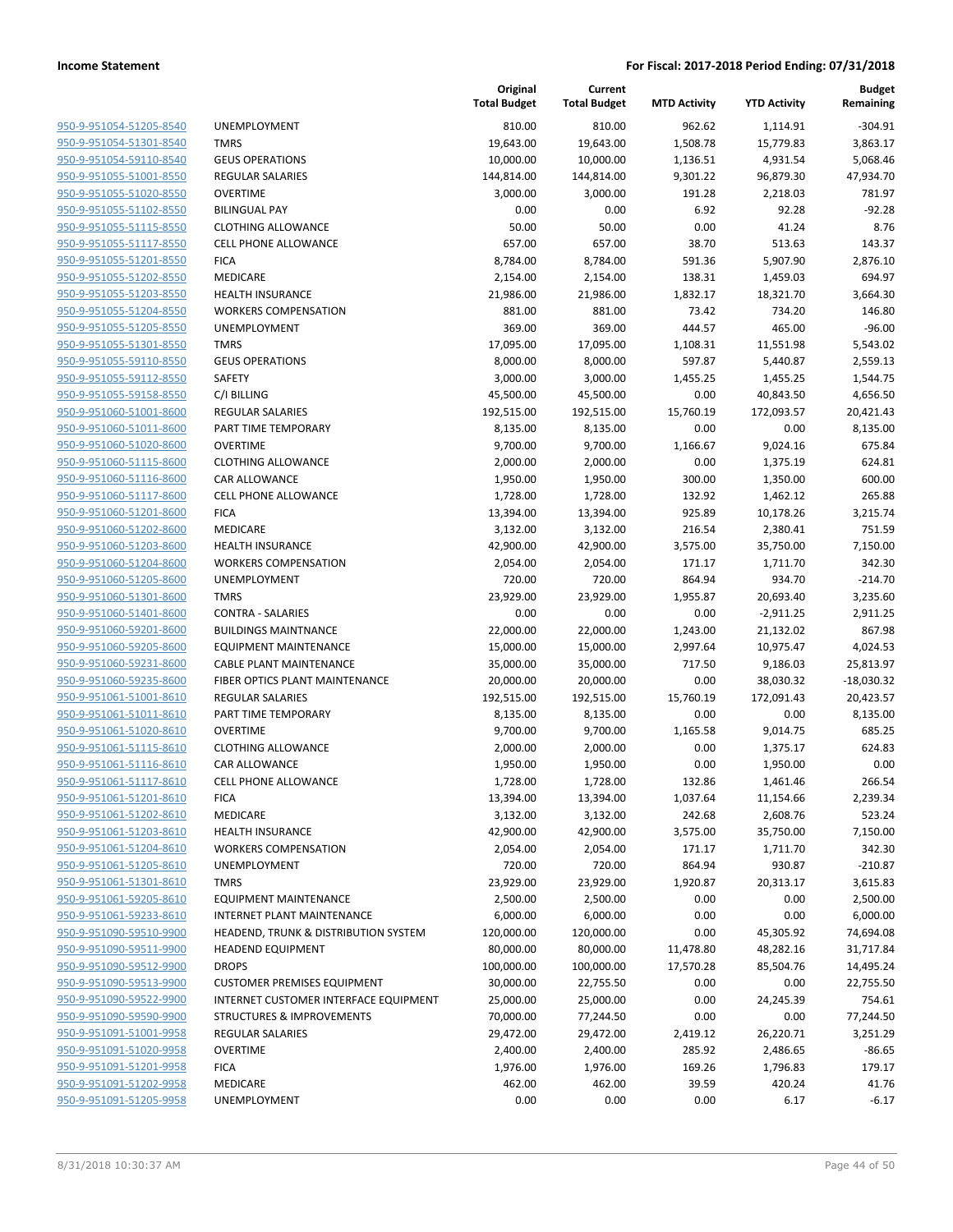|                         |                                                 | Original<br><b>Total Budget</b> | Current<br><b>Total Budget</b> | <b>MTD Activity</b> | <b>YTD Activity</b> | <b>Budget</b><br>Remaining |
|-------------------------|-------------------------------------------------|---------------------------------|--------------------------------|---------------------|---------------------|----------------------------|
| 950-9-951091-51301-9958 | <b>TMRS</b>                                     | 3,668.00                        | 3,668.00                       | 317.22              | 3,328.75            | 339.25                     |
| 950-9-970000-51801-9260 | PENSION EXPENSE                                 | 50,000.00                       | 50,000.00                      | 0.00                | 0.00                | 50,000.00                  |
| 950-9-970000-59701-9040 | <b>BAD DEBT</b>                                 | 50,000.00                       | 50,000.00                      | 0.00                | 0.00                | 50,000.00                  |
| 950-9-970000-59703-4030 | <b>DEPRECIATION EXPENSE</b>                     | 700,000.00                      | 700,000.00                     | 0.00                | 0.00                | 700,000.00                 |
| 950-9-970000-59720-9705 | <b>CREDIT CARD &amp; BANK FEES</b>              | 15,000.00                       | 15,000.00                      | 1,136.26            | 11,048.76           | 3,951.24                   |
| 950-9-970000-59730-9250 | <b>INVENTORY LOSS/GAIN</b>                      | 1,000.00                        | 1,000.00                       | 0.00                | 0.00                | 1,000.00                   |
| 950-9-970000-59734-4210 | ASSET DISPOSAL LOSSES/GAINS                     | 1,000.00                        | 1,000.00                       | 0.00                | 0.00                | 1,000.00                   |
| 950-9-970000-59750-9260 | <b>ACCRUED PTO PAY</b>                          | 5,000.00                        | 5,000.00                       | 0.00                | 1,937.83            | 3,062.17                   |
| 950-9-970000-59770-9970 | <b>CONTINGENCY</b>                              | 100,000.00                      | 100,000.00                     | 0.00                | 0.00                | 100,000.00                 |
| 950-9-970000-59771-9970 | PAYROLL CONTINGENCY                             | 11,738.00                       | 11,738.00                      | 0.00                | 0.00                | 11,738.00                  |
| 950-9-970000-59780-9240 | PROPERTY INSURANCE                              | 14,000.00                       | 14,000.00                      | 0.00                | 12,795.00           | 1,205.00                   |
| 950-9-970000-59781-9250 | <b>LIABILITY INSURANCE</b>                      | 10,000.00                       | 10,000.00                      | 0.00                | 10,651.04           | $-651.04$                  |
| 950-9-970000-59790-9970 | CAPITALIZED                                     | $-462,978.00$                   | $-462,978.00$                  | 0.00                | 0.00                | $-462,978.00$              |
| 950-9-990000-59901-9270 | TRANSFER to COG - FRANCHISE FEES                | 291,776.00                      | 291,776.00                     | 73,179.53           | 212,536.77          | 79,239.23                  |
| 950-9-990000-59902-9200 | TRANSFER to COG - ADMIN EXPENSES                | 35,398.00                       | 35,398.00                      | 2,949.83            | 29,498.30           | 5,899.70                   |
| 950-9-990000-59903-4082 | TRANSFER to COG - PILOT                         | 43,372.00                       | 43,372.00                      | 0.00                | 43,372.00           | 0.00                       |
| 950-9-990000-59926-9330 | TRANSFER to COG - GARAGE                        | 14,074.00                       | 14,074.00                      | 1,172.83            | 11,728.30           | 2,345.70                   |
| 950-9-990000-59927-9200 | TRANSFER to COG - INSURANCE                     | 4,526.00                        | 4,526.00                       | 377.17              | 3,771.70            | 754.30                     |
| 950-9-990000-59928-9200 | XFER to COG - IT                                | 4,711.00                        | 4,711.00                       | 392.58              | 3,925.80            | 785.20                     |
| 950-9-990000-59930-9270 | TRANSFER to GBOD                                | 58,355.00                       | 58,355.00                      | 14,635.91           | 42,507.35           | 15,847.65                  |
| 950-9-990000-59954-8559 | TRANSFER TO 910 - BILLING                       | 77,556.00                       | 77,556.00                      | 6,463.00            | 64,630.00           | 12,926.00                  |
| 950-9-990000-59955-8559 | <b>TRANSFER TO 910 - CASHIERING</b>             | 57,928.00                       | 57,928.00                      | 4,827.33            | 48,273.30           | 9,654.70                   |
|                         | <b>Expense Total:</b>                           | 6,937,767.00                    | 6,937,767.00                   | 547,325.72          | 4,926,820.14        | 2,010,946.86               |
|                         | Fund: 950 - CABLE / INTERNET Surplus (Deficit): | -409,027.00                     | -409,027.00                    | $-21,447.98$        | 385,642.08          | -794,669.08                |
|                         | <b>Total Surplus (Deficit):</b>                 | 2,258,253.88                    | $-183.830.12$                  | $-2,338,984.01$     | 2,497,483.99        | $-2,681,314.11$            |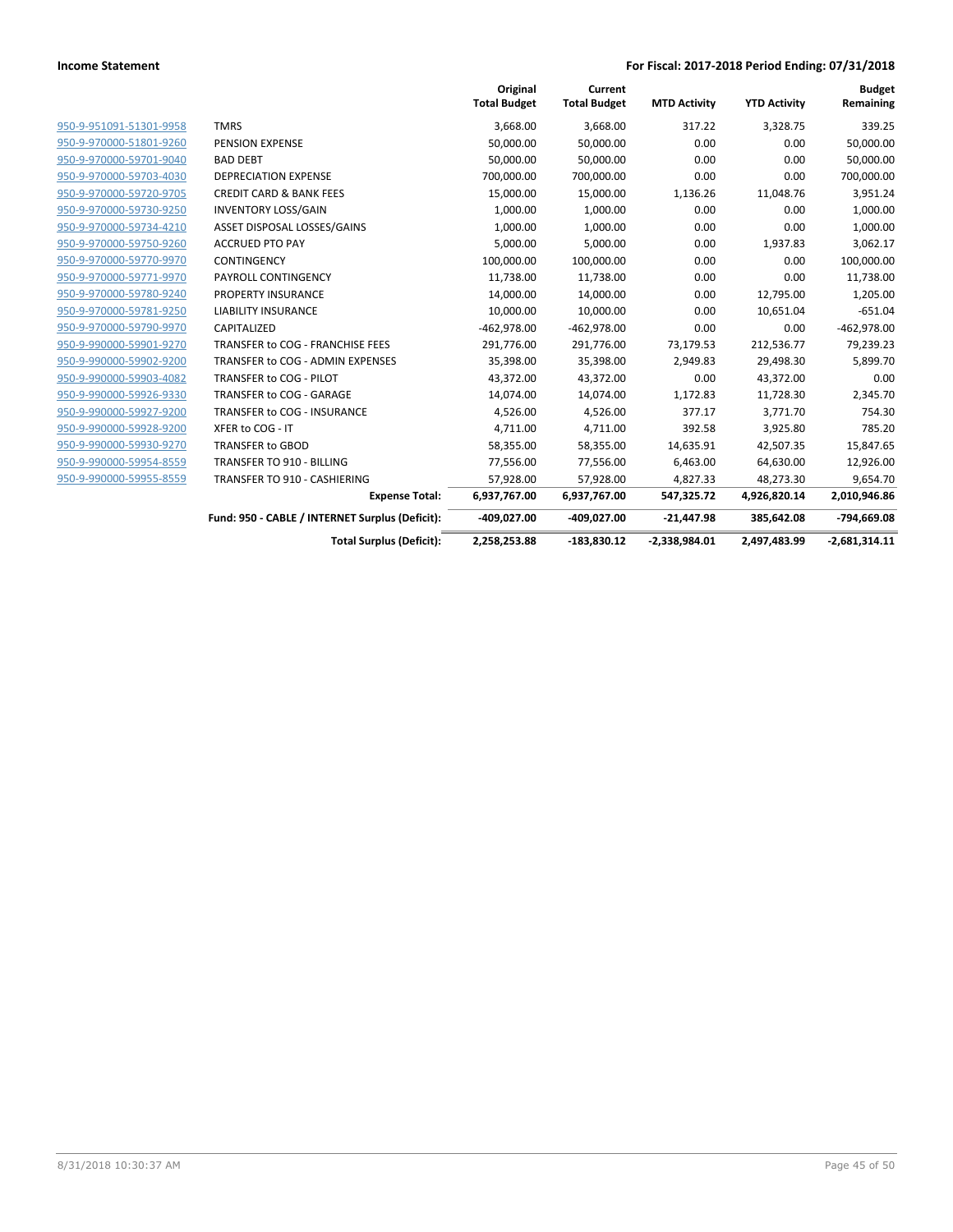# **Group Summary**

| <b>Account Type</b>                                                       | Original<br><b>Total Budget</b> | Current<br><b>Total Budget</b> | <b>MTD Activity</b> | <b>YTD Activity</b> | <b>Budget</b><br>Remaining |
|---------------------------------------------------------------------------|---------------------------------|--------------------------------|---------------------|---------------------|----------------------------|
| Fund: 100 - GENERAL FUND                                                  |                                 |                                |                     |                     |                            |
| Revenue                                                                   | 24,065,743.72                   | 24,070,858.72                  | 1,085,919.77        | 20,940,215.30       | 3,130,643.42               |
| Expense                                                                   | 25,345,936.65                   | 25,351,051.65                  | 1,970,449.81        | 20,661,097.60       | 4,689,954.05               |
| Fund: 100 - GENERAL FUND Surplus (Deficit):                               | $-1,280,192.93$                 | -1,280,192.93                  | -884,530.04         | 279,117.70          | $-1,559,310.63$            |
| Fund: 101 - MUNICIPAL COURT BUILDING SECURITY FEES                        |                                 |                                |                     |                     |                            |
| Revenue                                                                   | 8,325.00                        | 8,325.00                       | 927.33              | 7,934.04            | 390.96                     |
| Expense                                                                   | 33.00                           | 33.00                          | 5.15                | 729.02              | $-696.02$                  |
| Fund: 101 - MUNICIPAL COURT BUILDING SECURITY FEES Surplus (Deficit):     | 8.292.00                        | 8,292.00                       | 922.18              | 7,205.02            | 1,086.98                   |
| Fund: 102 - MUNICIPAL COURT TECH FUND                                     |                                 |                                |                     |                     |                            |
| Revenue                                                                   | 11,620.00                       | 11,620.00                      | 1,154.61            | 10,349.96           | 1,270.04                   |
| Expense                                                                   | 10.00                           | 10.00                          | 2.92                | 10.10               | $-0.10$                    |
| Fund: 102 - MUNICIPAL COURT TECH FUND Surplus (Deficit):                  | 11,610.00                       | 11,610.00                      | 1,151.69            | 10,339.86           | 1,270.14                   |
| <b>Fund: 103 - MUNICIPAL COURT CHILD SAFETY FUND</b>                      |                                 |                                |                     |                     |                            |
| Revenue                                                                   | 30,010.00                       | 30,010.00                      | 7,091.13            | 21,049.56           | 8,960.44                   |
| Expense                                                                   | 28,010.00                       | 28,010.00                      | 1.25                | 20,547.14           | 7,462.86                   |
| Fund: 103 - MUNICIPAL COURT CHILD SAFETY FUND Surplus (Deficit):          | 2,000.00                        | 2,000.00                       | 7,089.88            | 502.42              | 1,497.58                   |
| <b>Fund: 111 - RECREATION ACTIVITIES FUND</b>                             |                                 |                                |                     |                     |                            |
| Revenue                                                                   | 233,639.00                      | 233,639.00                     | 3,729.59            | 143,529.91          | 90,109.09                  |
| Expense                                                                   | 213,498.00                      | 213,498.00                     | 22,984.28           | 137,271.40          | 76,226.60                  |
| Fund: 111 - RECREATION ACTIVITIES FUND Surplus (Deficit):                 | 20,141.00                       | 20,141.00                      | -19,254.69          | 6,258.51            | 13,882.49                  |
| Fund: 112 - GUN RANGE FUND                                                |                                 |                                |                     |                     |                            |
| Revenue                                                                   | 5,050.00                        | 5,050.00                       | 437.78              | 1,907.40            | 3,142.60                   |
| Expense                                                                   | 33,246.00                       | 33,246.00                      | 2,686.06            | 27,489.42           | 5,756.58                   |
| Fund: 112 - GUN RANGE FUND Surplus (Deficit):                             | $-28,196.00$                    | -28,196.00                     | $-2,248.28$         | $-25,582.02$        | -2,613.98                  |
| Fund: 113 - HOTEL / MOTEL OCCUPANCY TAX FUND                              |                                 |                                |                     |                     |                            |
| Revenue                                                                   | 621,800.00                      | 621,800.00                     | 68,548.60           | 497,452.70          | 124,347.30                 |
| Expense                                                                   | 787,957.00                      | 793,072.00                     | 70,097.28           | 650,840.05          | 142,231.95                 |
| Fund: 113 - HOTEL / MOTEL OCCUPANCY TAX FUND Surplus (Deficit):           | -166,157.00                     | -171,272.00                    | $-1,548.68$         | -153,387.35         | -17,884.65                 |
| Fund: 114 - VENUE MANAGEMENT FUND                                         |                                 |                                |                     |                     |                            |
| Revenue                                                                   | 476,155.00                      | 476,155.00                     | 31,293.58           | 346,058.88          | 130,096.12                 |
| Expense                                                                   | 247,152.00                      | 247,152.00                     | 13,674.79           | 199,213.83          | 47,938.17                  |
| Fund: 114 - VENUE MANAGEMENT FUND Surplus (Deficit):                      | 229,003.00                      | 229,003.00                     | 17,618.79           | 146,845.05          | 82,157.95                  |
| Fund: 116 - ROADWAY IMPACT FEE 1                                          |                                 |                                |                     |                     |                            |
| Revenue                                                                   | 0.00                            | 0.00                           | 0.00                | 46.03               | -46.03                     |
| Expense                                                                   | 0.00                            | 0.00                           | 13,178.36           | 13,181.90           | $-13,181.90$               |
| Fund: 116 - ROADWAY IMPACT FEE 1 Surplus (Deficit):                       | 0.00                            | 0.00                           | $-13,178.36$        | $-13,135.87$        | 13,135.87                  |
| Fund: 117 - ROADWAY IMPACT FEE 2                                          |                                 |                                |                     |                     |                            |
| Revenue                                                                   | 0.00                            | 0.00                           | 0.00                | 0.24                | $-0.24$                    |
| Expense                                                                   | 0.00                            | 0.00                           | 65.12               | 65.12               | $-65.12$                   |
| Fund: 117 - ROADWAY IMPACT FEE 2 Surplus (Deficit):                       | 0.00                            | 0.00                           | $-65.12$            | -64.88              | 64.88                      |
| Fund: 118 - ROADWAY IMPACT FEE 3                                          |                                 |                                |                     |                     |                            |
| Revenue                                                                   | 0.00                            | 0.00                           | 0.00                | 0.40                | $-0.40$                    |
| Expense                                                                   | 0.00                            | 0.00                           | 110.50              | 110.50              | $-110.50$                  |
| Fund: 118 - ROADWAY IMPACT FEE 3 Surplus (Deficit):                       | 0.00                            | 0.00                           | $-110.50$           | $-110.10$           | 110.10                     |
| Fund: 119 - ROADWAY IMPACT FEE 4                                          |                                 |                                |                     |                     |                            |
| Revenue                                                                   | 0.00                            | 0.00                           | 0.00                | 0.01                | $-0.01$                    |
| Expense                                                                   | 0.00                            | 0.00                           | 4.64                | 4.64                | $-4.64$                    |
| Fund: 119 - ROADWAY IMPACT FEE 4 Surplus (Deficit):                       | 0.00                            | 0.00                           | $-4.64$             | $-4.63$             | 4.63                       |
| <b>Fund: 123 - PTRAIN - POLICE REIMBURSEMENT GRANTS &amp; CONT EDUCAT</b> |                                 |                                |                     |                     |                            |
| Revenue                                                                   | 0.00                            | 0.00                           | 20.50               | 4,523.41            | $-4,523.41$                |
| Expense                                                                   | 0.00                            | 0.00                           | 1.04                | 3,873.41            | $-3,873.41$                |
| Fund: 123 - PTRAIN - POLICE REIMBURSEMENT GRANTS & CONT EDUCAT Surp       | 0.00                            | 0.00                           | 19.46               | 650.00              | $-650.00$                  |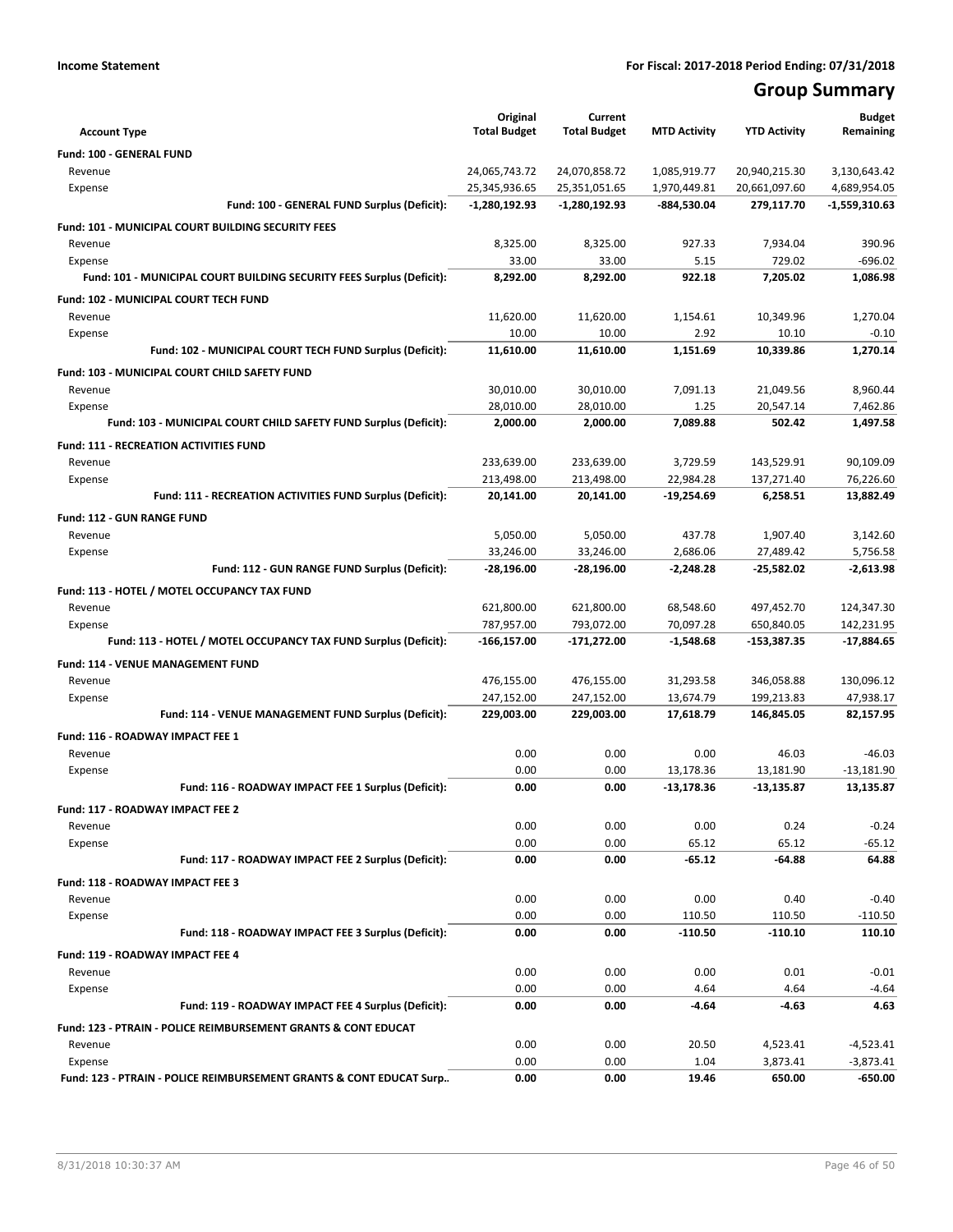| Income Statement |  |
|------------------|--|
|------------------|--|

| <b>Account Type</b>                                              | Original<br><b>Total Budget</b> | Current<br><b>Total Budget</b> | <b>MTD Activity</b>      | <b>YTD Activity</b>        | <b>Budget</b><br>Remaining |
|------------------------------------------------------------------|---------------------------------|--------------------------------|--------------------------|----------------------------|----------------------------|
| <b>Fund: 125 - TRAINING &amp; HUMANITIES TEXAS GRANTS</b>        |                                 |                                |                          |                            |                            |
| Expense                                                          | 0.00                            | 0.00                           | $-313.14$                | 0.00                       | 0.00                       |
| <b>Fund: 125 - TRAINING &amp; HUMANITIES TEXAS GRANTS Total:</b> | 0.00                            | 0.00                           | $-313.14$                | 0.00                       | 0.00                       |
| <b>Fund: 126 - TIFMAS MOBILIZATION</b>                           |                                 |                                |                          |                            |                            |
| Expense                                                          | 0.00                            | 0.00                           | $-521.73$                | $-521.73$                  | 521.73                     |
| Fund: 126 - TIFMAS MOBILIZATION Total:                           | 0.00                            | 0.00                           | $-521.73$                | $-521.73$                  | 521.73                     |
| Fund: 140 - DEBT SERVICE FUND                                    |                                 |                                |                          |                            |                            |
| Revenue                                                          | 6,072,791.25                    | 6,072,791.25                   | 169,710.82               | 5,840,857.78               | 231,933.47                 |
| Expense                                                          | 6,044,591.45                    | 6,044,591.45<br>28.199.80      | 89.58                    | 5,320,774.52               | 723,816.93                 |
| Fund: 140 - DEBT SERVICE FUND Surplus (Deficit):                 | 28,199.80                       |                                | 169,621.24               | 520,083.26                 | -491,883.46                |
| Fund: 160 - GENERAL CAPITAL IMPROVEMENT FUND                     |                                 |                                |                          |                            |                            |
| Revenue<br>Expense                                               | 3,146,243.00<br>3,206,243.00    | 3,146,243.00<br>4,716,243.00   | 277,056.55<br>346,657.32 | 2,639,082.80<br>607,465.62 | 507,160.20<br>4,108,777.38 |
| Fund: 160 - GENERAL CAPITAL IMPROVEMENT FUND Surplus (Deficit):  | -60,000.00                      | -1,570,000.00                  | $-69,600.77$             | 2,031,617.18               | -3,601,617.18              |
|                                                                  |                                 |                                |                          |                            |                            |
| <b>Fund: 161 - STREET CONSTRUCTION FUND</b><br>Revenue           | 500.00                          | 500.00                         | 1,662.71                 | 4,627.51                   | $-4,127.51$                |
| Expense                                                          | 0.00                            | 0.00                           | 79.90                    | 307.70                     | $-307.70$                  |
| Fund: 161 - STREET CONSTRUCTION FUND Surplus (Deficit):          | 500.00                          | 500.00                         | 1,582.81                 | 4,319.81                   | $-3,819.81$                |
| Fund: 164 - 2013 CO CAPITAL FUND                                 |                                 |                                |                          |                            |                            |
| Revenue                                                          | 200.00                          | 200.00                         | 65.54                    | 197.76                     | 2.24                       |
| Expense                                                          | 0.00                            | 0.00                           | 2.99                     | 11.51                      | $-11.51$                   |
| Fund: 164 - 2013 CO CAPITAL FUND Surplus (Deficit):              | 200.00                          | 200.00                         | 62.55                    | 186.25                     | 13.75                      |
| Fund: 165 - 2014 GO FUND                                         |                                 |                                |                          |                            |                            |
| Revenue                                                          | 50,000.00                       | 50,000.00                      | 1,282.61                 | 9,583.80                   | 40,416.20                  |
| Fund: 165 - 2014 GO FUND Total:                                  | 50,000.00                       | 50,000.00                      | 1,282.61                 | 9,583.80                   | 40,416.20                  |
| Fund: 170 - LAW ENFORCEMENT GRANT - CAPITAL PURCHASES            |                                 |                                |                          |                            |                            |
| Expense                                                          | 0.00                            | 0.00                           | 194.66                   | 194.66                     | $-194.66$                  |
| Fund: 170 - LAW ENFORCEMENT GRANT - CAPITAL PURCHASES Total:     | 0.00                            | 0.00                           | 194.66                   | 194.66                     | $-194.66$                  |
| Fund: 171 - MAIN STREET SPECIAL REVENUE                          |                                 |                                |                          |                            |                            |
| Revenue                                                          | 0.00                            | 0.00                           | 0.00                     | 25,000.00                  | $-25,000.00$               |
| Expense                                                          | 0.00                            | 75,000.00                      | 17,146.63                | 36,629.63                  | 38,370.37                  |
| Fund: 171 - MAIN STREET SPECIAL REVENUE Surplus (Deficit):       | 0.00                            | -75,000.00                     | -17,146.63               | -11,629.63                 | $-63,370.37$               |
| Fund: 172 - MINOR GRANTS FUND                                    |                                 |                                |                          |                            |                            |
| Revenue                                                          | 15,000.00                       | 15,000.00                      | 360.00                   | 20,476.00                  | $-5,476.00$                |
| Expense<br>Fund: 172 - MINOR GRANTS FUND Surplus (Deficit):      | 0.00<br>15,000.00               | 0.00<br>15,000.00              | 332.02<br>27.98          | 17,771.52<br>2.704.48      | $-17,771.52$<br>12,295.52  |
| Fund: 174 - FEMA GRANT                                           |                                 |                                |                          |                            |                            |
| Expense                                                          | 0.00                            | 0.00                           | 1.08                     | 1.08                       | $-1.08$                    |
| Fund: 174 - FEMA GRANT Total:                                    | 0.00                            | 0.00                           | 1.08                     | 1.08                       | $-1.08$                    |
| Fund: 175 - JUSTICE ASSISTANCE GRANT - JAG                       |                                 |                                |                          |                            |                            |
| Revenue                                                          | 0.00                            | 0.00                           | 0.00                     | 13,731.00                  | $-13,731.00$               |
| Fund: 175 - JUSTICE ASSISTANCE GRANT - JAG Total:                | 0.00                            | 0.00                           | 0.00                     | 13,731.00                  | -13,731.00                 |
| Fund: 177 - SAFE ROUTES TO SCHOOL GRANT                          |                                 |                                |                          |                            |                            |
| Expense                                                          | 0.00                            | 0.00                           | 0.02                     | 0.02                       | $-0.02$                    |
| Fund: 177 - SAFE ROUTES TO SCHOOL GRANT Total:                   | 0.00                            | 0.00                           | 0.02                     | 0.02                       | $-0.02$                    |
| Fund: 200 - WATER / WASTEWATER FUND                              |                                 |                                |                          |                            |                            |
| Revenue                                                          | 13,213,170.00                   | 13,213,170.00                  | 1,340,016.65             | 11,278,803.84              | 1,934,366.16               |
| Expense                                                          | 10,205,614.13                   | 10,236,819.13                  | 971,110.87               | 9,308,583.57               | 928,235.56                 |
| Fund: 200 - WATER / WASTEWATER FUND Surplus (Deficit):           | 3,007,555.87                    | 2,976,350.87                   | 368,905.78               | 1,970,220.27               | 1,006,130.60               |
| <b>Fund: 210 - WATER IMPACT FEES</b>                             |                                 |                                |                          |                            |                            |
| Revenue                                                          | 0.00                            | 0.00                           | 0.00                     | 0.12                       | $-0.12$                    |
| Expense                                                          | 0.00                            | 0.00                           | 36.98                    | 36.98                      | $-36.98$                   |
| Fund: 210 - WATER IMPACT FEES Surplus (Deficit):                 | 0.00                            | 0.00                           | $-36.98$                 | -36.86                     | 36.86                      |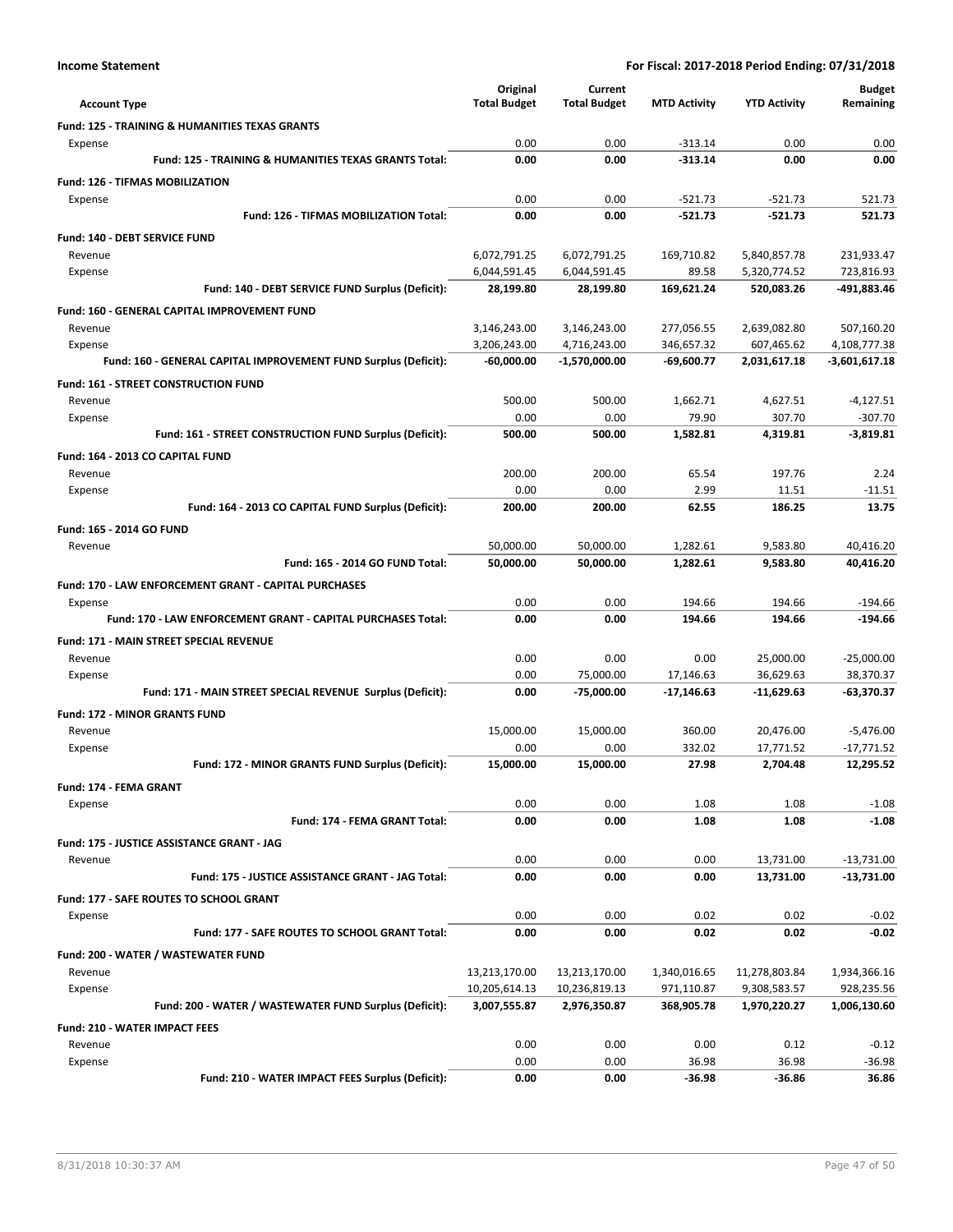|  | <b>Income Statement</b> |
|--|-------------------------|
|--|-------------------------|

|                                                                   | Original            | Current             |                     |                     | <b>Budget</b> |
|-------------------------------------------------------------------|---------------------|---------------------|---------------------|---------------------|---------------|
| <b>Account Type</b>                                               | <b>Total Budget</b> | <b>Total Budget</b> | <b>MTD Activity</b> | <b>YTD Activity</b> | Remaining     |
| <b>Fund: 211 - WASTEWATER IMPACT FEES</b>                         |                     |                     |                     |                     |               |
| Revenue                                                           | 0.00                | 0.00                | 0.00                | 6.53                | $-6.53$       |
| Expense                                                           | 10.00               | 10.00               | 1,869.43            | 1,869.94            | $-1,859.94$   |
| Fund: 211 - WASTEWATER IMPACT FEES Surplus (Deficit):             | $-10.00$            | $-10.00$            | $-1,869.43$         | $-1,863.41$         | 1,853.41      |
| <b>Fund: 212 - TX COMMUNITY DEV SWR SYSTEM IMPROV PROG GRANT</b>  |                     |                     |                     |                     |               |
| Revenue                                                           | 0.00                | 306,205.00          | 58,008.90           | 123,204.90          | 183,000.10    |
| Expense                                                           | 0.00                | 330,000.00          | 9,105.03            | 118,147.03          | 211,852.97    |
| Fund: 212 - TX COMMUNITY DEV SWR SYSTEM IMPROV PROG GRANT Surplus | 0.00                | -23,795.00          | 48,903.87           | 5,057.87            | $-28,852.87$  |
| Fund: 216 - UTILIITY CIP FUND                                     |                     |                     |                     |                     |               |
| Revenue                                                           | 13,368,117.00       | 13,368,117.00       | 37,148.10           | 328,818.89          | 13,039,298.11 |
| Expense                                                           | 13,499,717.00       | 14,296,686.00       | 2,994,139.47        | 4,907,530.91        | 9,389,155.09  |
| Fund: 216 - UTILIITY CIP FUND Surplus (Deficit):                  | $-131,600.00$       | -928,569.00         | -2,956,991.37       | -4,578,712.02       | 3,650,143.02  |
| <b>Fund: 217 - WASTEWATER RECLAMATION FUND</b>                    |                     |                     |                     |                     |               |
| Revenue                                                           | 5,000.00            | 5,000.00            | 1,244.27            | 9,188.79            | $-4,188.79$   |
| Fund: 217 - WASTEWATER RECLAMATION FUND Total:                    | 5,000.00            | 5,000.00            | 1,244.27            | 9,188.79            | -4,188.79     |
| Fund: 300 - AIRPORT FUND                                          |                     |                     |                     |                     |               |
| Revenue                                                           | 720,740.00          | 720,740.00          | 128,471.56          | 698,223.25          | 22,516.75     |
| Expense                                                           | 174,632.00          | 174,632.00          | 12,016.31           | 134,349.77          | 40,282.23     |
| Fund: 300 - AIRPORT FUND Surplus (Deficit):                       | 546,108.00          | 546,108.00          | 116.455.25          | 563,873.48          | $-17,765.48$  |
| Fund: 320 - AIRPORT TXDOT GRANT                                   |                     |                     |                     |                     |               |
| Expense                                                           | 0.00                | 0.00                | 0.00                | 14,975.00           | $-14,975.00$  |
| Fund: 320 - AIRPORT TXDOT GRANT Total:                            | 0.00                | 0.00                | 0.00                | 14,975.00           | -14,975.00    |
| Fund: 360 - AIRPORT CAPITAL FUND                                  |                     |                     |                     |                     |               |
| Revenue                                                           | 62,000.00           | 62,000.00           | 2,454.10            | 72,587.56           | $-10,587.56$  |
| Expense                                                           | 1,500.00            | 1,500.00            | 34,792.04           | 292,345.54          | -290,845.54   |
| Fund: 360 - AIRPORT CAPITAL FUND Surplus (Deficit):               | 60,500.00           | 60,500.00           | -32,337.94          | -219,757.98         | 280,257.98    |
| Fund: 362 - AIRPORT FBO FUEL                                      |                     |                     |                     |                     |               |
| Revenue                                                           | 60.00               | 60.00               | 40,525.00           | 343,409.12          | $-343,349.12$ |
| Expense                                                           | 50.00               | 50.00               | 79,399.81           | 305,015.36          | $-304,965.36$ |
| Fund: 362 - AIRPORT FBO FUEL Surplus (Deficit):                   | 10.00               | 10.00               | $-38,874.81$        | 38,393.76           | $-38,383.76$  |
| Fund: 400 - GOLF FUND                                             |                     |                     |                     |                     |               |
| Revenue                                                           | 272,201.00          | 272,201.00          | 27,555.24           | 195,708.68          | 76,492.32     |
| Expense                                                           | 275,668.00          | 275,668.00          | 24,957.51           | 213,082.53          | 62,585.47     |
| Fund: 400 - GOLF FUND Surplus (Deficit):                          | $-3,467.00$         | $-3,467.00$         | 2,597.73            | -17,373.85          | 13,906.85     |
| <b>Fund: 500 - SANITATION FUND</b>                                |                     |                     |                     |                     |               |
| Revenue                                                           | 3,952,000.00        | 3,952,000.00        | 328,400.65          | 3,284,901.03        | 667,098.97    |
| Expense                                                           | 3,771,072.25        | 3,771,072.25        | 492,717.13          | 2,870,313.94        | 900,758.31    |
| Fund: 500 - SANITATION FUND Surplus (Deficit):                    | 180,927.75          | 180,927.75          | $-164,316.48$       | 414,587.09          | -233,659.34   |
| Fund: 601 - CENTRAL SERVICE FUND                                  |                     |                     |                     |                     |               |
| Revenue                                                           | 889,545.00          | 889,545.00          | 74,128.76           | 741,287.60          | 148,257.40    |
| Expense                                                           | 903,210.00          | 903,210.00          | 88,364.08           | 776,488.54          | 126,721.46    |
| Fund: 601 - CENTRAL SERVICE FUND Surplus (Deficit):               | $-13,665.00$        | $-13,665.00$        | $-14,235.32$        | $-35,200.94$        | 21,535.94     |
| Fund: 602 - INSURANCE FUND                                        |                     |                     |                     |                     |               |
| Revenue                                                           | 5,829,718.50        | 5,829,718.50        | 471,286.11          | 4,677,645.44        | 1,152,073.06  |
| Expense                                                           | 5,660,214.00        | 5,660,214.00        | 659,306.77          | 4,635,105.06        | 1,025,108.94  |
| Fund: 602 - INSURANCE FUND Surplus (Deficit):                     | 169,504.50          | 169,504.50          | -188,020.66         | 42,540.38           | 126,964.12    |
| Fund: 604 - MIS FUND                                              |                     |                     |                     |                     |               |
| Revenue                                                           | 831,113.00          | 831,113.00          | 69,259.42           | 692,594.20          | 138,518.80    |
| Expense                                                           | 856,480.00          | 856,480.00          | 32,246.62           | 689,884.00          | 166,596.00    |
| Fund: 604 - MIS FUND Surplus (Deficit):                           | $-25,367.00$        | $-25,367.00$        | 37,012.80           | 2,710.20            | -28,077.20    |
| Fund: 660 - VEHICLE REPLACEMENT FUND                              |                     |                     |                     |                     |               |
| Revenue                                                           | 820,348.00          | 820,348.00          | 69,393.38           | 840,753.11          | $-20,405.11$  |
| Expense                                                           | 1,060,348.00        | 1,060,348.00        | 5,419.72            | 812,387.53          | 247,960.47    |
| Fund: 660 - VEHICLE REPLACEMENT FUND Surplus (Deficit):           | $-240,000.00$       | -240,000.00         | 63,973.66           | 28,365.58           | -268,365.58   |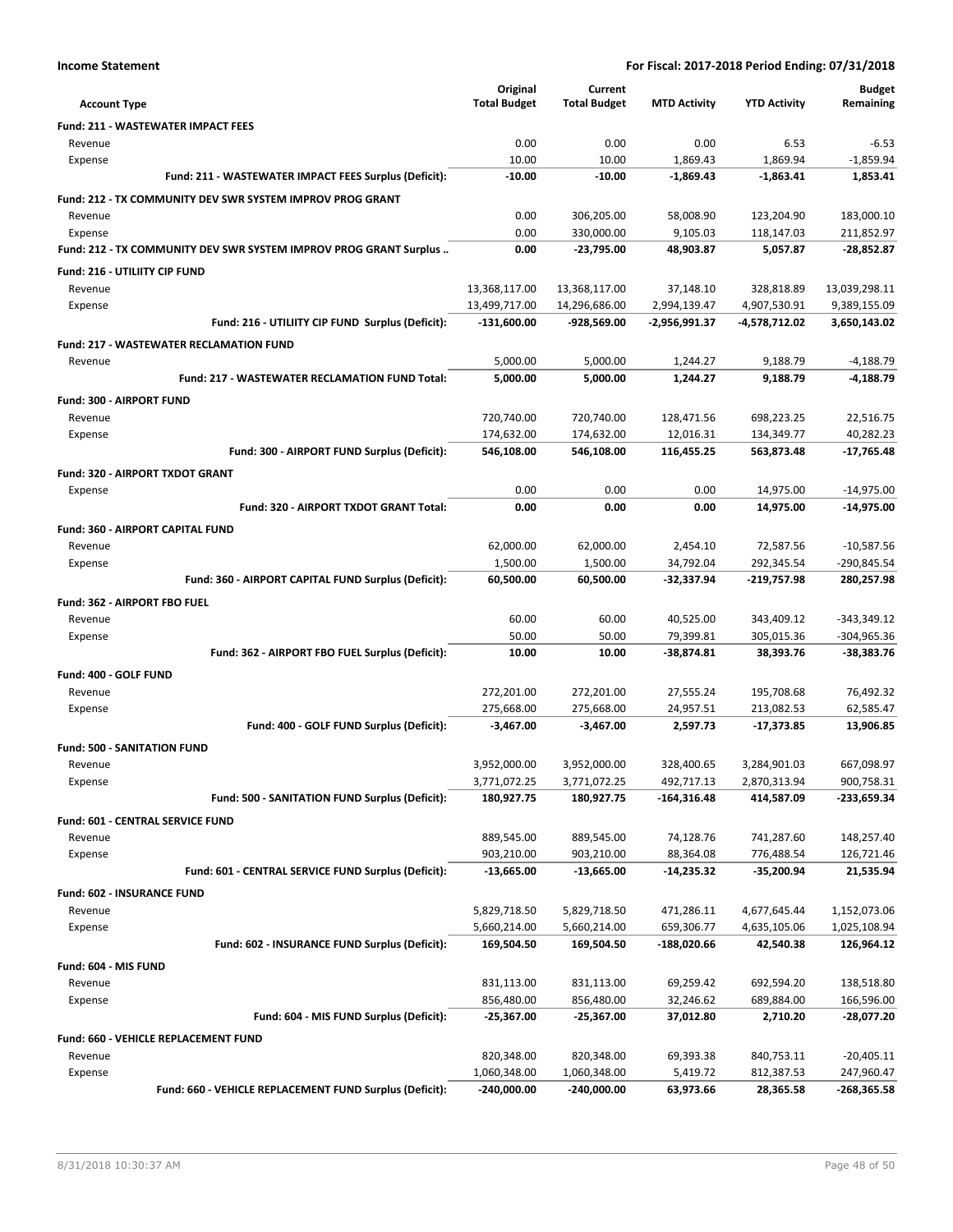| <b>Income Statement</b> | For Fiscal: 2017-2018 Period Ending: 07/31/2018 |
|-------------------------|-------------------------------------------------|
|-------------------------|-------------------------------------------------|

| <b>Account Type</b>                                                        | Original<br><b>Total Budget</b> | Current<br><b>Total Budget</b> | <b>MTD Activity</b> | <b>YTD Activity</b> | <b>Budget</b><br>Remaining |
|----------------------------------------------------------------------------|---------------------------------|--------------------------------|---------------------|---------------------|----------------------------|
| Fund: 800 - SPENCE FUND                                                    |                                 |                                |                     |                     |                            |
| Revenue                                                                    | 600.00                          | 600.00                         | 964.15              | 7,133.97            | $-6,533.97$                |
| Expense                                                                    | 600.00                          | 600.00                         | 50.00               | 500.00              | 100.00                     |
| Fund: 800 - SPENCE FUND Surplus (Deficit):                                 | 0.00                            | 0.00                           | 914.15              | 6,633.97            | $-6,633.97$                |
| <b>Fund: 801 - JONES LIBRARY TRUST</b>                                     |                                 |                                |                     |                     |                            |
| Revenue                                                                    | 10.00                           | 10.00                          | 30.31               | 84.35               | $-74.35$                   |
| Expense                                                                    | 0.00                            | 0.00                           | 1.46                | 5.53                | $-5.53$                    |
| Fund: 801 - JONES LIBRARY TRUST Surplus (Deficit):                         | 10.00                           | 10.00                          | 28.85               | 78.82               | -68.82                     |
| Fund: 809 - GREENVILLE IDC (L-3)                                           |                                 |                                |                     |                     |                            |
| Revenue                                                                    | 0.00                            | 0.00                           | 375,123.70          | 5,544,480.21        | $-5,544,480.21$            |
| Expense                                                                    | 0.00                            | 0.00                           | 326,460.03          | 5,495,028.60        | -5,495,028.60              |
| Fund: 809 - GREENVILLE IDC (L-3) Surplus (Deficit):                        | 0.00                            | 0.00                           | 48,663.67           | 49,451.61           | -49,451.61                 |
| <b>Fund: 810 - SEIZURE FUNDS - STATE RULES</b>                             |                                 |                                |                     |                     |                            |
| Revenue                                                                    | 148.00                          | 148.00                         | 1,879.44            | 3,767.38            | $-3,619.38$                |
| Expense                                                                    | 0.00                            | 0.00                           | 24.97               | 160.50              | $-160.50$                  |
| Fund: 810 - SEIZURE FUNDS - STATE RULES Surplus (Deficit):                 | 148.00                          | 148.00                         | 1,854.47            | 3,606.88            | $-3,458.88$                |
| Fund: 811 - SEIZURE FUNDS - FED RULES                                      |                                 |                                |                     |                     |                            |
| Revenue                                                                    | 100.00                          | 100.00                         | 583.34              | 141,790.23          | $-141,690.23$              |
| Expense                                                                    | 0.00                            | 0.00                           | 24.33               | 71.80               | $-71.80$                   |
| Fund: 811 - SEIZURE FUNDS - FED RULES Surplus (Deficit):                   | 100.00                          | 100.00                         | 559.01              | 141,718.43          | -141,618.43                |
| Fund: 820 - TIRZ FUND (Tax Increment Reinvestment Zone)                    |                                 |                                |                     |                     |                            |
| Revenue                                                                    | 624,433.00                      | 624,433.00                     | 3,725.02            | 575,856.63          | 48,576.37                  |
| Expense                                                                    | 114,822.11                      | 114,822.11                     | 161.90              | 120,618.42          | $-5,796.31$                |
| Fund: 820 - TIRZ FUND (Tax Increment Reinvestment Zone) Surplus (Deficit): | 509,610.89                      | 509,610.89                     | 3,563.12            | 455,238.21          | 54,372.68                  |
| Fund: 899 - POOLED CASH                                                    |                                 |                                |                     |                     |                            |
| Revenue                                                                    | 0.00                            | 0.00                           | $-0.01$             | $-1.05$             | 1.05                       |
| Fund: 899 - POOLED CASH Total:                                             | 0.00                            | 0.00                           | $-0.01$             | $-1.05$             | 1.05                       |
| <b>Fund: 910 - ELECTRIC OPERATING FUND</b>                                 |                                 |                                |                     |                     |                            |
| Revenue                                                                    | 60,325,342.00                   | 60,325,342.00                  | 7,152,213.48        | 48,282,122.36       | 12,043,219.64              |
| Expense                                                                    | 60,559,922.00                   | 60,559,922.00                  | 6,285,927.10        | 48,918,716.01       | 11,641,205.99              |
| Fund: 910 - ELECTRIC OPERATING FUND Surplus (Deficit):                     | -234,580.00                     | -234,580.00                    | 866,286.38          | -636,593.65         | 402,013.65                 |
| Fund: 911 - ELECTRIC DEBT REDUCTION                                        |                                 |                                |                     |                     |                            |
| Revenue                                                                    | 850.00                          | 850.00                         | 5,664.35            | 15,459.12           | $-14,609.12$               |
| <b>Fund: 911 - ELECTRIC DEBT REDUCTION Total:</b>                          | 850.00                          | 850.00                         | 5,664.35            | 15.459.12           | $-14.609.12$               |
| Fund: 912 - ELECTRIC DEBT SERVICE                                          |                                 |                                |                     |                     |                            |
| Revenue                                                                    | 3.840.000.00                    | 3.840.000.00                   | 320.000.00          | 3,200,000.00        | 640,000.00                 |
| Expense                                                                    | 3,834,880.00                    | 3,834,880.00                   | 0.00                | 2,160,839.51        | 1,674,040.49               |
| Fund: 912 - ELECTRIC DEBT SERVICE Surplus (Deficit):                       | 5,120.00                        | 5,120.00                       | 320,000.00          | 1,039,160.49        | $-1,034,040.49$            |
| <b>Fund: 913 - ELECTRIC CONSTRUCTION FUND</b>                              |                                 |                                |                     |                     |                            |
| Revenue                                                                    | 125.00                          | 125.00                         | 189.02              | 515.89              | $-390.89$                  |
| Fund: 913 - ELECTRIC CONSTRUCTION FUND Total:                              | 125.00                          | 125.00                         | 189.02              | 515.89              | $-390.89$                  |
|                                                                            |                                 |                                |                     |                     |                            |
| Fund: 950 - CABLE / INTERNET<br>Revenue                                    | 6,528,740.00                    | 6,528,740.00                   | 525,877.74          | 5,312,462.22        | 1,216,277.78               |
| Expense                                                                    | 6,937,767.00                    | 6,937,767.00                   | 547,325.72          | 4,926,820.14        | 2,010,946.86               |
| Fund: 950 - CABLE / INTERNET Surplus (Deficit):                            | -409,027.00                     | -409,027.00                    | $-21,447.98$        | 385,642.08          | -794,669.08                |
| <b>Total Surplus (Deficit):</b>                                            | 2,258,253.88                    | $-183,830.12$                  | -2,338,984.01       | 2,497,483.99        | $-2,681,314.11$            |
|                                                                            |                                 |                                |                     |                     |                            |